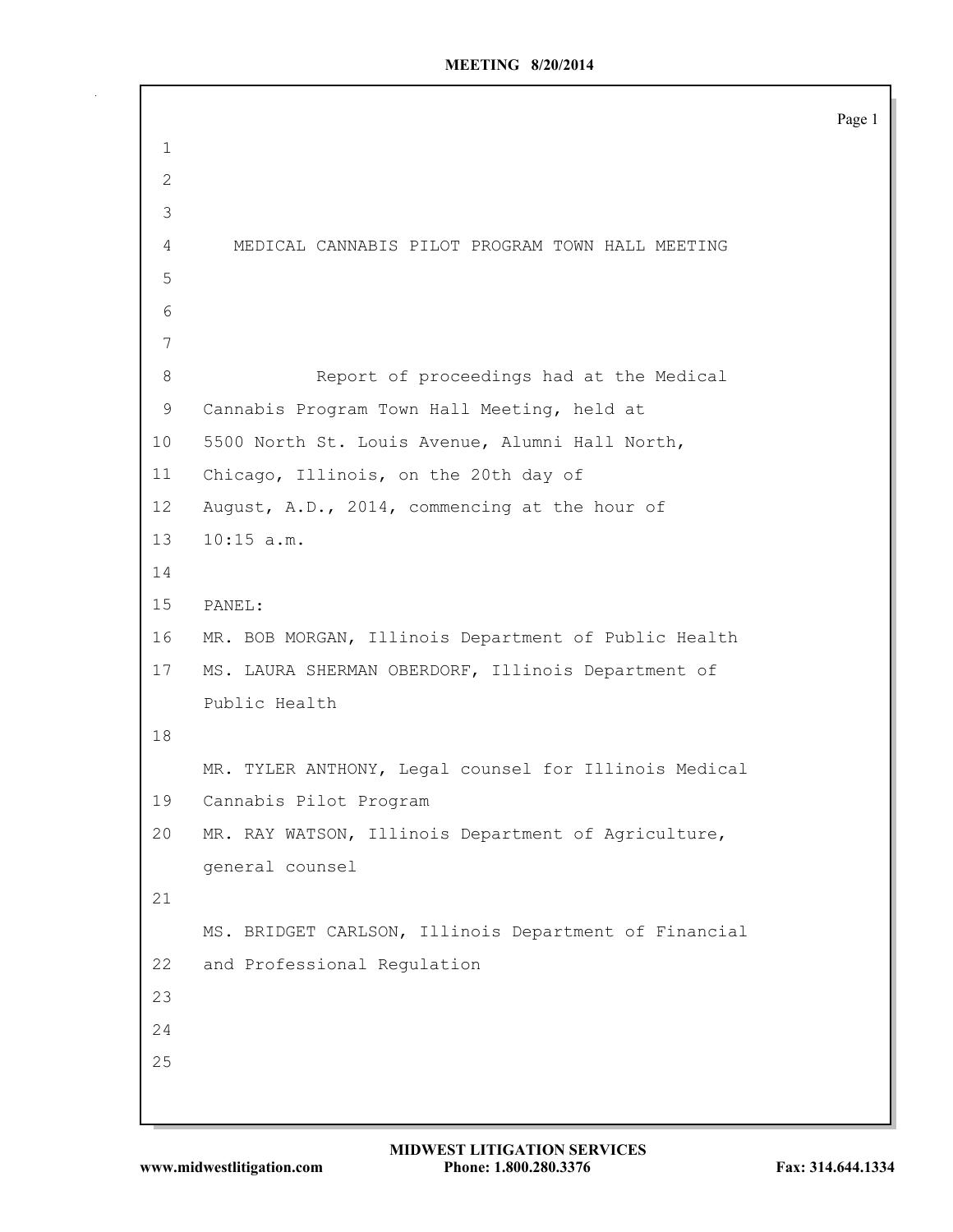| $\mathbf 1$ | MR. MORGAN: Good morning. Good morning,                 |
|-------------|---------------------------------------------------------|
| 2           | everyone. We're starting a few minutes late. There      |
| 3           | are still some people filtering in so thanks for your   |
| 4           | patience.                                               |
| 5           | Good morning. My name is Bob Morgan.<br>$I^{\prime}$ m  |
| 6           | the statewide project coordinator for the Medical       |
| 7           | Cannabis Program, and it's a pleasure to be here with   |
| 8           | you today.                                              |
| 9           | This is our third town hall meeting of three            |
| 10          | that we've planned. This is our third and final. We     |
| 11          | had one previously in Collinsville, and one a couple    |
| 12          | days ago in Peoria. A couple of you guys were there     |
| 13          | and many of you were not. So thanks so much for coming  |
| 14          | out.                                                    |
| 15          | The mission of today is to gather as much               |
| 16          | feedback and comments and questions and changes from    |
| 17          | you.                                                    |
| 18          | As you all know this has been a long road.              |
| 19          | We have had a number of public hearings, town halls,    |
| 20          | online feedback that we've received from all of you and |
| 21          | many more things to do to improve the program which     |
| 22          | really drove the rule making, drove the applications,   |
| 23          | drove the process.                                      |
| 24          | We are preparing, of course, for                        |
| 25          | September 2nd through the end of October for patients   |
|             |                                                         |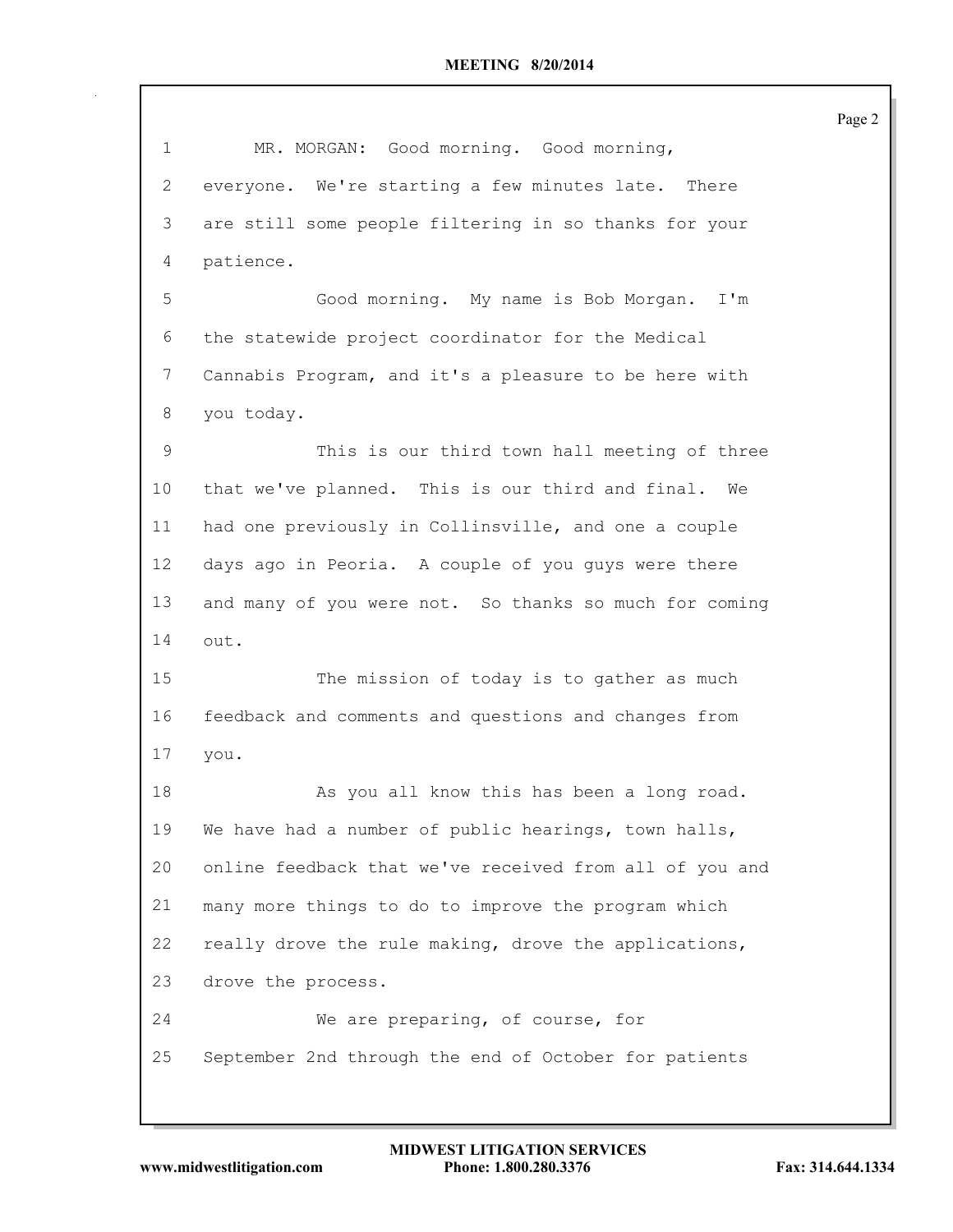| $\mathbf 1$    | with the last name A through L to start applying.<br>So |
|----------------|---------------------------------------------------------|
| 2              | we're very excited as that period of time approaches.   |
| 3              | So we're really focused on that as well as the 8th      |
| 4              | through 22nd time frame that we're expecting for        |
| 5              | applications for cultivation centers and dispensaries.  |
| 6              | There are going to be some questions that               |
| $\overline{7}$ | are repetitive. There are going to be questions --      |
| 8              | things we never thought about. We're going to reserve   |
| 9              | the right to pass and say we'll get back to you. I'd    |
| 10             | really consider some of the questions that you ask and  |
| 11             | suggestions you make today. We're doing our best to     |
| 12             | respond to all of the comments as quickly as we can.    |
| 13             | We're going to try and get our frequently               |
| 14             | asked questions updated at the end of this week.<br>We  |
| 15             | will also be looking to have a transcript of the last   |
| 16             | three town halls made available online so anybody that  |
| 17             | was not at those previous town halls has a chance to    |
| 18             | read through those.                                     |
| 19             | Most importantly, everybody at this table               |
| 20             | has been working really hard on this program, but it    |
| 21             | wouldn't be where it is today if it had not been for    |
| 22             | the public comments that we've received. We've done     |
| 23             | everything we can think of to be as transparent and     |
| 24             | open as possible so that we can improve the program.    |
| 25             | We're maintaining the focus on the patients; that this  |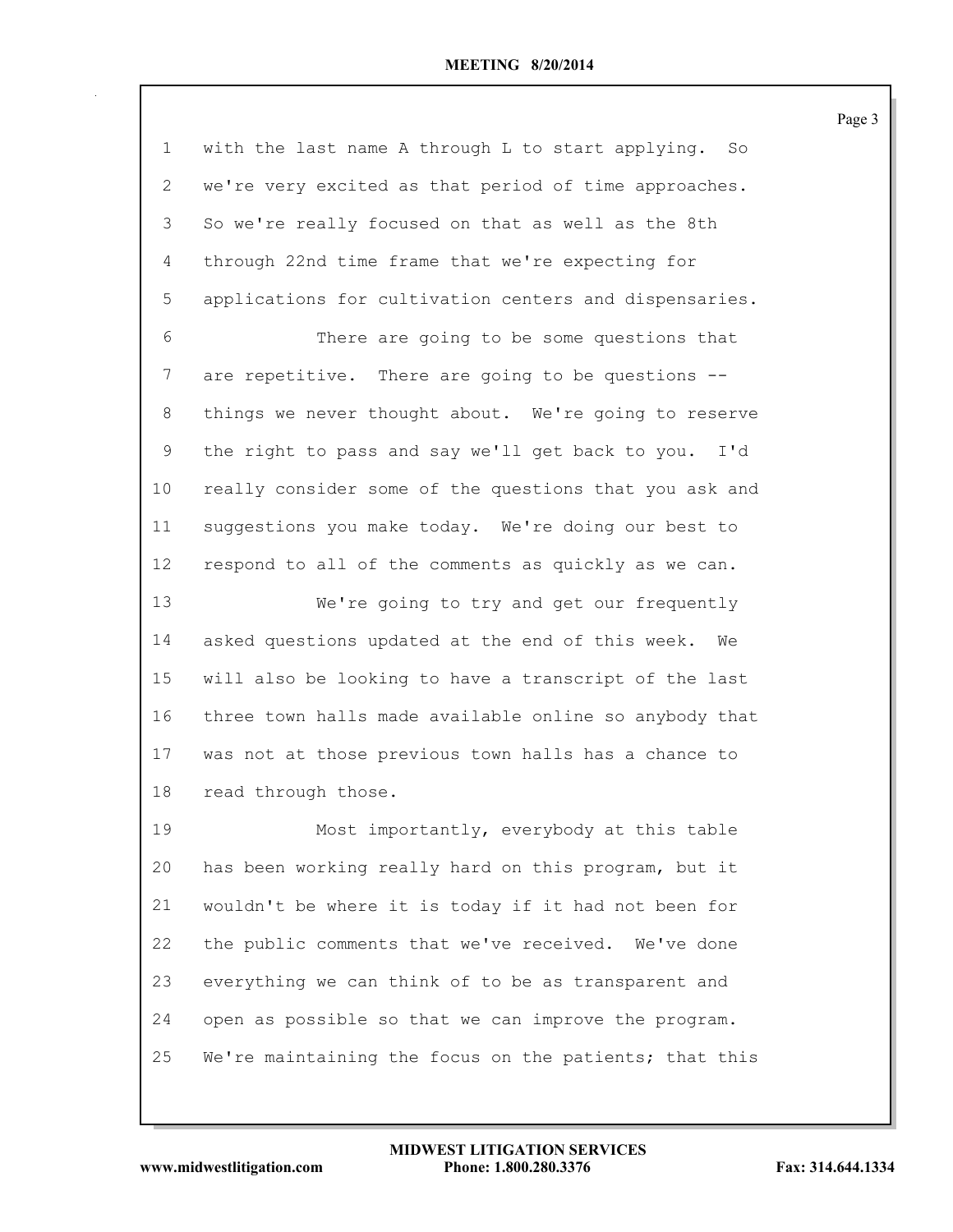is all about helping people to improve their lives suffer less, have less pain, less nausea, and overall better experiences and outcomes. So that's really what we're all focused on here today. There will be some things -- Laura is going to give a little bit more specific instructions, but one thing we ask for at the last hearing and it worked really well anybody who already had the opportunity to ask a question either at Collinsville or Peoria I'll ask that you pass. You don't have to, but we'd really appreciate it just to make sure that we give everyone a chance to ask a question if they have not previously. And then we're going to talk a little bit more about the specifics, but again thank you for coming. We appreciate everyone's support and input as we develop the program. MS. SHERMAN OBERDORFF: Good morning, everyone. Thank you for being here today. My name is Laura Sherman Oberdorf, and I'm the division chief for medical cannabis at the Illinois Department of Public Health. 22 As you all walked in you should have seen the sign-in sheets. In addition to that there's a one-page handout and what that does is describes the rules for how we're going to conduct today's meeting.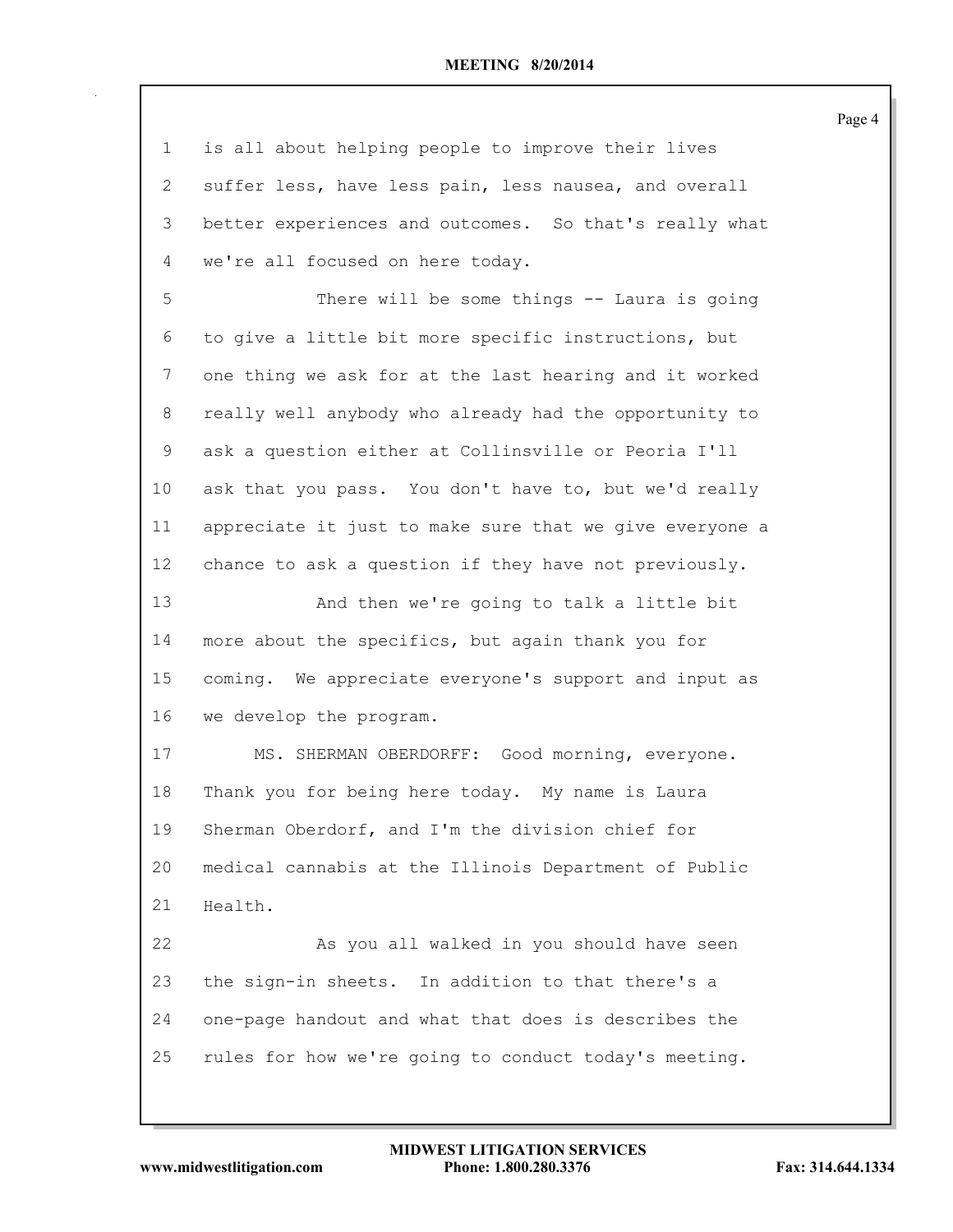I just want to draw your attention to a few things before we get started to make sure our meeting runs smoothly. For today's meeting what we're going to do is take questions for two hours, and then we will take a break. After that we will have one more hour to answer questions. Just as a reminder there are already some frequently asked questions on our website www.mcpp.illinois.gov. We're really here today just to focus on the applications and the application process. We will not be taking any comments about changes to the statute. That's something that will need to be handled by the legislature and not us. So just as a reminder you need to sign in to speak. If you decide you would like to ask a question during the meeting you may go over to the table and do so. After you're recognized to come up and speak you can go to one of two microphones. We're going to ask everybody to state and spell their first and last names and then after that we will let you ask your questions. We're being very strict about the time limit of three minutes per person and that's because there are a lot of people signed up and we want to hear from as many people as we possibly can.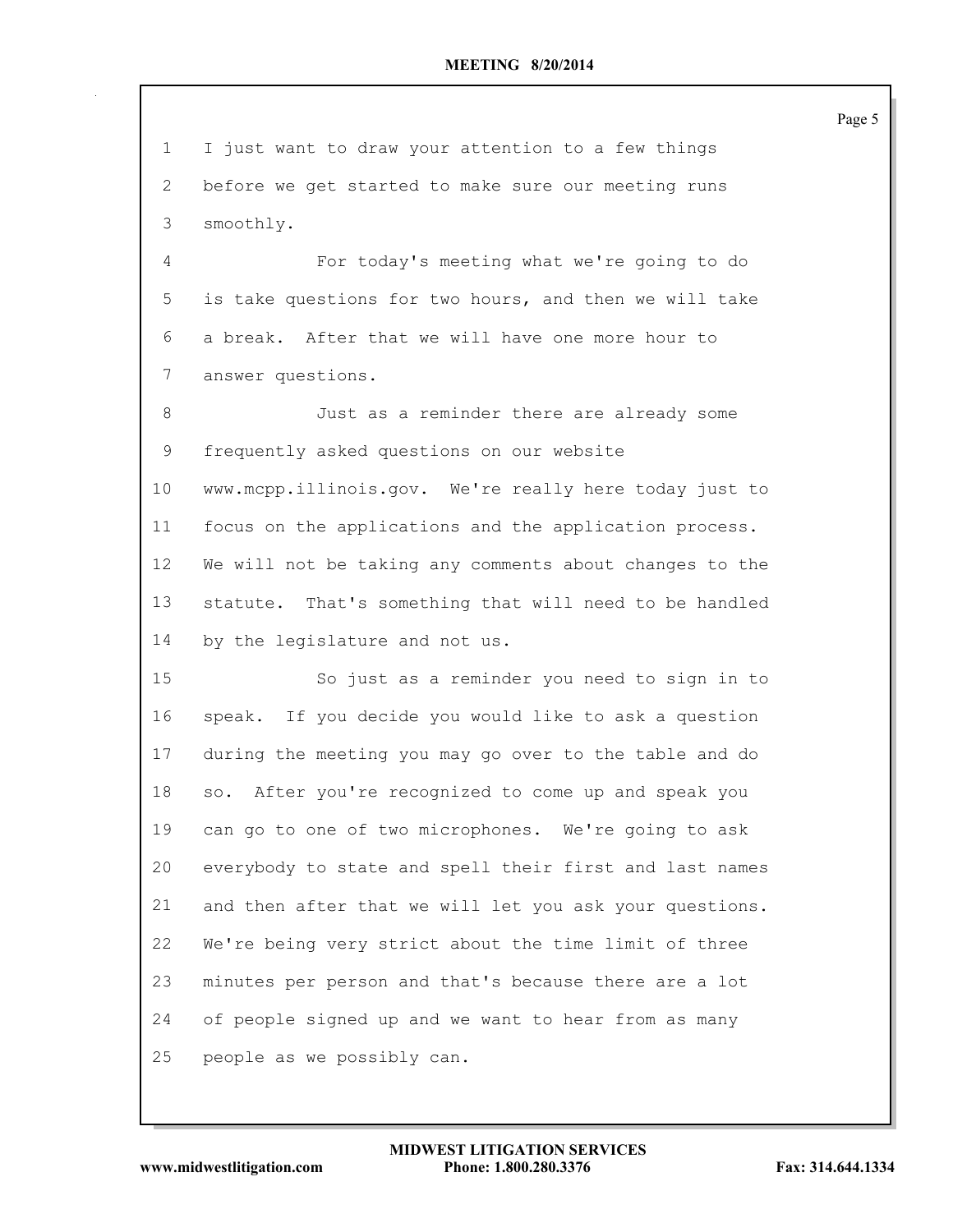When you come up to ask your question we want to make sure that if you're from an organization we are only hearing from one spokesperson. We want to make sure we hear everyone. Also, if you have a question and it pertains directly to the statute or administrative rules we want you to have a specific citation ready, if possible; that will help us better answer your question, and it will also help us better answer your question if you direct it to a specific agency. So for patients and caregivers, Department of Public Health; cultivation centers, Department of Agriculture; and dispensaries, Department of Financial and Professional Regulation. 14 Lastly, we're just going to ask that everyone to do their best to remain quiet. If at any time you can't hear somebody, please, raise your hand and we'll either repeat a question or turn up the microphones. And with that we'll let the rest of the panelists introduce themselves. MR. ANTHONY: Good morning. I am Tyler Anthony. I'm legal counsel for the Medical Cannabis Pilot Program. MS. SHERMAN OBERDORFF OBERDORF: Once again I'm Laura Sherman Oberdorff, the Division Chief of Medical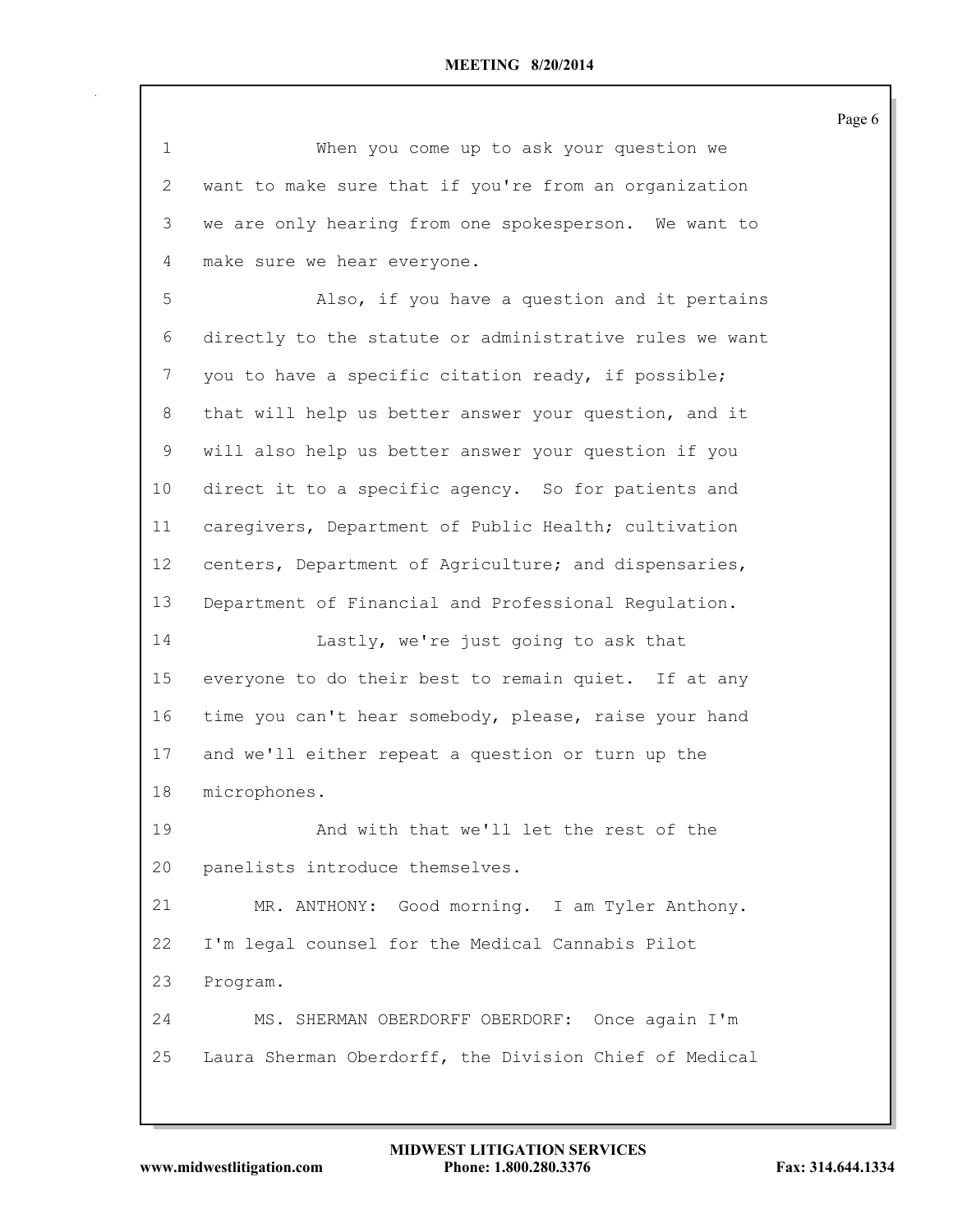|    |                                                         | Page 7 |
|----|---------------------------------------------------------|--------|
| 1  | Cannabis for the Illinois Department of Public Health,  |        |
| 2  | and we will be handling the applications for qualifying |        |
| 3  | patients and their designated caregivers and also the   |        |
| 4  | medical cannabis advisory board and petitions to add    |        |
| 5  | debilitating medical conditions.                        |        |
| 6  | MR. WATSON: Good morning. My name is Ray Watson.        |        |
| 7  | I'm the general counsel for the Illinois Department of  |        |
| 8  | Agriculture, and we will be granting permits for the    |        |
| 9  | cultivation centers and regulating them.                |        |
| 10 | Thank you.                                              |        |
| 11 | MS. CARLSON: Good morning, everybody. My name is        |        |
| 12 | Bridget Carlson. I'm the deputy director of medical     |        |
| 13 | cannabis for the Department of Financial and            |        |
| 14 | Professional Regulation. We will be accepting           |        |
| 15 | applications, reviewing them for dispensaries, and      |        |
| 16 | issuing the registration and regulating them.           |        |
| 17 | MR. MORGAN: And again my name is Bob Morgan.<br>I'm     |        |
| 18 | the project coordinator for Cannabis Pilot Program as   |        |
| 19 | well as general counsel for the Department of Public    |        |
| 20 | Health.                                                 |        |
| 21 | One additional thing we haven't covered                 |        |
| 22 | much, as Laura mentioned, the advisory board for        |        |
| 23 | Department of Public Health for consideration of adding |        |
| 24 | additional medical conditions. If you have any          |        |
| 25 | interest or know people that are interested we're       |        |
|    |                                                         |        |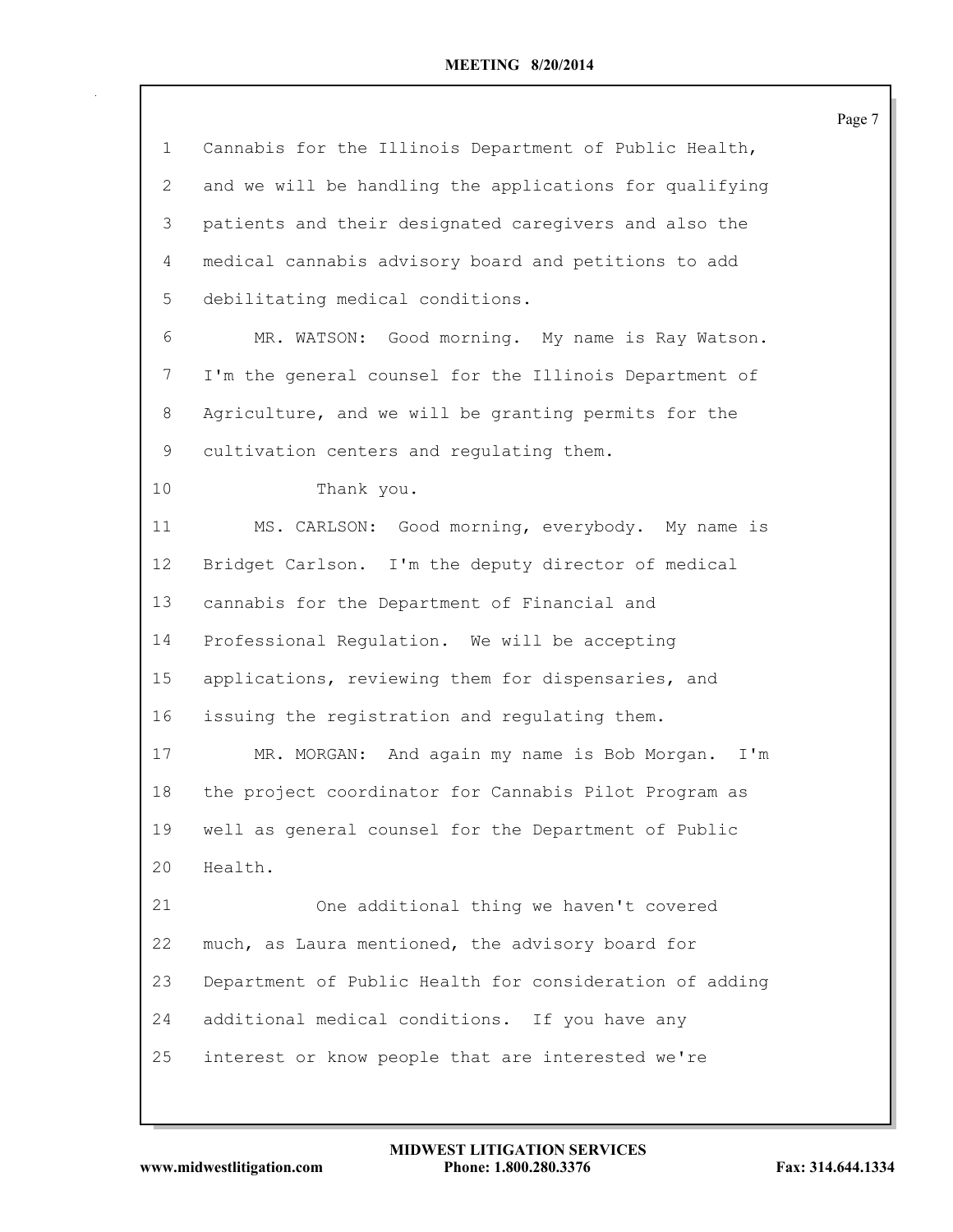Page 8 receiving applications right now at appointments.illinois.gov. You'll find a link there for applications for people that are interested in participating. We welcome those petitions. We're going to be attempting to have that board locked in some time later in the fall so if you are interested please do apply and pass that along. MR. ANTHONY: All right. I'm going to apologize in advance if I mispronounce any of your names, but first we would like to hear from to Sherwa Abassi (phonetic). (Brief pause.) MR. ANTHONY: Sherwa Abassi? (Brief pause.) MR. ANTHONY: Okay. Next, Mohammed Abugus (phonetic). (Brief pause.) MR. ANTHONY: Charlie Washington? MR. WASHINGTON: Yes. MR. ANTHONY: Yes, please. If you would go to the microphone. MR. WASHINGTON: Hello. My name is Charlie Washington; C H A R L I E, W A S H I N G T O N. I'm here representing Cannabis University of Denver, Colorado. We will give you some information.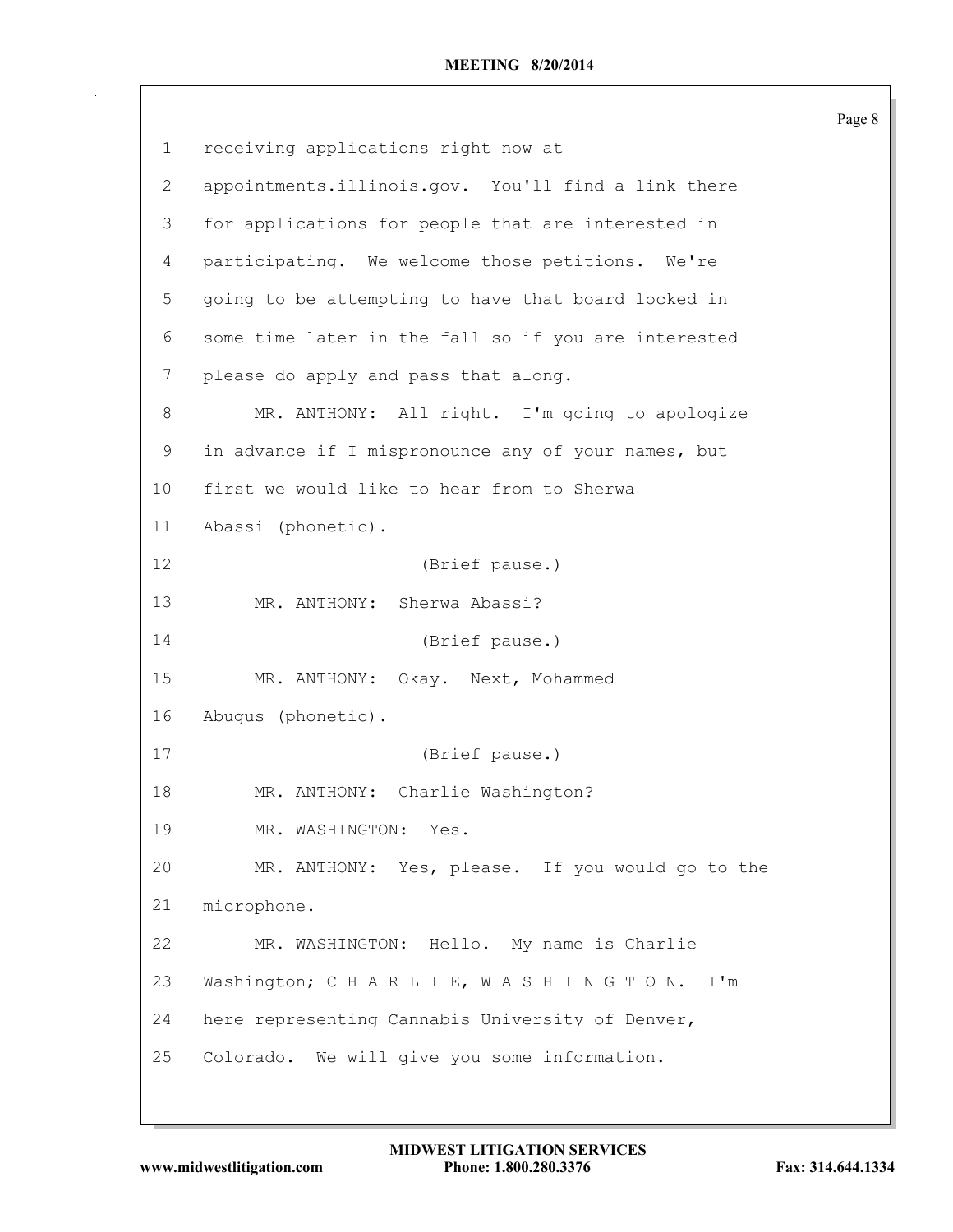| $\mathbf 1$ | First of all, we are the oldest and only                |
|-------------|---------------------------------------------------------|
| 2           | certified institution that's been dedicated to the      |
| 3           | research of medicinal marijuana since 2008. We're here  |
| 4           | to assist and open classes and hold training for those  |
| 5           | who will being going into medicinal cultivation centers |
| 6           | and dispensaries that have been working there.          |
| 7           | We would like to first say that, first of               |
| 8           | all, to get your marijuana to a medicinal level that we |
| 9           | are seeking it's a science. It's just not like          |
| 10          | planting tomatoes, and it's something that needs to be  |
| 11          | considered when you place these people in these         |
| 12          | facilities otherwise you will have failed crops in many |
| 13          | ways.                                                   |
| 14          | What we want to do now is what I'd like to              |
| 15          | ask is if there is -- if we can get contact -- we've    |
| 16          | been trying for over a year -- to work with the State,  |
| 17          | get registered, and put our name out there so, you      |
| 18          | know, you can get professional training for your people |
| 19          | whether it be in the dispensaries or in the cultivation |
| 20          | centers.                                                |
| 21          | MR. MORGAN: Sir, is your question whether or not        |
| 22          | the State will be accepting applications from           |
| 23          | businesses to do consulting for interested applicants?  |
| 24          | MR. WASHINGTON: Well, as far as training.               |
| 25          | MR. MORGAN: I'm just trying to answer your              |
|             |                                                         |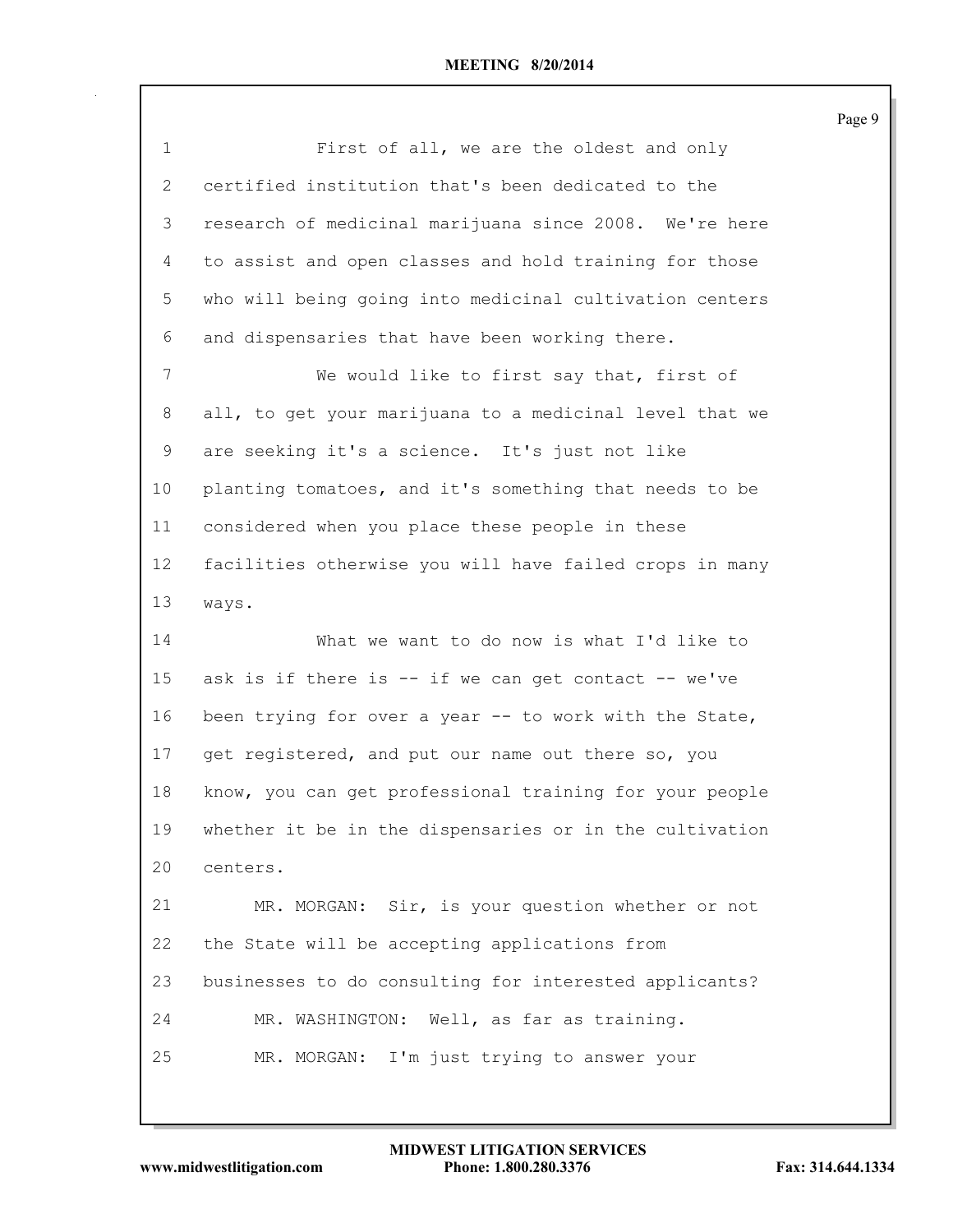question.

 MR. WASHINGTON: Yes. As far as training we're looking for the right channels to get registered as a training facility or institution with the state of Illinois.

 MR. MORGAN: So the State won't be certifying or licensing or supplying certified lists of any business that is doing consulting or training or anything of that nature.

 At this point we're only accepting September applications for those interested in being a cultivation center or a dispensary. Many of the people in this room and others in the public that have been interested in this program have been pursuing their own endeavors, and we include you and any other business outside the room to reach out to those organizations. MR. WASHINGTON: Okay. So there will be no specific certification needed to work in the facilities? MR. MORGAN: Well, so your -- that's a different question. The ability to work in a cultivation center requires the individual to be registered as an agent.

 So there will be a process for that, but before we get to the process of licensing individuals the Department of Agriculture will first be licensing cultivation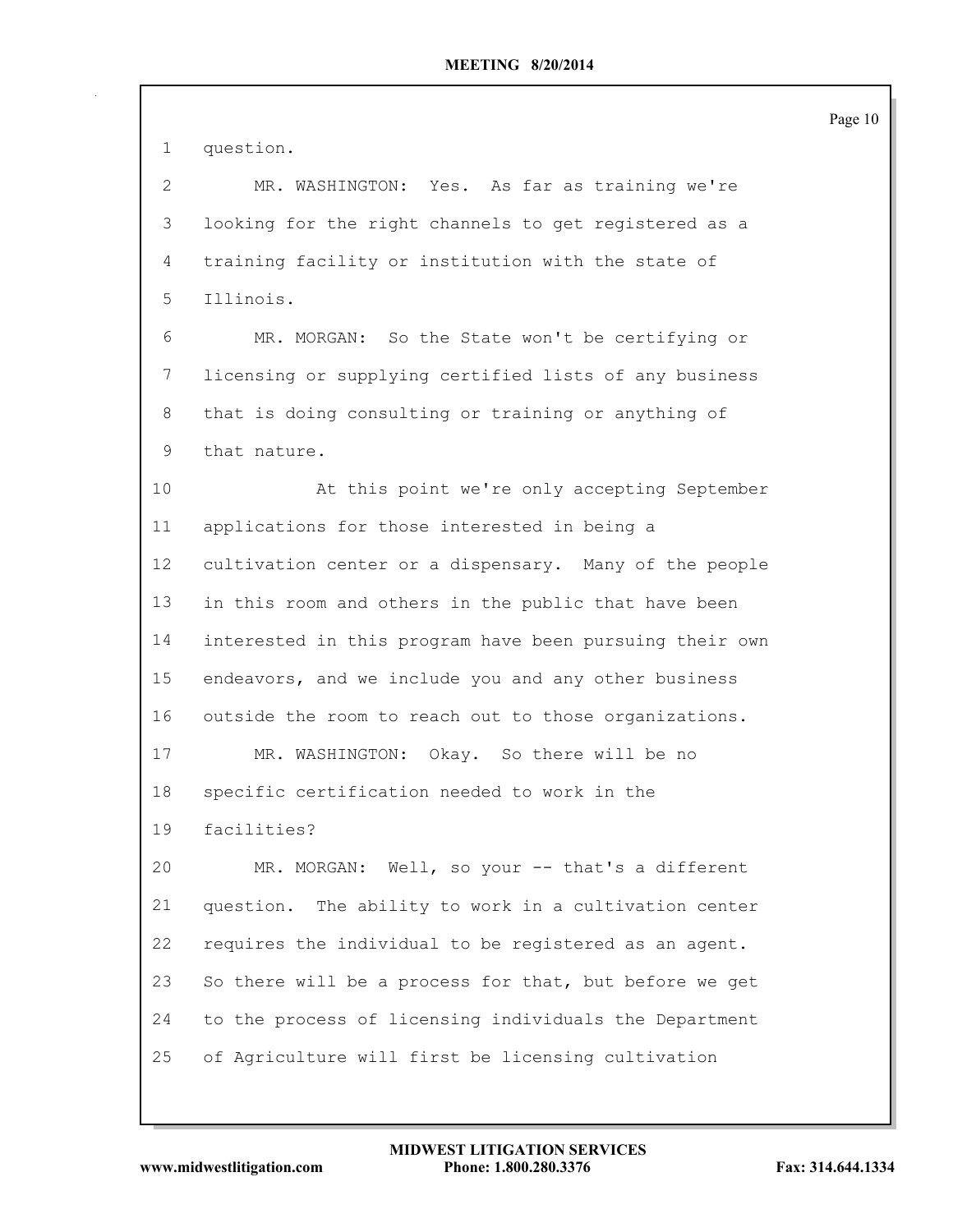|                   |                                                         | Page 11 |
|-------------------|---------------------------------------------------------|---------|
| $\mathbf 1$       | centers and businesses and that process has not yet     |         |
| $\mathbf{2}$      | begun. So once that has occurred I think there are a    |         |
| 3                 | number of opportunities for other businesses to be      |         |
| 4                 | involved with those cultivation centers.                |         |
| 5                 | MR. WASHINGTON: Okay. Thank you.                        |         |
| 6                 | MR. MORGAN: Thank you.                                  |         |
| $\overline{7}$    | MR. ANTHONY: In the interest of time I think I'm        |         |
| 8                 | going to call two people at once so the next person can |         |
| 9                 | immediately begin speaking after the first person has   |         |
| 10                | finished their comments.                                |         |
| 11                | So next I'd like to hear from Sarah                     |         |
| $12 \overline{ }$ | Sullivan, and after Sarah we have Tony                  |         |
| 13                | Osteum (phonetic).                                      |         |
| 14                | MR. MORGAN: While they come on up, I also just          |         |
| 15                | want to thank everybody at the table that had           |         |
| 16                | introduced themselves and a few other people that are   |         |
| 17                | helping out with DFPR with our lists and legislative    |         |
| 18                | team that are up here today. I just want to thank       |         |
| 19                | everybody for getting started.                          |         |
| 20                | MS. SULLIVAN: Hi.<br>Thanks for being here today.       |         |
| 21                | I'm Sarah Sullivan, SARAH, SULLIVAN.                    |         |
| 22                | Unfortunately my question sort of piggybacks            |         |
| 23                | on Charlie's, and I'm curious as to for the testing     |         |
| 24                | facilities how like -- how they're going to be able to  |         |
| 25                | have cannabis at the testing facilities if they're not  |         |
|                   |                                                         |         |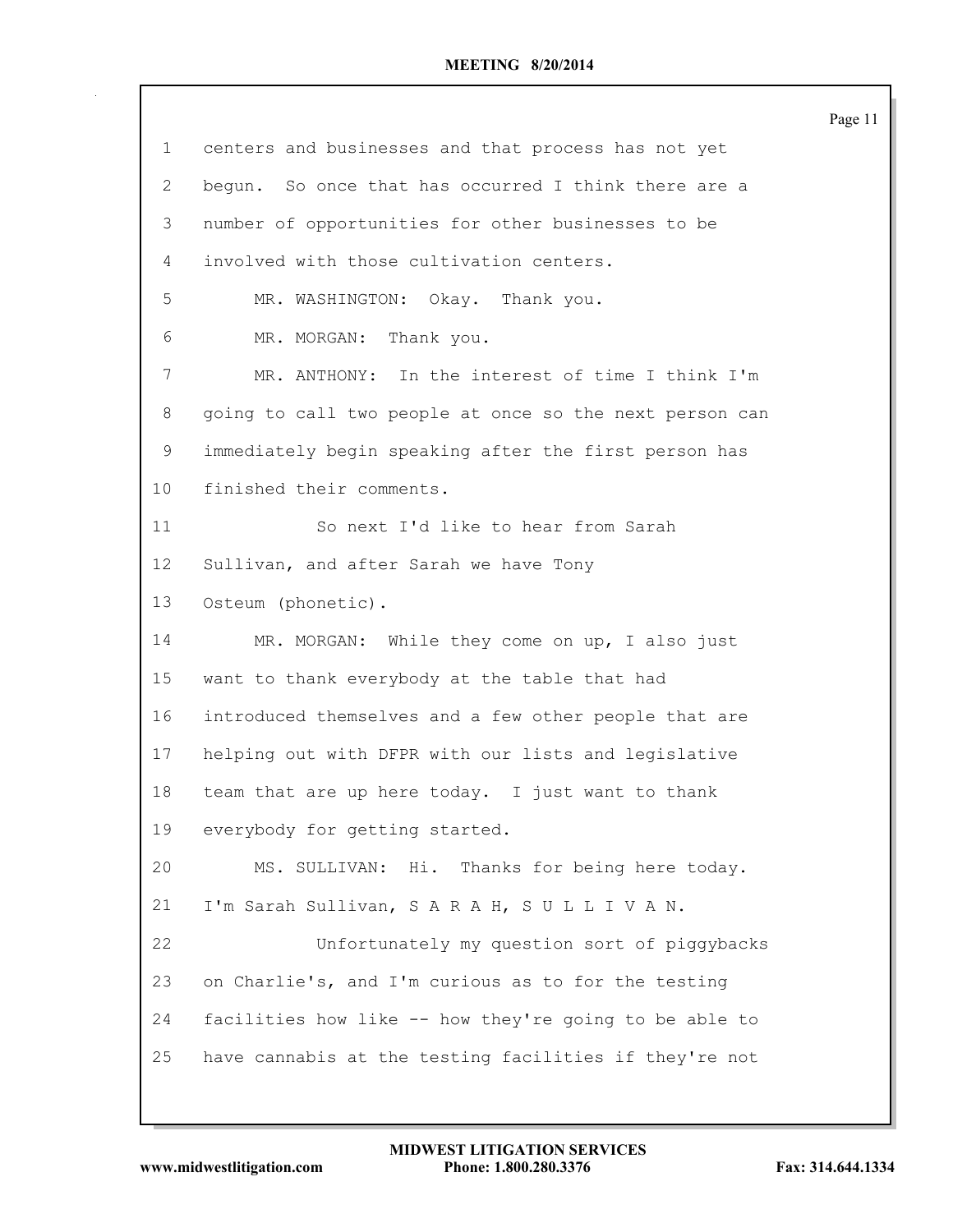| $\mathbf{1}$    | addressed within this legislation, legally, of course.  |
|-----------------|---------------------------------------------------------|
| $\overline{2}$  | MR. WATSON: Well, in our rules we provide -- the        |
| 3               | agriculture rules we provide for the ability of the     |
| 4               | laboratory employees to collect the samples and take    |
| 5               | them to their lab to be tested and then we ask that it  |
| 6               | be disposed of in accordance with our disposal rules    |
| 7               | for the cultivation centers as well.                    |
| 8               | MS. SULLIVAN: So the laboratory itself will have        |
| 9               | to have special licensing to have the cannabis on-site? |
| 10 <sup>°</sup> | MR. WATSON: Actually we will be approving labs          |
| 11              | and there will be an application that will be online    |
| 12              | shortly where laboratories can become certified and     |
| 13              | they will then be able to do testing for the            |
| 14              | cultivation centers.                                    |
| 15              | MS. SULLIVAN: Excellent. Thank you.                     |
| 16              | MR. ANTHONY: Is Tony Osteum here to make a              |
| 17              | comment?                                                |
| 18              | I'll introduce the next three. Ensu                     |
| 19              | Hue (phonetic), Rakhel Ross, and Juan Lebow.            |
| 20              | (Brief pause.)                                          |
| 21              | MS. LEBOW: I was the third name that you called,        |
| 22              | Joan Lebow -- J O A N, L E B O W -- with the law firm   |
| 23              | of Thompson and Coburn, and I want to say thank you for |
| 24              | everyone from the State who's devoted so much time and  |
| 25              | energy and I'm sure late hours to the effort.           |
|                 |                                                         |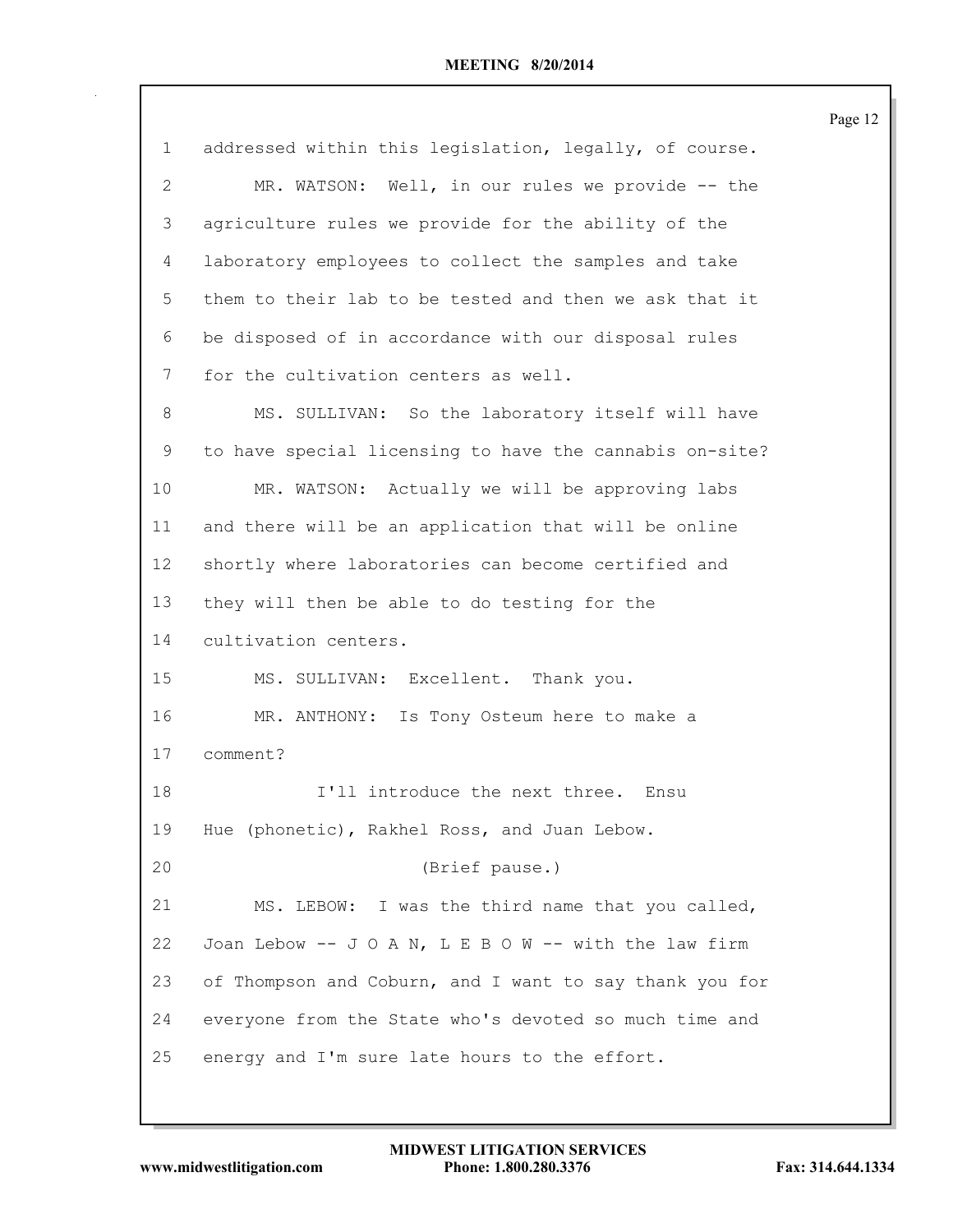| $\mathbf 1$ | My first question has to do with IDFPR                  |
|-------------|---------------------------------------------------------|
| 2           | Rule 12, I know, point, 230 with regard to the          |
| 3           | process -- the path to achieve background check and     |
| 4           | security clearance via livescan process. I've called    |
| 5           | several vendors and they don't appear to be ready to    |
| 6           | accept appointments with our clients. I'm just          |
| 7           | inquiring how you -- how you see the path to that being |
| 8           | achieved.                                               |
| 9           | MS. CARLSON: That's a really good question.             |
| 10          | So the Illinois State Police will be giving             |
| 11          | each one of our agencies what's called an ORI number.   |
| 12          | Once we have that number then we complete a consent     |
| 13          | form -- a fingerprint consent form that will be posted  |
| 14          | online, then applicants will be filling that out and    |
| 15          | bringing that to a livescan vendor who will accept that |
| 16          | consent form with all the information about our         |
| 17          | program, where those fingerprints need to be routed to, |
| 18          | and the fingerprint consent form will be signed by the  |
| 19          | applicant consenting that any of your criminal history, |
| 20          | should you have some, will be eventually routed to our  |
| 21          | division.                                               |
| 22          | So that fingerprint consent form will be                |
| 23          | uploaded and posted to the Medical Cannabis Pilot       |
| 24          | Program website shortly, and once that's done then the  |
| 25          | livescan vendors should start accepting fingerprints    |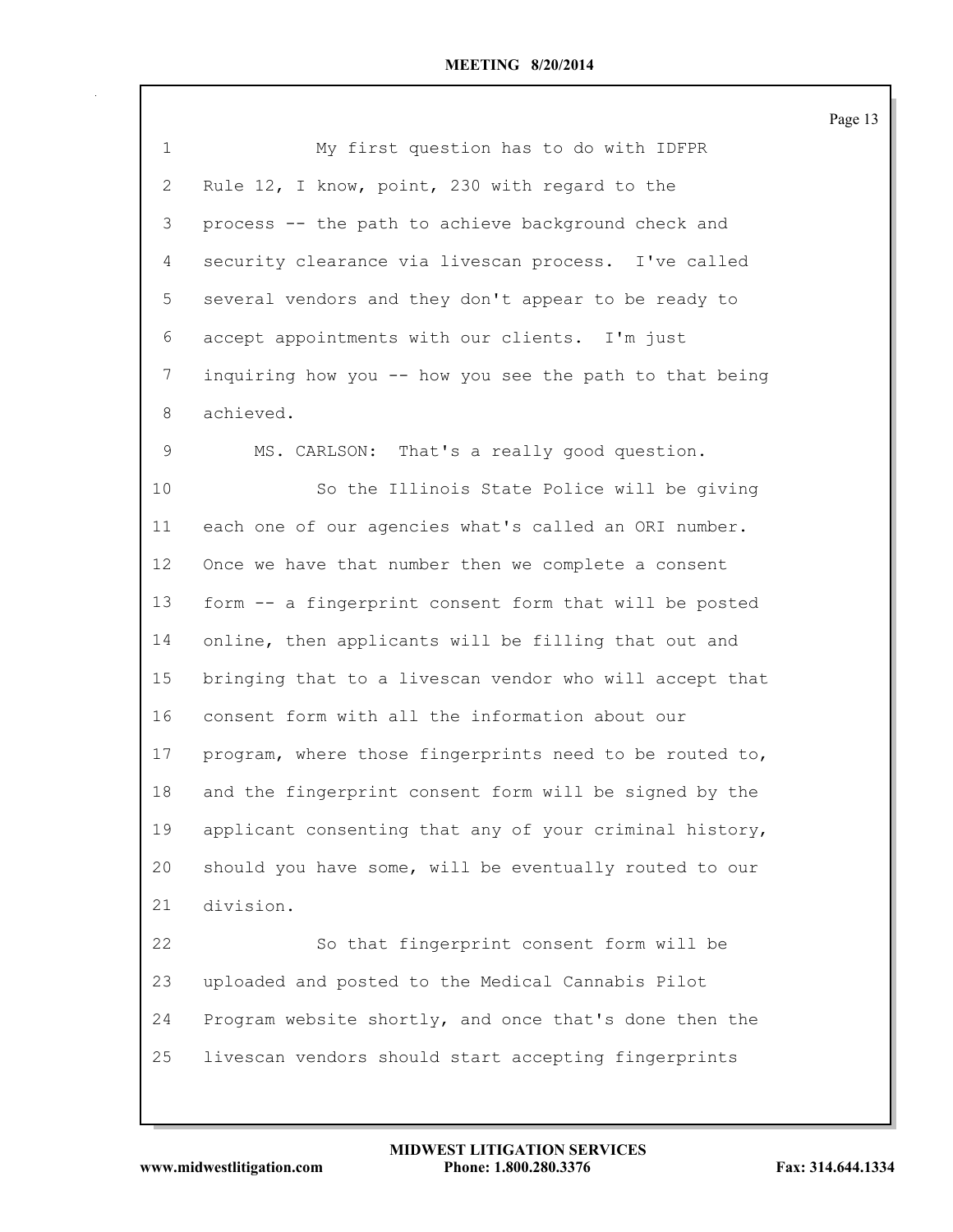| $\mathbf 1$     | from applicants.                                        |
|-----------------|---------------------------------------------------------|
| $\mathbf{2}$    | Now, while the Department of Financial and              |
| 3               | Professional Regulation licenses livescan vendors, not  |
| 4               | all livescan vendors may accept your fingerprints,      |
| 5               | would like you to call ahead to the livescan vendor     |
| 6               | that you've chosen and ensure that they will accept     |
| 7               | your fingerprints for this program.                     |
| 8               | MS. LEBOW: Would the process be approximately the       |
| 9               | same per DOA?                                           |
| 10 <sub>o</sub> | MR. WATSON: Yes.                                        |
| 11              | MS. LEBOW: And one last question in this regard,        |
| 12 <sup>°</sup> | is it your understanding that those vendors will be on  |
| 13              | staff to receive all of the applicants between the time |
| 14              | that the consent is posted online and the filing        |
| 15 <sub>1</sub> | deadline?                                               |
| 16              | MR. MORGAN: Yes.                                        |
| 17              | MS. LEBOW: Great. Thank you.                            |
| 18              | MS. SHERMAN OBERDORFF: One more quick note on           |
| 19              | fingerprinting, for the Department of Public Health we  |
| 20              | do have our fingerprint consent form posted so patients |
| 21              | and their caregivers, if they're going to be able to    |
| 22              | apply starting September 2nd, they may get              |
| 23              | fingerprinted now.                                      |
| 24              | If I have one more -- time for one<br>MS. LEBOW:        |
| 25              | more question it has to do with certification as a      |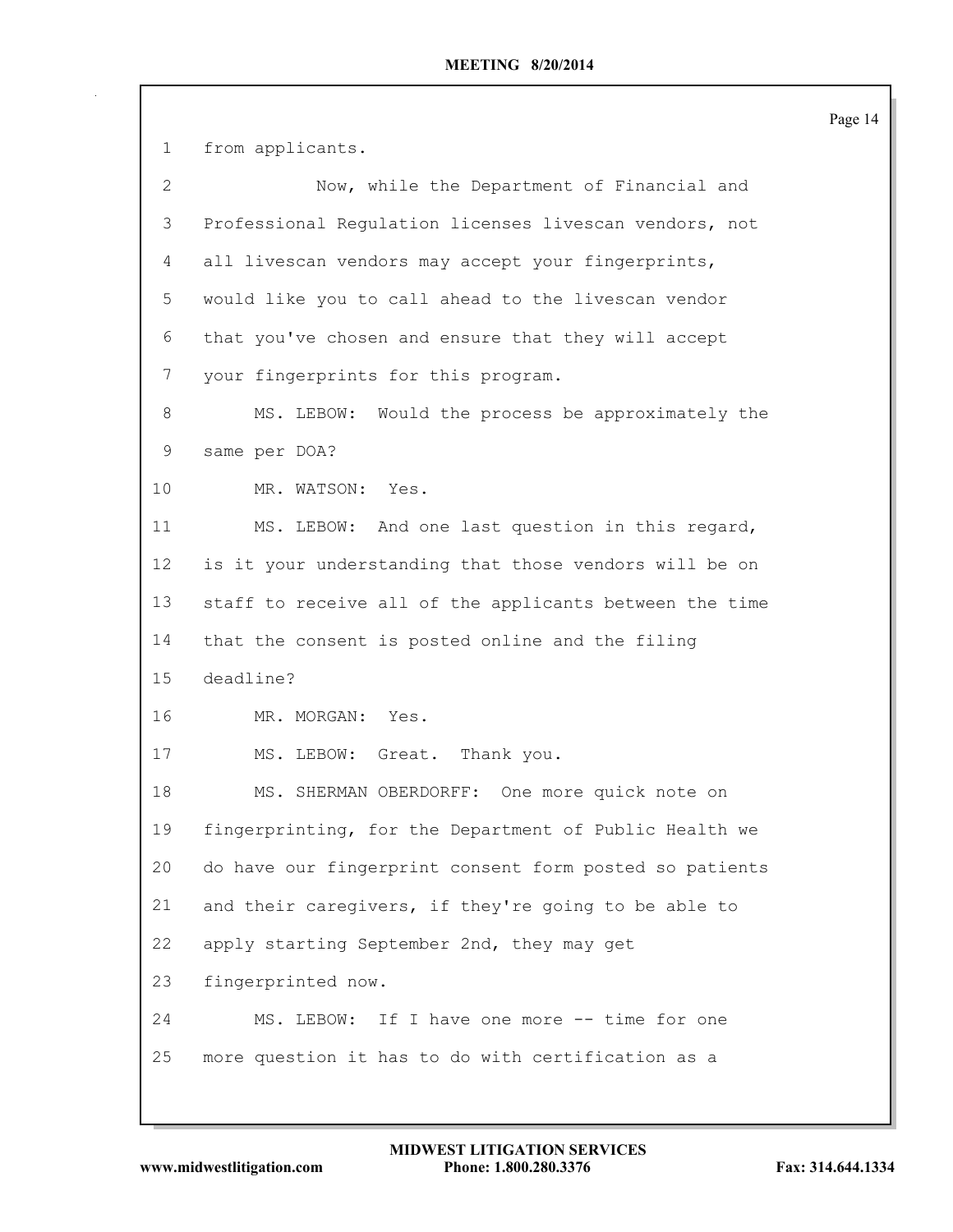| 1                         | minority- or woman-owned applicant. The language of                    |
|---------------------------|------------------------------------------------------------------------|
| $\mathbf{2}^{\mathsf{I}}$ | the regulations for both DOA and IDFPR suggests that                   |
| 3                         | the documentation includes but is not limited to                       |
| 4                         | certification. For those of us who have a history with                 |
| 5                         | that -- the process with regard to COS it usually is a                 |
| 6                         | fairly lengthy process to submit an application and to                 |
| 7                         | recertify, so my question is                                           |
| 8                         | including-but-not-limited-to phrase suggested to me                    |
| 9                         | that there was a requirement that CMS certification be                 |
| 10                        | submitted with the application, and I'm seeking to get                 |
| 11                        | clarity on that.                                                       |
| 12                        | I'm hoping the answer is no because I think                            |
| 13                        | that would be an impossibility.                                        |
| 14                        | MR. MORGAN: The answer is no. We're not                                |
| 15                        | requiring -- For that particular point -- bonus points                 |
| 16                        | under Ag. and DFPR but that's not a requirement for                    |
| 17                        | BP recertification.                                                    |
| 18                        | We had the language including but not                                  |
| 19                        | limited to for two reasons. One, there might be some                   |
| 20                        | Illinois-based businesses that are new and have not                    |
| 21                        | been BP certified previously.                                          |
| 22                        | Two, there might be out-of-state businesses                            |
| 23                        | certified in their respective states or have other                     |
| 24                        | documentation of similar processes in other states.<br>SO <sub>2</sub> |
| 25                        | your point about Illinois Department of Central                        |
|                           |                                                                        |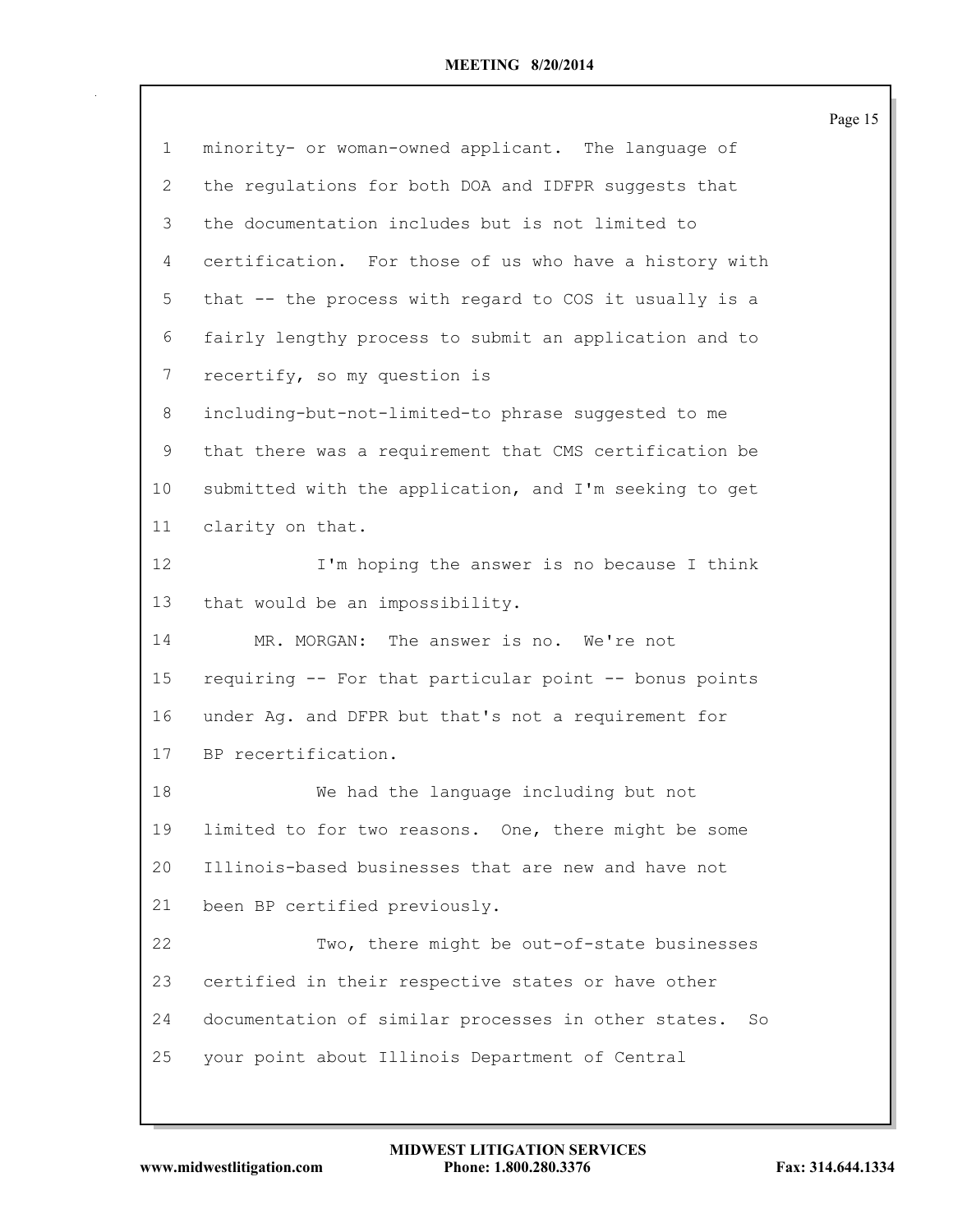|             |                                                         | Page 16 |
|-------------|---------------------------------------------------------|---------|
| 1           | Management Services they're familiar with this aspect   |         |
| 2           | of our program and are prepared for any and all         |         |
| 3           | applications that come in around this time, and they    |         |
| 4           | tell me they're also caught up and there isn't a delay, |         |
| 5           | so on behalf of CMS they're ready.                      |         |
| 6           | MS. LEBOW: Okay. Very good. I do have one more          |         |
| 7           | question, but I don't think I have any more time.       |         |
| 8           | Okay.                                                   |         |
| $\mathsf 9$ | MS. ROSS: Is this -- You had called my name,            |         |
| 10          | Rakhel Ross; R A K H E L, R O S S.                      |         |
| 11          | MR. ANTHONY: You know, I'd like to call the next        |         |
| 12          | batch, so after Rakhel we have Kathleen Domagalski,     |         |
| 13          | Myron Titch (phonetic), Marikay Hegarty, Francis        |         |
| 14          | Kelly (phonetic), and Clandel Lofton (phonetic).        |         |
| 15          | MS. ROSS: My question is --                             |         |
| 16          | MR. MORGAN: Could you speak up?                         |         |
| 17          | I'm sorry. Just come closer to the mic.                 |         |
| 18          | MS. ROSS: Can you hear me now?                          |         |
| 19          | Did you get my name and spelling?                       |         |
| 20          | My question is a follow-up from a previous              |         |
| 21          | answer. It's about the labs. Are there going to be      |         |
| 22          | regulations or restrictions that follow in accordance   |         |
| 23          | with the dispensaries and the cultivation centers as to |         |
| 24          | where they can be located or do they have to be within  |         |
| 25          | certain areas away from schools and playgrounds?        |         |
|             |                                                         |         |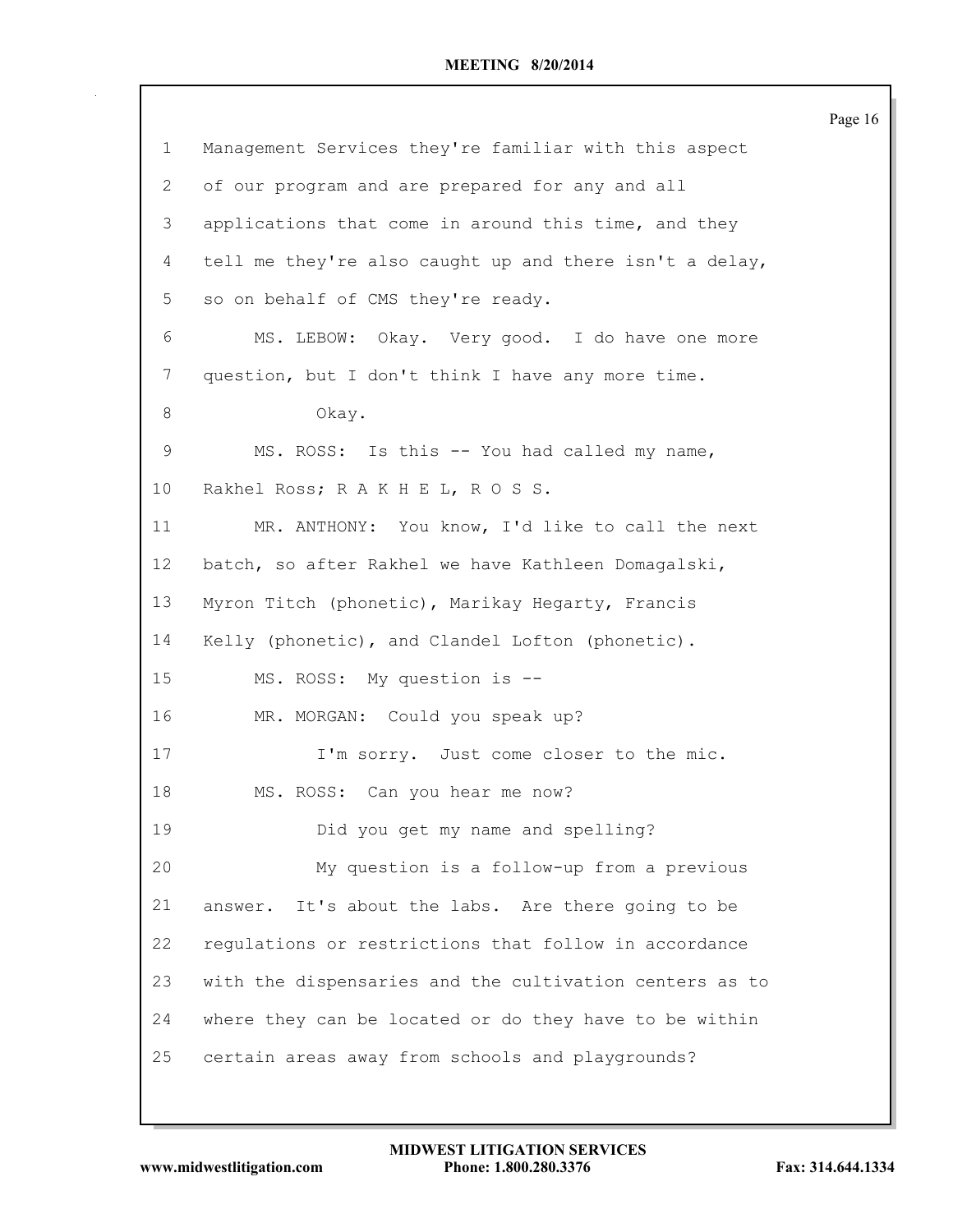| $\mathbf 1$       | Are there any restrictions like that or a               |
|-------------------|---------------------------------------------------------|
| $\mathbf{2}$      | number of labs in the city or whether the --            |
| 3                 | UNIDENTIFIED SPEAKER: Do you read the newspapers?       |
| 4                 | MR. MORGAN: I'm sorry. Please don't interrupt           |
| 5                 | other people. We'll ask everyone to continue to allow   |
| 6                 | people to ask their own questions. If you have          |
| 7                 | additional comments please come up after, but please    |
| 8                 | don't interrupt people as they're asking questions.     |
| 9                 | Thank you.                                              |
| 10                | MS. ROSS: Thank you.                                    |
| 11                | MR. WATSON: We don't have language in the statute       |
| $12 \overline{ }$ | similar to what we have for cultivation centers and the |
| 13                | dispensaries with regard to the laboratories, but we're |
| 14                | more concerned about the qualifications and their       |
| 15                | certifications.                                         |
| 16                | And $I$ -- I'm not sure quite what to expect.           |
| 17                | There may be existing laboratories that wanted to       |
| 18                | become certified to do this for us or there may be new  |
| 19                | ones popping up. I don't know, but we do not have       |
| 20                | similar limitations.                                    |
| 21                | MS. ROSS: Thank you very much.                          |
| 22                | MS. HEGARTY: Good morning. My name is Marikay,          |
| 23                | MARIKAY, Hegarty, HEGARTY. I'm with                     |
| 24                | Accurate Biometrics. We are a licensed fingerprint      |
| 25                | vendor so hopefully this will solve some of the         |
|                   |                                                         |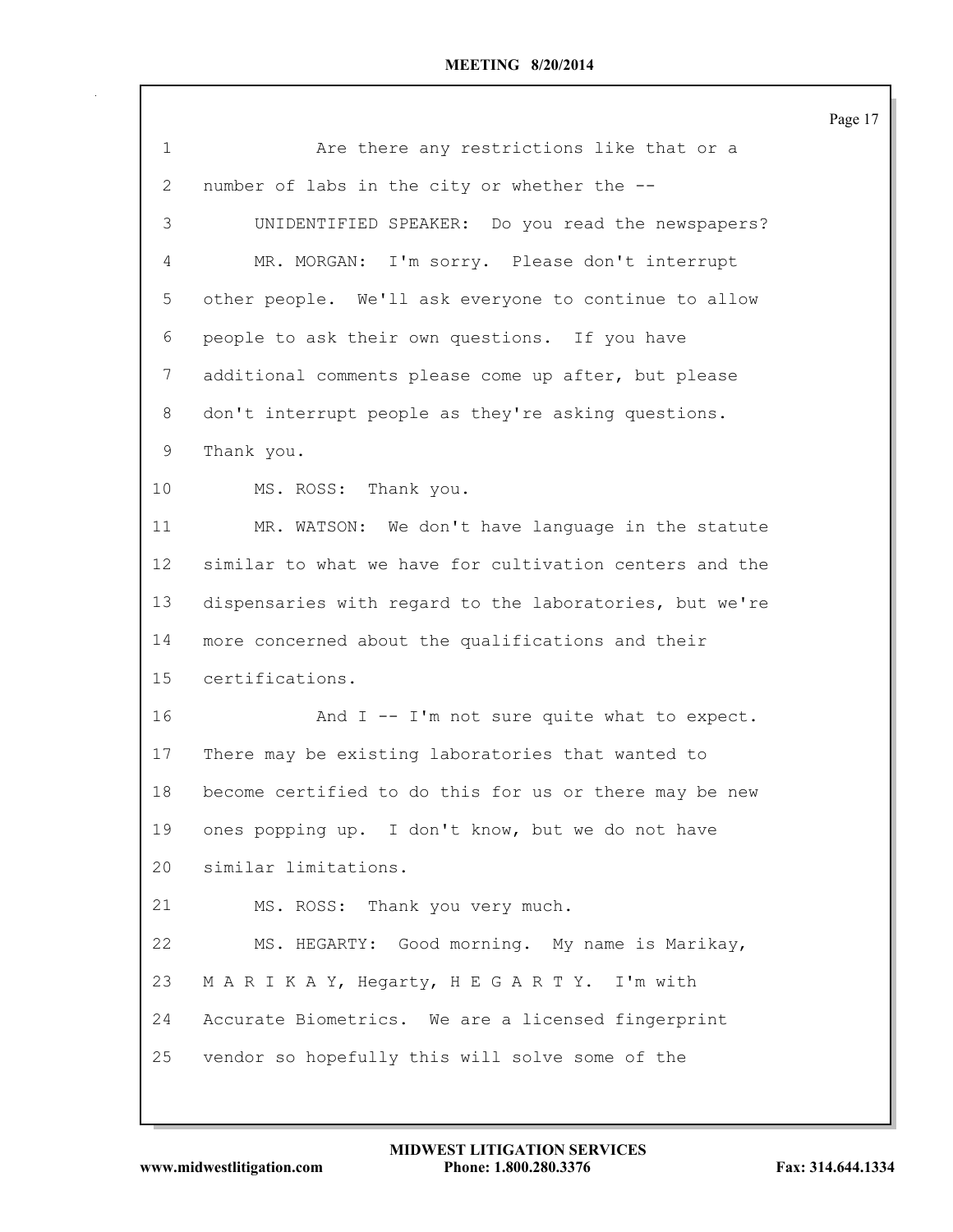Page 18 problem. My first question is to Department of Agriculture and IDFPR relative to applicants who are applying for both cultivation center and dispensary do they need to be fingerprinted twice? In other words, do you each need your response coming from the Illinois State Police? 8 MS. CARLSON: Let me take that one. So I think as long as there's one set of fingerprints and as long as -- I know that Ag. and Department of Financial and Professional Regulation will have their own fingerprint consent forms. You can intake both forms, make sure that that applicant -- they said that they do want both different registrations that they're applying for and take both forms and then take one set of fingerprints and you can then send them to those separate agencies. That would be sufficient. MS. HEGARTY: Sure. We can do that. With the applicant's permission we can go ahead and submit them. We would still be submitting them twice because the Illinois State Police will only respond. It's a one-to-one relationship, so we'll do that. Thank you. Second question, again this is just feedback that has come in from variety of dispensary and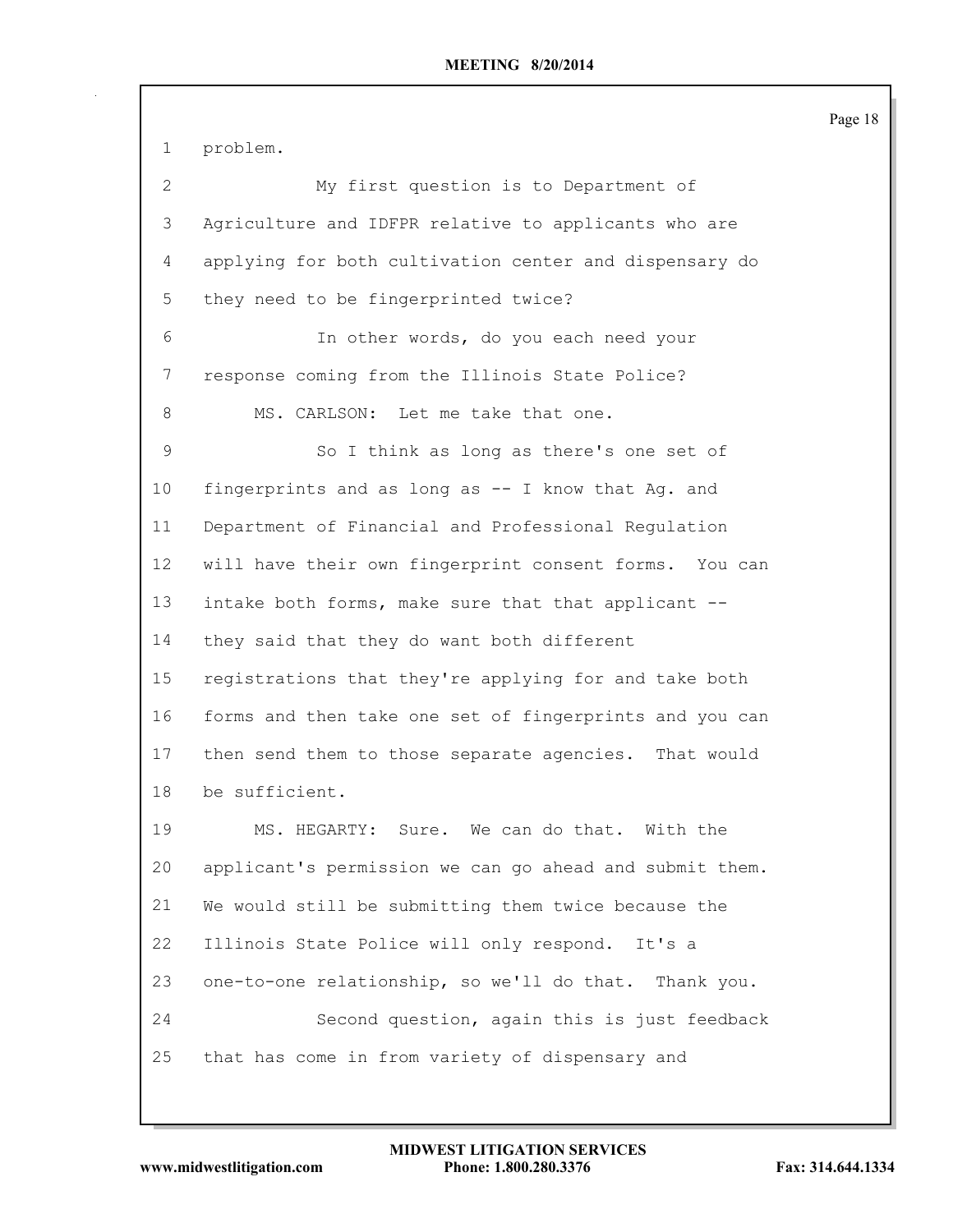| $\mathbf 1$     | cultivator applicants relative to they're out-of-state  |
|-----------------|---------------------------------------------------------|
| $\mathbf{2}$    | applicants. The rules are pretty clear that there is    |
| 3               | no card scan. What we refer to in technology livescan   |
| 4               | technology is card scan whereby if somebody gets        |
| 5               | printed out of state, submits the card to a livescan    |
| 6               | vendor who then puts it into electronic form. I just    |
| 7               | want to make sure, and again this is more feedback      |
| 8               | than -- the rules are pretty clear, but we're getting a |
| 9               | lot of inquiries from out-of-state groups that have     |
| 10 <sub>1</sub> | their investors out of state who are wanting to submit  |
| 11              | ink fingerprint cards to us. That means that we do      |
| 12              | submit and we do -- or we do receive and we do card     |
| 13              | scans for a number of licenses in the state,            |
| 14              | different -- DCFS and different state agencies that we  |
| 15              | do card scan for so the technology is there.            |
| 16              | There is a bullet point also in the rules               |
| 17              | that says if it's approved by the Illinois State Police |
| 18              | then the alternative means.                             |
| 19              | Again they're kind of a little bit                      |
| 20              | contradictory statements, and I don't really know the   |
| 21              | intent of the second one because it says livescan or    |
| 22              | other means that has been approved by the Illinois      |
| 23              | State Police.                                           |
| 24              | So, with that being said, right now we are              |
| 25              | telling people that they need to be in the state to get |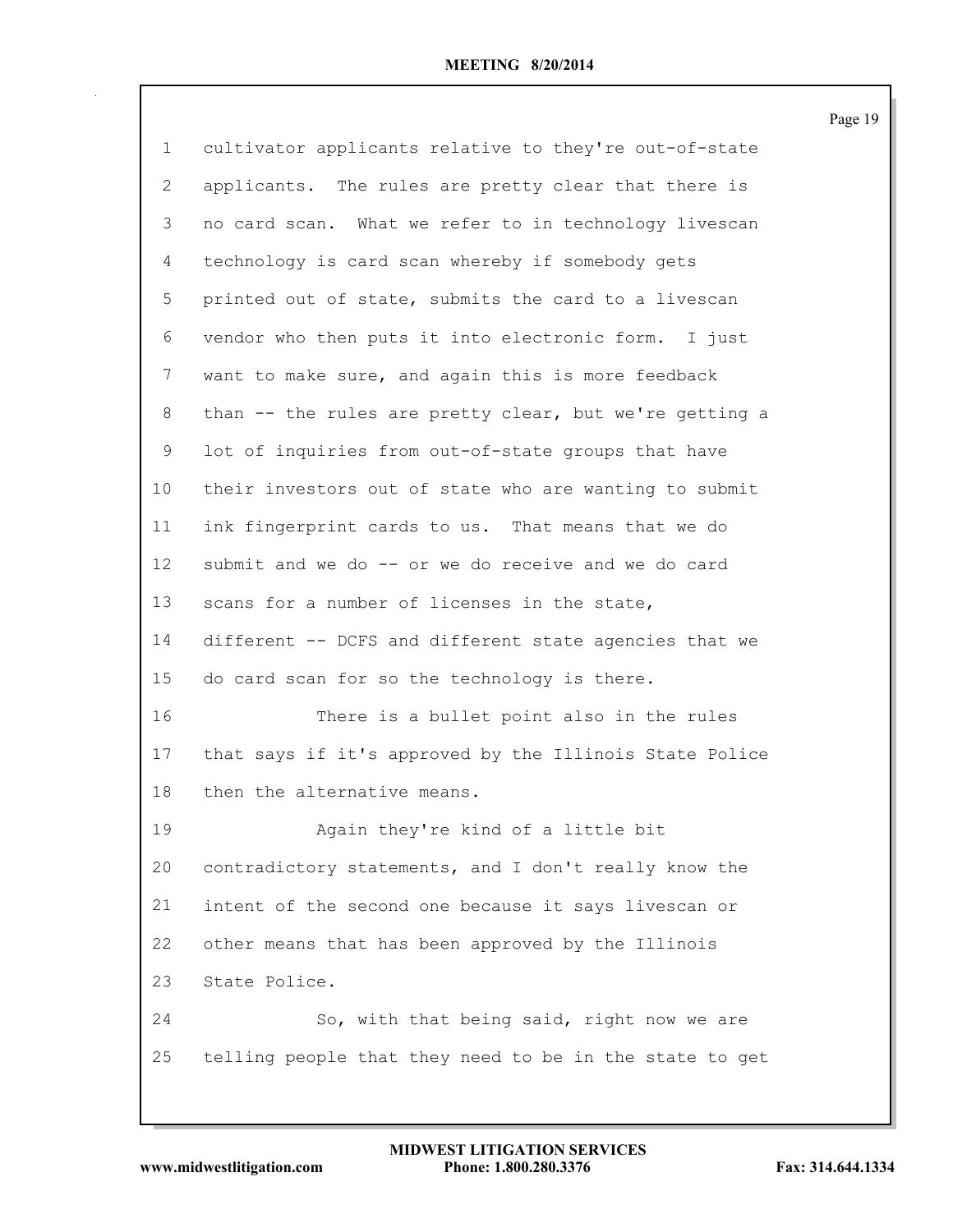livescanned by a licensed vendor, and I just want to make sure that that is what we should be relaying to applicants. MR. MORGAN: That's correct. We have received a couple comments in our previous town halls on that point questioning whether an out-of-state applicant can do livescan or hard print in other states, and for simplicity's sake and also after talking with some livescan vendors it was certainly the integrity of the problem to allow us to limit it just Illinois-licensed livescan vendors, so you would not be able to do the cards in other states. So your interpretation is ours as well. MS. HEGARTY: Okay. Thank you. One last quick question from IDPH, do you have any indication of how you're scaling your database as far as what you anticipate as applicants? 18 To the point that was taken earlier, we want to make sure that we are scaled with staff with locations, with hours of operation, and all of those things to make sure we're responsive to both the applicants that are being printed now and into the future, and so do you have any numbers that you could share that would be great. MR. MORGAN: So we have indicated that we expect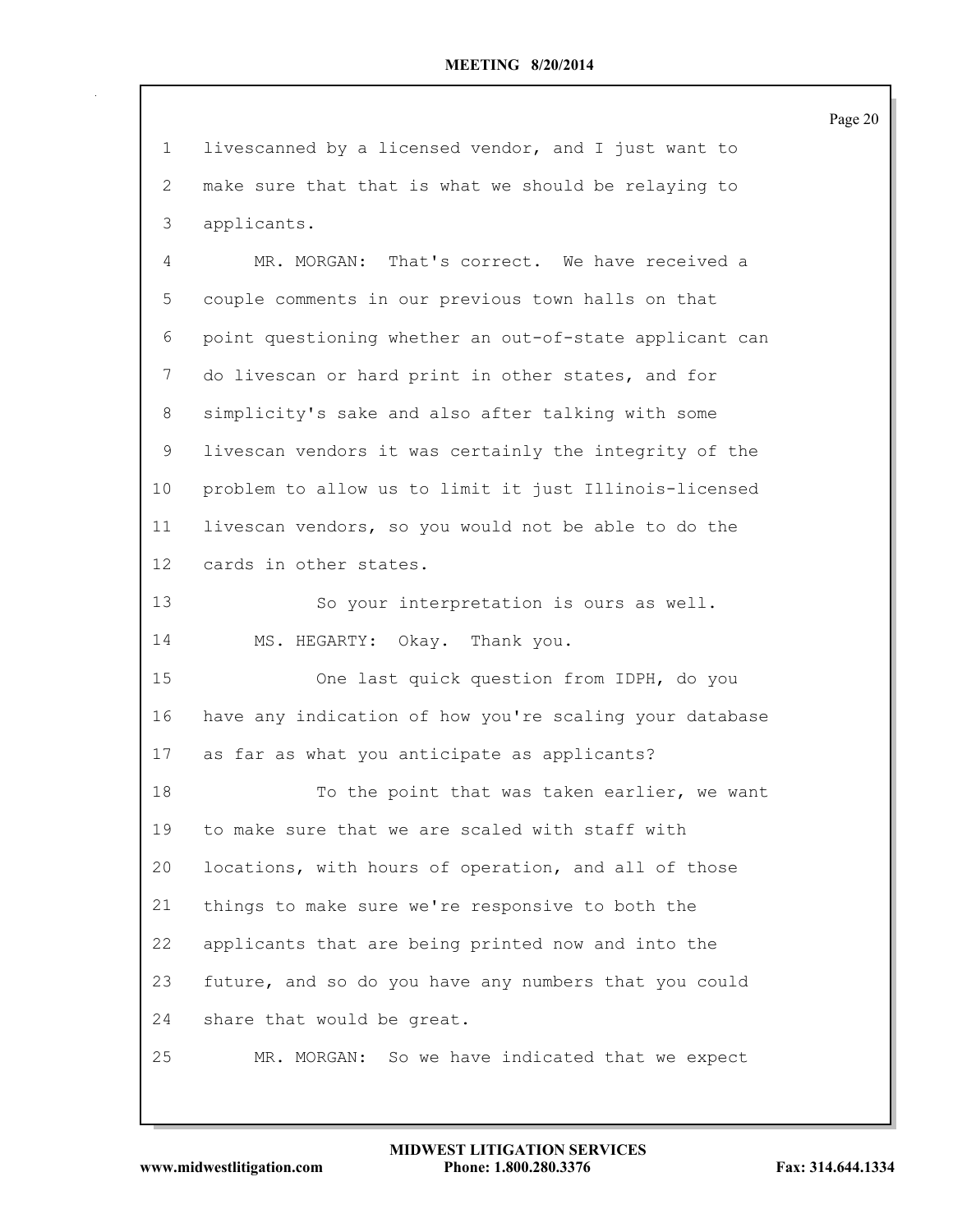| 1       | at least thousands of patients to apply in the first    |
|---------|---------------------------------------------------------|
| 2       | year.                                                   |
| 3       | As you know that's a rolling basis. There               |
| 4       | are -- There are really three batches of applications.  |
| 5       | For those in the room potential patients or caregivers  |
| 6       | the last name of A through L beginning September 2nd    |
| 7       | through the end of October, and then again for those    |
| 8       | with last name M through Z in November or December and  |
| 9       | a rolling basis after that starting January, which      |
| $10 \,$ | would also add following the passage of a law recently  |
| 11      | that added the addition of seizure disorders, epilepsy, |
| 12      | as well as children under the age of 18 developing a    |
| 13      | medical condition.                                      |
| 14      | So the short version is we don't expect a               |
| 15      | flood coming into livescan vendors, especially given    |
| 16      | this to be geographically distributed throughout the    |
| 17      | state and it's going to process over time.              |
| 18      | Thank you very much.<br>MS. HEGARTY:                    |
| 19      | MS. DOMAGALSKI: Hi. My name is Kathleen                 |
| 20      | Domagalski, KATHLEEN, DOMAGALSKI.                       |
| 21      | My question is is there a waiver form                   |
| 22      | available if you've had a previous conviction for       |
| 23      | growing or cultivating previous the -- I haven't seen   |
| 24      | one online, so I'm just wondering is one going to be    |
| 25      | available. If it's not available does that go through   |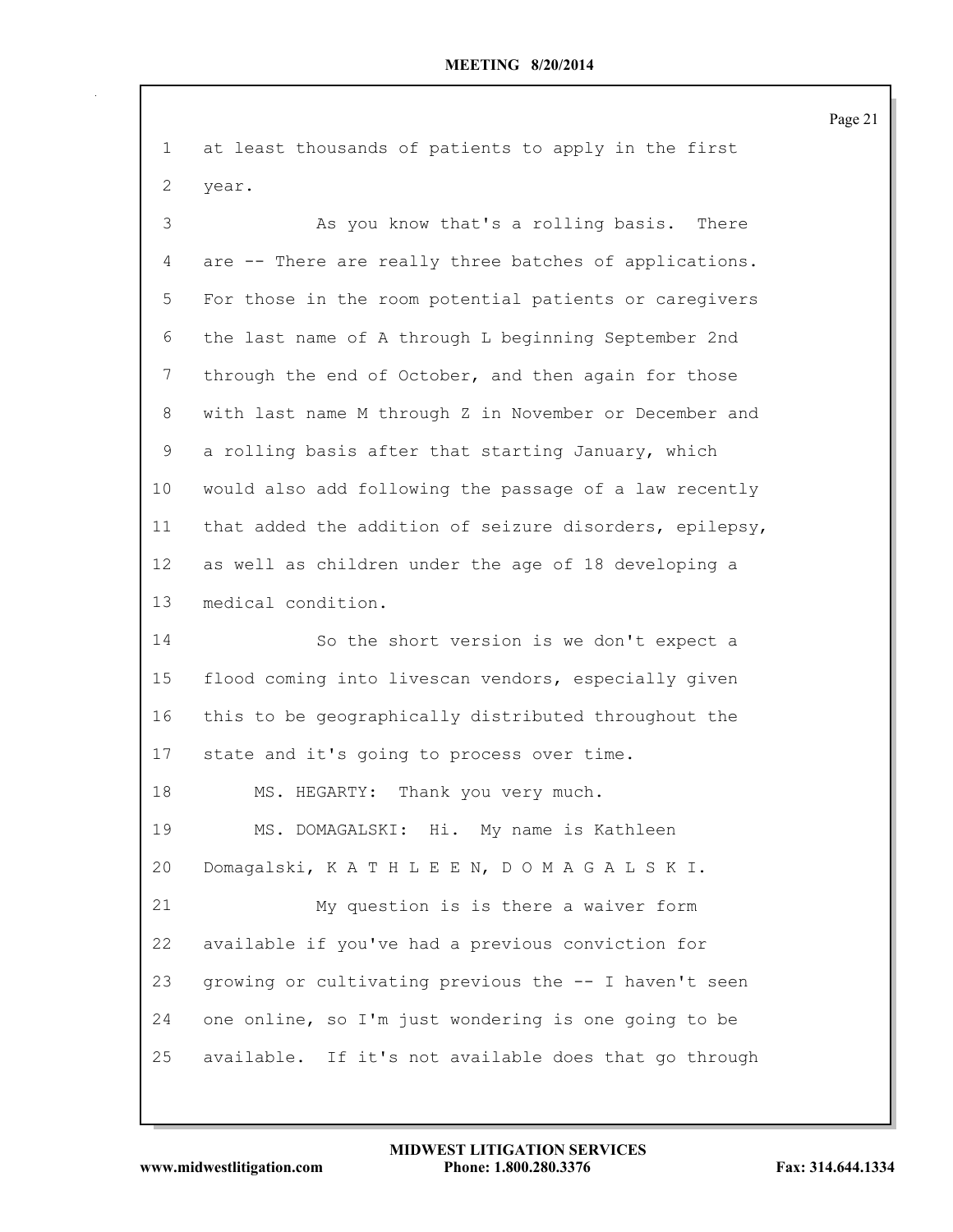| $\mathbf 1$ | the fingerprinting process when you submit that?        |
|-------------|---------------------------------------------------------|
| 2           | MR. ANTHONY: We're in the process of developing         |
| 3           | that part of the application, and we will be posting it |
| 4           | prior to September 2nd. There will be a separate        |
| 5           | process if you have an excluded offense that the        |
| 6           | Department can waive. Not all offenses -- The           |
| 7           | Department doesn't have discretion under the statute to |
| 8           | waive all offenses, and I would encourage you to look   |
| 9           | at the statute.                                         |
| 10          | MS. DOMAGALSKI: Well, my other question if it was       |
| 11          | in another state.                                       |
| 12          | MR. ANTHONY: It would -- It does include offenses       |
| 13          | that are similar in other jurisdictions, and there      |
| 14          | is -- there will be a waiver or process for that. So I  |
| 15          | would just keep posted on the website and it will be up |
| 16          | in a couple weeks.                                      |
| 17          | MS. DOMAGALSKI: Okay. My other question is for          |
| 18          | people interested in working in these dispensaries and  |
| 19          | whatever should they apply for an identification card   |
| 20          | first to be a part of the process or you can -- the     |
| 21          | jobs will be posted for you just to apply like any      |
| 22          | other job?                                              |
| 23          | MS. CARLSON: So once the outpatient process is          |
| 24          | complete and the dispensary registrations are awarded   |
| 25          | the principal officer of the dispensary will choose     |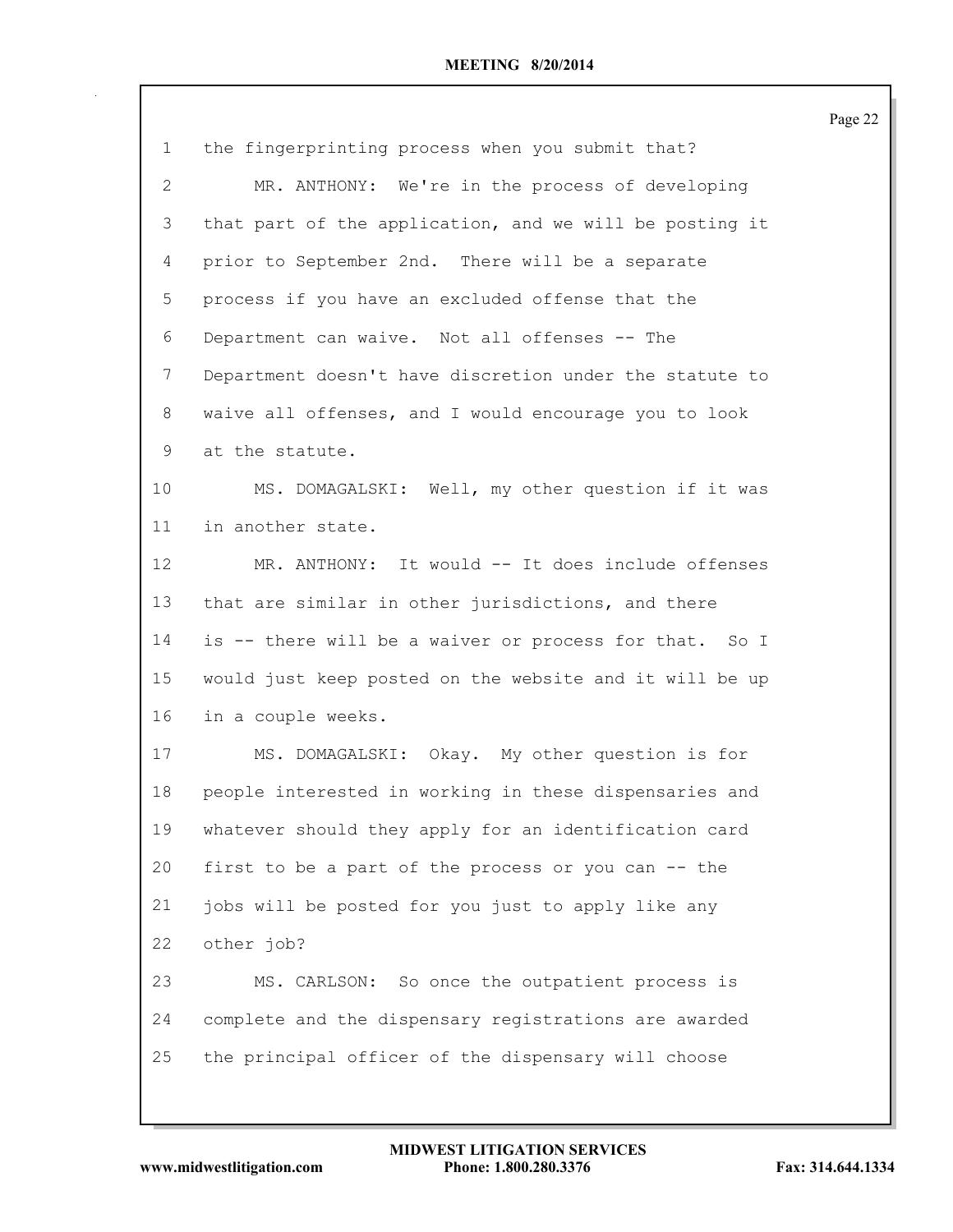|                 |                                                         | rag |
|-----------------|---------------------------------------------------------|-----|
| $\mathbf 1$     | their employees, which under our rules are called       |     |
| $\mathbf{2}$    | dispensary agents. A number of rules only apply to the  |     |
| 3               | principal officer or agent in charge, which is similar  |     |
| $\overline{4}$  | to the manager of the dispensary, will be able to       |     |
| 5               | submit an application on behalf of their employee,      |     |
| 6               | i.e., agent.                                            |     |
| 7               | So the answer to your question is no.                   |     |
| 8               | Dispensary owners, operators, and agents in charge will |     |
| 9               | be submitting applications for the people that they've  |     |
| 10              | chosen to be their employees.                           |     |
| 11              | MS. DOMAGALSKI: I see. Thank you very much.             |     |
| 12              | MS. CARLSON: You're welcome.                            |     |
| 13              | MR. MORGAN: Just doing a quick sound check. Can         |     |
| 14              | you raise your hand if you're having a hard time        |     |
| 15 <sub>1</sub> | hearing us at this point?                               |     |
| 16              | Okay. So one hand. We'll try and be                     |     |
| 17              | louder. Thanks.                                         |     |
| 18              | MR. ABUGUS: Mohammed Abugus. You called my name         |     |
| 19              | before.                                                 |     |
| 20              | The question I've got is the architecture               |     |
| 21              | certification of the cultivation facility. I believe    |     |
| 22              | that the application was part of the process to attach  |     |
| 23              | a certified architecture in the state of Illinois for   |     |
| 24              | the facility itself. What about this person is          |     |
| 25              | deceased and the architect who designed the plan        |     |
|                 |                                                         |     |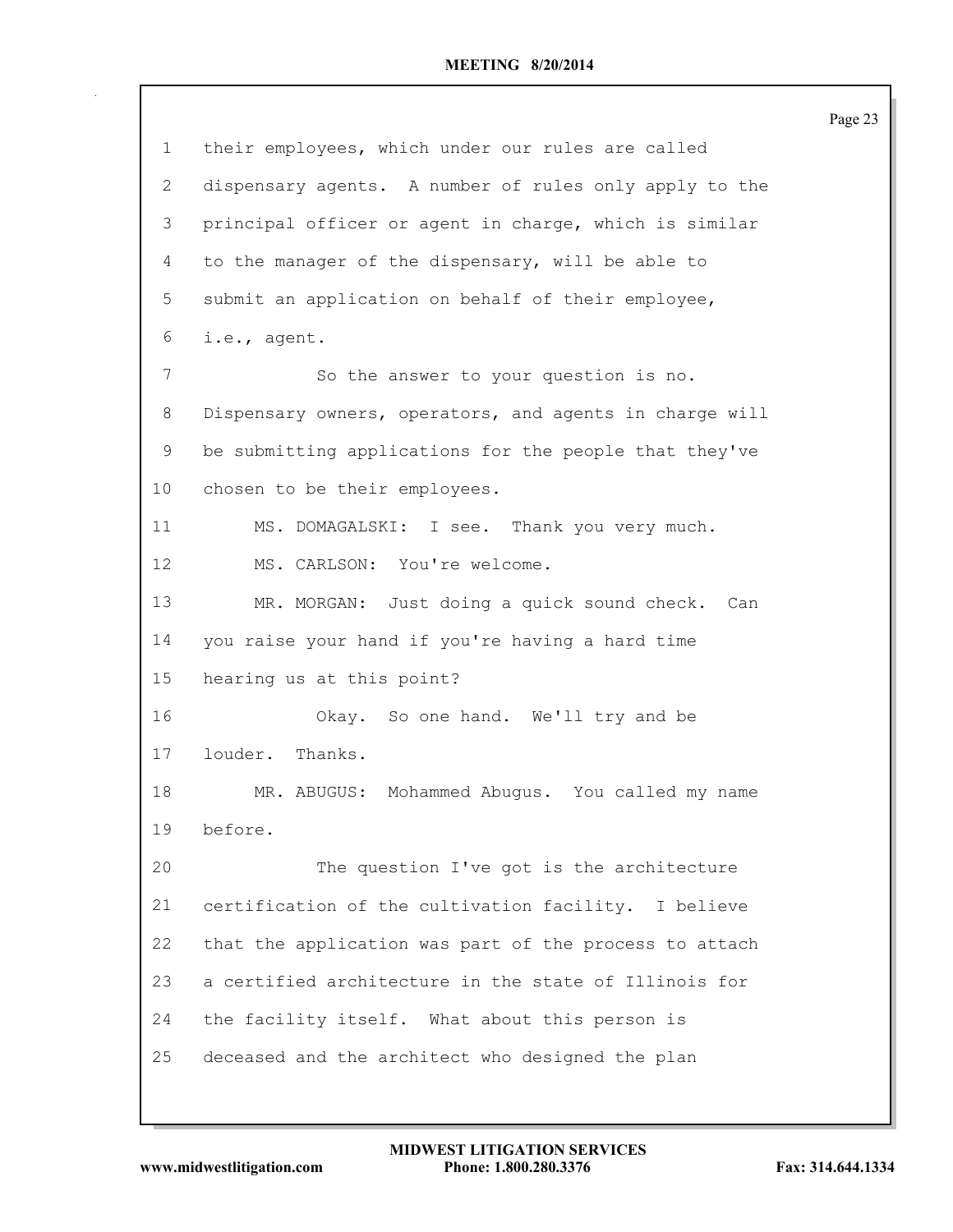|             |                                                         | Page 24 |
|-------------|---------------------------------------------------------|---------|
| $\mathbf 1$ | doesn't exist can we replace it with a certified        |         |
| 2           | architecture in the state of Illinois that can use the  |         |
| 3           | plan and the plan according to the requirement?         |         |
| 4           | MR. WATSON: As we've stated earlier if you have         |         |
| 5           | a -- I believe the question is with regard to certified |         |
| 6           | blueprint.                                              |         |
| 7           | MR. ABUGUS:<br>Yes.                                     |         |
| 8           | MR. WATSON: By an architect?                            |         |
| $\mathsf 9$ | Yes.<br>MR. ABUGUS:                                     |         |
| 10          | And the architect is deceased?<br>MR. WATSON:           |         |
| 11          | Yes.<br>MR. ABUGUS:                                     |         |
| 12          | MR. WATSON: And you want to know if you could           |         |
| 13          | submit the blueprint that's certified by another        |         |
| 14          | architect to be accurate?                               |         |
| 15          | MR. ABUGUS: Yes.                                        |         |
| 16          | MR. WATSON: I'd see no problem with that.               |         |
| 17          | MR. ABUGUS: And do we have to enter the -- the --       |         |
| 18          | actually the document -- Do we have to enter the        |         |
| 19          | document because the language in the document which I   |         |
| 20          | certify the accuracy of the plan so can we change it to |         |
| 21          | say I certified instead of you the original plan        |         |
| 22          | because the language of the certificate requires the    |         |
| 23          | designer who designed the plan to certify the accuracy  |         |
| 24          | of the plan, not another architect who reviewed the     |         |
| 25          | plan, not the original designer?                        |         |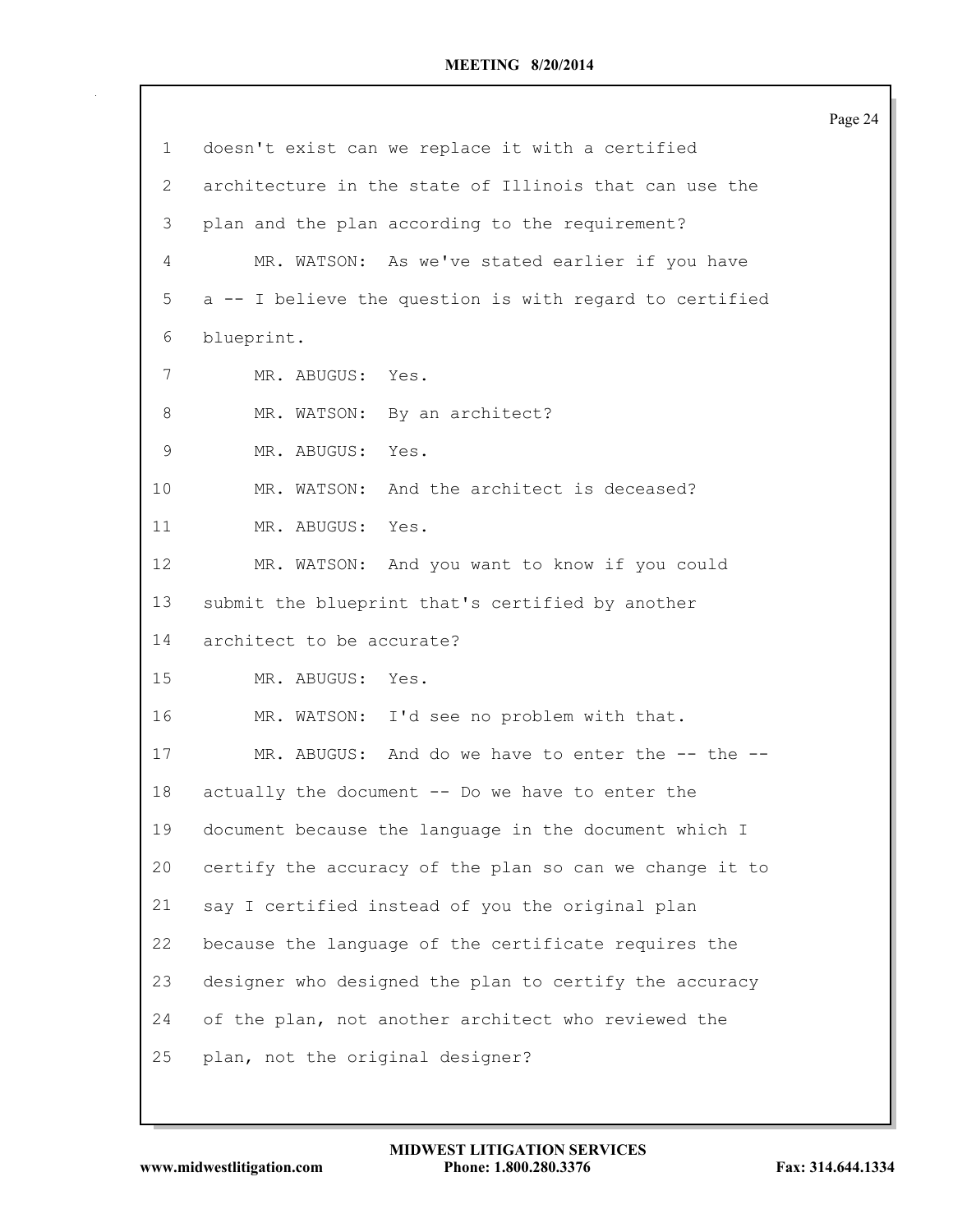| $\mathbf 1$       | MR. MORGAN: I think that's one that we'll               |
|-------------------|---------------------------------------------------------|
| 2                 | consider and take under advisement.                     |
| 3                 | Obviously the intent is to have an architect            |
| 4                 | who is familiar who can certify the aspects of the      |
| 5                 | blueprint, so we'll consider that question and we'll    |
| 6                 | try and answer that.                                    |
| 7                 | MR. ABUGUS: Okay. May I have another question?          |
| 8                 | The other question regarding the                        |
| 9                 | certification for the number of the intake to the       |
| 10                | applicant can apply for the number of the dispensary    |
| 11                | and cultivation center, and the form it indicates       |
| $12 \overline{ }$ | five districts. Is that include say, for example, five  |
| 13                | district how many individual you need physical address  |
| 14                | so they can apply for those?                            |
| 15                | Does that mean five or could be more than               |
| 16                | five?                                                   |
| 17                | MS. CARLSON: What we're looking for in our              |
| 18                | application will be the building that you've chosen for |
| 19                | each district that you're applying in.                  |
| 20                | So say you, sir, are part of a group and                |
| 21                | your group is going to go after five different          |
| 22                | districts. You have to tell us what five different      |
| 23                | buildings are the buildings that you've selected and    |
| 24                | you're going to give us a zoning form, you're going to  |
| 25                | have to fill out an application, and you're going to    |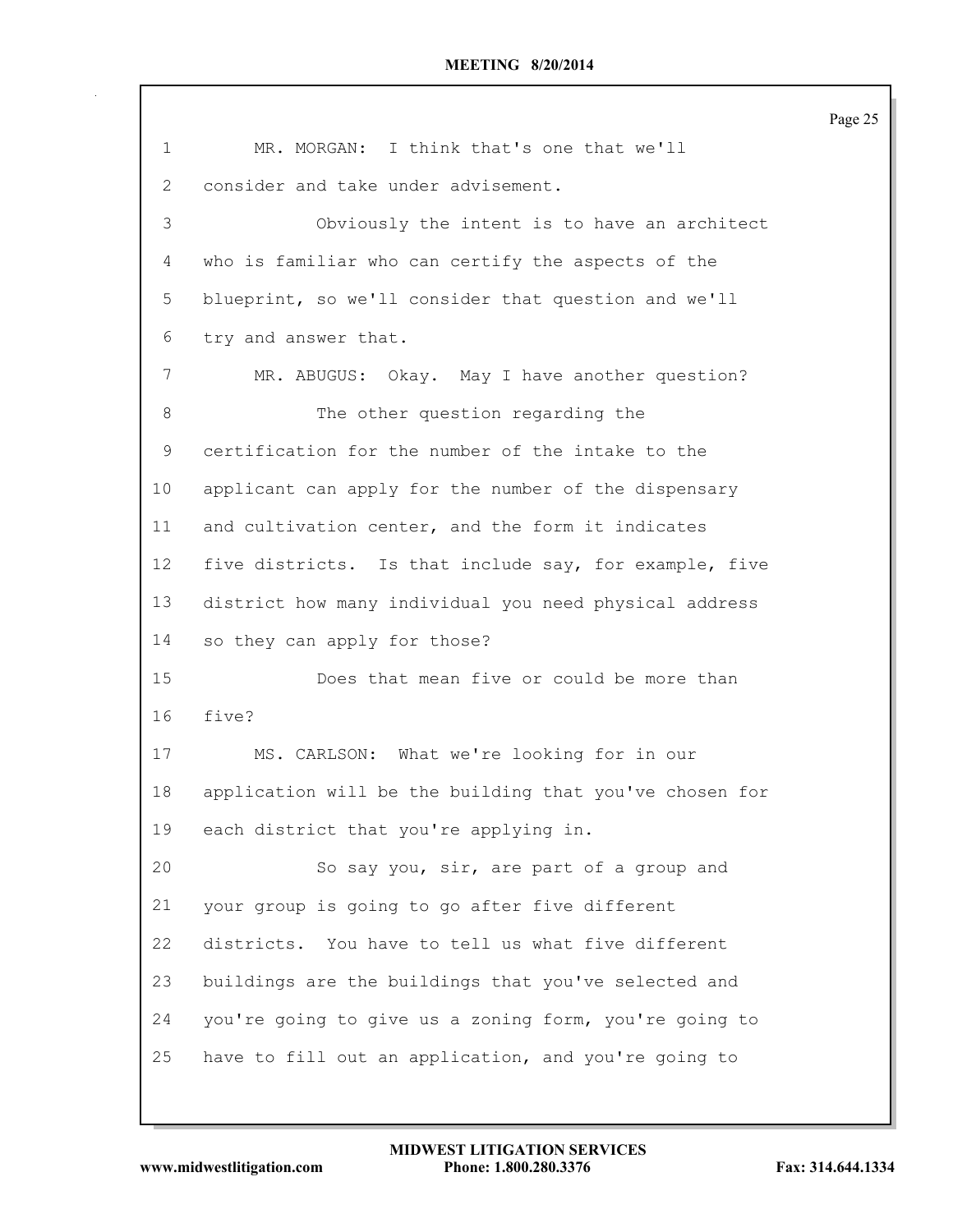Page 26 have to describe what that building looks like. So if your question is say you're applying for District 1 can you show us two or three different buildings in that district -- MR. ABUGUS: Yes. MS. CARLSON: -- the answer is no. MR. ABUGUS: So one physical location for each district? MS. CARLSON: Correct. MR. ABUGUS: What about the combination between cultivation and dispensary? MR. WATSON: Well, the rules for cultivation centers are very similar. You can only have one -- We will only be granting one permit for each state police district. So if -- I would -- You know, I don't know why you would want to submit more than one application for the same district. MR. ABUGUS: No. MR. WATSON: You're going to be talking about 25,000-dollar application fee for each one. MR. ABUGUS: The question is the combination between cultivation centers and district can we apply for one cultivation facility in five districts or one cultivation facility and five dispensaries?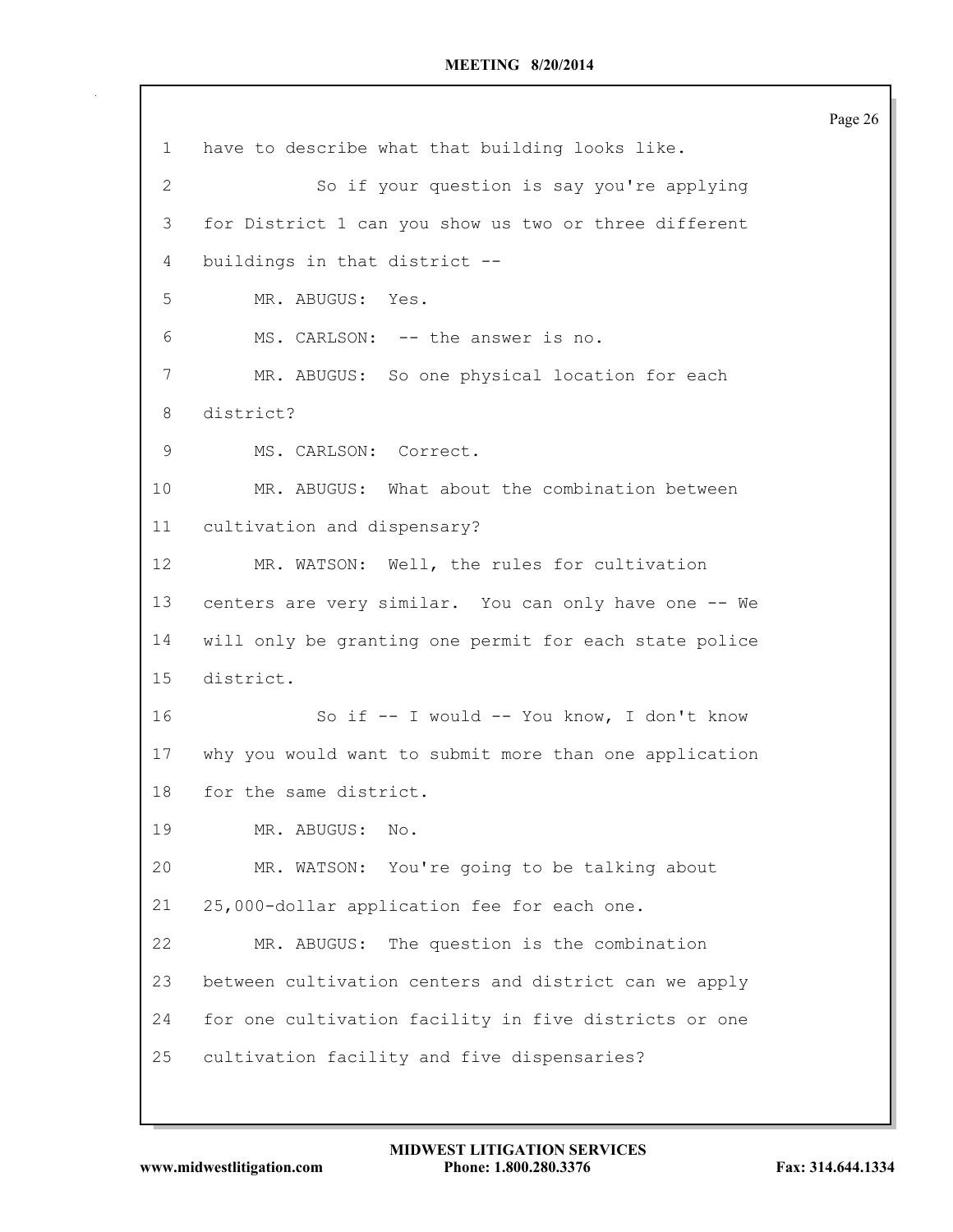|             |                                                        | Page 27 |
|-------------|--------------------------------------------------------|---------|
| $\mathbf 1$ | MR. WATSON: Well, yes. You can make as many            |         |
| 2           | applications as you want really, but we're only going  |         |
| 3           | to be planting a maximum of three cultivation center   |         |
| 4           | permits per entity.                                    |         |
| 5           | So if someone wants to apply in five state             |         |
| 6           | police districts we'll take the applications, but      |         |
| 7           | you're going to have to decide if you win all five     |         |
| 8           | you're only going to be able to use three of those.    |         |
| 9           | MR. ABUGUS: Okay.                                      |         |
| 10          | MR. WATSON: So with regard to dispensaries I           |         |
| 11          | believe that's the same thing.                         |         |
| 12          | It's not?                                              |         |
| 13          | MS. CARLSON: It's actually a little bit                |         |
| 14          | different. So for dispensaries you're allowed          |         |
| 15          | five applications and up to five registrations.        |         |
| 16          | So you can't send us ten applications for              |         |
| 17          | ten districts. You can send us up to five applications |         |
| 18          | and if you win all five and you're awarded five        |         |
| 19          | authorizations to move on to the registration phase    |         |
| 20          | then you can have up to five registrations, but you    |         |
| 21          | can't submit more than five registrations for a        |         |
| 22          | dispensary.                                            |         |
| 23          | MR. ABUGUS: Okay. Thank you.                           |         |
| 24          | MR. ANTHONY: All right. Next we'd like to hear         |         |
| 25          | from Tom Diamond (phonetic), Sean Phillips (phonetic), |         |
|             |                                                        |         |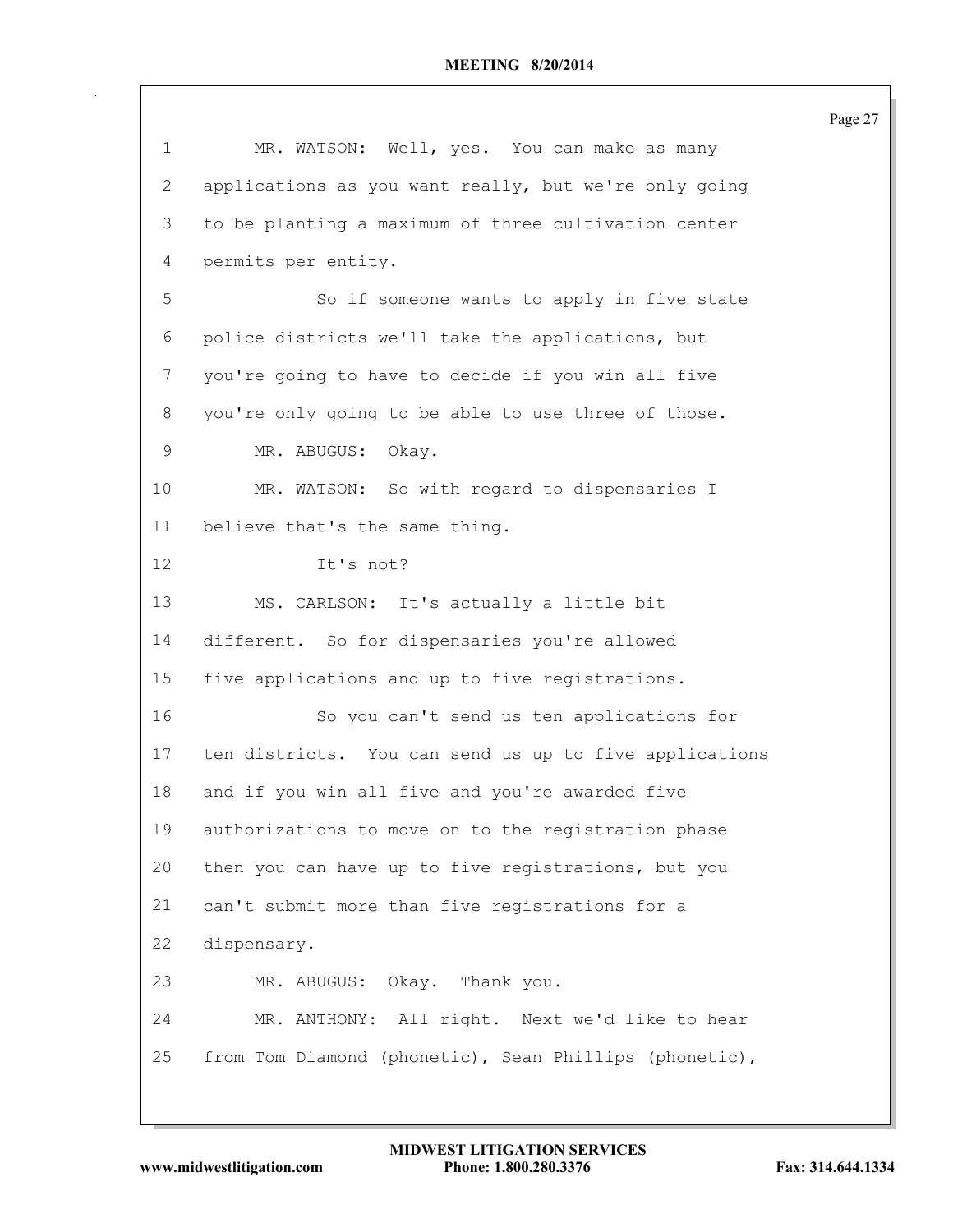| $\mathbf{1}$      | Michael Friedlen, James Watts, and Gay Gelman.         |
|-------------------|--------------------------------------------------------|
| 2                 | MR. FRIEDLEN: Hi. My name is Michael Friedlen,         |
| 3                 | MICHAEL, FRIEDLEN.                                     |
| 4                 | My question is in regards to can someone who           |
| 5                 | has -- who has a medical condition in which he would   |
| 6                 | probably qualify for a medical card can he work in a   |
| 7                 | dispensary, own or operate a dispensary, or grow?      |
| 8                 | MS. CARLSON: The statute I believe in Section 115      |
| 9                 | strictly prohibits the Department of Financial and     |
| 10                | Professional Regulation from granting an authorization |
| 11                | to a dispensary where a principal officer is a patient |
| $12 \overline{ }$ | or a caregiver. The statute in the rules are silent as |
| 13                | to whether an agent, just a plain employee of that     |
| 14                | dispensary, can be a patient or a caregiver.           |
| 15                | MR. FRIEDLEN: Okay. Thank you very much.               |
| 16                | MS. GELMAN: My name is Gay Gelman, G A Y,              |
| 17                | GELMAN.                                                |
| 18                | My questions are about cultivation. Is the             |
| 19                | State controlling any of the pricing?                  |
| 20                | MR. WATSON: No, we are not.                            |
| 21                | MS. GELMAN: Are there any guidelines for the           |
| 22                | grower as -- as relates to the contacting of the       |
| 23                | dispensary?                                            |
| 24                | In other words, how will they be contacted?            |
| 25                | Are there restrictions?                                |
|                   |                                                        |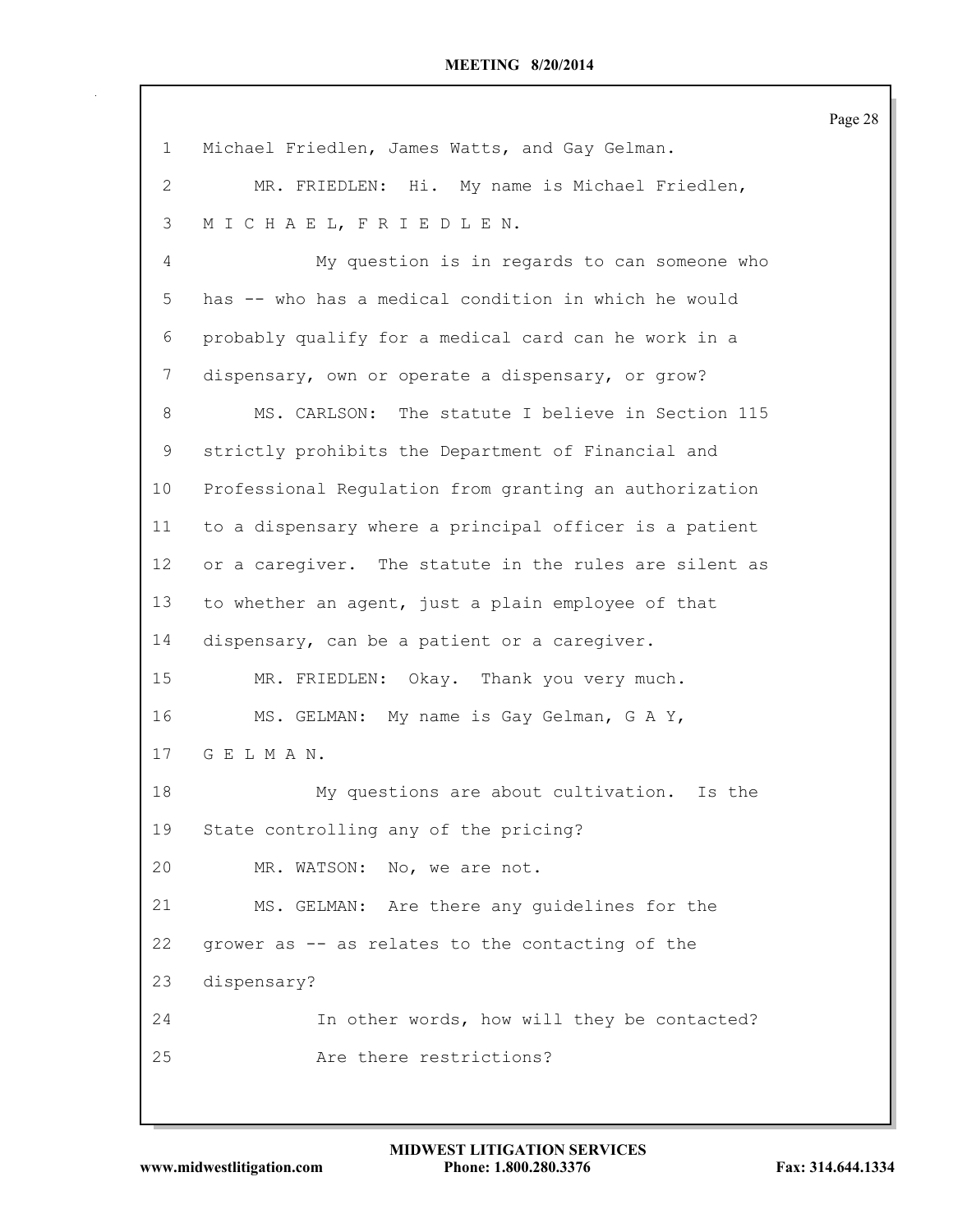| $\mathbf 1$       | Is there advertising?                                  |
|-------------------|--------------------------------------------------------|
| 2                 | MR. WATSON: There is a section in our rules            |
| 3                 | regarding advertising by cultivation centers, and it   |
| 4                 | must be done directly either by direct mail or         |
| 5                 | restricted e-mail. But cultivation centers are not     |
| 6                 | permitted to advertise to the public, but they can     |
| 7                 | solicit the dispensaries.                              |
| 8                 | MS. GELMAN: What is the limit for infused items?       |
| $\mathsf 9$       | In other words, is there a limit to how many           |
| 10                | items you can infuse?                                  |
| 11                | MR. WATSON: I don't recall any limit on the            |
| $12 \overline{ }$ | number of infused products.                            |
| 13                | MS. GELMAN: And one more question --                   |
| 14                | MR. WATSON: Yeah. Sure.                                |
| 15                | MS. GELMAN: -- about the packaging. I saw in the       |
| 16                | application that there's packaging from the grower to  |
| 17                | the dispensary. Can we choose our own packaging or are |
| 18                | there rules and regulations as to the bulk packaging   |
| 19                | for the grower?                                        |
| 20                | MR. WATSON: When you say "we" are you referring        |
| 21                | to the cultivation center or the dispensary?           |
| 22                | MS. GELMAN: Yes. I know about the dispensary,          |
| 23                | and I've seen those pictures, you know, for typical    |
| 24                | dispensaries, but what about for the -- how the        |
| 25                | packaging from the cultivation to the dispensary?      |
|                   |                                                        |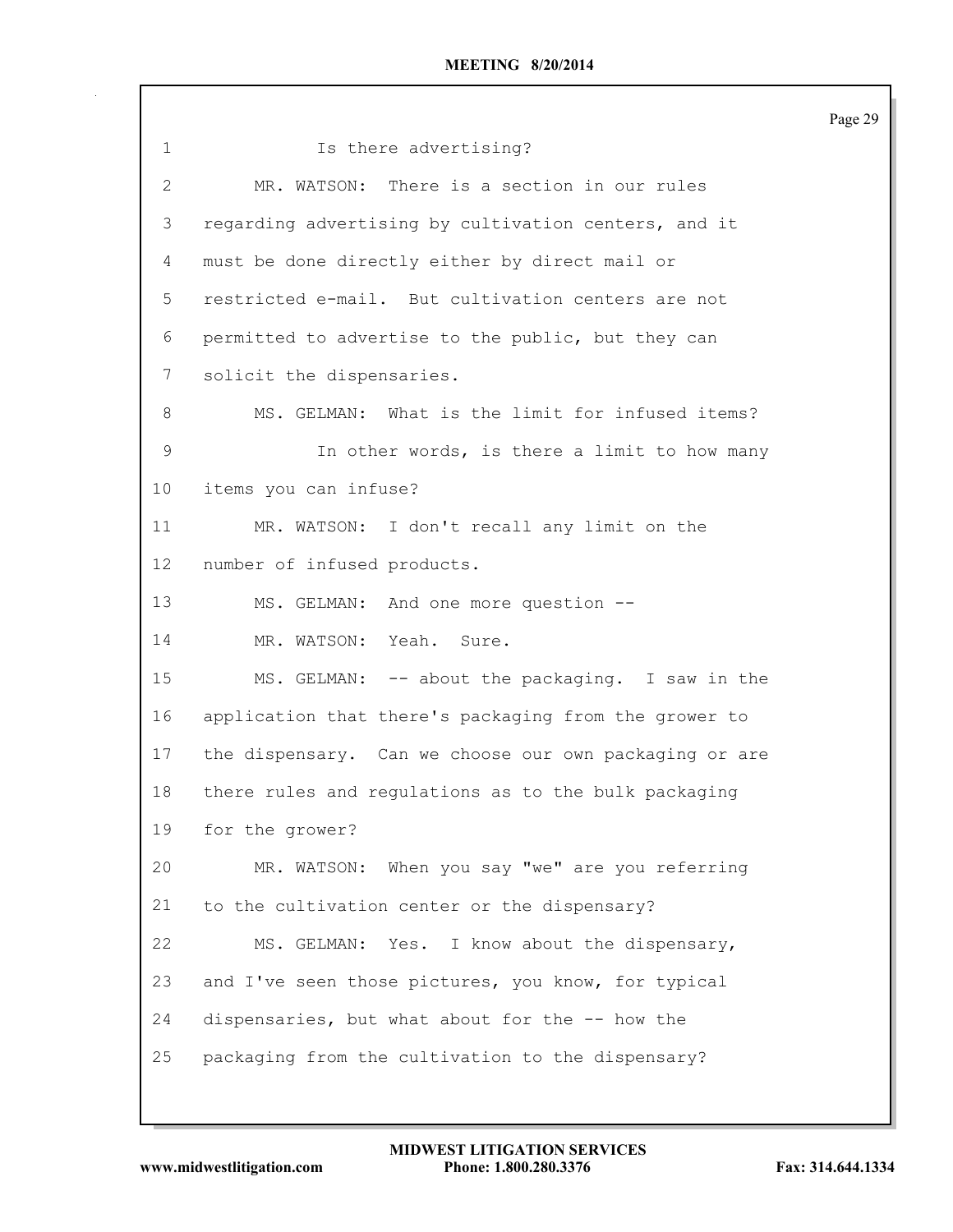| 1  | MR. WATSON: Well, the product is going to be           |
|----|--------------------------------------------------------|
| 2  | packaged at the cultivation center in sealed           |
| 3  | containers.                                            |
| 4  | MS. GELMAN: Does the State dictate the kind of         |
| 5  | packaging or does the cultivation center choose the    |
| 6  | kind?                                                  |
| 7  | MR. WATSON: There are restrictions in the rules        |
| 8  | regarding labeling. And with regard to the type of     |
| 9  | labeling we don't want to have labels that are         |
| 10 | attractive to children, for instance.                  |
| 11 | So, yes, there are restrictions in the rules           |
| 12 | regarding the packaging.                               |
| 13 | MR. MORGAN: There's also rules dealing with the        |
| 14 | security of the packaging when it's transported from   |
| 15 | the cultivation center so you should refer to those as |
| 16 | well.                                                  |
| 17 | MS. GELMAN: I saw that, but it doesn't say what        |
| 18 | kind of plastic or what type of containers.            |
| 19 | MR. MORGAN: That's right.                              |
| 20 | MS. GELMAN: So that's up to the cultivation            |
| 21 | center?                                                |
| 22 | MR. WATSON: Well -- And I'm going to give this         |
| 23 | answer -- I've given this answer to a number of        |
| 24 | questions at the previous seminars that we had -- or   |
| 25 | meetings that we had -- what we're looking for is the  |
|    |                                                        |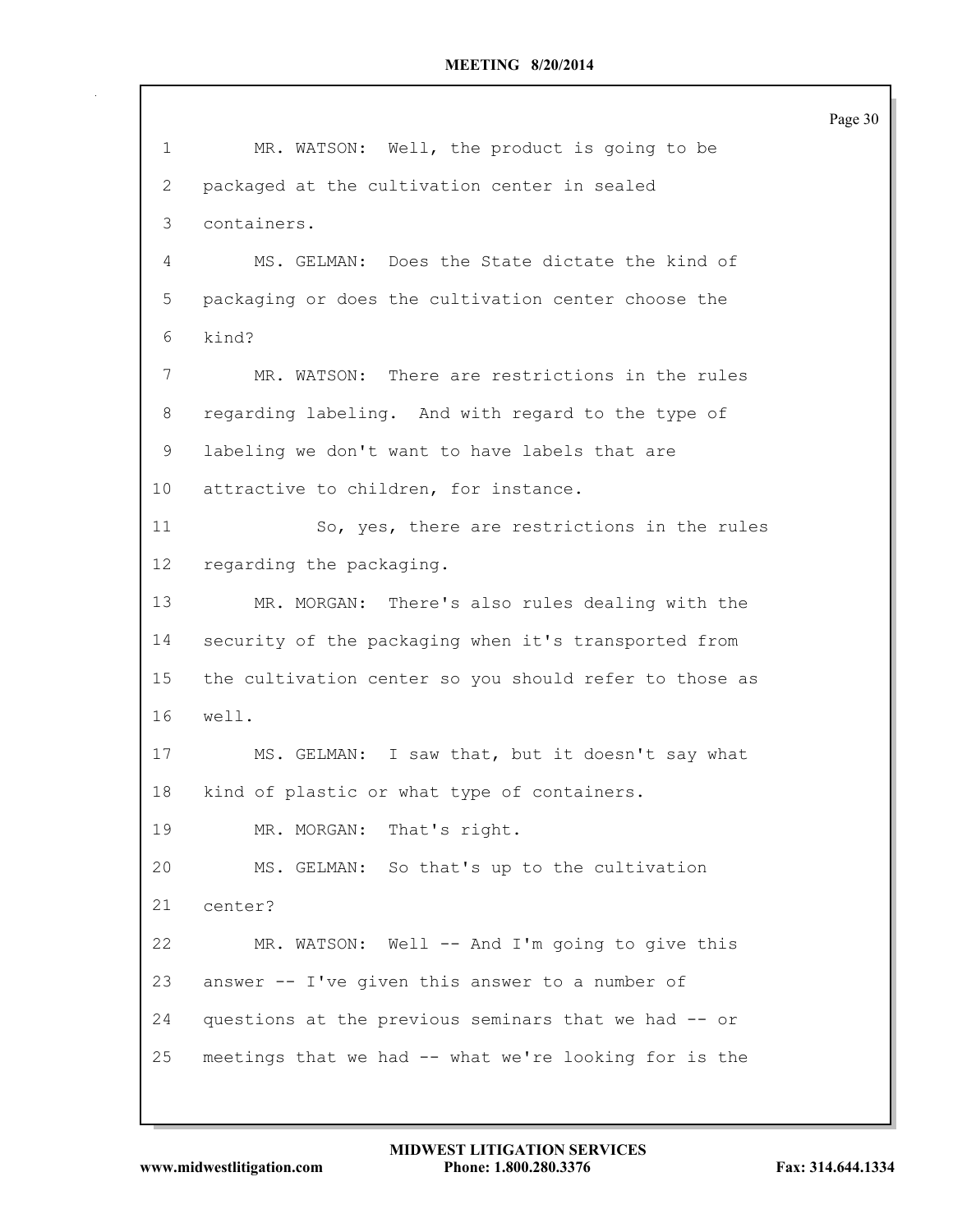| $\mathbf 1$     | best plan that you can give us. We did not put          |
|-----------------|---------------------------------------------------------|
|                 |                                                         |
| 2               | specific requirements in a number of areas because we   |
| 3               | did not want to restrict the creativity of the          |
| 4               | industry. We want the industry to come to us with       |
| 5               | their best ideas, and the packaging if it's more secure |
| 6               | that's obviously something we'll find in favor. So you  |
| 7               | give us the best plan you can come up with.             |
| 8               | MS. GELMAN: We just didn't want to leave it to          |
| 9               | chance that you had something about it.                 |
| 10 <sup>°</sup> | MR. WATSON: If it's not in the rules I'm not too        |
| 11              | concerned, but the -- but what we do want to have is    |
| 12              | you give us what you think is the best plan, the best   |
| 13              | way to do business.                                     |
| 14              | MS. GELMAN: One more?                                   |
| 15              | MS. SHERMAN OBERDORFF: Sorry. We need to move on        |
| 16              | to the next person.                                     |
| 17              | MR. MORGAN: And also just so you know the people        |
| 18              | that are standing in the back there are a few seats up  |
| 19              | in the front for anybody that needs to sit down.        |
| 20              | MR. ANTHONY: Before you'd like to speak, I would        |
| 21              | like to call Emily Masalski, James Bellesi (phonetic),  |
| 22              | and John Pappas (phonetic).                             |
| 23              | MR. WATTS: My name is James Watts, J A M E S,           |
| 24              | W A T T S. I'm with the firm Systems Fingerprinting,    |
| 25              | and my question was brought up earlier by someone who   |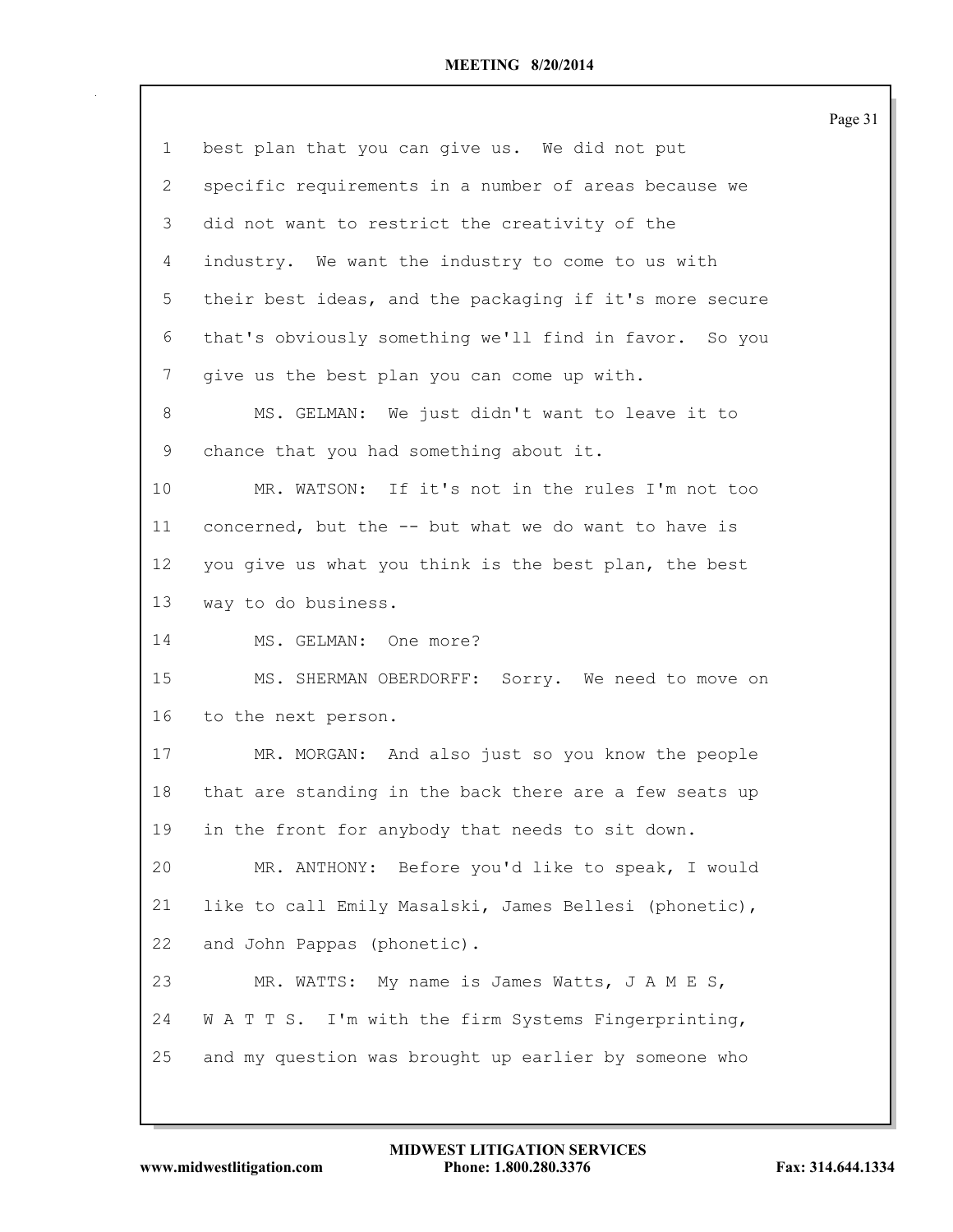|                 |                                                         | Page 32 |
|-----------------|---------------------------------------------------------|---------|
| $\mathbf{1}$    | talked about an out-of-state conviction.                |         |
| 2               | Right now it's the -- we're processing UCI              |         |
| 3               | fingerprints for the state of Illinois only. Is there   |         |
| 4               | any concern with the fact that someone could possibly   |         |
| 5               | have an out-of-state conviction and that would be       |         |
| 6               | addressed?                                              |         |
| $7\phantom{.0}$ | MR. MORGAN: Yes. Yeah. The applications have            |         |
| 8               | two components dealing with criminal history. It's the  |         |
| $\mathsf 9$     | disclosure on the application itself as well as the     |         |
| 10              | background check that's conducted through               |         |
| 11              | fingerprinting.                                         |         |
| $12 \,$         | Your point is well taken about the current              |         |
| 13              | status that our livescan vendors are not currently      |         |
| 14              | approved to do federal or other state background checks |         |
| 15              | so we are required to enforce that on the patients and  |         |
| 16              | caregivers and the agent -- the principal owners that   |         |
| 17              | are applying for cultivation centers or dispensaries to |         |
| 18              | disclose those convictions even if they're in other     |         |
| 19              | states.                                                 |         |
| 20              | MR. WATTS: All right. And I have another                |         |
| 21              | question for DFPR, do you have a more -- a definition   |         |
| 22              | of a safe or a vault?                                   |         |
| 23              | MS. CARLSON: I'm going to respond to that the           |         |
| 24              | same way that Ray responded to the last question, when  |         |
| 25              | we wrote the rules we gave a lot of thought to the best |         |
|                 |                                                         |         |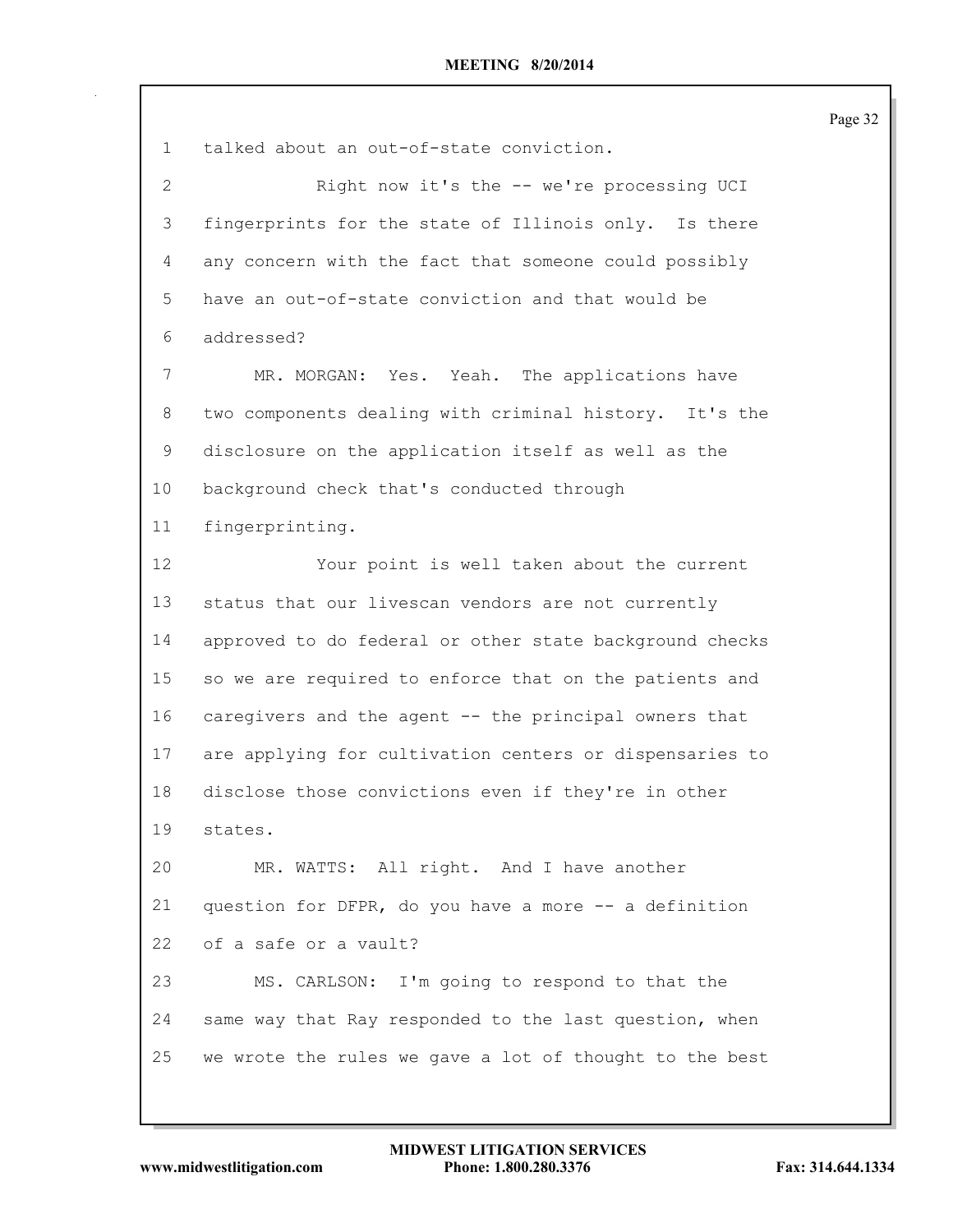| 1               | way to keep the employees safe, patients safe, and      |
|-----------------|---------------------------------------------------------|
| 2               | ensure that the cannabis and any capital in the         |
| 3               | dispensary was safe. So safes and vaults are the        |
| 4               | generally accepted terms. If you can give us in an      |
| 5               | application and describe, you know, the triple-wall     |
| 6               | steel and bulletproof and everything that you can put   |
| 7               | that capital and cannabis in that you think is the best |
| 8               | way to store that overnight to prevent property theft   |
| 9               | or divergence, those things, that's what we're going to |
| 10 <sub>1</sub> | be looking for in your applications. We want you to     |
| 11              | tell us what is the best way to keep those safe.        |
| 12              | MR. WATTS: Okay. Thank you.                             |
| 13              | MS. CARLSON: You're welcome.                            |
| 14              | MS. MASALSKI: Good morning. Emily, E M I L Y,           |
| 15              | Masalski, MASALSKI.                                     |
| 16              | My questions pertain to cultivation permit              |
| 17              | applications and they're directed at Department of Aq.  |
| 18              | Regarding the out-of-state background checks will the   |
| 19              | producer backers who have to submit the financial       |
| 20              | disclosure information do they also need to undergo the |
| 21              | fingerprinting requirement?                             |
| 22              | MR. WATSON:<br>Yes.                                     |
| 23              | MS. MASALSKI: And the background check as well,         |
| 24              | correct?                                                |
| 25              | MR. WATSON:<br>Yes.                                     |
|                 |                                                         |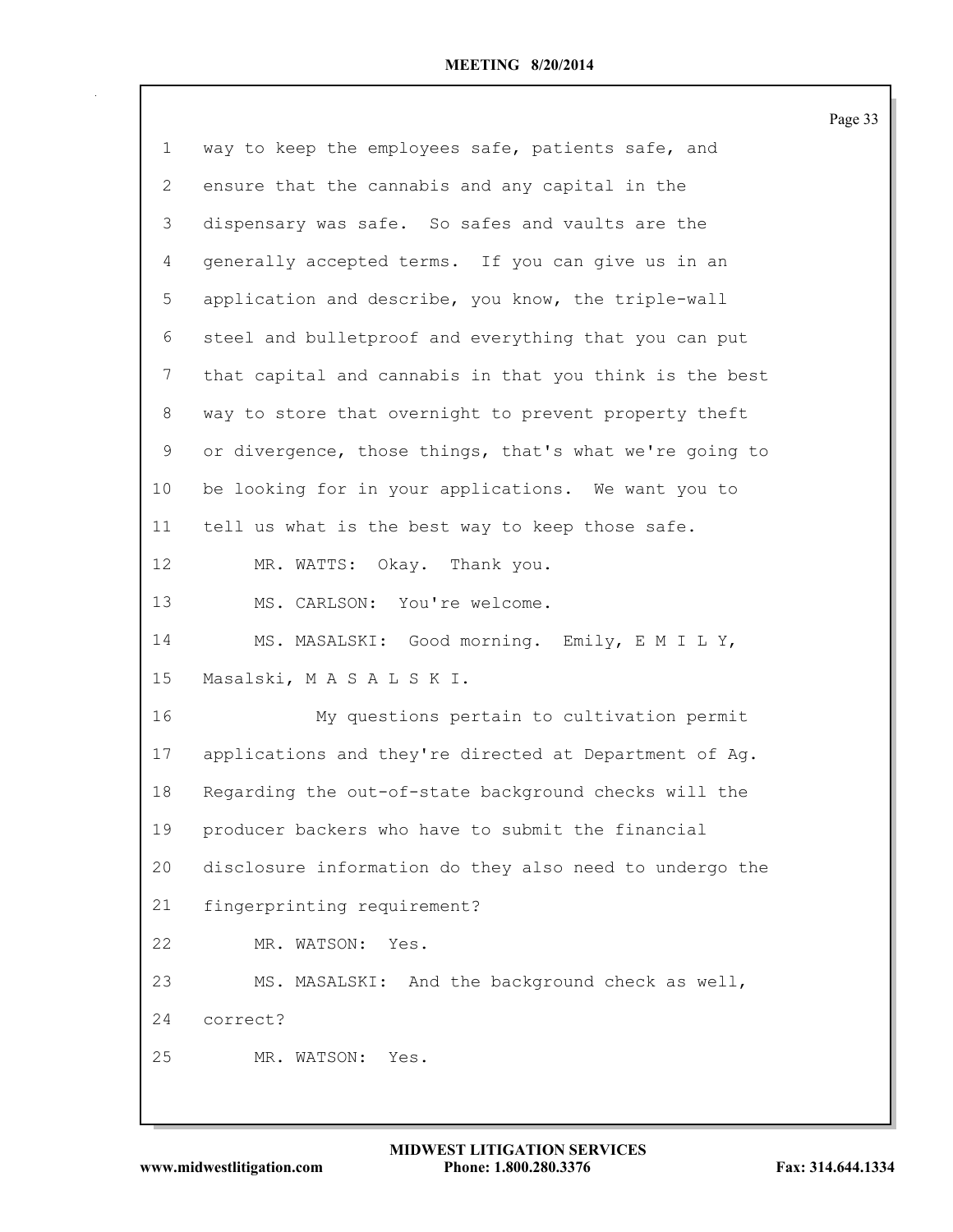| $\mathbf 1$   | MS. MASALSKI: Okay. For -- Under Section                |
|---------------|---------------------------------------------------------|
| 2             | 1000.110(b)(4) regarding the process flow diagrams,     |
| 3             | will those process flow diagrams be subject to FOYA or  |
| 4             | made available to the public from the Department?       |
| 5             | MR. WATSON: There is an exception -- Excuse me.         |
| 6             | There is an exception in the statute for                |
| 7             | information -- from FOYA for information in the         |
| 8             | application.                                            |
| $\mathcal{G}$ | So information that you submit in your                  |
| 10            | application is now subject to FOYA.                     |
| 11            | MS. MASALSKI: Okay. And then in terms of just           |
| 12            | adding a protective layer for proprietary, confidential |
| 13            | information do we need to designate the page within our |
| 14            | application as such?                                    |
| 15            | MR. WATSON: I think that would be helpful, but as       |
| 16            | I said the application will not be subject to FOYA.     |
| 17            | MS. MASALSKI: And then finally what appendices          |
| 18            | will be allowed to support claims in the business       |
| 19            | plans?                                                  |
| 20            | MR. WATSON: I'm sorry. Could you repeat that?           |
| 21            | MS. MASALSKI: What appendices or exhibits to the        |
| 22            | business plans would be allowed as part of the permit   |
| 23            | application?                                            |
| 24            | MR. WATSON: Whatever you choose to attach.              |
| 25            | Thank you.<br>MS. MASALSKI:                             |
|               |                                                         |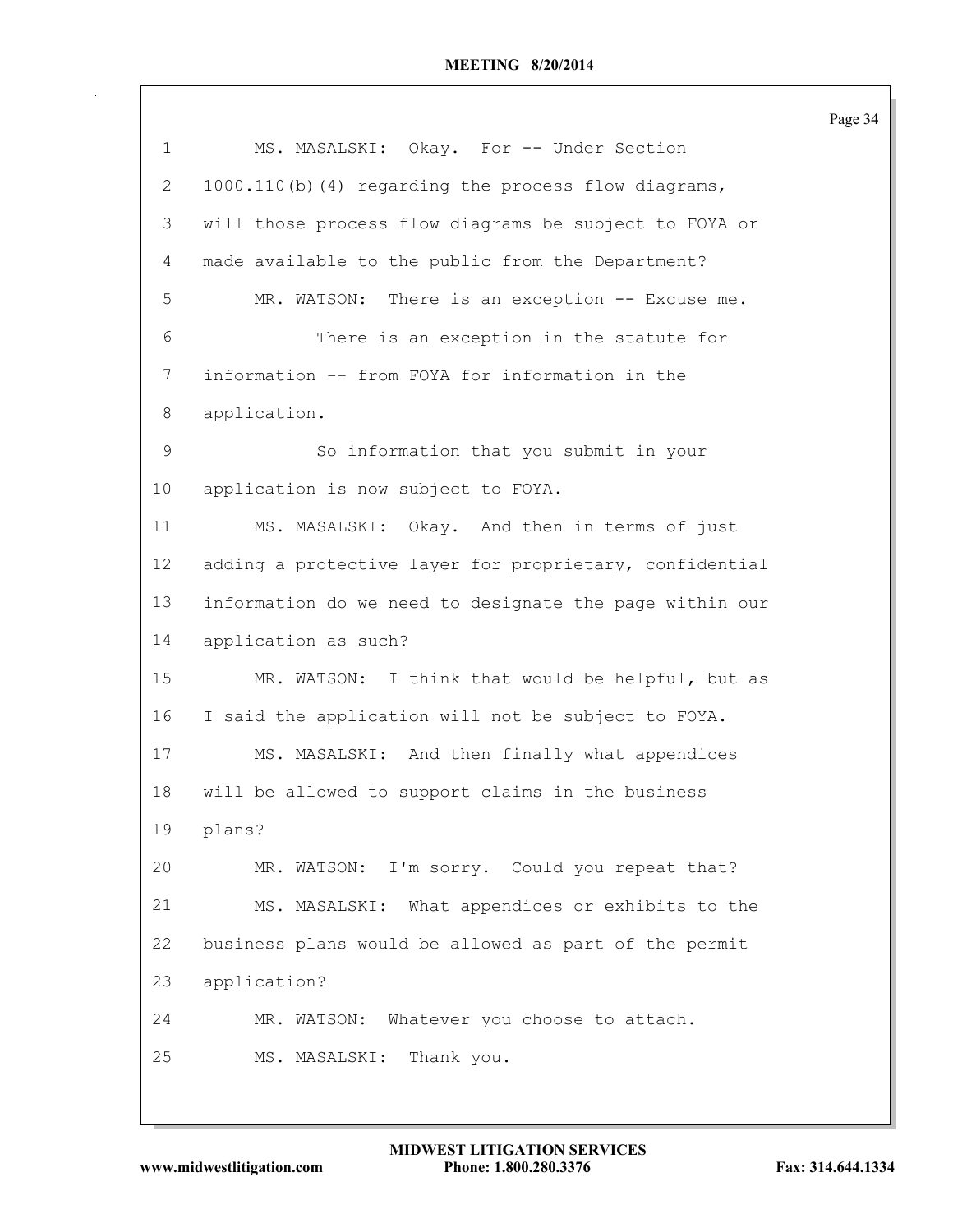| $\mathbf 1$ | MR. J. LOITERMAN: Appearing on behalf of John           |
|-------------|---------------------------------------------------------|
| 2           | Pappas. He's a member of my organization. I'm           |
| 3           | Jonathan Loiterman, JONATHAN, LOITERMAN.                |
| 4           | Question is in regards to the Department of             |
| 5           | Agriculture Regulation Section 1000.210(c). This is     |
| 6           | about the fingerprint scanning, and there's a mention   |
| 7           | of a 30-day limit. I think this question was already    |
| 8           | answered, but I just wanted some clarification about it |
| 9           | that the agent applications are to be submitted after   |
| $10 \,$     | you have a license so that every applicant is not       |
| 11          | flooded -- flooding the system with agent applications  |
| 12          | before they have licenses; is that correct?             |
| 13          | MR. WATSON: Right. There's really no reason to          |
| 14          | be submitting the cultivation center agent permit       |
| 15          | applications before you receive the actual permit       |
| 16          | operator cultivation center. If you don't receive it    |
| 17          | then you're not going to have to go through that        |
| 18          | process of the potential agents.                        |
| 19          | So what we're going to want to have is, as              |
| 20          | we discussed before, let's see who gets the permits and |
| 21          | then give us the applications for the employees.        |
| 22          | MR. J. LOITERMAN: One other question. Is the            |
| 23          | FOYA -- The position that you're taking is that FOYA    |
| 24          | does not apply in any part of the application and all   |
| 25          | of it is to remain confidential with the departments or |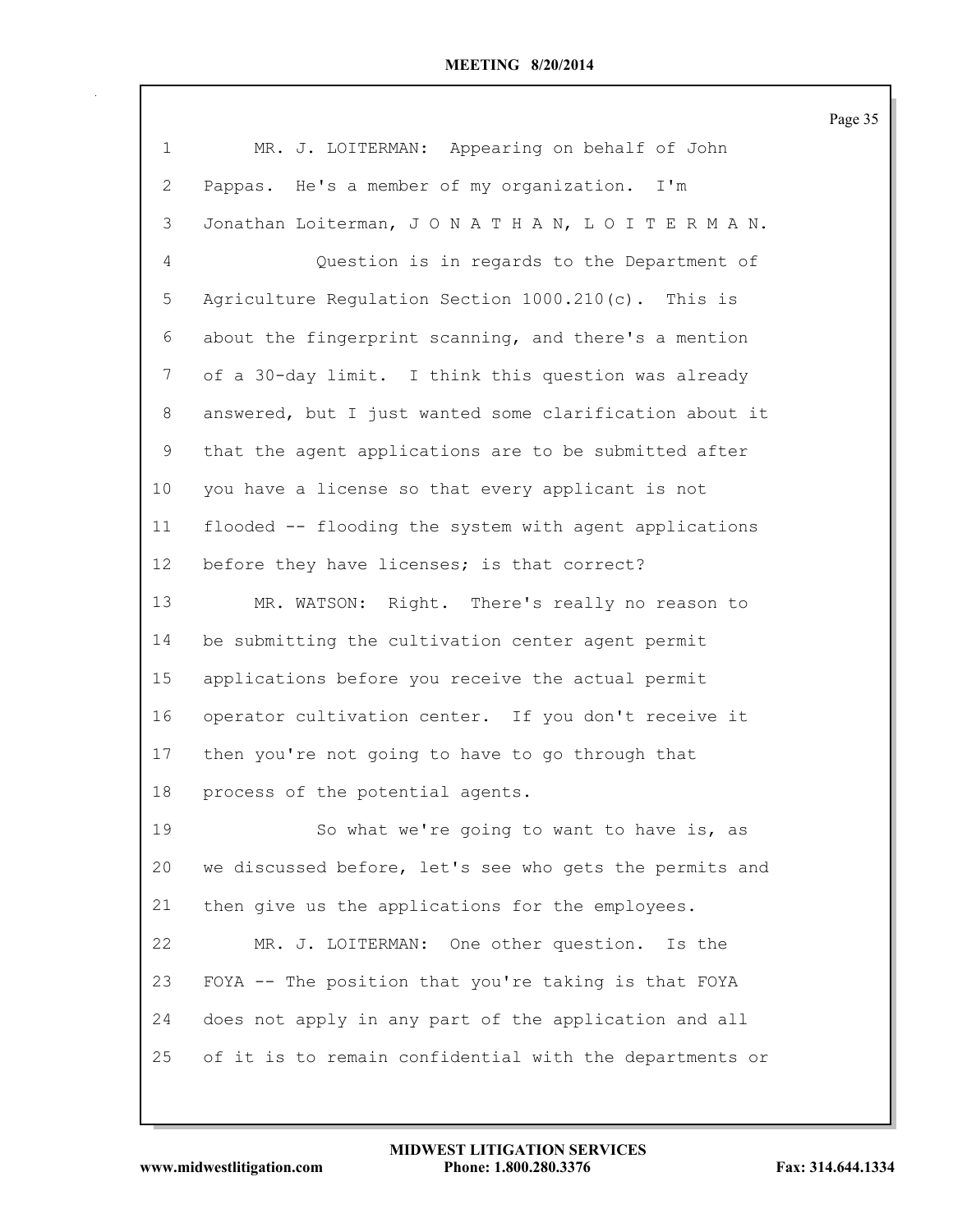| 1               | are there pieces of it that will be available to FOYA? |
|-----------------|--------------------------------------------------------|
| 2               | MR. WATSON: I believe the statute is for the           |
| 3               | whole application.                                     |
| 4               | MR. J. LOITERMAN: And then the final question was      |
| 5               | with respect to Illinois State Police District 15.     |
| 6               | Obviously with all the other districts it's very clear |
| 7               | where the boundaries are. For District 15 to some      |
| 8               | extent it's only on highways. Is there any position    |
| 9               | the Department is taking about what physical location  |
| 10              | of District 15 cultivation center might be?            |
| 11              | MR. WATSON: We discussed it with the tollway           |
| 12 <sup>°</sup> | authority and they're not aware of any land that would |
| 13              | be -- that would fall in that district that would be   |
| 14              | available.                                             |
| 15              | If you can come up with something let us               |
| 16              | know.                                                  |
| 17              | MR. J. LOITERMAN: That's what I'm trying to do.        |
| 18              | Thank you.                                             |
| 19              | MR. MORGAN: And just as a follow-up to the             |
| 20              | question about confidentiality, the section dealing    |
| 21              | with confidentiality applies as well and equally to    |
| 22              | patient and caregiver applications. So just be clear   |
| 23              | that our confidentiality is designed for primarily     |
| 24              | patients and caregivers, but it does extend to the     |
| 25              | applications and materials from the applications.      |
|                 |                                                        |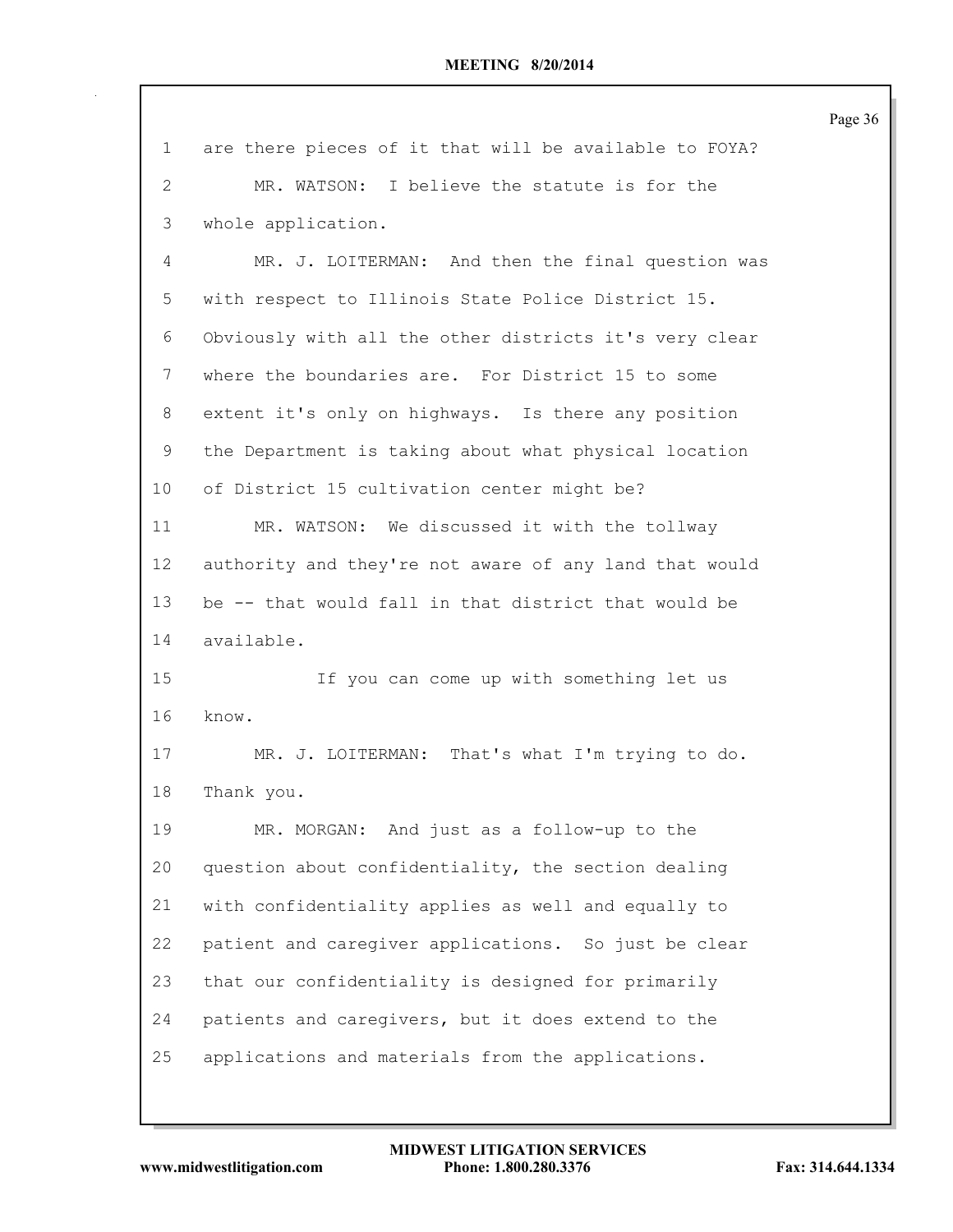| $\mathbf 1$ | MR. ANTHONY: Next we'll hear from Anthony               |
|-------------|---------------------------------------------------------|
| 2           | Creo (phonetic), Michael Curley, Jennifer Kuzminski,    |
| 3           | and David Loiterman.                                    |
| 4           | MS. KUZMINSKI: My name is Jennifer Kuzminski,           |
| 5           | JENNIFER, KUZMINSKI. I represent                        |
| 6           | Borek & Associates law firm.                            |
| 7           | My question is about the application itself.            |
| 8           | Do you have any narrative character limitations or page |
| 9           | limitations or formatting that's required for the       |
| 10          | actual applications that we are preparing this in       |
| 11          | advance of the issuance of the actual application that  |
| 12          | we can go ahead and prepare in the right format?        |
| 13          | MR. MORGAN: We will be issuing more guidance and        |
| 14          | clarifications and instructions for the application.    |
| 15          | That's an important question that we want everyone to   |
| 16          | know we're hopefully going to get that out very soon in |
| 17          | the next couple of weeks at the latest so that there's  |
| 18          | lead time before the application begins if there's page |
| 19          | limit requirements and what is expected to be provided  |
| 20          | and hard copy, things of that nature. So we'll be       |
| 21          | providing further guidance for both the dispensaries    |
| 22          | and cultivation center applicants.                      |
| 23          | MS. KUZMINSKI: Okay. So there will be some sort         |
| 24          | of limitations is what you're saying there is not?      |
| 25          | We're still figuring out the<br>MR. MORGAN:             |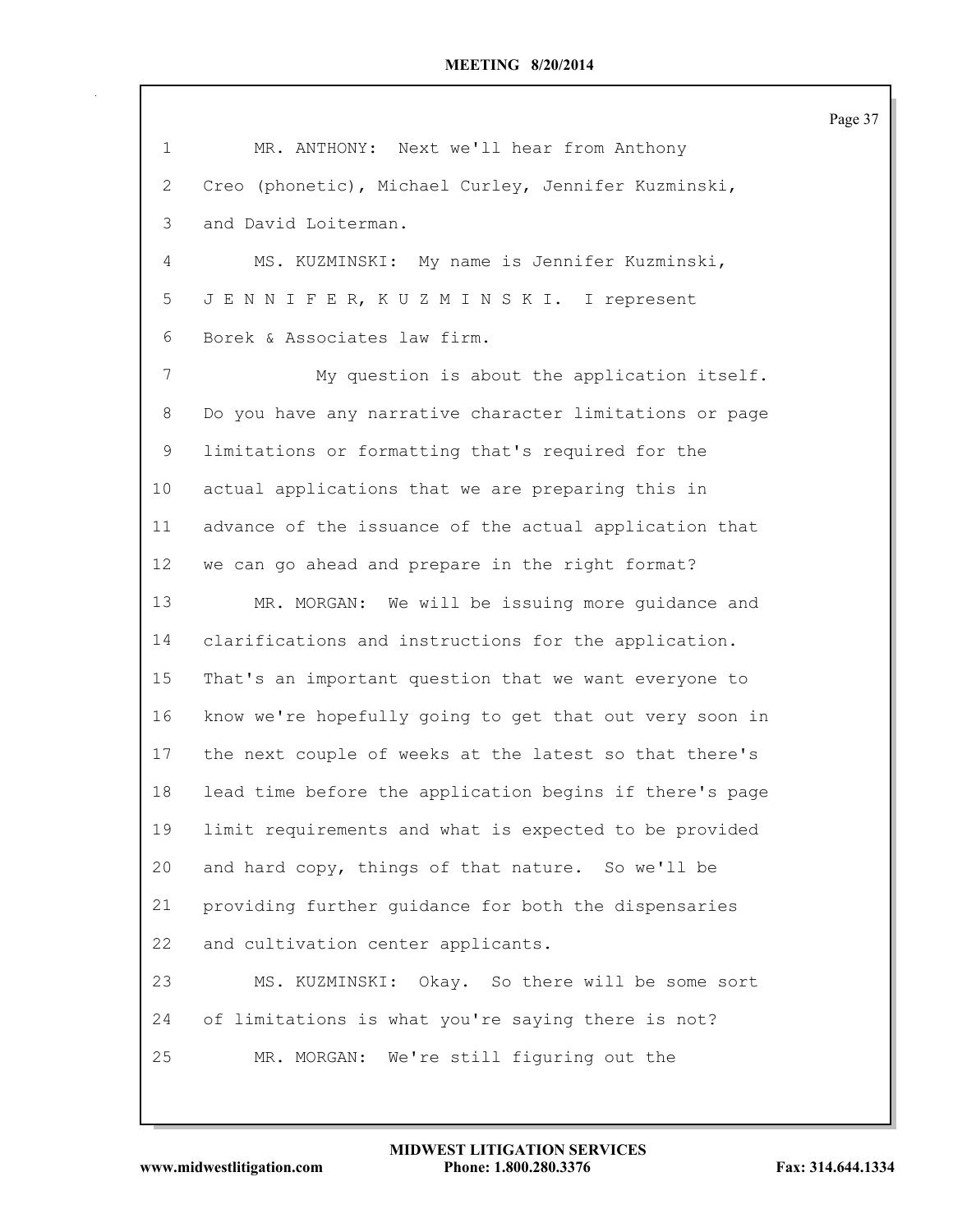| 1  | mechanics of all that. So we'll provide very specific   |
|----|---------------------------------------------------------|
| 2  | quidance on that.                                       |
| 3  | MS. KUZMINSKI: Thank you very much.                     |
| 4  | MR. D. LOITERMAN: David Loiterman, D A V I D,           |
| 5  | LOITERMAN.                                              |
| 6  | My question pertains to packaging from the              |
| 7  | cultivation centers to the dispensary. Just want to     |
| 8  | clarify from the response that was given before that    |
| 9  | there is no distinct preference whether or not there's  |
| 10 | any bulk packaging with RFID coding that's sent to      |
| 11 | dispensary and then the dispensary would disassemble    |
| 12 | the packaging and put it into smaller aliquots or       |
| 13 | whether or not the cultivation center is required to    |
| 14 | package in the small as possible form and ship those to |
| 15 | the dispensary, the dispensary would be responsible for |
| 16 | attaching the label to the individual patient.          |
| 17 | So there's a distinction, bulk shipments to             |
| 18 | the dispensary versus very small pieces to the          |
| 19 | dispensary.                                             |
| 20 | MR. MORGAN: Ray is going to look up the specific        |
| 21 | provision, but the initial response would be that we    |
| 22 | are expecting once it leaves the cultivation center it  |
| 23 | leaves the cultivation center in packaging which will   |
| 24 | be sold. So the manufacturing and processing should     |
| 25 | all be taking place within the cultivation center and   |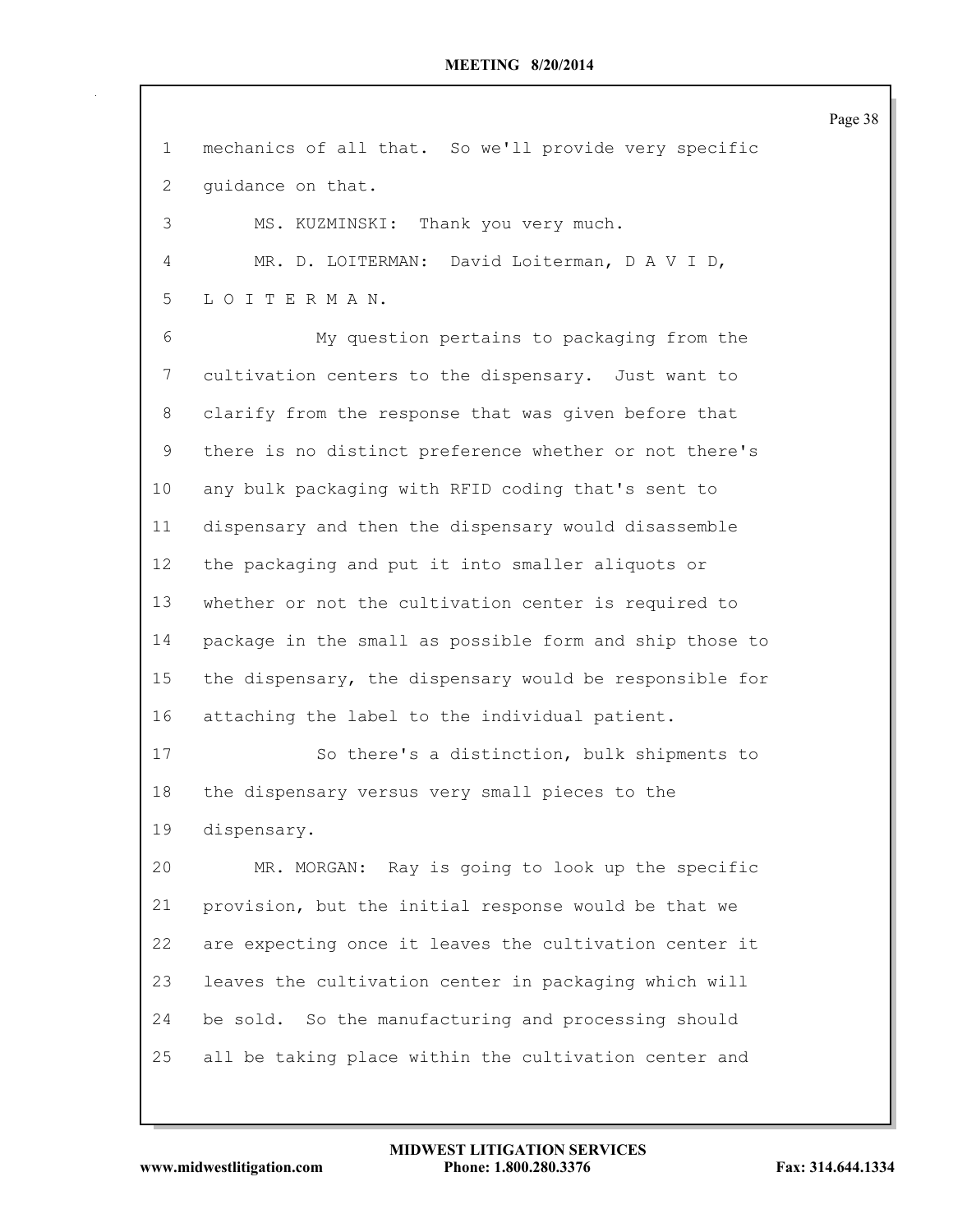| 1            | the dispensary itself won't be repackaging.             |
|--------------|---------------------------------------------------------|
| $\mathbf{2}$ | So your question whether it will be packaged            |
| 3            | in the smallest possible amount, again that -- I don't  |
| 4            | believe -- and I'll let Ray correct me if I'm wrong --  |
| 5            | I believe there's a specific requirement to be packaged |
| 6            | in a particular volume, however the packaging will be   |
| 7            | whatever it leaves the cultivation center in in terms   |
| 8            | of the size packaging that will be what is ultimately   |
| 9            | sold in that volume at the dispensary.                  |
| 10           | MR. D. LOITERMAN: Because that raises another           |
| 11           | logistic question on the dispensary side because at     |
| 12           | that level there has to be another attachment on to the |
| 13           | package with regard to which patient is receiving what  |
| 14           | product, and so -- see what I'm saying?                 |
| 15           | So you have one set of labeling with coding             |
| 16           | in a very small volume it's coming out of the           |
| 17           | dispensary. Now that particular small volume is         |
| 18           | dispensed with a particular patient the cultivation     |
| 19           | center then doesn't have any control of tracking which  |
| 20           | patient had that -- had that. So lot numbers would      |
| 21           | address it, but then there would be another set of      |
| 22           | labeling to be attached to each individual patient      |
| 23           | would be required.                                      |
| 24           | MR. MORGAN: Well, I'll take a stab at that too,         |
| 25           | and I'll refer to my two colleagues, but the packaging  |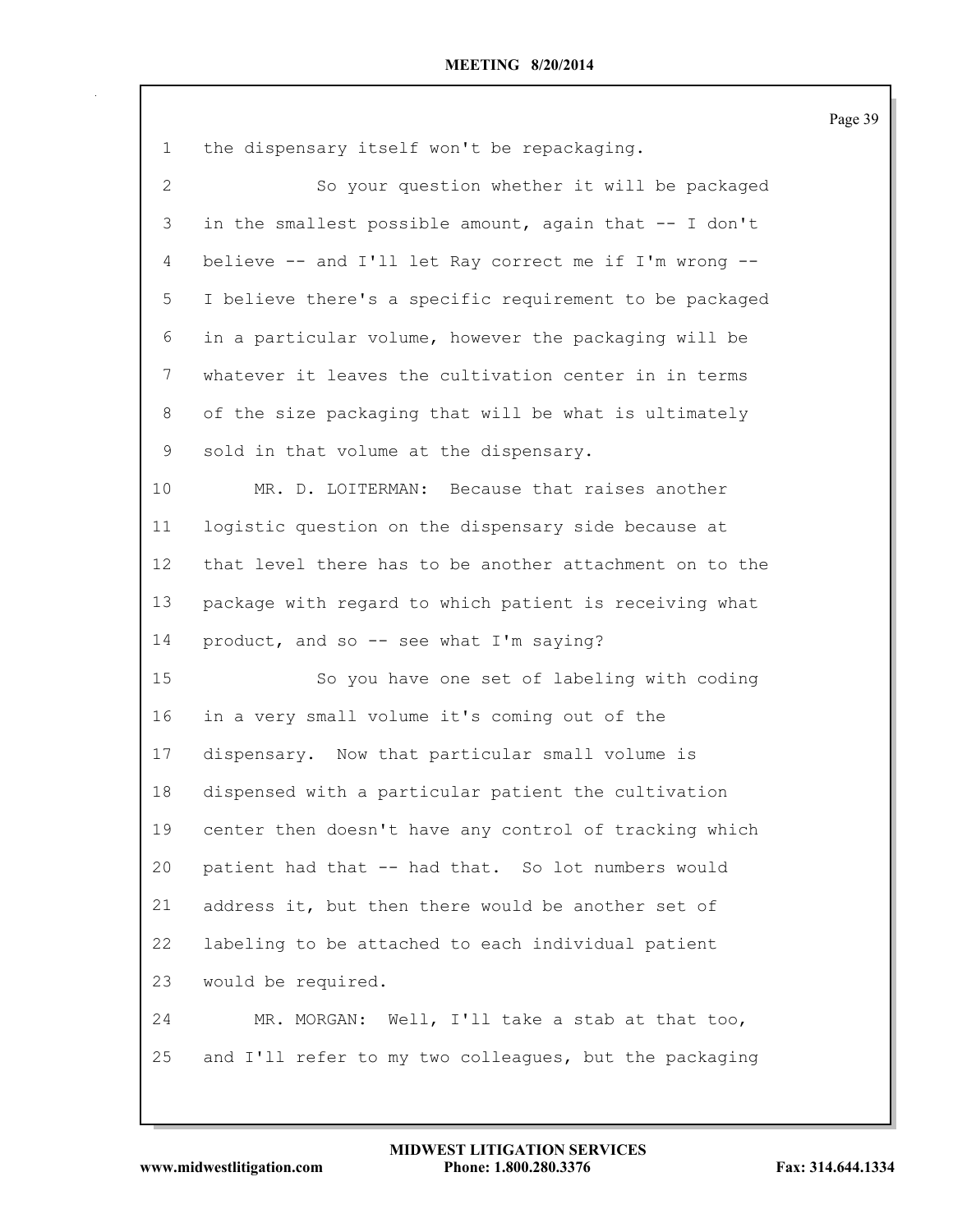| $\mathbf 1$  | and the labeling will not change from the moment it     |
|--------------|---------------------------------------------------------|
| $\mathbf{2}$ | leaves the cultivation center to when it's sold to the  |
| 3            | patient. And that is to your point specifically for     |
| 4            | the tracking purposes we're able to follow a product    |
| 5            | from the moment it's package all the way to the sale to |
| 6            | the patient.                                            |
| 7            | A dispensary will have to track their sales             |
| 8            | and who they're selling their product to and that       |
| 9            | obviously is for the purpose of ensuring a patient is   |
| 10           | not purchasing more than the allotted two and a half    |
| 11           | ounces, assuming they don't have a waiver for           |
| 12           | purchasing more.                                        |
| 13           | And the packaging itself that's one of the              |
| 14           | reasons your question we don't have a specific volume   |
| 15           | that it has to be packaged in, but it is important to   |
| 16           | note that unlike some other states our medical cannabis |
| 17           | product won't be sold -- it won't be sold in bulk to a  |
| 18           | dispensary in a large container where they'll be        |
| 19           | dishing out smaller portions of it. It will be          |
| 20           | prepackaged all the way through.                        |
| 21           | MR. D. LOITERMAN: Okay. So again so the patient         |
| 22           | then receives a container that has a specific lot and   |
| 23           | shipment I.D. associated with that and it would then be |
| 24           | the responsibility of the dispensary to log that        |
| 25           | information into their registry, correct?               |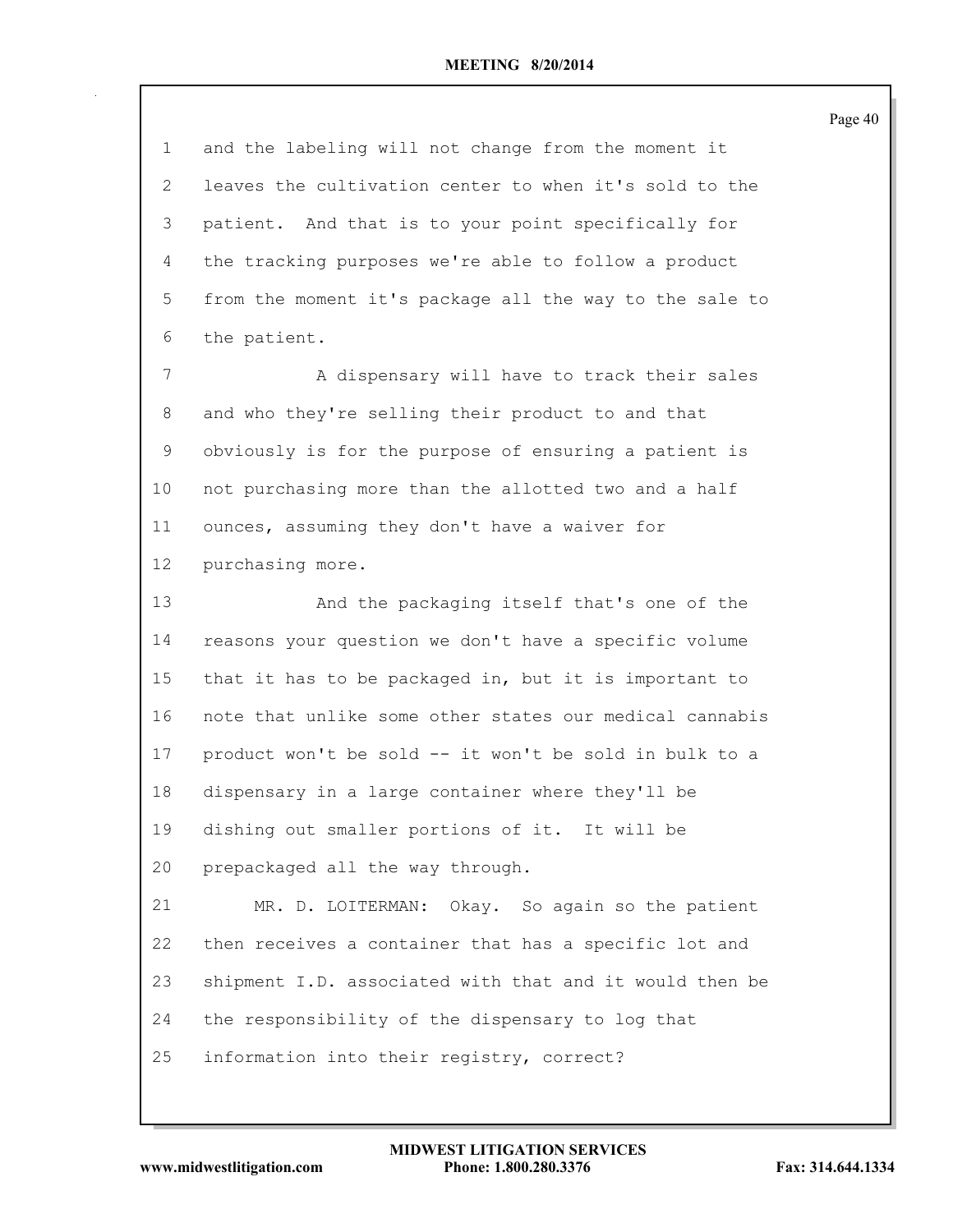| $\mathbf 1$ | MS. CARLSON: Correct. The dispensaries will have        |
|-------------|---------------------------------------------------------|
|             |                                                         |
| 2           | an inventory control system where they're going to      |
| 3           | identify, according to the statute, who they sold it    |
| 4           | to, the date, and all the other identification          |
| 5           | information that's part of the statute.                 |
| 6           | The rules then say $-$ go in a little bit               |
| 7           | more detail, and I think you can probably look at our   |
| 8           | rules. There's actually a lot of detail about the       |
| 9           | inventory control system and what a dispensary agent    |
| 10          | has to do for each transaction.                         |
| 11          | In addition to that, just with respect to               |
| 12          | your labeling discussion, whenever the dispensary       |
| 13          | acquires whatever denomination package of cannabis that |
| 14          | they intend to sell they are going to have to put their |
| 15          | own label on it as well so in the event if there's a    |
| 16          | recall or the patient has that packaging it will be     |
| 17          | kind of cradle to grave. We'll know which cultivation   |
| 18          | center grew it and which dispensary sold it.            |
| 19          | MR. D. LOITERMAN: Okay. And then --                     |
| 20          | MR. MORGAN: We have to move on to the next.             |
| 21          | Sorry.                                                  |
| 22          | MR. ANTHONY: Before you speak, sir, I'd like to         |
| 23          | call Leah Horowick (phonetic), Donald Meadows,          |
| 24          | Christopher Dunn (phonetic), and Jason                  |
| 25          | Vasenko (phonetic).                                     |
|             |                                                         |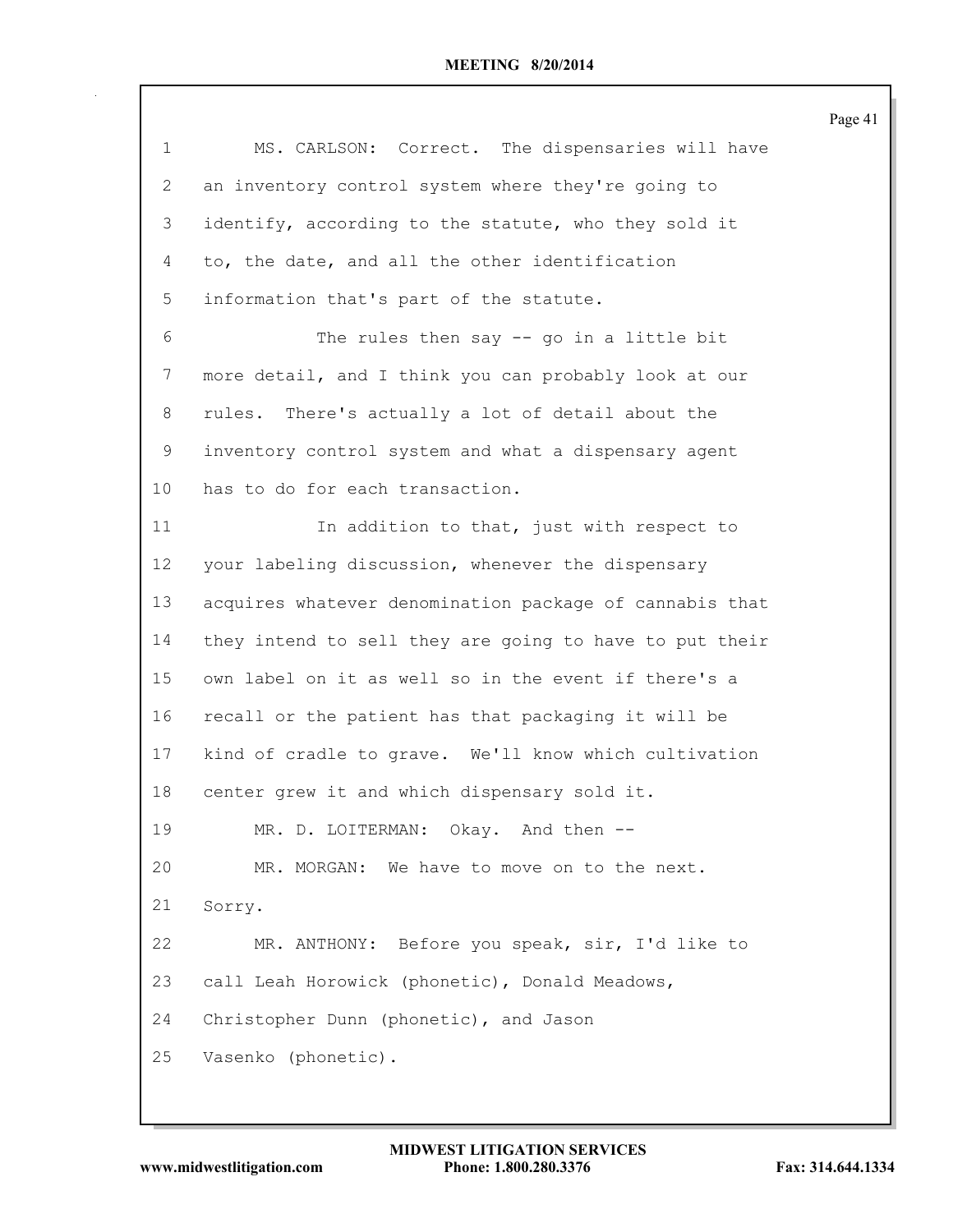| 1  | MR. CURLEY: I'm Michael Curley, M I C H A E L,          |
|----|---------------------------------------------------------|
| 2  | CURLEY.                                                 |
| 3  | I'm a patient at Hines VA Hospital and                  |
| 4  | therefore my primary care physician won't be submitting |
| 5  | anything.                                               |
| 6  | Do I include a cover letter describing my               |
| 7  | condition and also the consent form to look at my       |
| 8  | medical records as check boxes and do not seem to apply |
| 9  | to this condition?                                      |
| 10 | MS. SHERMAN OBERDORFF: So the question is               |
| 11 | regarding forms that veterans receiving care at U.S.    |
| 12 | Department of Veterans Affairs facility forms they will |
| 13 | submit and so what you'll need to do is request medical |
| 14 | records specific to your debilitating medical condition |
| 15 | and submit those to the Department of Public Health.    |
| 16 | So in our application we list the specific              |
| 17 | form. It is VA Form 10-5345.                            |
| 18 | MR. CURLEY: Right.                                      |
| 19 | MS. SHERMAN OBERDORFF: So you'll submit that.           |
| 20 | So you yourself will request and have your              |
| 21 | medical records sent to you and then you'll send those  |
| 22 | to the Department, and in addition to that you'll send  |
| 23 | in your DD2-14.                                         |
| 24 | MR. CURLEY: Right. But what do I send?                  |
| 25 | Do I send in everything or --                           |
|    |                                                         |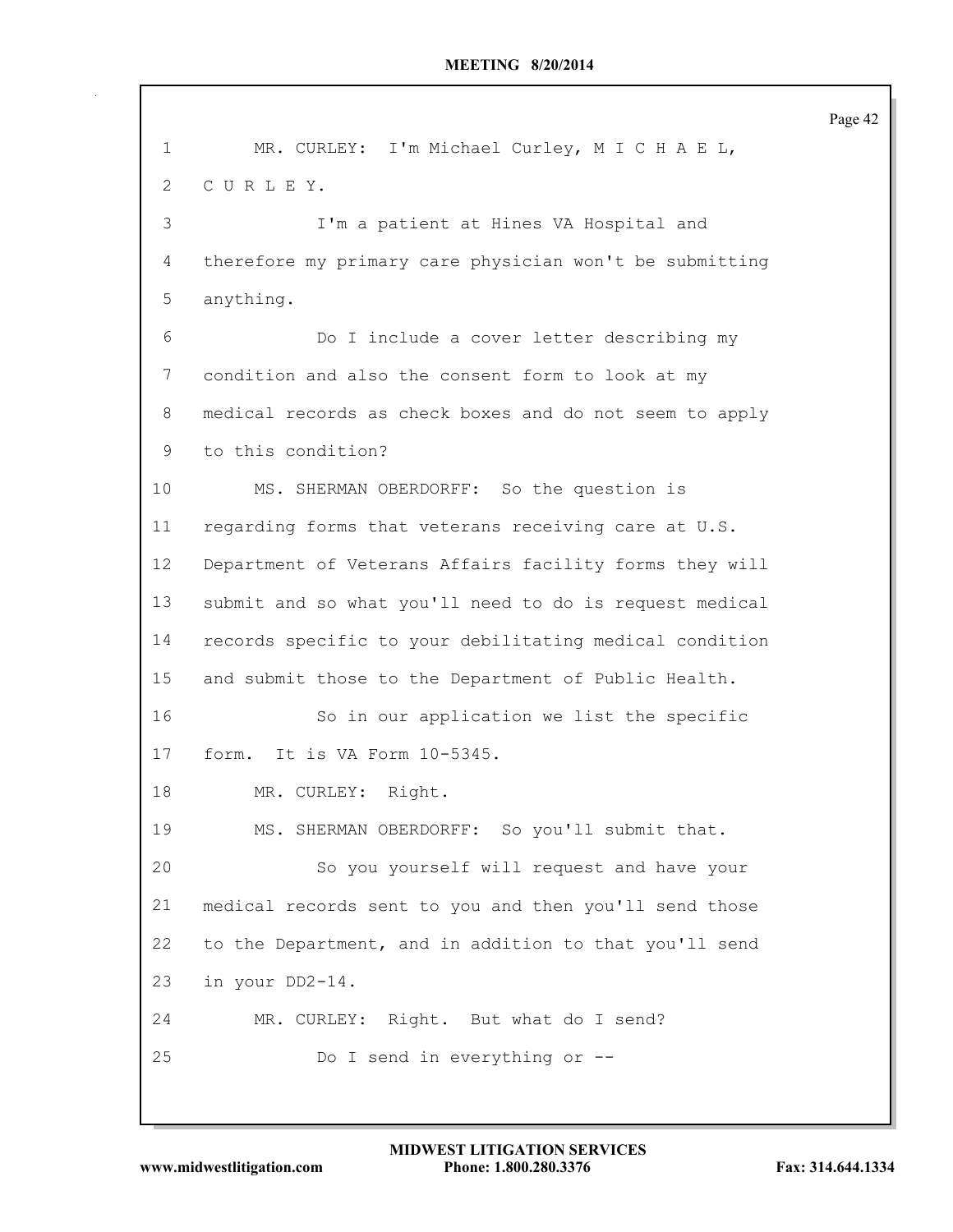|              |                                                        | Page 43 |
|--------------|--------------------------------------------------------|---------|
| 1            | MS. SHERMAN OBERDORFF: So we just need anything        |         |
| $\mathbf{2}$ | pertaining to the debilitating medical condition that  |         |
| 3            | will qualify you for the use of medical cannabis.      |         |
| 4            | MR. CURLEY: Would you recommend a cover letter         |         |
| 5            | with that or just send in the records?                 |         |
| 6            | MS. SHERMAN OBERDORFF: Yeah. If you send in the        |         |
| 7            | records and they detail the debilitating medical       |         |
| 8            | condition that will be sufficient.                     |         |
| $\mathsf 9$  | MR. CURLEY: Okay. Thank you.                           |         |
| 10           | MS. SHERMAN OBERDORFF: You're welcome.                 |         |
| 11           | MR. MEADOWS: Hi. I'm Donald Meadows,                   |         |
| 12           | DONALD; Meadows, MEADOWS.                              |         |
| 13           | I wanted to know how would the caregivers be           |         |
| 14           | assigned to patients?                                  |         |
| 15           | MS. SHERMAN OBERDORFF: So for caregivers the           |         |
| 16           | qualifying patient chooses their designated caregiver. |         |
| 17           | So it's the patient's choice. There are some           |         |
| 18           | requirements for the caregiver such as they must be at |         |
| 19           | least 21 years of age, they must be an Illinois        |         |
| 20           | resident, they must not have been convicted of an      |         |
| 21           | excluded offense, but ultimately it's patient choice.  |         |
| 22           | MR. MEADOWS: Okay. Thank you.                          |         |
| 23           | MS. SHERMAN OBERDORFF: You're welcome.                 |         |
| 24           | MR. ANTHONY: Next, Dr. Robert Creed (phonetic),        |         |
| 25           | Karen Magnison (phonetic), William Scott III.          |         |
|              |                                                        |         |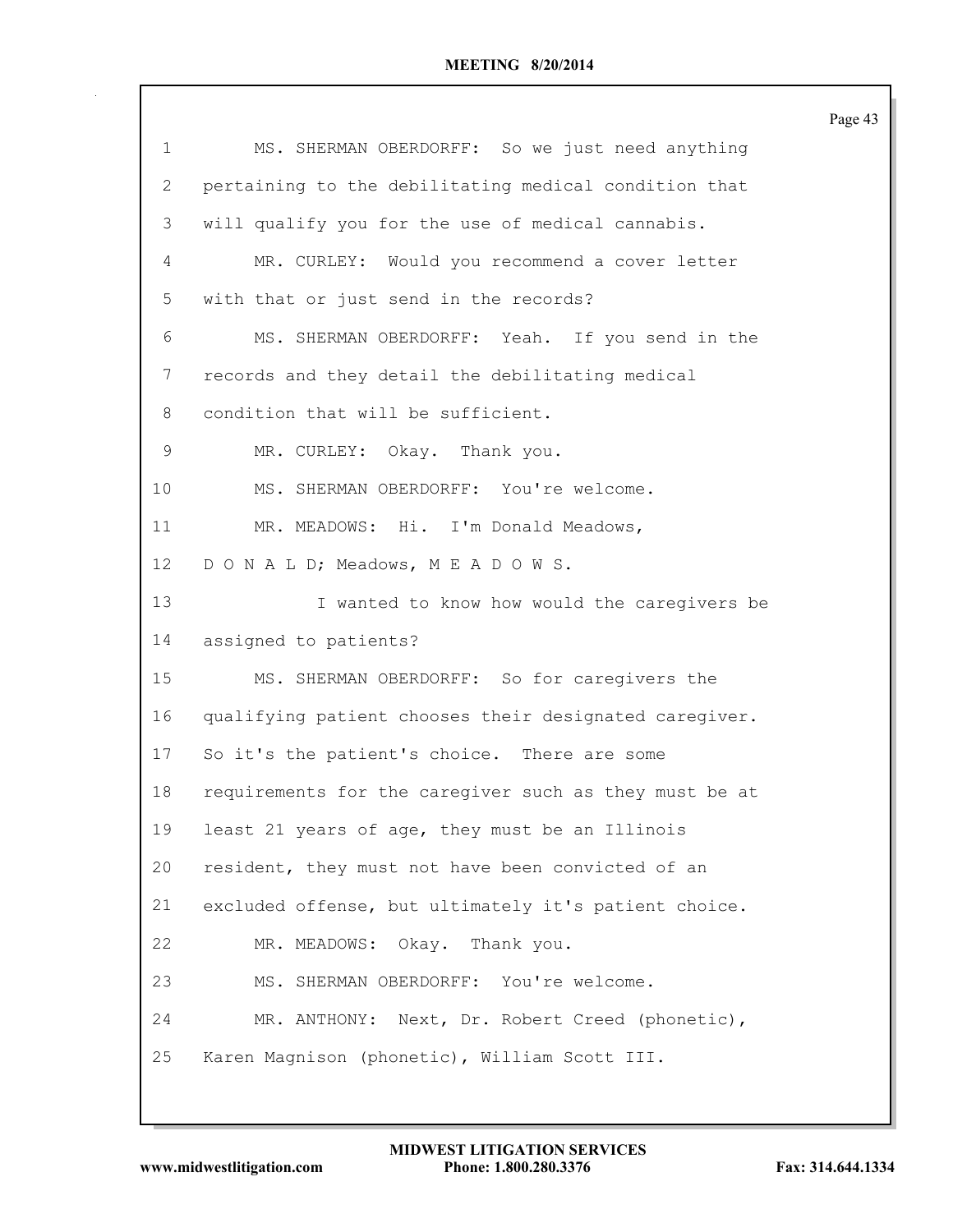| $\mathbf 1$     | MR. SCOTT: William Scott, W I L L I A M,                |
|-----------------|---------------------------------------------------------|
| 2               | S C O T T, representing Dr. Nancy Jackson, the CEO of   |
| 3               | Prologue Alternative High Schools.                      |
| 4               | And I'm referring to paragraph 3 where you              |
| 5               | mention persons asking questions must limit their       |
| 6               | questions or comments. I wanted to invoke the comment   |
| 7               | part of that based upon my coming up here from Hyde     |
| 8               | Park to 5500 North and observing democracy in action,   |
| 9               | which is refreshing to see the turn out this morning.   |
| 10 <sub>o</sub> | In fact I thought there might have been some dispensing |
| 11              | going on up here this morning rather than just a town   |
| 12              | hall.                                                   |
| 13              | So in particular thanks to the Department of            |
| 14              | Agriculture seems to be the lead charge this morning in |
| 15              | response to the public inquiries. I was wondering as I  |
| 16              | stand here as a 50-year veteran, a classroom teacher    |
| 17              | has there been any outreach from the Illinois State     |
| 18              | Board of Education and school districts to make this a  |
| 19              | teachable moment because the last time I looked there   |
| 20              | was some young people using and selling and even dying  |
| 21              | in the streets of Chicago regarding this matter?        |
| 22              | So even though this is quite sedate and                 |
| 23              | sophisticated while the entrepreneurs are hovering      |
| 24              | about ready to land and profit from this and those      |
| 25              | legitimately seeking medical relief should be here, but |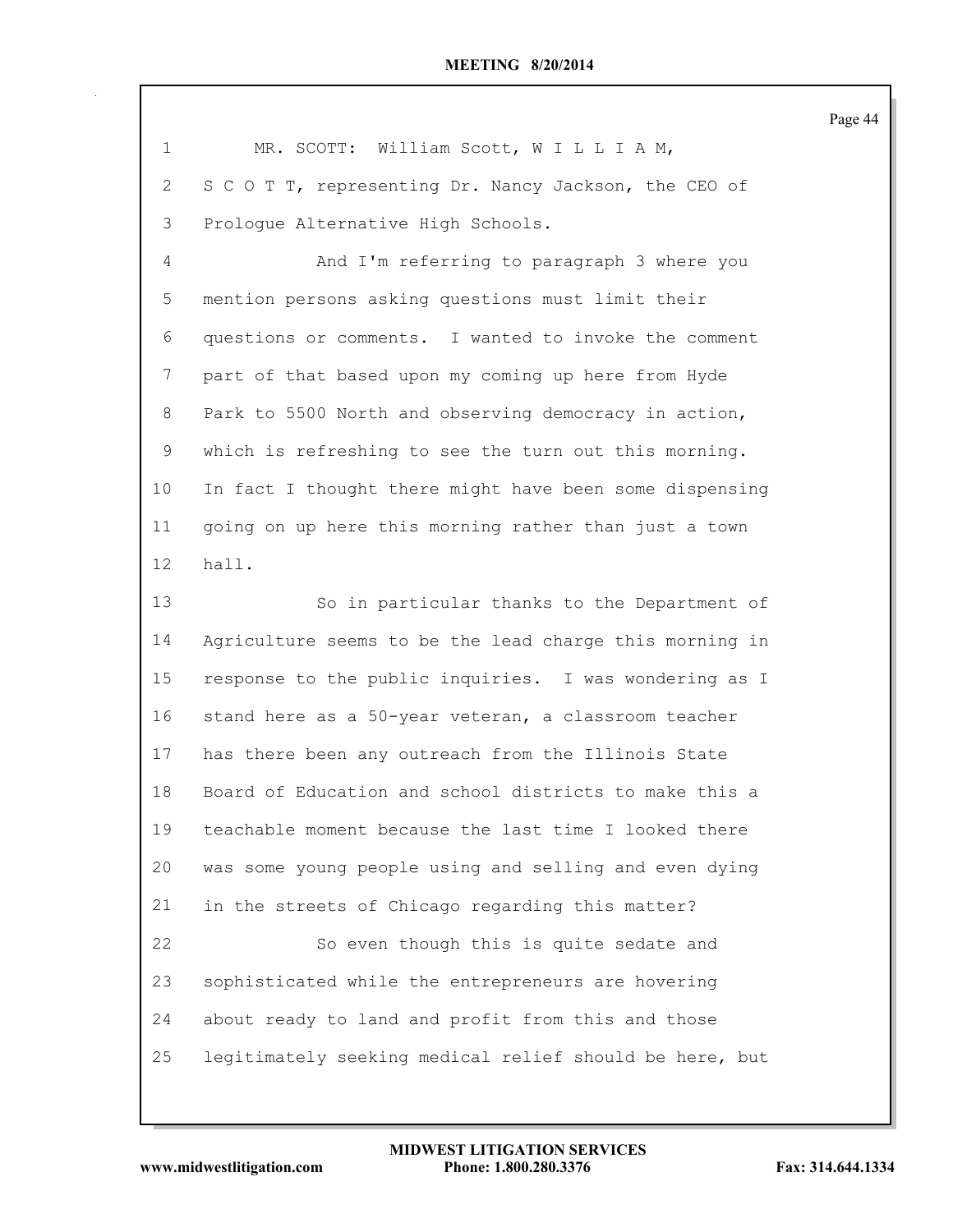|                |                                                         | Page 45 |
|----------------|---------------------------------------------------------|---------|
| $\mathbf 1$    | aside from the capitalistic and corporate proponents of |         |
| 2              | this I was wondering was there a place for young people |         |
| 3              | to maybe learn something from this, and in particular   |         |
| $\overline{4}$ | for the Department of Agriculture a CCC component under |         |
| 5              | President Roosevelt where actually mobilized youth to   |         |
| 6              | get out there in our lands, hopefully in the            |         |
| 7              | cultivation, as you're referring to it.                 |         |
| $8\,$          | I'm seriously raising this question because             |         |
| 9              | I do think this will be a great component for           |         |
| 10             | involvement of young people to turn around the negative |         |
| 11             | part of this which has plagued Chicago.                 |         |
| 12             | Thank you very much.                                    |         |
| 13             | (Applause.)                                             |         |
| 14             | Thank you very much for your<br>MR. WATSON:             |         |
| 15             | comments.                                               |         |
| 16             | In the application process we are going to              |         |
| 17             | be asking the applicants to tell us how -- if they have |         |
| 18             | a community benefits plan.                              |         |
| 19             | So, in other words, they can get bonus                  |         |
| 20             | points if they can describe to us how they will be      |         |
| 21             | providing benefits to the community and how they're     |         |
| 22             | going to give back to the community where they're       |         |
| 23             | located.                                                |         |
| 24             | There is also a section for bonus points.               |         |
| 25             | The applicant may provide a detailed description of any |         |
|                |                                                         |         |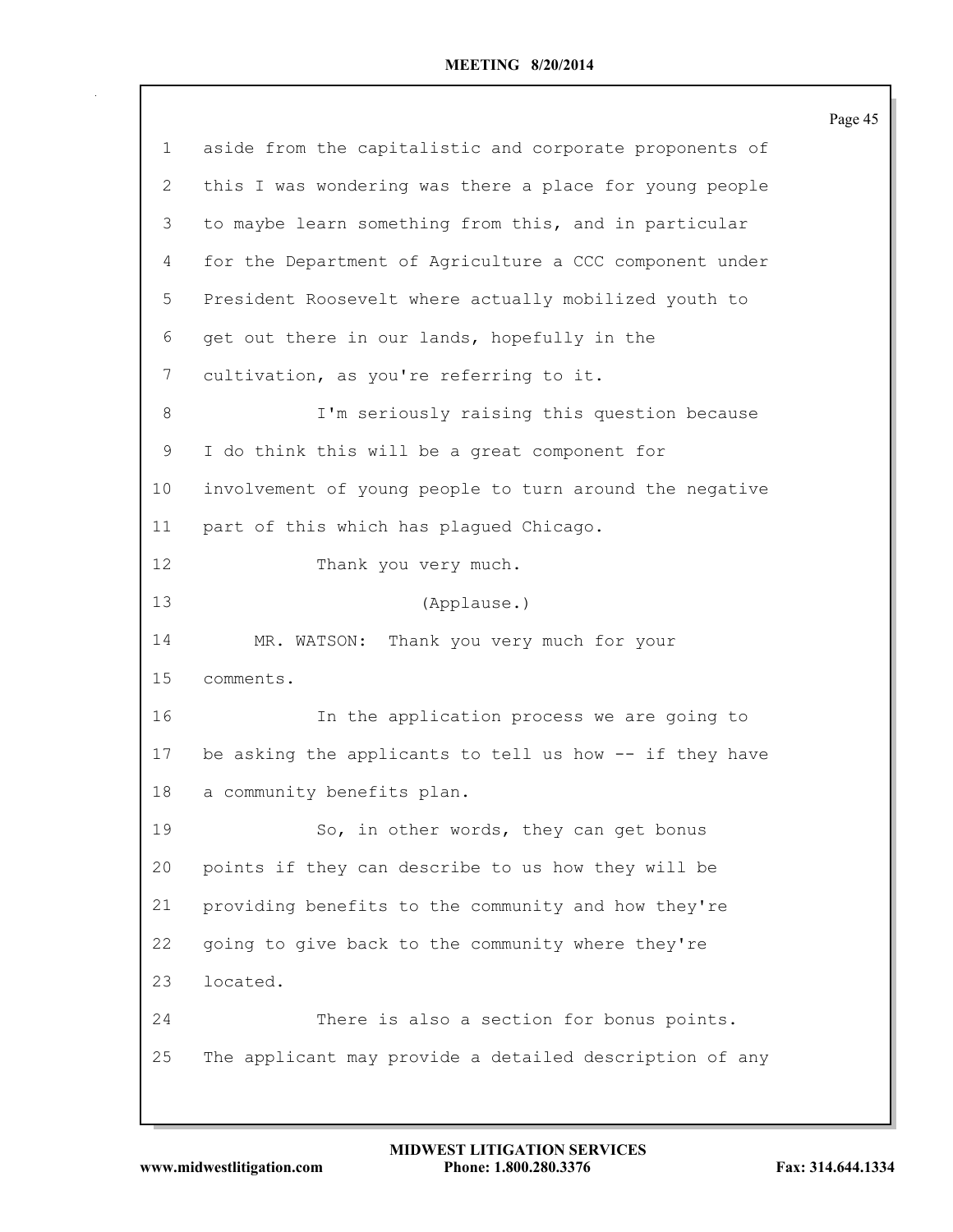| 1               | plans that they will undertake if awarded the          |
|-----------------|--------------------------------------------------------|
| $\mathbf{2}^-$  | cultivation center permit to combat substance abuse in |
| 3               | Illinois, including the extent to which the applicant  |
| 4               | will partner or otherwise work with existing substance |
| 5               | abuse programs.                                        |
| 6               | So we -- we want the applicants and the                |
| 7               | permittees to actually help us with substance abuse    |
| 8               | prevention.                                            |
| 9               | MR. SCOTT: Thank you.                                  |
| 10              | What you referred to as bonus points in my             |
| 11              | lesson plans I used to call it extra credit.           |
| 12 <sup>°</sup> | MS. SHERMAN OBERDORFF: And then I would also add       |
| 13              | that the Illinois Department of Public Health we will  |
| 14              | be providing education on both the abuse of cannabis   |
| 15              | itself and of prescription drugs in general and that   |
| 16              | will be available on our website. We are currently     |
| 17              | developing those brochures, so we do have an education |
| 18              | component.                                             |
| 19              | MR. SCOTT: Thank you very much.                        |
| 20              | MS. SHERMAN OBERDORFF: Uh-huh.                         |
| 21              | MR. ANTHONY: Next we'd like to hear from Sylvia        |
| 22              | Risa (phonetic), Sanford Stein, and Brett Roper.       |
| 23              | MR. STEIN: Good morning. I'm Sanford Stein. I'd        |
| 24              | like to thank the panel for their hard and excellent   |
| 25              | work and all the people working on this for a long     |
|                 |                                                        |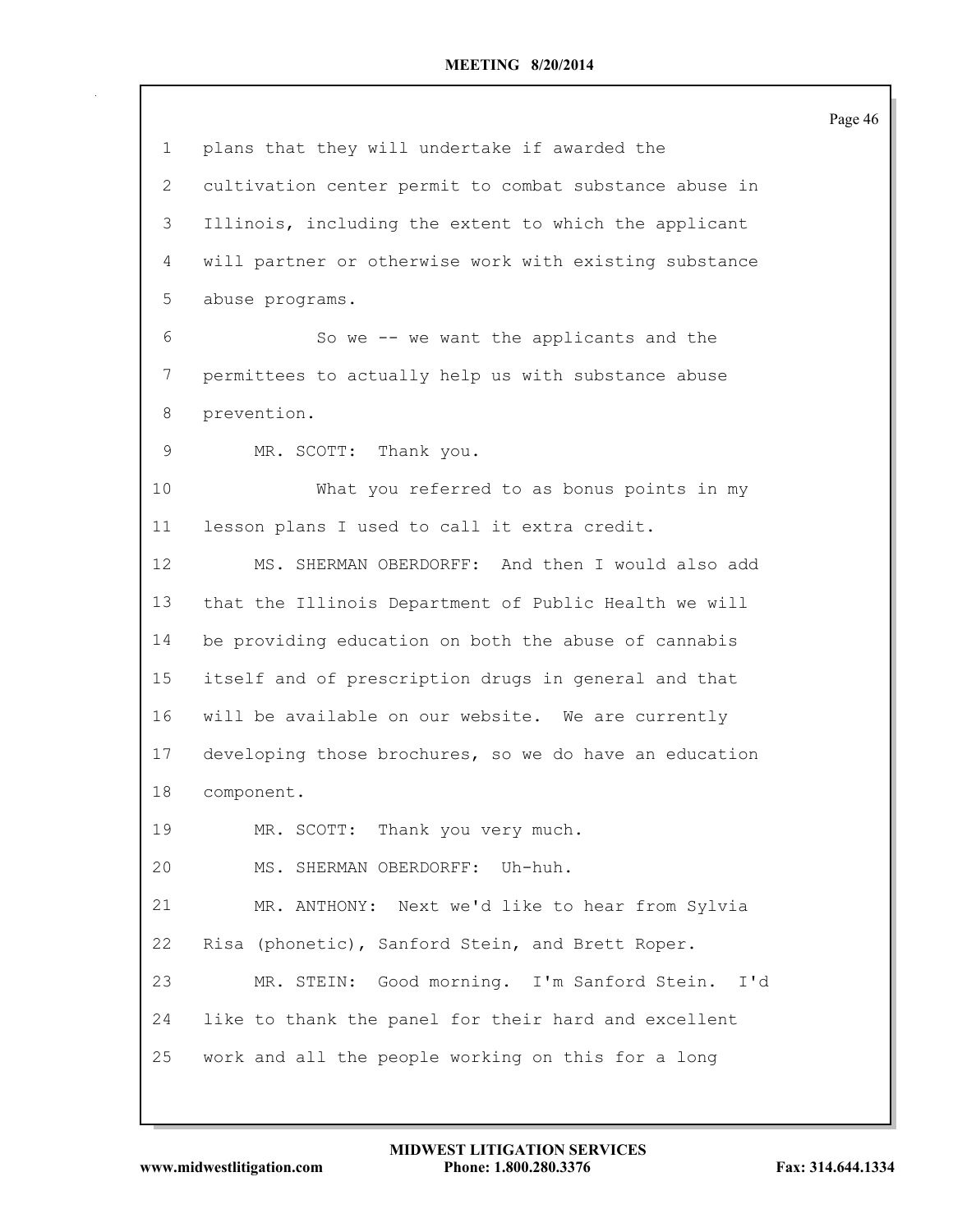time.

| $\overline{2}$ | I have a question of applications and number            |
|----------------|---------------------------------------------------------|
| 3              | of applications. Stay with me on this because I had     |
| 4              | trouble formulating the question myself. Assume that    |
| 5              | individuals in various capacities are working with more |
| 6              | than one applicant group and therefore their            |
| 7              | participation, whether it's principal officer, master   |
| 8              | grower, security agent, what have you, appears on       |
| 9              | multiple applications and the groups to which they are  |
| 10             | assigned are successful, and let's say Group A gets two |
| 11             | cultivation centers and Group B gets two as well so     |
| 12             | that master grower, as an example, principal officer    |
| 13             | would actually be successful in four applications for   |
| 14             | different applicants, those are the three cultivation   |
| 15             | centers -- I'll get to the dispensary question in a     |
| 16             | minute -- come into play?                               |
| 17             | MR. WATSON: My own feeling is that it would             |
| 18             | because you would have someone who has a stake in the   |
| 19             | outcome, you know, of the application and will benefit. |
| 20             | We're trying to avoid a concentration of permits in too |
| 21             | few hands, however we did not want to limit it to one   |
| 22             | so we did expand it to allow successful applicants to   |
| 23             | have up to three permits.                               |
| 24             | I would be very concerned about the                     |
| 25             | overlapping however. So if someone is consulting or I   |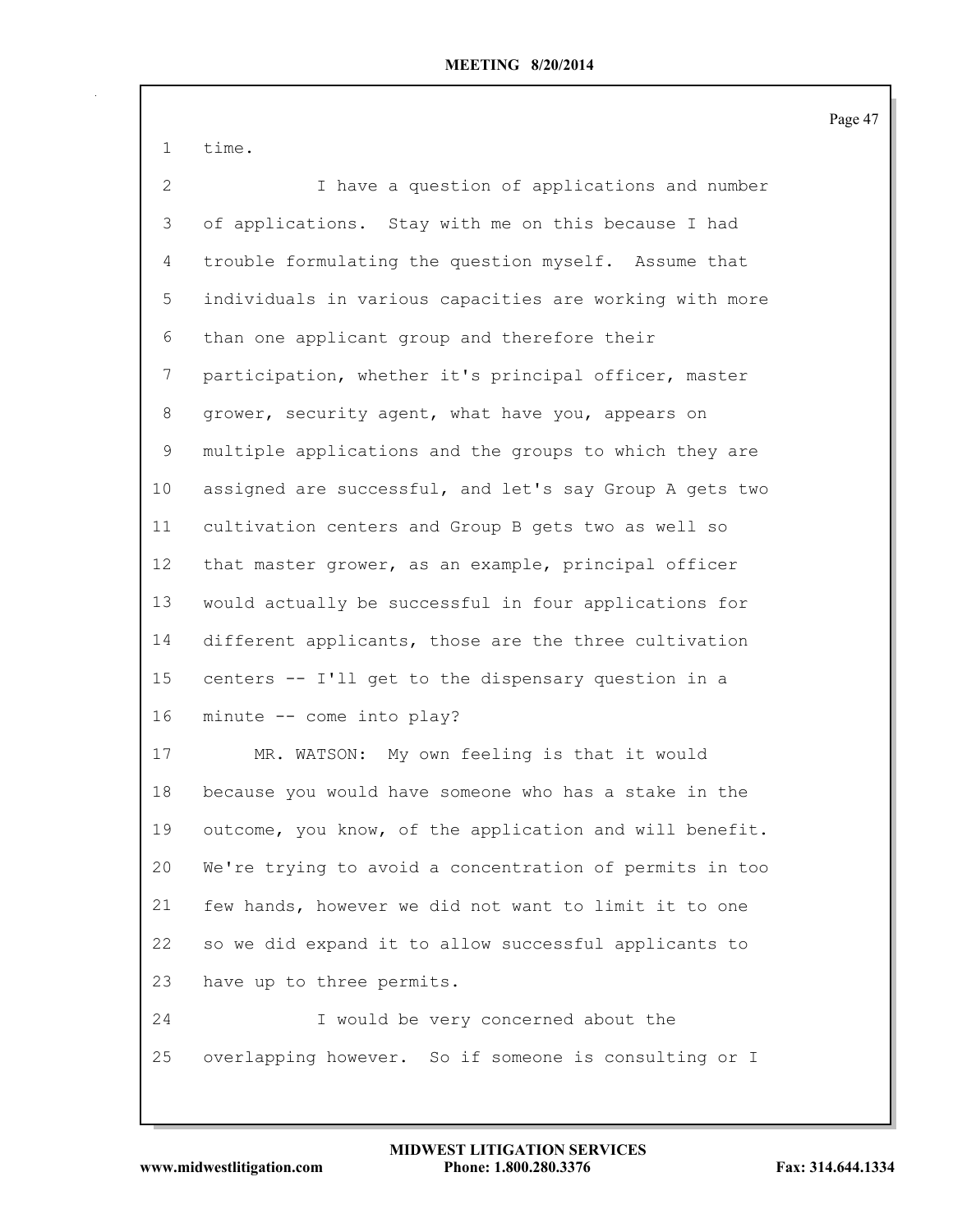| $\mathbf 1$     | guess participating in 15 different applications they   |
|-----------------|---------------------------------------------------------|
| $\mathbf{2}$    | may be affecting the ability of those who are applying. |
| 3               | MR. STEIN:<br>Thank you.                                |
| 4               | And I assume in the example then if we have             |
| 5               | that person they could opt out or that group could --   |
| 6               | they could opt the individual out so that they would    |
| 7               | not be -- they would not spoil their opportunity would  |
| 8               | that be -- just as you can if you get more than four    |
| 9               | successful applications.                                |
| 10 <sub>o</sub> | MR. MORGAN: Well, as Ray was saying and I said          |
| 11              | before, each application is trying to make the best     |
| 12              | case possible, and if you have a situation where we     |
| 13              | have a wide volume of applications indicating the same  |
| 14              | master grower, to your example, at that point the       |
| 15              | Department of Agriculture or -- it's not a grower -- an |
| 16              | agent charge for dispensary we'll be considering that   |
| 17              | in totality.                                            |
| 18              | So when we're looking at a competitive                  |
| 19              | process, as we expect it will be, you don't want to     |
| 20              | have a situation -- we'd advise against a situation     |
| 21              | where later you have to pull back and say we didn't     |
| 22              | mean to have that person as a master grower, we want to |
| 23              | substitute somebody else because particularly with a    |
| 24              | master grower that's a core component to the            |
| 25              | cultivation plan that the applicant is going to have so |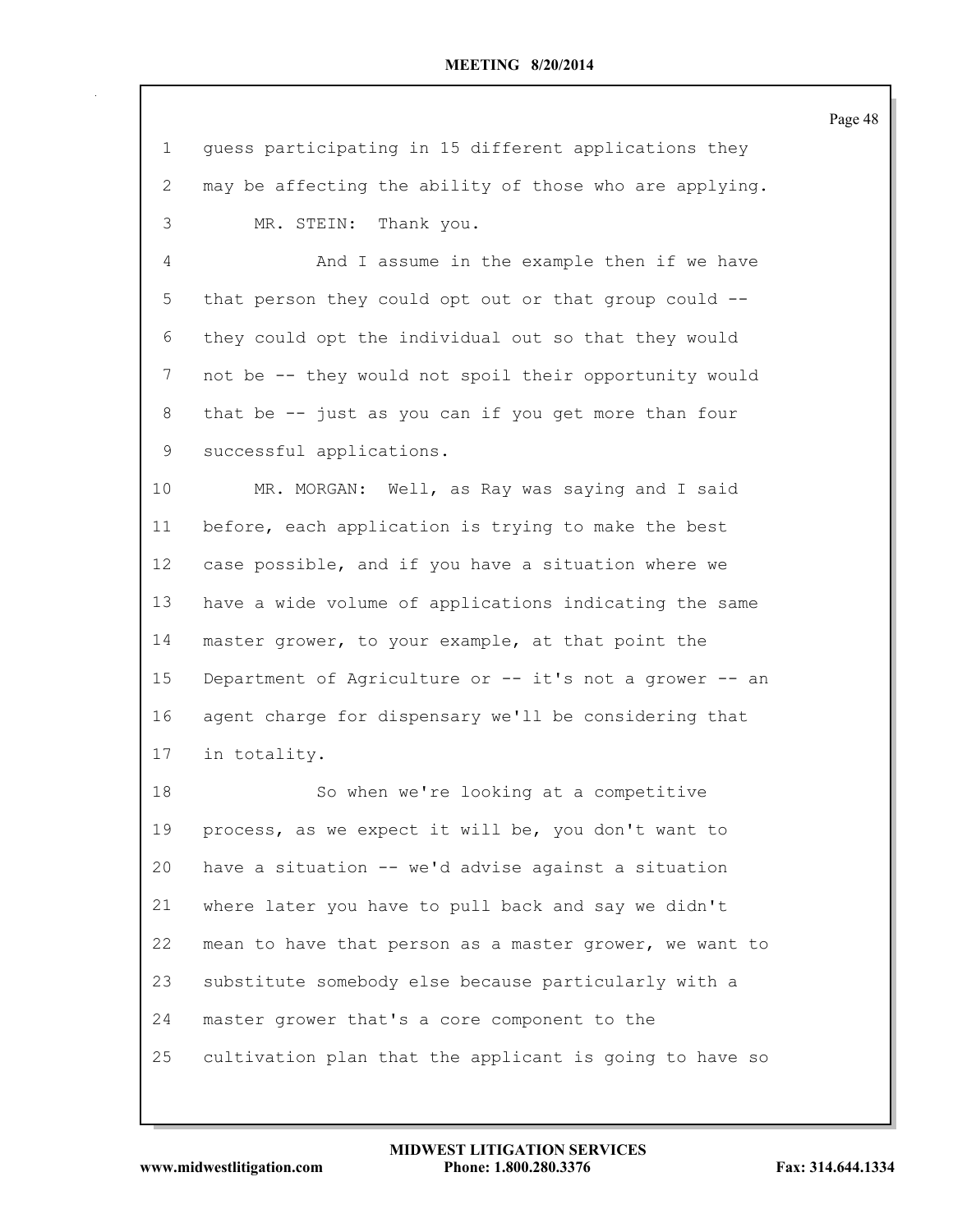| $\mathbf 1$    | you don't want to have to substitute out later because  |
|----------------|---------------------------------------------------------|
| $\overline{2}$ | we only have one chance to review the applications.     |
| 3              | MR. STEIN: Thank you for that explanation.              |
| 4              | One more question if I might, I think I read            |
| 5              | somewhere that the agencies have chosen a vendor as its |
| 6              | operating systems vendor, is that correct, and if so do |
| 7              | you know who that is?                                   |
| 8              | MR. MORGAN: So there are a number of components         |
| 9              | from the information technology side/procurement side.  |
| 10             | We currently have a vendor that's assisting in the      |
| 11             | application IT side of things. It's a vendor that was   |
| 12             | helping the Department of Financial and Professional    |
| 13             | Regulation for all their other professional licenses    |
| 14             | and they're assisting us to get up and running for the  |
| 15             | applications themselves. There will be a number of      |
| 16             | other procurements that we'll be issuing. We addressed  |
| 17             | this at the town hall in Peoria. We have not yet        |
| 18             | issued the RFP for the product tracking system. We      |
| 19             | will be doing that at some point which would lead to a  |
| 20             | given successful vendor.                                |
| 21             | MR. STEIN: Thank you very much.                         |
| 22             | And did I give my name, Sanford Stein.                  |
| 23             | MR. ROPER: I'm Brett Roper, B R E double T;             |
| 24             | Roper, ROPER.                                           |
| 25             | As a follow-up to his question, what if a               |
|                |                                                         |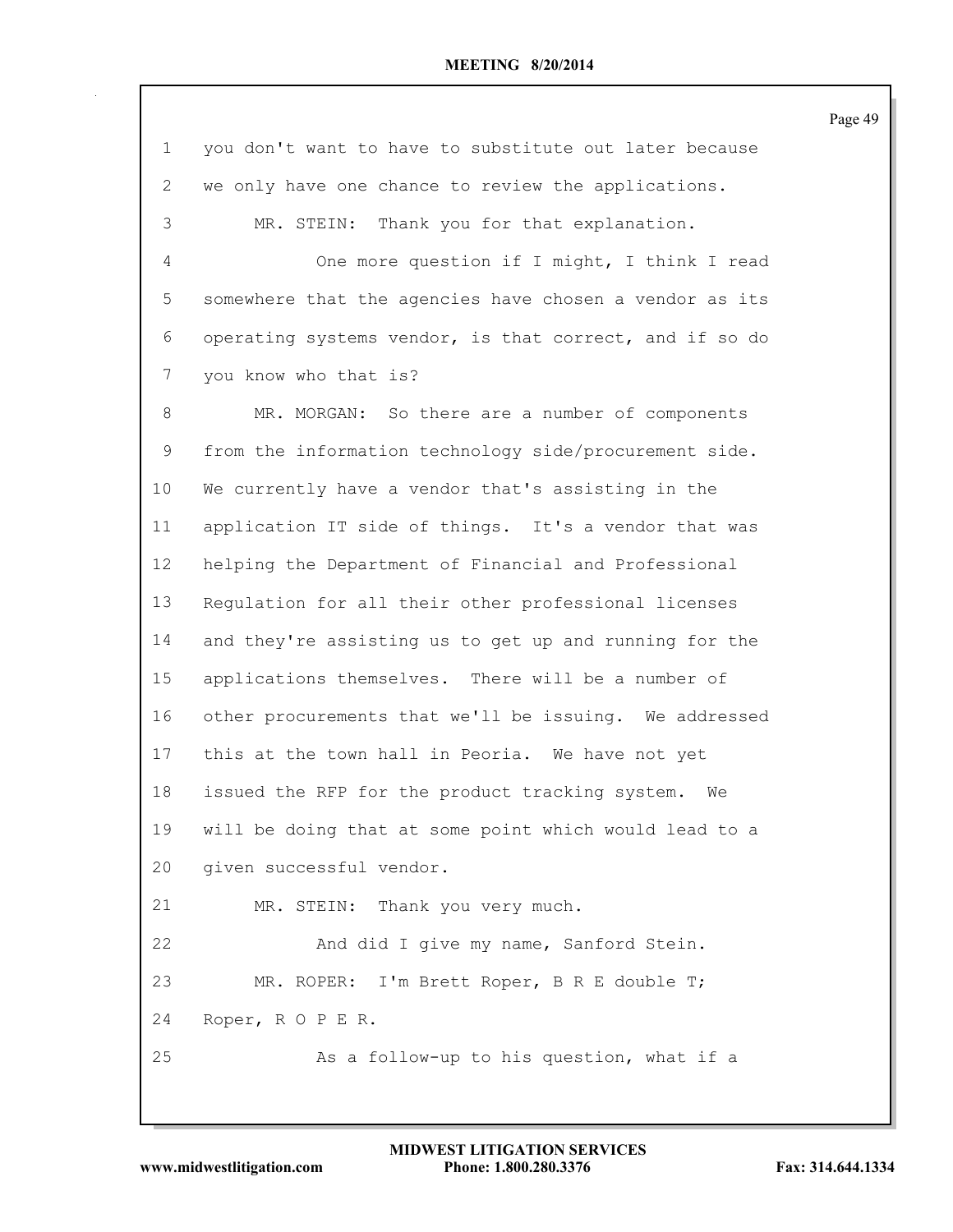|             |                                                         | Page 50 |
|-------------|---------------------------------------------------------|---------|
| $\mathbf 1$ | principal officer appears in multiple group             |         |
| 2           | fabrications by virtue of the roll the dice and be on   |         |
| 3           | eight or ten with the hope of getting two or three does |         |
| 4           | that fact that they're on the application that exceeds  |         |
| 5           | five at the preliminary stage knock out or damage the   |         |
| 6           | applicant that's making that notation, assuming that    |         |
| 7           | they succeed in less than five and they're just playing |         |
| 8           | the odds?                                               |         |
| 9           | MS. CARLSON: So the applications -- Say you, sir,       |         |
| 10          | submit an application and you are a principal officer   |         |
| 11          | on six applications and as they accept four the         |         |
| 12          | division will only issue or award up to five dispensary |         |
| 13          | authorizations and registrations to any one individual  |         |
| 14          | or any applicant business entity --                     |         |
| 15          | MR. ROPER: Right.                                       |         |
| 16          | MS. CARLSON: -- your application becomes a              |         |
| 17          | condition of your authorization. It becomes a           |         |
| 18          | condition of your registration.                         |         |
| 19          | In the event that you change that there are             |         |
| 20          | full, long section on discipline, including             |         |
| 21          | ratification.                                           |         |
| 22          | Now, no applicant can go forward with any               |         |
| 23          | individual having a stake in six of these dispensaries. |         |
| 24          | That person will have to recuse themselves. I think     |         |
| 25          | just as a best practice it's not a good idea to submit  |         |
|             |                                                         |         |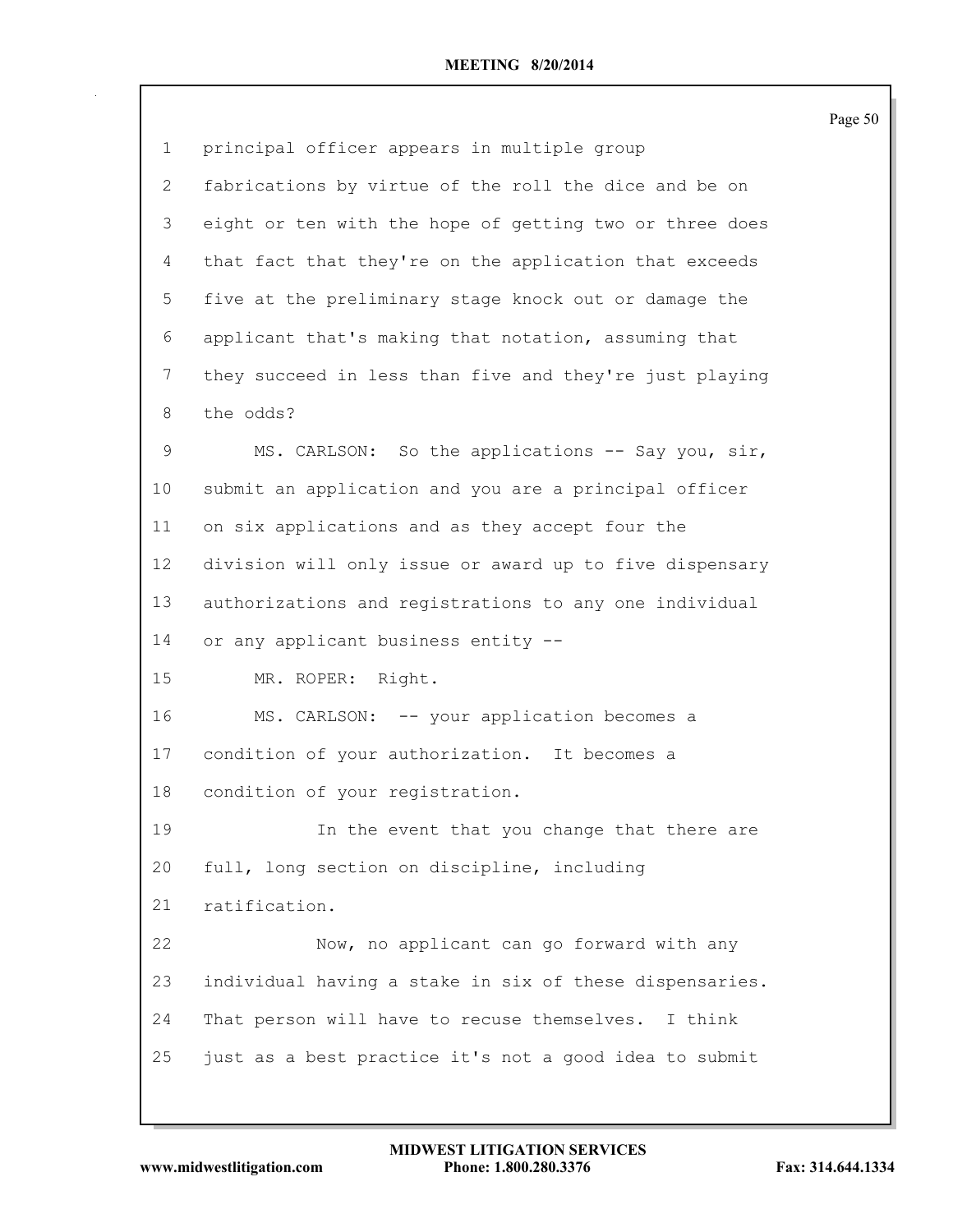| $\mathbf 1$ | an application where you believe that it's going to     |
|-------------|---------------------------------------------------------|
| 2           | change because there are consents, there are            |
| 3           | abstentions, there's certifications that to the best of |
| 4           | your knowledge everything in this application is true   |
| 5           | or correct.                                             |
| 6           | So if you do think -- Hold on. Let me                   |
| 7           | finish.                                                 |
| 8           | So if you do think that at some point you're            |
| 9           | going to have to recuse yourself, take yourself out of  |
| 10          | that group, that would change your application.         |
| 11          | MR. ROPER: Okay. Thank you.                             |
| 12          | Continuous versus event motion for                      |
| 13          | monitoring cameras there's substantial requirement for  |
| 14          | storage and for the time duration, so the clarification |
| 15          | we'd ask for does that have to be continuous camera     |
| 16          | footage from 16 or 20 -- or whatever the number of      |
| 17          | cameras you -- you have at the location or can it be    |
| 18          | motion or event footage where there's nothing going on, |
| 19          | you're not wasting space or time up storage?            |
| 20          | MR. WATSON: I think it's going to have to be the        |
| 21          | continuous because otherwise we're simply taking your   |
| 22          | word that there was nothing going on during those       |
| 23          | absent time.                                            |
| 24          | MR. ROPER: That's what -- I was asked to ask the        |
| 25          | question.                                               |
|             |                                                         |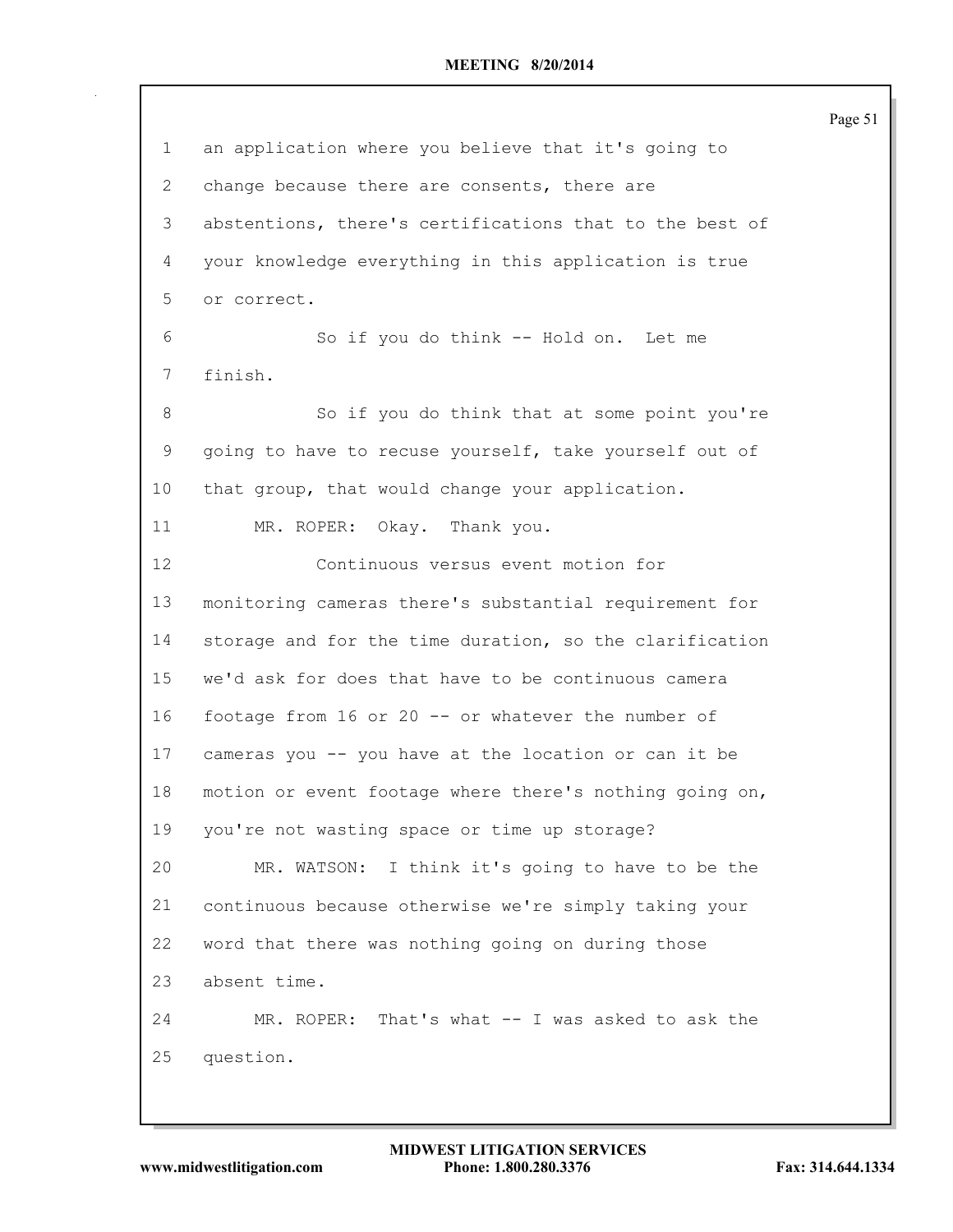| $\mathbf 1$ | The last -- Well, one of the things I'm                 |
|-------------|---------------------------------------------------------|
| 2           | curious about as the product comes in the correct       |
| 3           | quantity, whether it's an eighth or whatever the        |
| 4           | quantity is, a lot of people when they come in to a     |
| 5           | dispensary want to visually inspect and perhaps from an |
| 6           | old factory perspective also examine a product they may |
| 7           | be purchasing.                                          |
| 8           | Will there be a provision whereby the                   |
| 9           | dispensary can open a small -- whatever there is -- an  |
| 10          | eighth and be able to provide that as a sample and then |
| 11          | destroy that through the protocols, not for ingestion   |
| 12          | or use?                                                 |
| 13          | A lot of people do like to see what they're             |
| 14          | buying and if it's in an opaque bag -- obviously you    |
| 15          | don't want to have it exposed to light because it       |
| 16          | degrades over time. I'm wondering what the protocol     |
| 17          | will be for allowing a dispensary to be able to         |
| 18          | literally if they put it in a small container so that   |
| 19          | it can be used as a visual or factory reference for a   |
| 20          | person considering a purchase.                          |
| 21          | MS. CARLSON:<br>The Department of Financial and         |
| 22          | Professional Regulations rules state that if any        |
| 23          | package is opened or tampered with that within a week   |
| 24          | it has to be disposed of.                               |
| 25          | That answers that question.<br>MR. ROPER:               |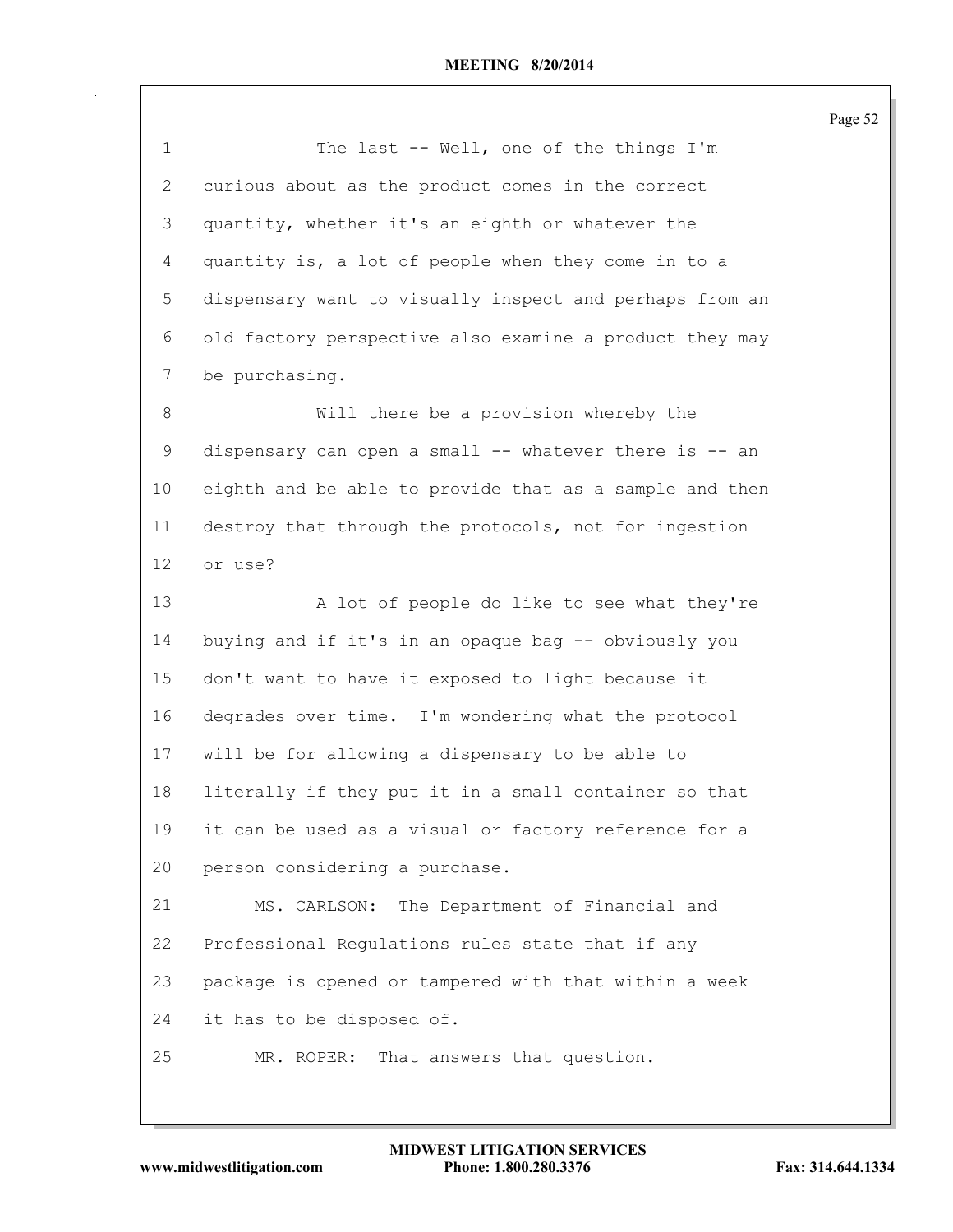| 1  | MS. SHERMAN OBERDORFF: Sorry. We need to move to        |
|----|---------------------------------------------------------|
| 2  | the next person, please.                                |
| 3  | MR. ANTHONY: Next we'll hear from Donna More,           |
| 4  | Michael Mayes, Eric Fisher.                             |
| 5  | MS. MORE: Hi. Good morning. Donna More,                 |
| 6  | DONNA, MORE.                                            |
| 7  | MR. WATSON: Speak up, please.                           |
| 8  | MS. MORE: Yeah. Sorry.                                  |
| 9  | I have two questions. The first one is on               |
| 10 | the application forms for both cultivation and          |
| 11 | dispensary licenses it talks about not using the        |
| 12 | applicant's name for purposes of blind grading, if you  |
| 13 | will, but in the application there's going to be        |
| 14 | letters of recommendations, there's going to be zoning  |
| 15 | approvals, there's going to be architectural plans, and |
| 16 | there will be tax returns. So are we supposed to        |
| 17 | Wite-Out all identifying information or how do you want |
| 18 | that submitted?                                         |
| 19 | MR. MORGAN: So we'll be providing very specific         |
| 20 | information and directions in the instructions about    |
| 21 | what sections should be D identified and which ones do  |
| 22 | not need to be.                                         |
| 23 | As you noted, the purpose behind that is                |
| 24 | that when we're doing merit-based reviews and selection |
| 25 | process the intent is to ensure that we have reviews    |
|    |                                                         |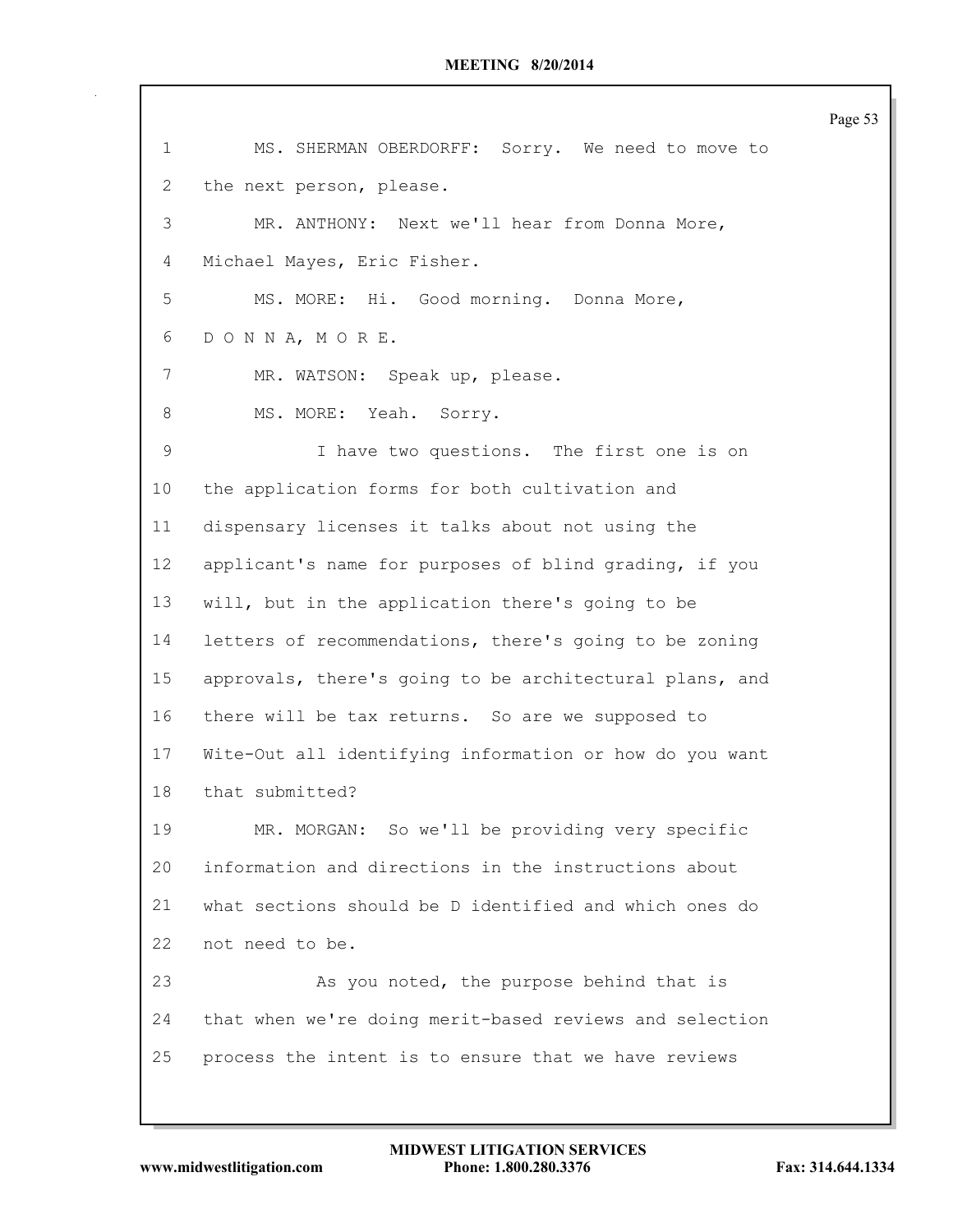|                 |                                                         | Page 54 |
|-----------------|---------------------------------------------------------|---------|
| $\mathbf 1$     | that are D identified so that we have those that are    |         |
| $\mathbf{2}$    | scoring the applications are completely unaware of      |         |
| 3               | whose applications they're scoring. It helps us ensure  |         |
| 4               | the integrity of the process. That would be clarified,  |         |
| 5               | and we'll have very specific instructions for           |         |
| 6               | applicants coming up really soon so that you will know  |         |
| 7               | exactly what sections your name can be in and what      |         |
| 8               | sections you can't.                                     |         |
| 9               | MS. MORE: And is that the same for the dispensary       |         |
| 10 <sup>°</sup> | application as well?                                    |         |
| 11              | MR. MORGAN: Yes.                                        |         |
| 12              | And just further clarifying that will be                |         |
| 13              | described very clearly because as an electronic process |         |
| 14              | we're still building the backbone of the IT system      |         |
| 15              | where we're receiving the applications which will drive |         |
| 16              | our instructions piece by piece. We will make sure we   |         |
| 17              | have very specific, clear direction for everybody on    |         |
| 18              | that question.                                          |         |
| 19              | MS. MORE: For the submission can it be either           |         |
| 20              | electronic or paper or is it only going to be           |         |
| 21              | electronic?                                             |         |
| 22              | MR. MORGAN: We're going to be strongly                  |         |
| 23              | encouraging electronic applications, though for         |         |
| 24              | patients and caregivers we certainly will have the      |         |
| 25              | opportunity for paper applications for those who do     |         |
|                 |                                                         |         |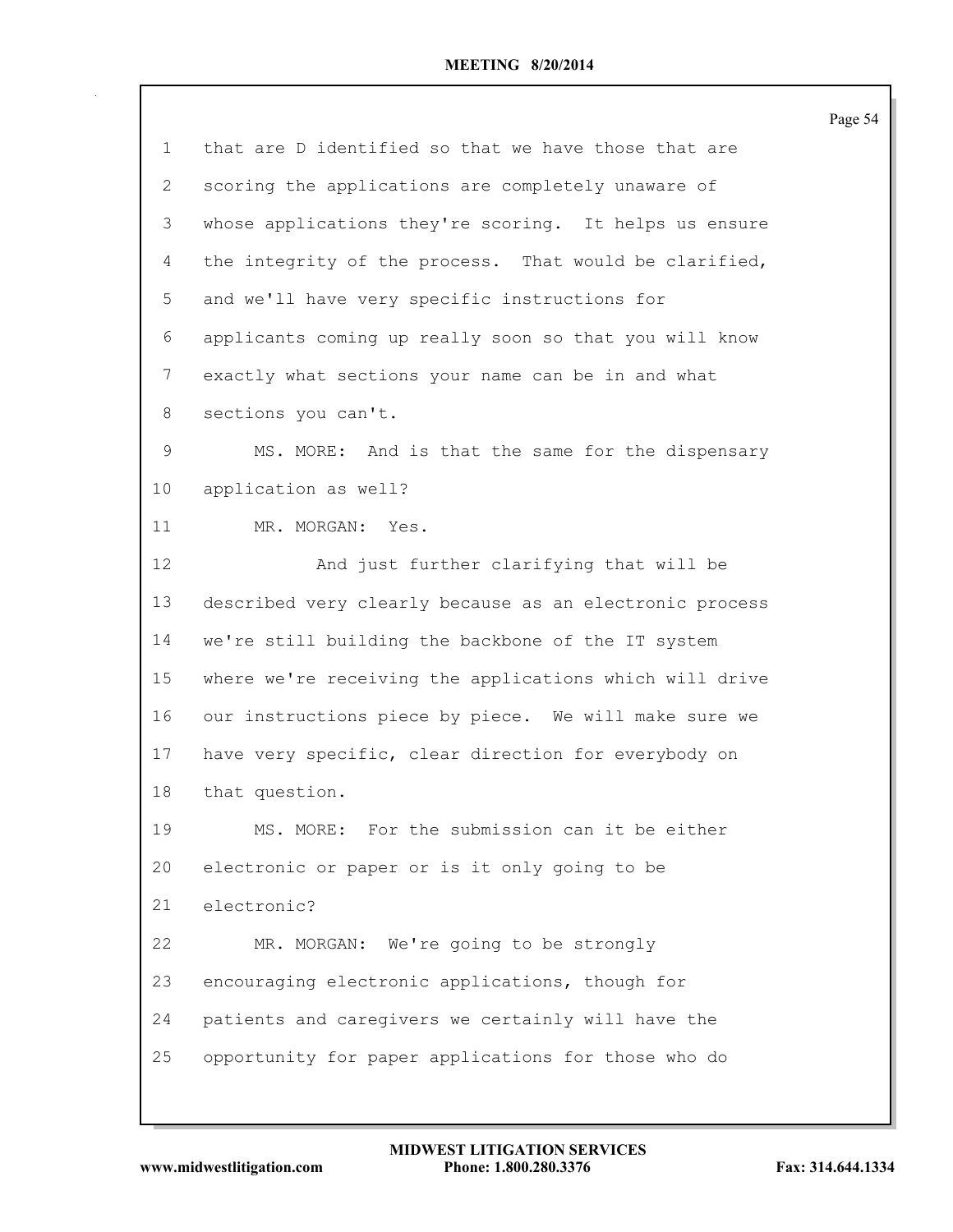| 1               | not -- who don't have access to a computer.             |
|-----------------|---------------------------------------------------------|
| 2               | MS. MORE: And just one final question for --            |
| 3               | again for cultivation because I think I understand for  |
| 4               | dispensaries. For cultivation application in the        |
| 5               | financial rules 1,200 [sic] investors or backers submit |
| 6               | the most recent year of their tax returns and it's not  |
| 7               | clear to me -- and the applicant itself submits three   |
| 8               | years -- it's not clear to me for a principal officer   |
| 9               | who is not an investor if they need three years of tax  |
| 10 <sub>o</sub> | returns or one?                                         |
| 11              | MR. WATSON: I'm pretty sure they do, but I'd have       |
| 12              | to look. You're saying Rule 200?                        |
| 13              | MS. MORE: Yeah. In 8 and 9 I think it is, (a) (8)       |
| 14              | and 9. One says the applicant needs to submit three     |
| 15              | years of tax returns, and then a financial backer       |
| 16              | submits the most recent year, so one year of tax        |
| 17              | returns. I'm just not sure if you're a principal        |
| 18              | officer but not an investor if it's one year or three   |
| 19              | years.                                                  |
| 20              | MR. WATSON: Well, I assume that as a principal          |
| 21              | officer is going to have at least an indirect financial |
| 22              | interest in the cultivation center so they would fall   |
| 23              | under the definition of a producer backer and so we     |
| 24              | would want the tax returns. I would say no -- Let's     |
| 25              | address those in the FAQs because that's a new one.     |
|                 |                                                         |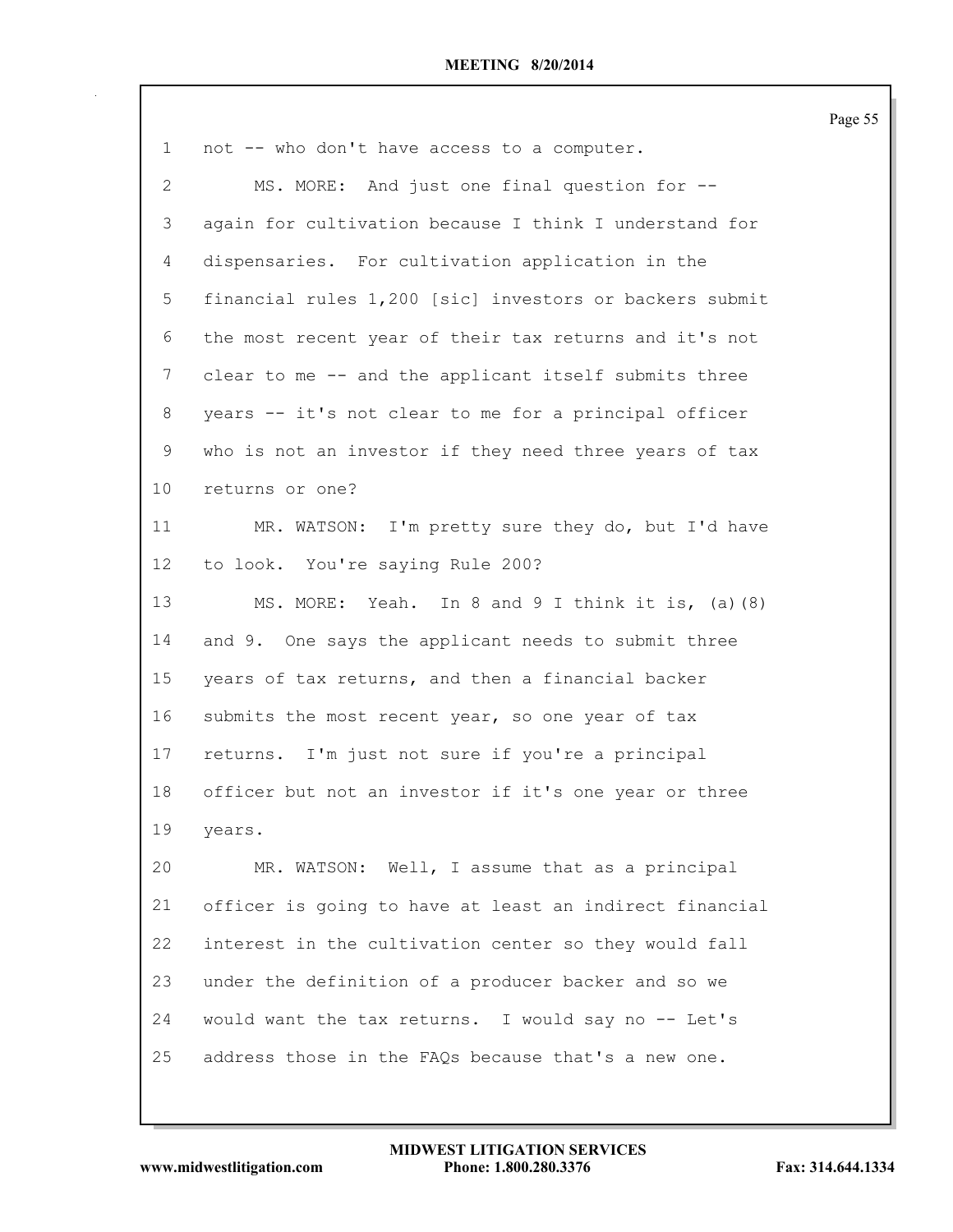1 MS. MORE: Okay. Thanks. MR. FISHER: Hi. I'm Eric Fisher, E R I C, F I S H E R. I had a question on the -- on the agriculture. I believe it's 1000.420 it said -- (g)(3). It said medical cannabis infused products shall not bear a reasonable resemblance to any product available for consumption as a commercially available candy. Is medicinal chocolate considered candy? MR. WATSON: Okay. You are looking at (g)? MR. FISHER: (g)(3). 13 MR. WATSON: (g)(3). MR. FISHER: I have like line 2- -- 928 of the -- MR. WATSON: Commercially available candy we're looking at -- we've seen in other states packaging that looked like different kind of candy bars, different types of other types of candy, and what we're trying to avoid is get away from that. If it's a chocolate product we're not prohibiting the chocolate product as far as we understand that that will be used but just don't make it look like a Baby Ruth. MR. MORGAN: And the Department of Agriculture will also be considering the brands that are submitted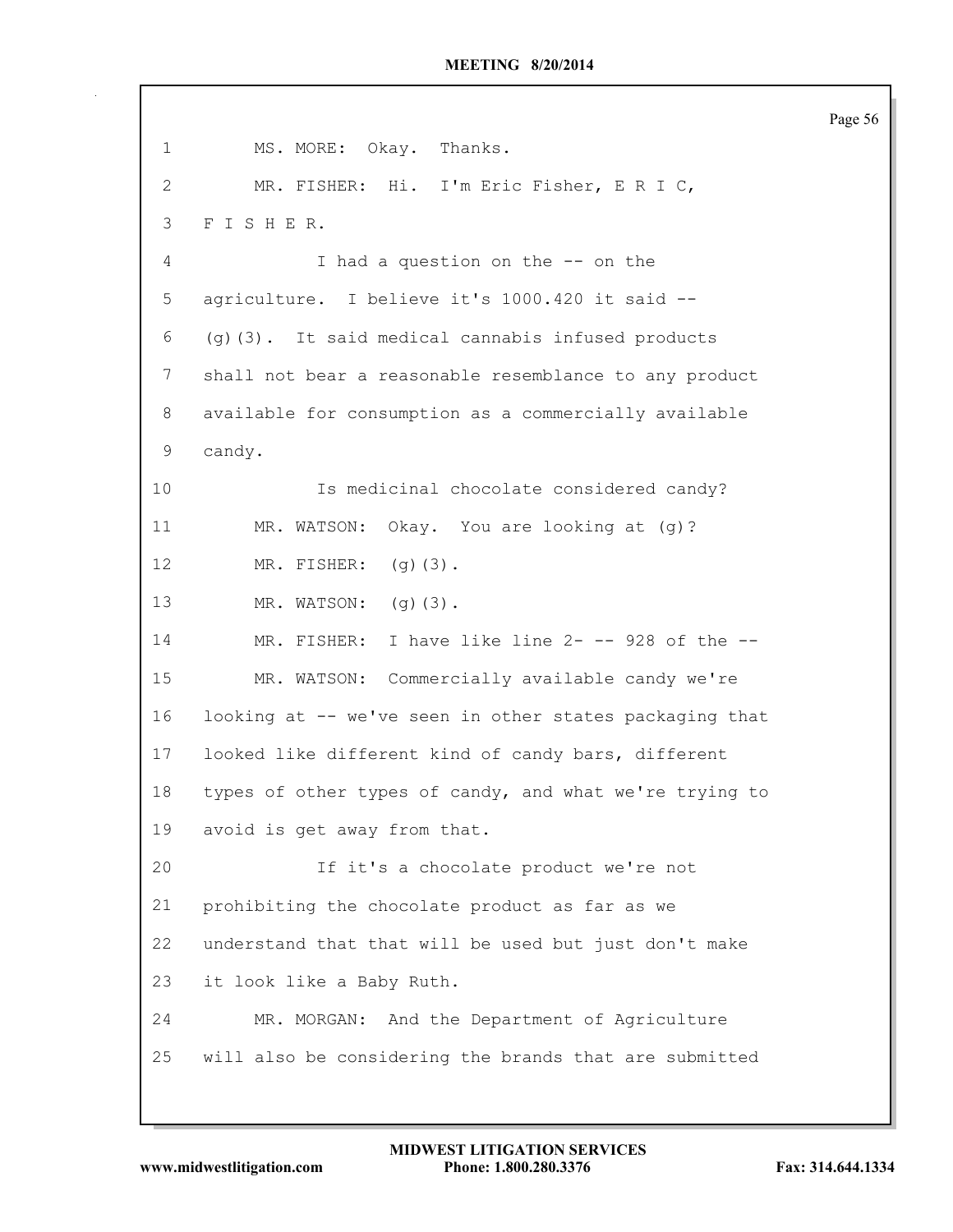| 1               | to the Department of Agriculture so it would be a      |
|-----------------|--------------------------------------------------------|
| 2               | case-by-case basis. You would have an opportunity to   |
| 3               | make the argument to the Department why that's not a   |
| 4               | commercially available candy.                          |
| 5               | MR. WATSON: And to go further with what Bob is         |
| 6               | talking about is we are going to be requiring          |
| 7               | registration of each product so that would be the time |
| 8               | in which we can address that issue.                    |
| 9               | MR. FISHER: Okay. Also with trusts. It seemed          |
| 10 <sub>1</sub> | to say that trusts could invest in the cultivation     |
| 11              | center, but they cannot invest in a dispensary. I just |
| 12 <sup>°</sup> | wanted to make sure.                                   |
| 13              | MR. WATSON: That's correct.                            |
| 14              | MR. FISHER: Okay. And one last question, product       |
| 15              | testing plan. On the application it says describe how  |
| 16              | and when you will select samples for laboratory's      |
| 17              | testing. We wanted to know is that State testing or do |
| 18              | we test it ourselves?                                  |
| 19              | MR. WATSON: We are going to be giving out a list       |
| 20              | or giving certification -- whatever you want to call   |
| 21              | it -- or we will be approving certain independent labs |
| 22              | that will be providing testing for the cultivation     |
| 23              | centers, and we will also have our own lab at the      |
| 24              | Department of Agriculture that we can randomly check   |
| 25              | the products to see if the product is consistent with  |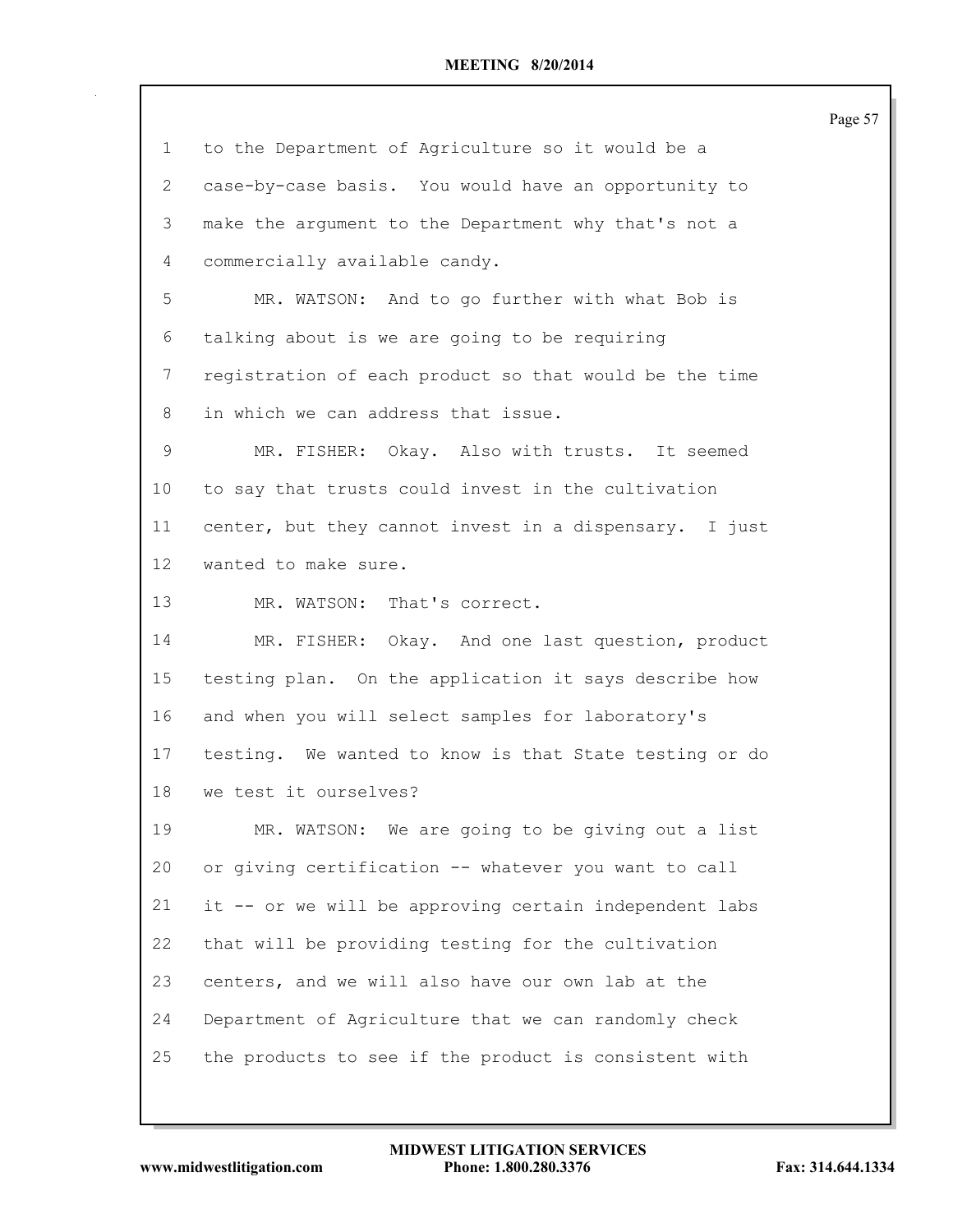the label that's put on there in conjunction with the testing by the independent lab. MR. FISHER: Thank you. MR. ANTHONY: After the next gentleman we'd like to hear from Art Wade (phonetic), John Costello, and Patrick Murphy. MR. MAYES: Hello. My name is Michael Mayes, spelled M A Y E S. I'm with Quantum 9, Inc. We're a marijuana consulting and technology firm, and I have three questions. The first question is in the rules it requires that an engineer to certify a schematic design via a written statement. Do the actual designs have to be stamped by a local licensed architect? MR. WATSON: Do you have the citation to the rule -- Oh, on the application. 18 And that was under the plans and specifications? MR. MAYES: It's in a couple places. It's required that an engineer certify the written statement and back the application. MR. WATSON: And you're asking if that has to be an Illinois-based engineer? MR. MAYES: I'm asking if the designs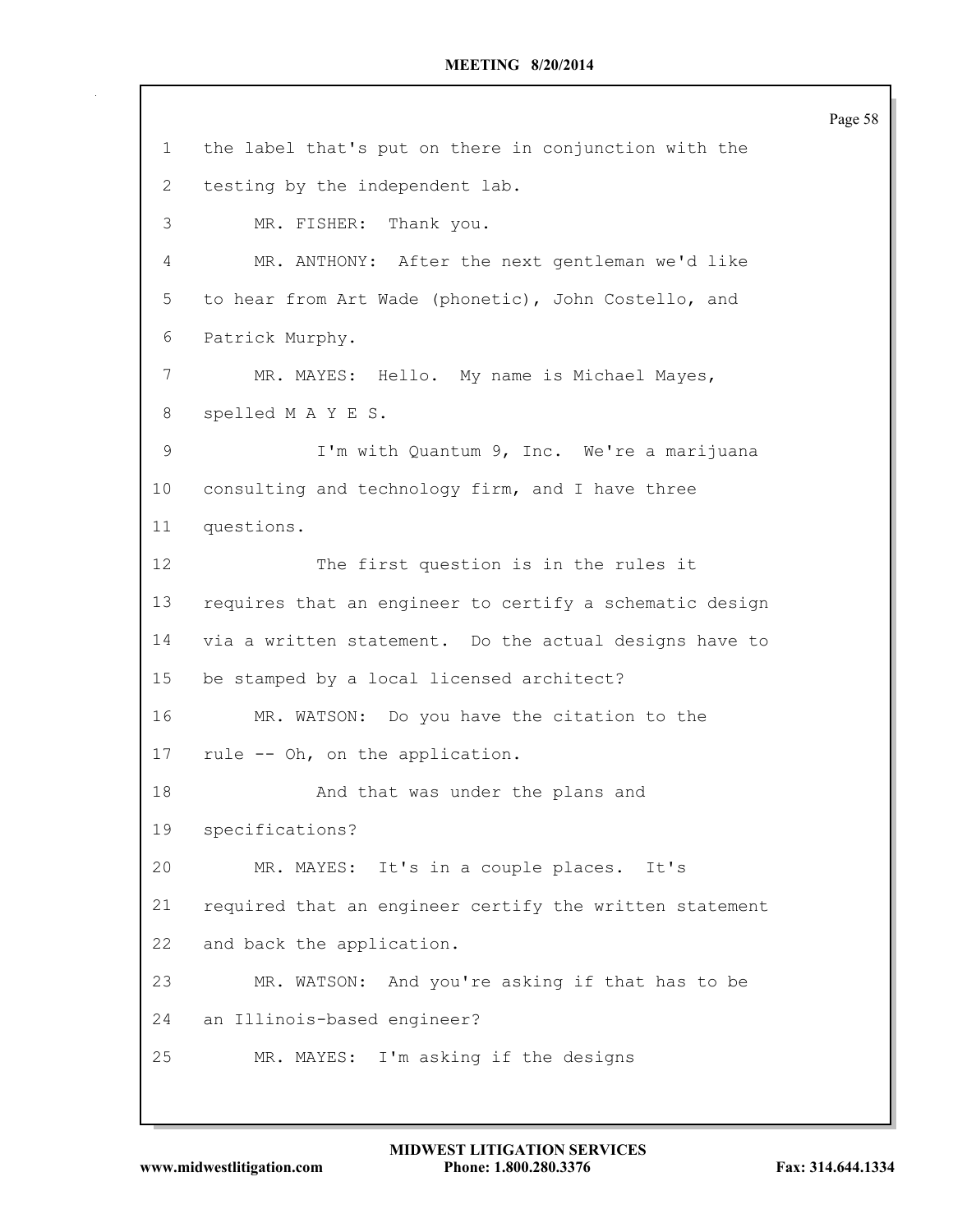| $\mathbf 1$  | themselves -- schematic designs if they have to be     |
|--------------|--------------------------------------------------------|
| $\mathbf{2}$ | stamped by an architect?                               |
| 3            | MR. WATSON: I'm not sure.                              |
| 4            | MR. MORGAN: Yeah. I think it's silent on that          |
| 5            | issue. I would think maybe blueprints would be, but I  |
| 6            | believe our rules and application will be silent on    |
| 7            | that.                                                  |
| 8            | MR. MAYES: So, no, it is?                              |
| 9            | MR. WATSON: It does require a signature from the       |
| 10           | engineer.                                              |
| 11           | MR. MAYES: All right. If a county doesn't offer        |
| 12           | a special use permit for the use of land how will the  |
| 13           | Department view the absence of a special use permit in |
| 14           | an applications -- in an applicant's submission?       |
| 15           | MR. WATSON: Okay. If I understand the question,        |
| 16           | it would depend whether or not there's zoning in that  |
| 17           | particular community. On the zoning certification      |
| 18           | form -- or zoning approval form there is a box for the |
| 19           | local government to check if there is no zoning there, |
| 20           | so it's an unzoned area. If that's the question then   |
| 21           | that would be the box to check.                        |
| 22           | If there is zoning and they refuse to grant            |
| 23           | the special use permit you're not going to be able to  |
| 24           | get that document signed showing the zoning approval   |
| 25           | and your application would be denied.                  |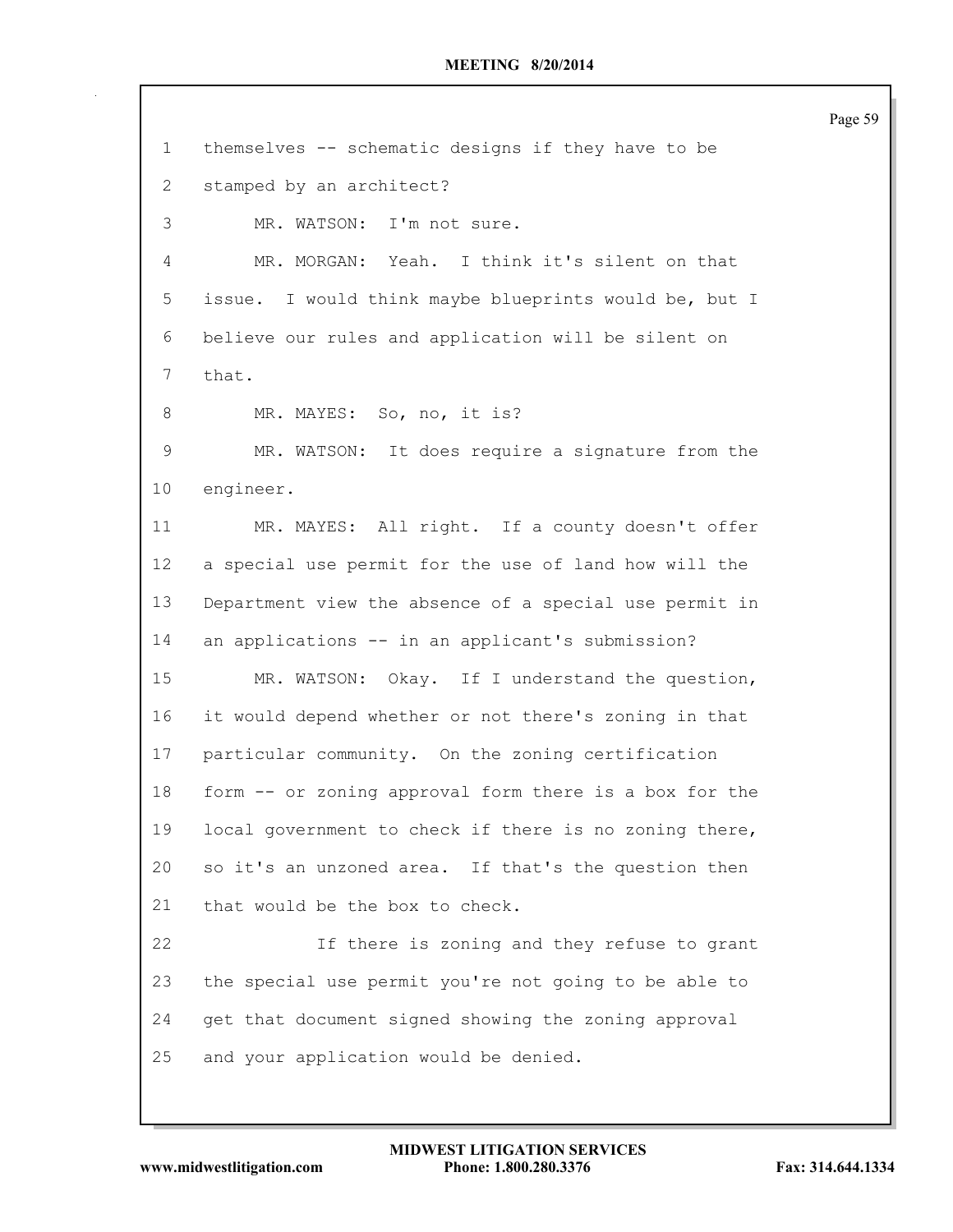|              |                                                         | Page 60 |
|--------------|---------------------------------------------------------|---------|
| $\mathbf 1$  | MR. MAYES: My last question is since there are no       |         |
| $\mathbf{2}$ | approved pest and pathogen sprays approved for cannabis |         |
| 3            | many other countries have adopted agriculture review    |         |
| 4            | boards much like our approved illness board.            |         |
| 5            | Has the Department of Agriculture considered            |         |
| 6            | a review board to add and inspect pest and pathogen     |         |
| 7            | eradication, including pesticides, miticides,           |         |
| 8            | fungicides for cannabis?                                |         |
| 9            | MR. WATSON: Actually in our last go-around with         |         |
| $10 \,$      | Jaycar we did add a list of pesticides to the rules     |         |
| 11           | that would be approved.                                 |         |
| 12           | MR. MAYES: Is that going to be expanded upon as         |         |
| 13           | the program continues?                                  |         |
| 14           | MR. WATSON: There are -- This is a pilot program.       |         |
| 15           | There are going to be a lot of aspects to this program  |         |
| 16           | that may change as we go along. That would be one in    |         |
| 17           | particular that I would expect there may be some        |         |
| 18           | changes, but in order to make that change we're going   |         |
| 19           | to have to go before the judge of administrative rules  |         |
| 20           | to add anything to that list.                           |         |
| 21           | So it's not going to be an easy process,                |         |
| 22           | but, yes, we will -- we're going to be open to change.  |         |
| 23           | MR. MAYES: Thank you.                                   |         |
| 24           | MR. COSTELLO: Good morning. John Costello,              |         |
| 25           | COSTELLO. I have two questions, one highly              |         |
|              |                                                         |         |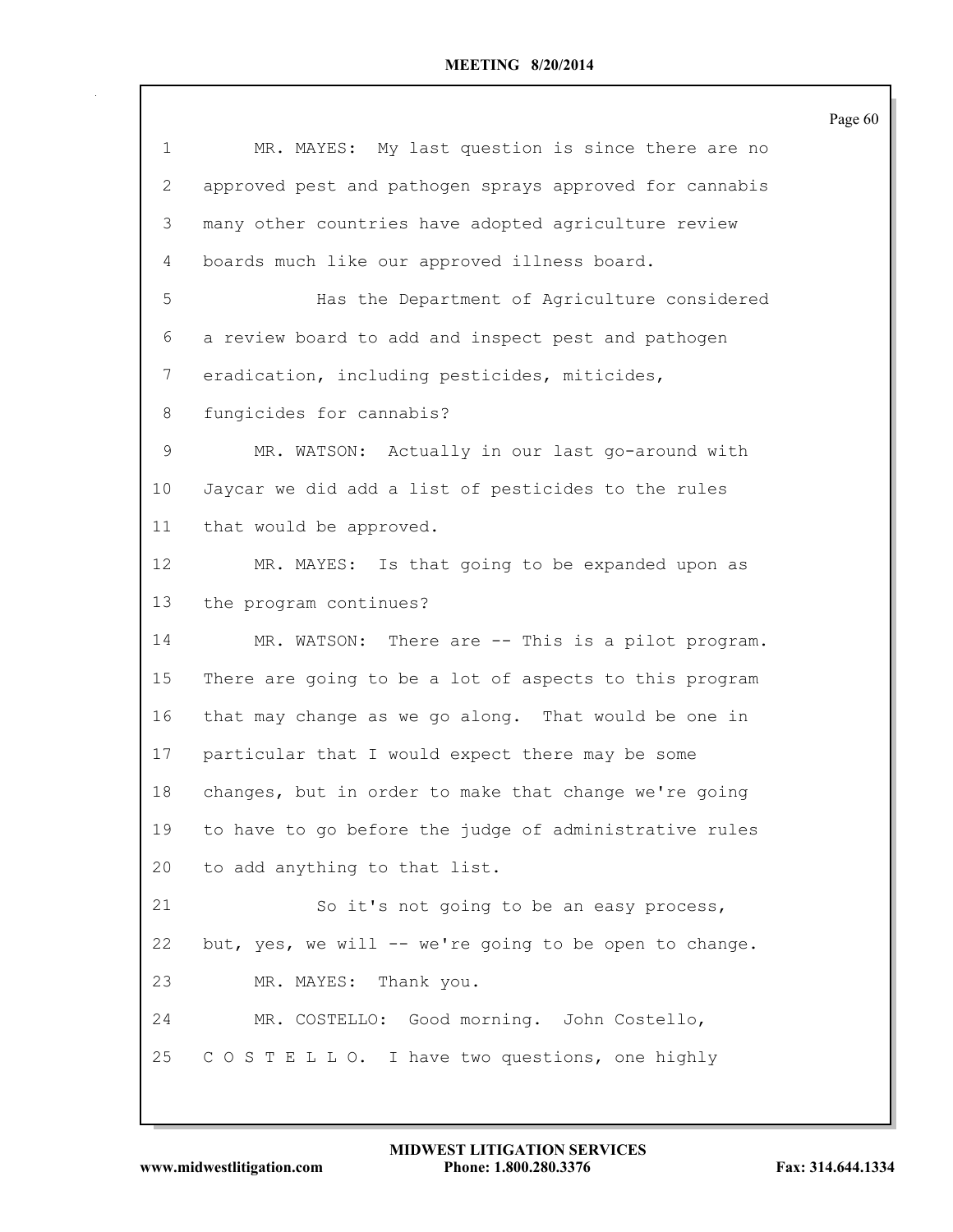|                |                                                         | Page 61 |
|----------------|---------------------------------------------------------|---------|
| $\mathbf 1$    | technical. The second bank and constitutional. I'll     |         |
| $\overline{2}$ | begin with the technical, and it follows up on the last |         |
| 3              | gentleman's question. The appendix to the regs list     |         |
| $\overline{4}$ | sulfur is an accepted compound. My question is that     |         |
| 5              | vaporizing elements of sulfur is an accepted            |         |
| 6              | agricultural method mitigating powdery mildew on        |         |
| $7\phantom{.}$ | agricultural products. The question is is that in the   |         |
| 8              | abstract sulfur is permitted. Is vaporizing in its      |         |
| 9              | compound form, it's 99.8 pure, is that a permitted use? |         |
| 10             | Highly technical.                                       |         |
| 11             | MR. WATSON: I really wish we'd brought our              |         |
| 12             | scientist with this.                                    |         |
| 13             | I believe the list that you're talking about            |         |
| 14             | gives specific uses for the various compounds.          |         |
| 15             | Are you asking whether or not you can go                |         |
| 16             | outside that specific use?                              |         |
| 17             | MR. COSTELLO: Well, no. The compound generally          |         |
| 18             | is accepted, but this particular method, vaporizing     |         |
| 19             | sulfur, is not spoken to within the appendix.           |         |
| 20             | MR. WATSON: If -- If it's not listed then I would       |         |
| 21             | say it's not approved. That can be something that we    |         |
| 22             | can certainly add in the future.                        |         |
| 23             | I mean this as -- again, this is a pilot                |         |
| 24             | program and keep in mind that initially we were         |         |
| 25             | considering no pesticides at all simply because the     |         |
|                |                                                         |         |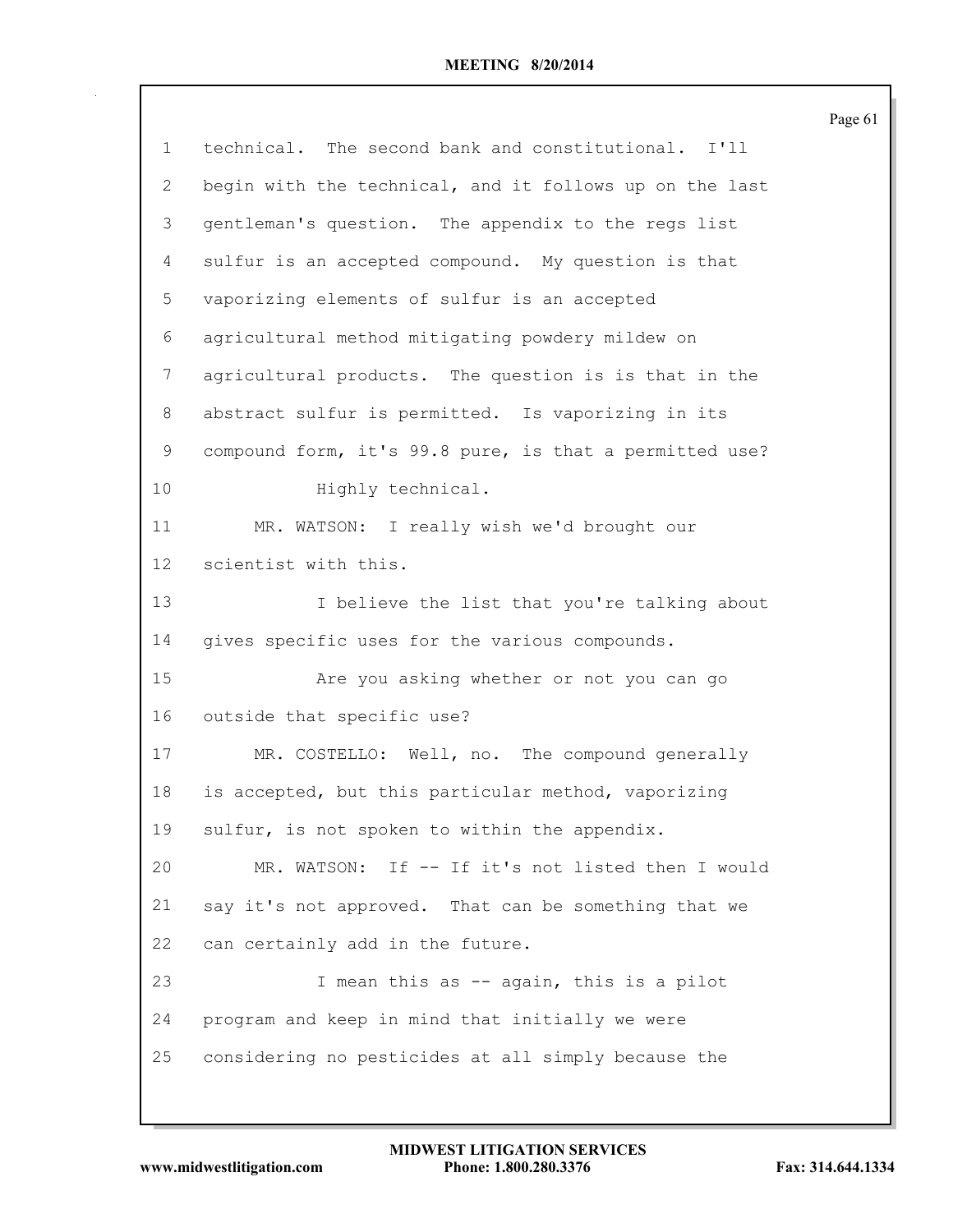USDA does not approve anything for use under our law and we used a list that we obtained from the state of Washington to come up with this list. MR. COSTELLO: Just my point would be if you refer to sulfur in general you -- you know, probably be an accepted application of it, but that was an easy one. I'll move on to the bank constitutional question now. And this gets back to our point qualifying patients and caregivers being principal officers. With respect to agriculture there is no expressed prohibition. There is with respect to FPR and the dispensaries. 13 And you would refer, Ms. Carlson, to Section 115 of the regs, Section 25. The enabling legislation speaks to caregivers/patients not being denied a right or privilege as a result of participating in this program. My question -- and this is kind of the abstract constitutional -- is the prohibition of a caregiver or a patient being a principal officer an inconsistent or in violation with the Section 25 provision that you will not deny a benefit or a right or a privilege to somebody participating in, again patient or caregiver? MS. CARLSON: Do you have a section?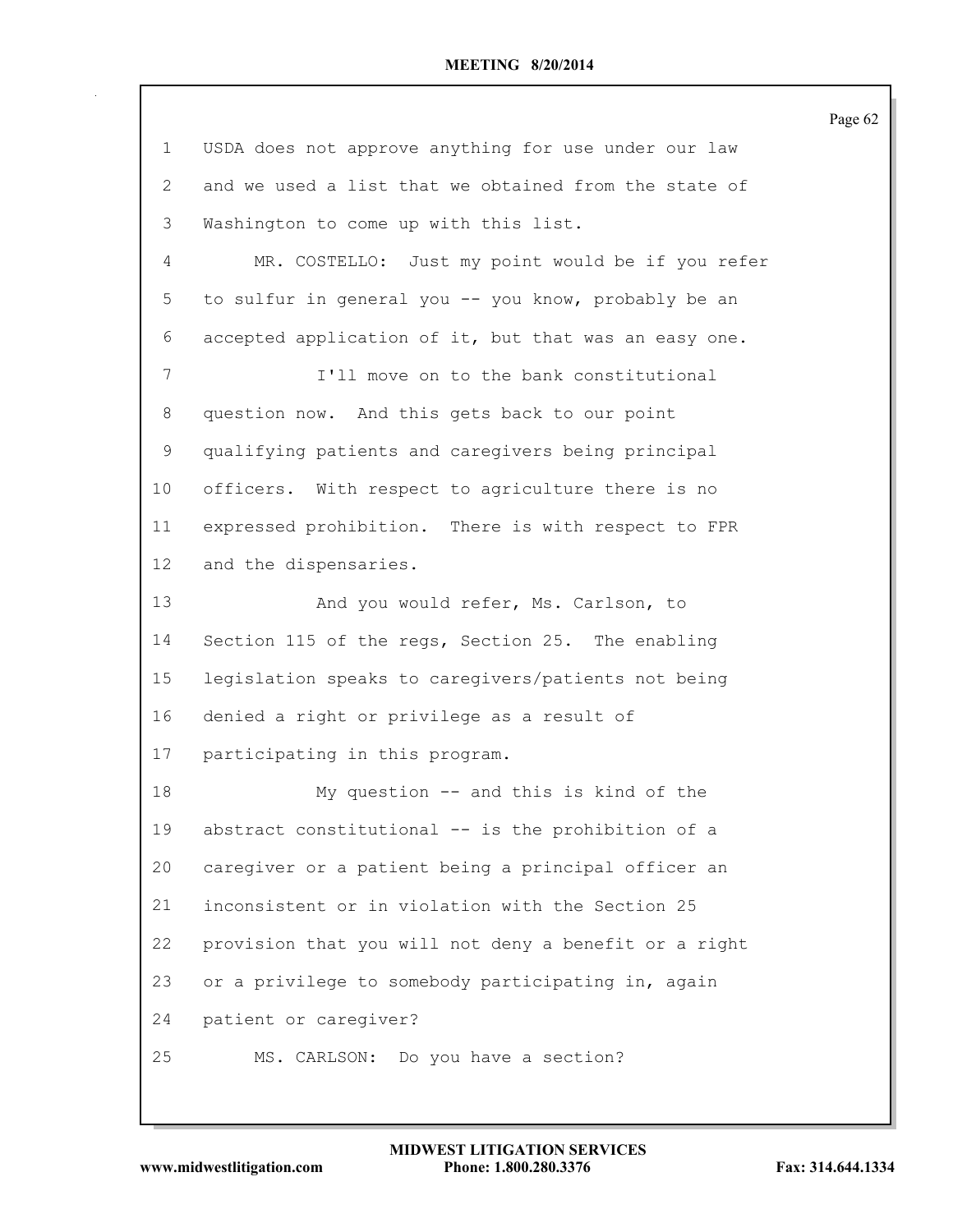| $\mathbf{1}$ | MR. COSTELLO: The prohibition is                          |
|--------------|-----------------------------------------------------------|
| $\mathbf{2}$ | 115(f), foxtrot, $(7)$ , and the Section 25 is Sections I |
| 3            | and J. And this may very well be whether we               |
| 4            | pontificate on with our counteroffer is in an FAQ.        |
| 5            | MR. MORGAN: I think I'll give Bridget a little            |
| 6            | time. That's the statute reference, right, Section 25?    |
| 7            | MR. COSTELLO: The enabling legislation, right.            |
| 8            | MR. MORGAN: You know, I think there are a number          |
| 9            | of aspects of the statute that limit the involvement.     |
| 10           | For instance, there's limited involvement                 |
| 11           | for first responders and other aspects that the           |
| 12           | legislation contemplated. I think that would fall         |
| 13           | under the bucket of what the intent of the legislative    |
| 14           | drafters were and any changes to the statute would        |
| 15           | refer to the legislature.                                 |
| 16           | MR. COSTELLO: Really maybe making it more simple,         |
| 17           | the statute itself is internally inconsistent in this     |
| 18           | one regard.                                               |
| 19           | MR. MORGAN: I think the legislation sometimes has         |
| 20           | imperfections, and we're always trying to improve it.     |
| 21           | MR. COSTELLO: And very last ten seconds, if you           |
| 22           | can tell from my in depth knowledge, being a member of    |
| 23           | this board commission if you're guiding people through    |
| 24           | this process would that be a prohibition or would my      |
| 25           | knowledge, skills, and abilities benefit you?             |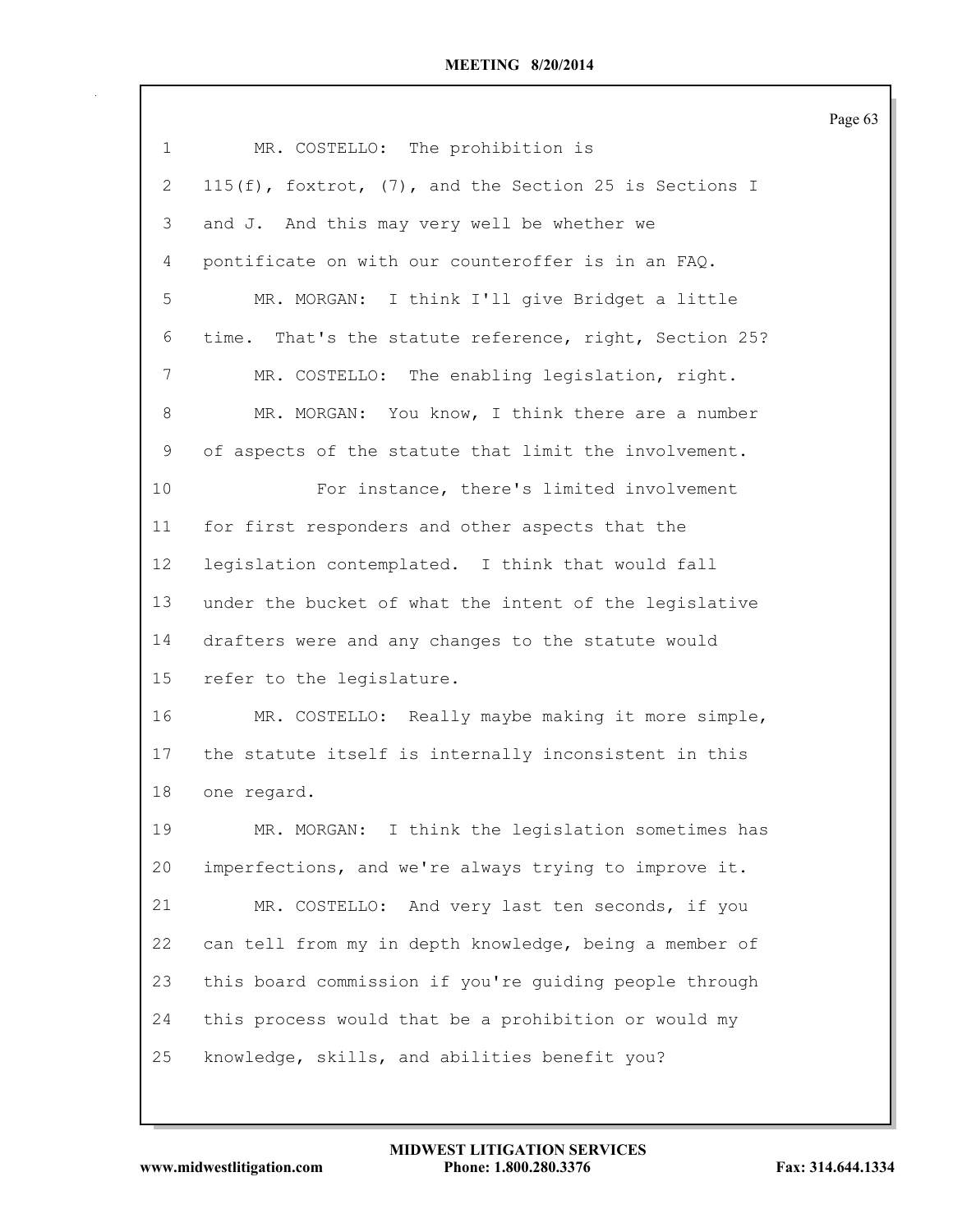1 MR. MORGAN: I'm sorry. I'm not -- MR. COSTELLO: How do the appointments.gov process be -- MR. MORGAN: Okay. Sure. MR. COSTELLO: Yes. MR. MORGAN: Well -- MR. COSTELLO: Would guiding people through the process be a disqualification or would you simply recuse yourself if that matter were presented to you as a member of the board? MS. SHERMAN OBERDORFF: Are you asking about if someone on the board was a qualifying patient, is that what your -- MR. COSTELLO: No. You're in the process of selecting individuals to serve on the advisory board. MS. SHERMAN OBERDORFF: Right. MR. COSTELLO: If they were involved in the process either as an attorney or a principal officer would they be prohibited from serving in general or would recusal be the more appropriate tool? MR. MORGAN: I don't know that there's a direct relationship. As we have separate processes, the Department of Agriculture and DFPR, the selection of those licensees, and the Department of Public Health's consideration adding medical conditions is a very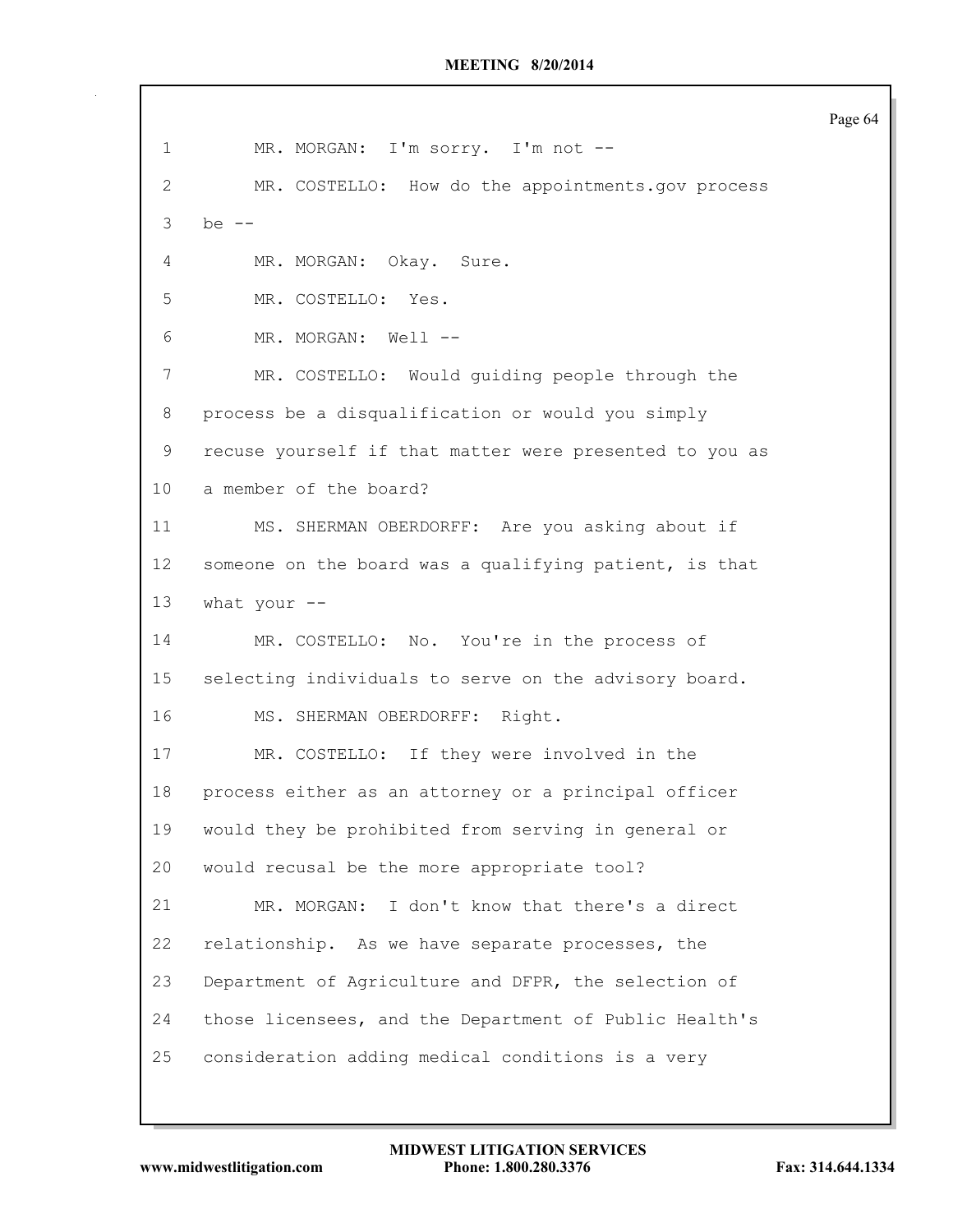separate processes. There would be no direct conflict. MR. COSTELLO: Okay. MS. SHERMAN OBERDORFF: And the medical cannabis advisory board there are also specific requirements and slots to fill such as certain healthcare practitioners, patients, et cetera. MR. COSTELLO: Okay. Thank you. MR. ANTHONY: Next we'll hear here from Andrew Berlanstein, Rick Duffin, and Joseph Friedman. MR. BERLANSTEIN: Good morning. Andrew Berlanstein, A N D R E W, B E R L A N S T E I N. My question in the last topic there about adding conditions through the petition with the advisory board. For someone like me who suffers from a condition that's not currently listed on the qualified conditions list is looking for an update and some clarity on the process. Last I checked the FAQs said a process was coming to petition for new qualified conditions. So you said earlier the advisory board is being formed, something about late fall. Just looking for clarification about the deal on that. MS. SHERMAN OBERDORFF: Sure. So the first petitions to add a debilitating medical condition will be accepted January 1st, 2015 and that will be for a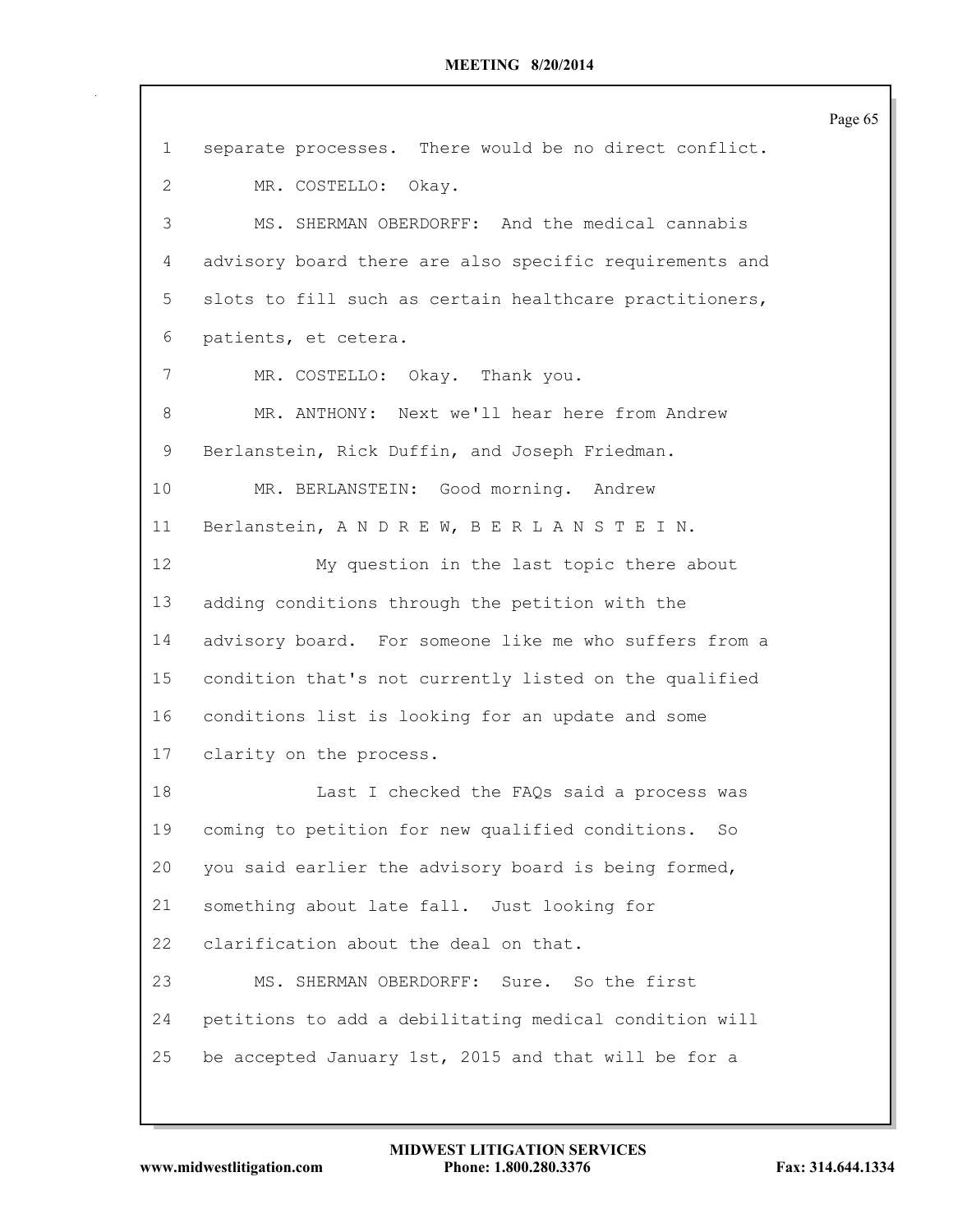| $\mathbf 1$    | one-month period so your petition may be submitted any  |
|----------------|---------------------------------------------------------|
| $\overline{2}$ | time during the month of January, and we should have    |
| 3              | the forms available for how you will petition the       |
| $\overline{4}$ | Department some time in the fall. And if you look in    |
| 5              | the Department of Public Health's rules we also lay out |
| 6              | some of the requirements that we expect there will be.  |
| 7              | MR. BERLANSTEIN: And then just to make sure I'm         |
| 8              | correct here, the enrolling period for application      |
| 9              | after the petition has been reviewed by the advisory    |
| 10             | board?                                                  |
| 11             | MS. SHERMAN OBERDORFF: Correct.                         |
| 12             | So basically what will happen is starting in            |
| 13             | 2015 qualifying patients may apply at any time. So if   |
| 14             | a condition is added those patients would be able to    |
| 15             | apply immediately after, and if your petition isn't     |
| 16             | ready for January there's another open period in July.  |
| 17             | MR. BERLANSTEIN: Okay. Thank you very much.             |
| 18             | Thank you.<br>MS. SHERMAN OBERDORFF:                    |
| 19             | MR. DUFFIN: Good morning. My name is Rick               |
| 20             | Duffin, DUFFIN.                                         |
| 21             | A follow-up question to the question that               |
| 22             | Bob Morgan answered earlier regarding minority          |
| 23             | verification. My understanding of his response to the   |
| 24             | question related to minority verifications that it      |
| 25             | would be a B certification from CMS is not required.    |
|                |                                                         |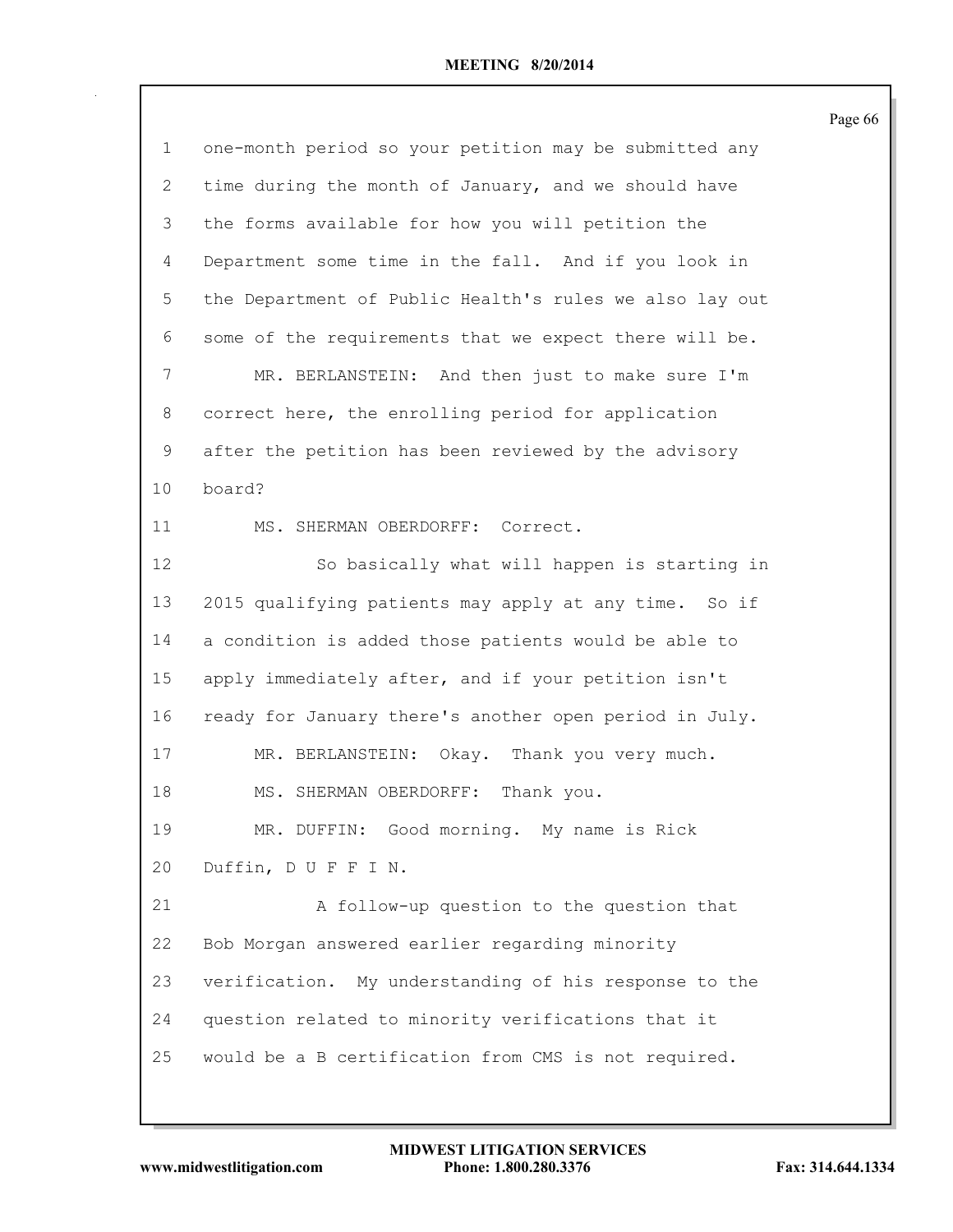| $\mathbf{1}$    | Is that -- Is that -- Was I understanding             |
|-----------------|-------------------------------------------------------|
| 2               | that accurately?                                      |
| 3               | MS. CARLSON: That's correct. If you have one          |
| 4               | send it in though. Should you have one we'd like it.  |
| 5               | If you don't have one then there's alternatives.      |
| 6               | MR. DUFFIN: And that's my follow-up question,         |
| 7               | what would the alternatives be.                       |
| 8               | What documentation would be acceptable or             |
| 9               | obtained bonus points if CMS was not able to process  |
| 10 <sub>o</sub> | the application in time?                              |
| 11              | MS. CARLSON: Yeah. I would leave that to Bob to       |
| 12 <sup>°</sup> | answer because he's been in direct communication with |
| 13              | CMS and their process and what they support in that   |
| 14              | certification. So in his absence more likely than not |
| 15              | similar types of documentation to support your -- you |
| 16              | know, any verification that you qualify under that    |
| 17              | bonus point category.                                 |
| 18              | MR. DUFFIN: Thank you.                                |
| 19              | MR. FRIEDMAN: Good morning. My name is Joseph         |
| 20              | Friedman. I just wanted to --                         |
| 21              | MS. CARLSON: Joseph, can I interrupt you for a        |
| 22              | second?                                               |
| 23              | MR. FRIEDMAN:<br>Sure.                                |
| 24              | MS. CARLSON: The last question was absent the BP      |
| 25              | certification what other types of documentation might |
|                 |                                                       |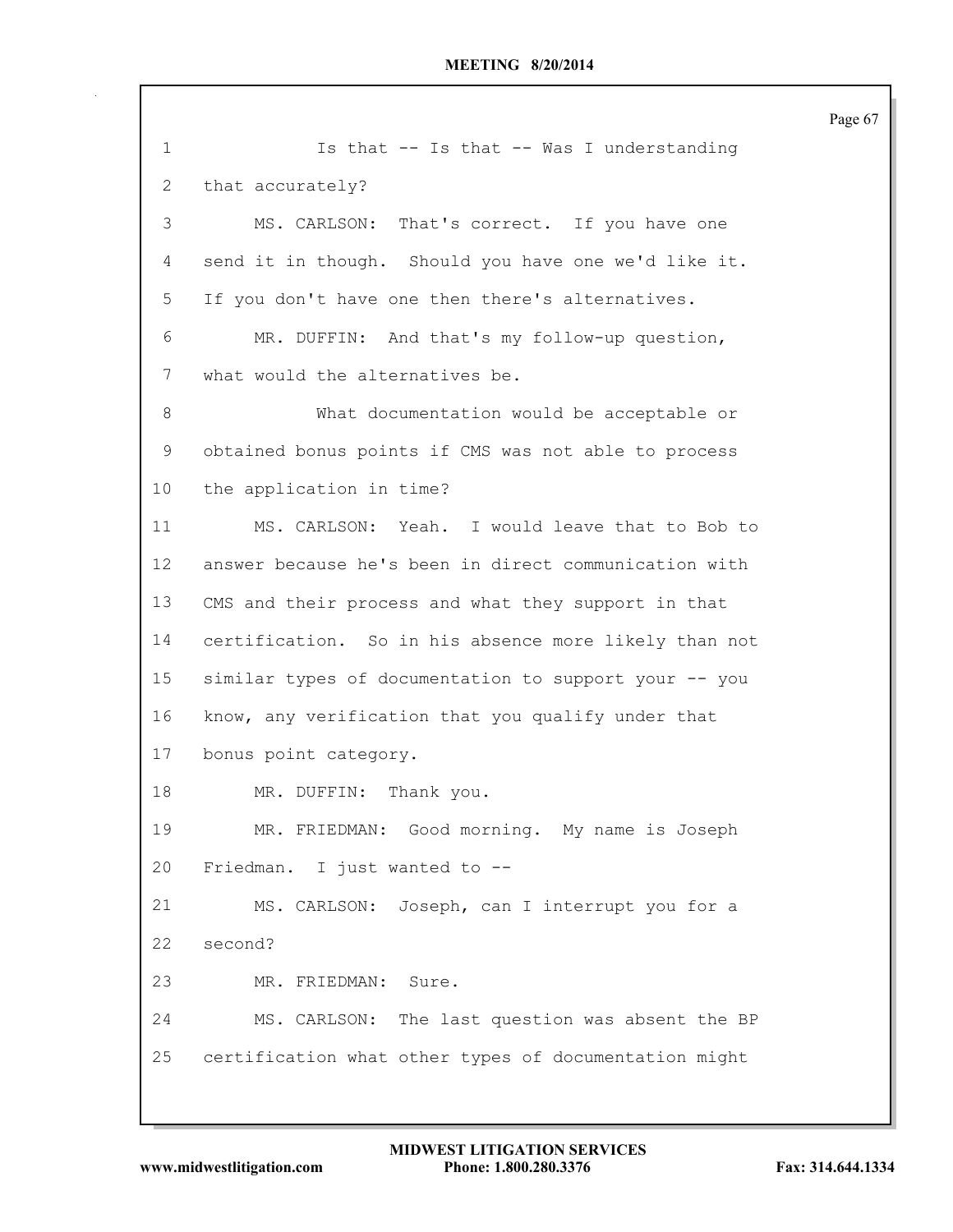| 1  | be acceptable to satisfy that requirement?             |
|----|--------------------------------------------------------|
| 2  | MR. MORGAN: Sorry about that. I needed a               |
| 3  | bathroom break.                                        |
| 4  | The clarification for that is that there's a           |
| 5  | number of pieces of documentation depending on which   |
| 6  | category. We would encourage you to look at the CMS    |
| 7  | BP website has a list of different pieces of           |
| 8  | documentation that would demonstrate, for instance,    |
| 9  | that you're a female, that kind of documentation.      |
| 10 | We're -- Particularly for veterans is listed in our    |
| 11 | rules but also for those that are minority, female, or |
| 12 | disabled individual there's some clarification there,  |
| 13 | but we're also not limited on that area.               |
| 14 | So we're looking for clarification and                 |
| 15 | documentation to support your board ownership is over  |
| 16 | that 51 percent requirement.                           |
| 17 | MR. ANTHONY: After this gentleman I'd like to          |
| 18 | hear from James Peterson, Ray Parish (phonetic), and   |
| 19 | Scott Lusker (phonetic).                               |
| 20 | MR. FRIEDMAN: Good morning again. My name is           |
| 21 | Joseph Friedman, F R I E D M A N.                      |
| 22 | I just wanted to say just how much work this           |
| 23 | team has done is incredible as far as putting this     |
| 24 | together and my congratulations to all of you.         |
| 25 | (Applause.)                                            |
|    |                                                        |

 $\mathsf{l}$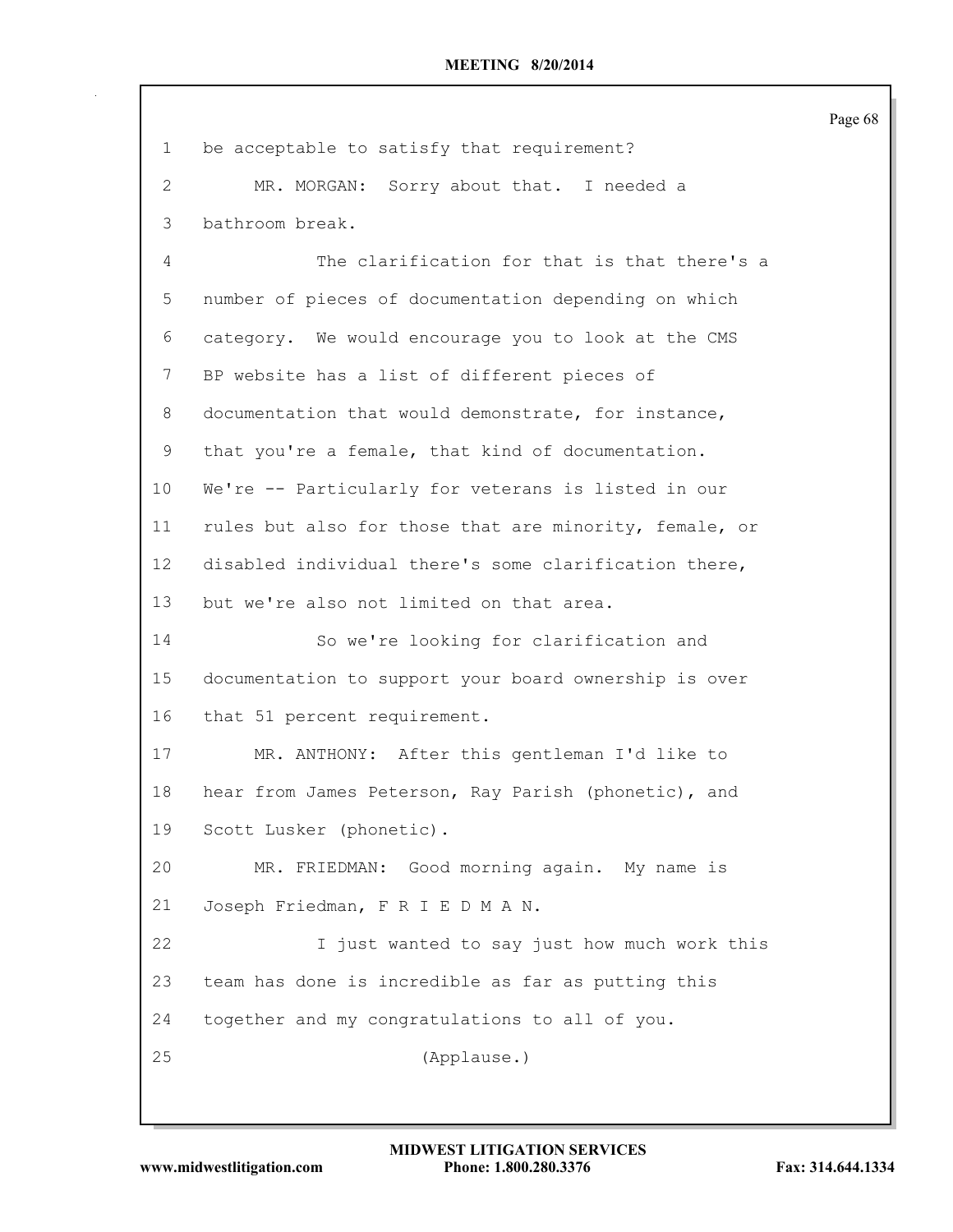| $\mathbf 1$     | MR. MORGAN: I'll jump in there and say there are        |
|-----------------|---------------------------------------------------------|
| 2               | a number of people not up here today that have been     |
| 3               | working really hard. There are a dozen of state         |
| 4               | employees worked really, really hard to keep the        |
| 5               | program moving, so thank you very much.                 |
| 6               | MR. FRIEDMAN: I'm finished -- No.                       |
| 7               | MR. MORGAN: Great place to end there.                   |
| 8               | MR. FRIEDMAN: For the dispensaries is there going       |
| 9               | to be a secure website for each dispensary agent in     |
| $10 \,$         | charge that they can access through DFR that will give  |
| 11              | us some kind of feeling of the patients that may be     |
| 12 <sup>°</sup> | hopping from dispensary to dispensary over a period of  |
| 13              | time where we can monitor use and potential abuse?      |
| 14              | MR. MORGAN: Yes. We're still confirming exactly         |
| 15              | what that system will look like.                        |
| 16              | Again, I've heard earlier to the procurement            |
| 17              | we'll be issuing for the vendor to manage all those     |
| 18              | processes, but that is our anticipation that a          |
| 19              | dispensary would have a number of ways to validate a    |
| 20              | patient's registration and the purchase -- the amount   |
| 21              | that they've purchased in a given period of time to     |
| 22              | make sure we're complying with the statute of two and a |
| 23              | half ounces every 14 days.                              |
| 24              | MR. FRIEDMAN:<br>Thank you.                             |
| 25              | At this point, you know, everyone<br>MR. MORGAN:        |
|                 |                                                         |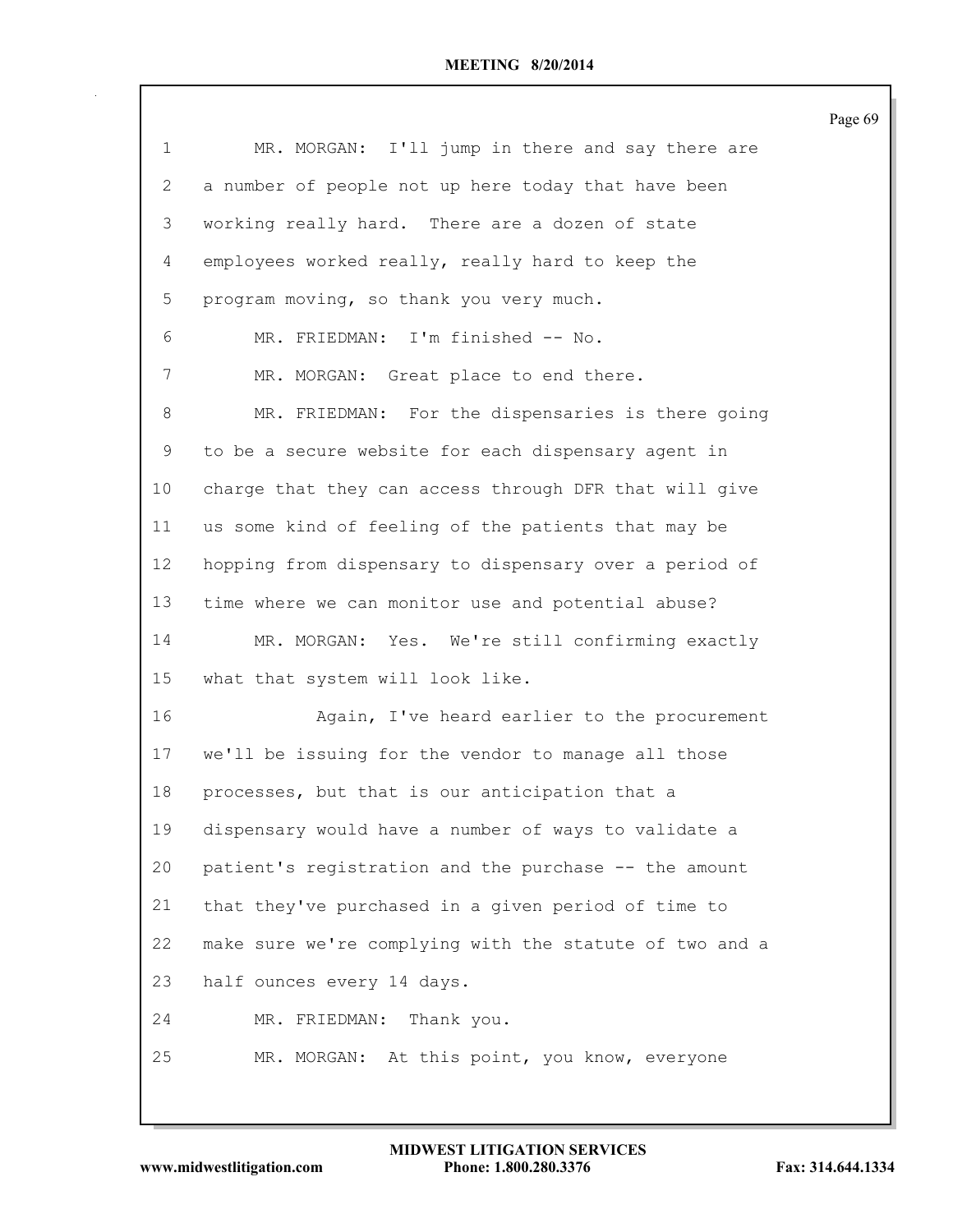Page 70 else should have the benefit of getting a little bit of a bathroom break so let's take a five- to ten-minute break and we'll pick up where we left off. (A break is taken.) MR. ANTHONY: Scott Lusker, Marla Levi, In Heu, and Tammy Jacobi. 7 MR. HEU: Hi. My name is In, I N; last name H E U. I was just wondering if you guys are going to be allowing concentrates and oils to be sold in the dispensaries? MR. MORGAN: Yes. MR. HEU: Okay. Now, if I wanted to do a niche market where I just only sold concentrates and edibles and not the flower could you do that if you wanted to just be in a niche market? MR. MORGAN: That would be up to each given applicant. Again, as we've mentioned before given the limited number of licenses that we can issue we're leaving it open to the applicants to be creative and to explain to us what their designs are for the program and DFPR will be considering each application given the other applications in that given dispensary zone. MR. HEU: So it would be okay?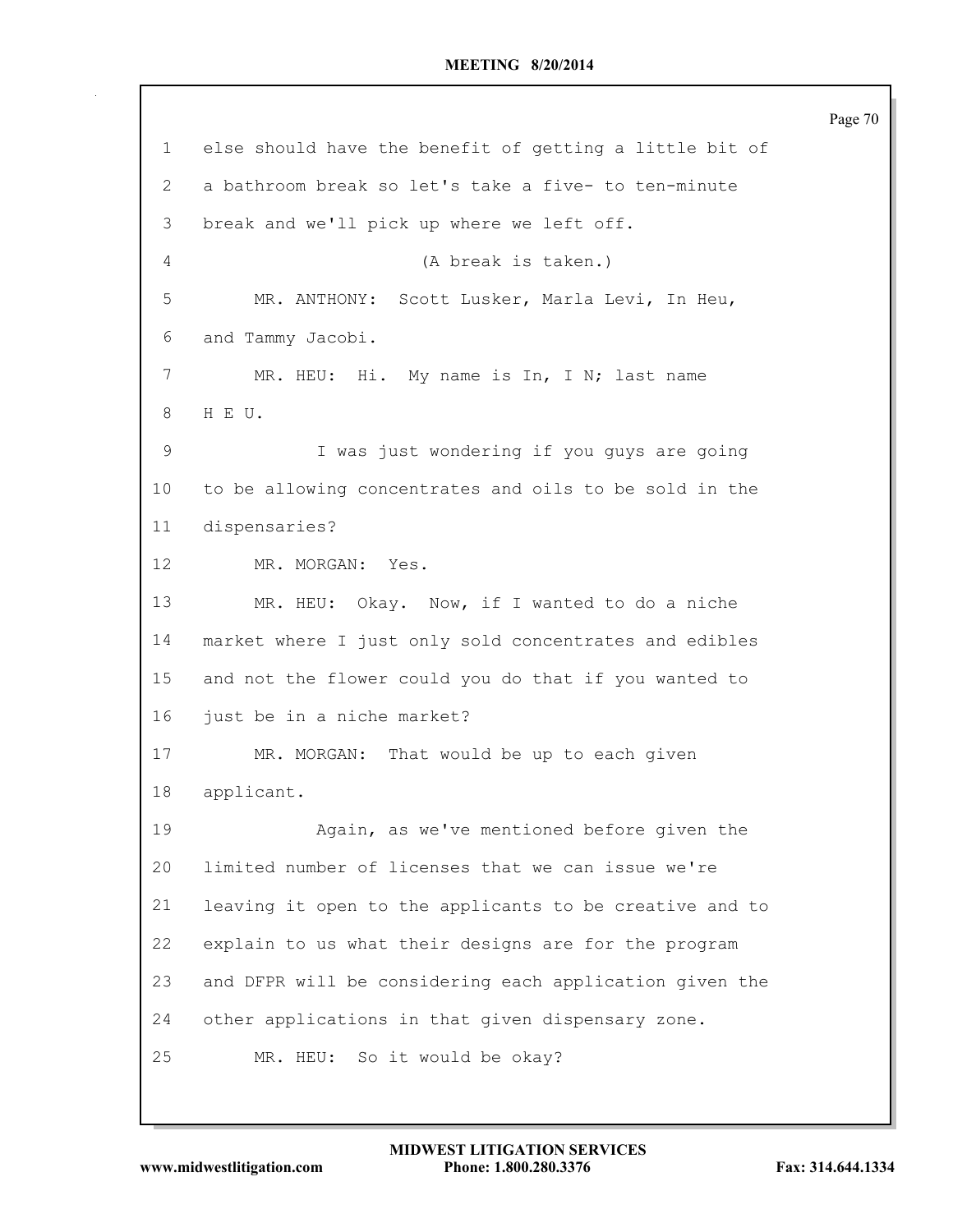MR. MORGAN: It's really up to you. MR. HEU: Okay. And then my next question is during the application process you do the background check. What can you be turned away for? Is it all felonies or -- I'm not really sure. I couldn't really find that in there. MR. ANTHONY: The definition of excluded offenses is located in Section 10-L of the statute is defined as a violent crime in Section 3 of the Rights of Crime Victims or Witnesses Act or a substantially similar offense classified as a felony in a jurisdiction where somebody was convicted. And then there are some additional controlled substance felonies and so forth. And there's also in that section a labor provision that sets forth who's eligible to have that offense waived. So I would encourage you to read the statute, read the rules, and if necessary consult with an attorney to see if your or somebody else's conviction might fall in that. MR. HEU: I was just wondering about like people who work for us, things like that, if they had a conviction. MR. MORGAN: Yeah. I think what Tyler is referencing is the best place to go to the statute. For those that have questions about criminal history we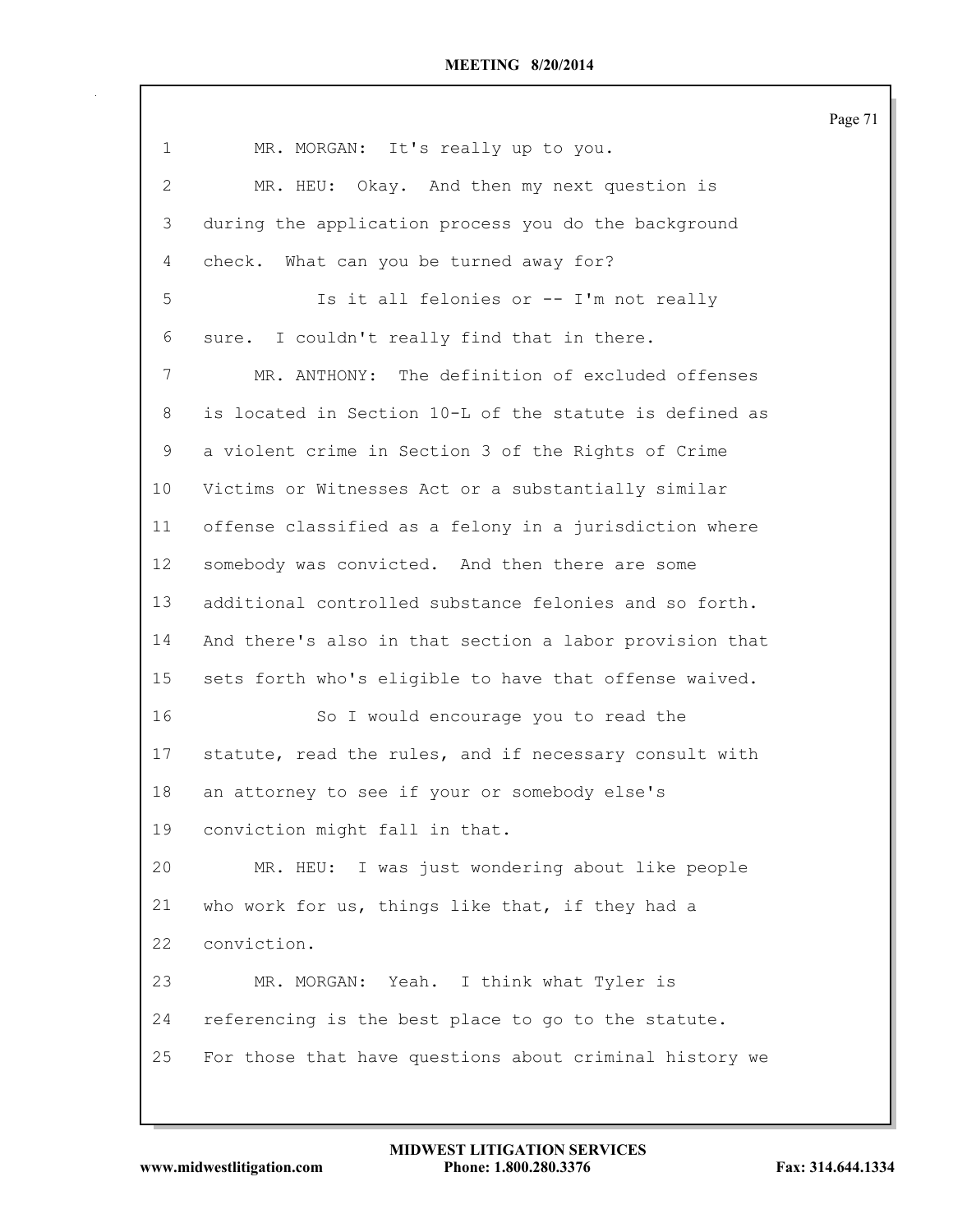| 1               | recommend seeking your own legal guidance.              |
|-----------------|---------------------------------------------------------|
| $\mathbf{2}$    | MR. HEU: Okay. Thank you very much.                     |
| 3               | MR. MORGAN: Thank you.                                  |
| 4               | MR. WATSON: Tyler, I had the opportunity to check       |
| 5               | with one of our experts at the Department on a couple   |
| 6               | issues, and I want to correct a couple of my answers    |
| 7               | and/or clarify them -- whatever you want to call it.    |
| 8               | Is the gentleman here that asked about the              |
| 9               | engineering plans, whether they needed to be stamped?   |
| 10              | MR. MAYES: I'm a representative of the same             |
| 11              | organization.                                           |
| 12 <sup>°</sup> | MR. WATSON: Pardon me?                                  |
| 13              | MR. MAYES: I'm a representative of the same             |
| 14              | organization.                                           |
| 15              | MR. WATSON: Okay. If I understood the question          |
| 16              | it was if an engineer has designed the plans do you     |
| 17              | need the stamp or not. The answer is yes because that   |
| 18              | stamp will have the license number of the engineer on   |
| 19              | there and we're going to need that showing that they're |
| 20              | licensed by DFPR.                                       |
| 21              | And with regard to the other question about             |
| 22              | the sulfur I had to call our scientist on that.         |
| 23              | Is the gentleman here that asked about that             |
| 24              | question?                                               |
| 25              | Okay. As I understand it it depends upon                |
|                 |                                                         |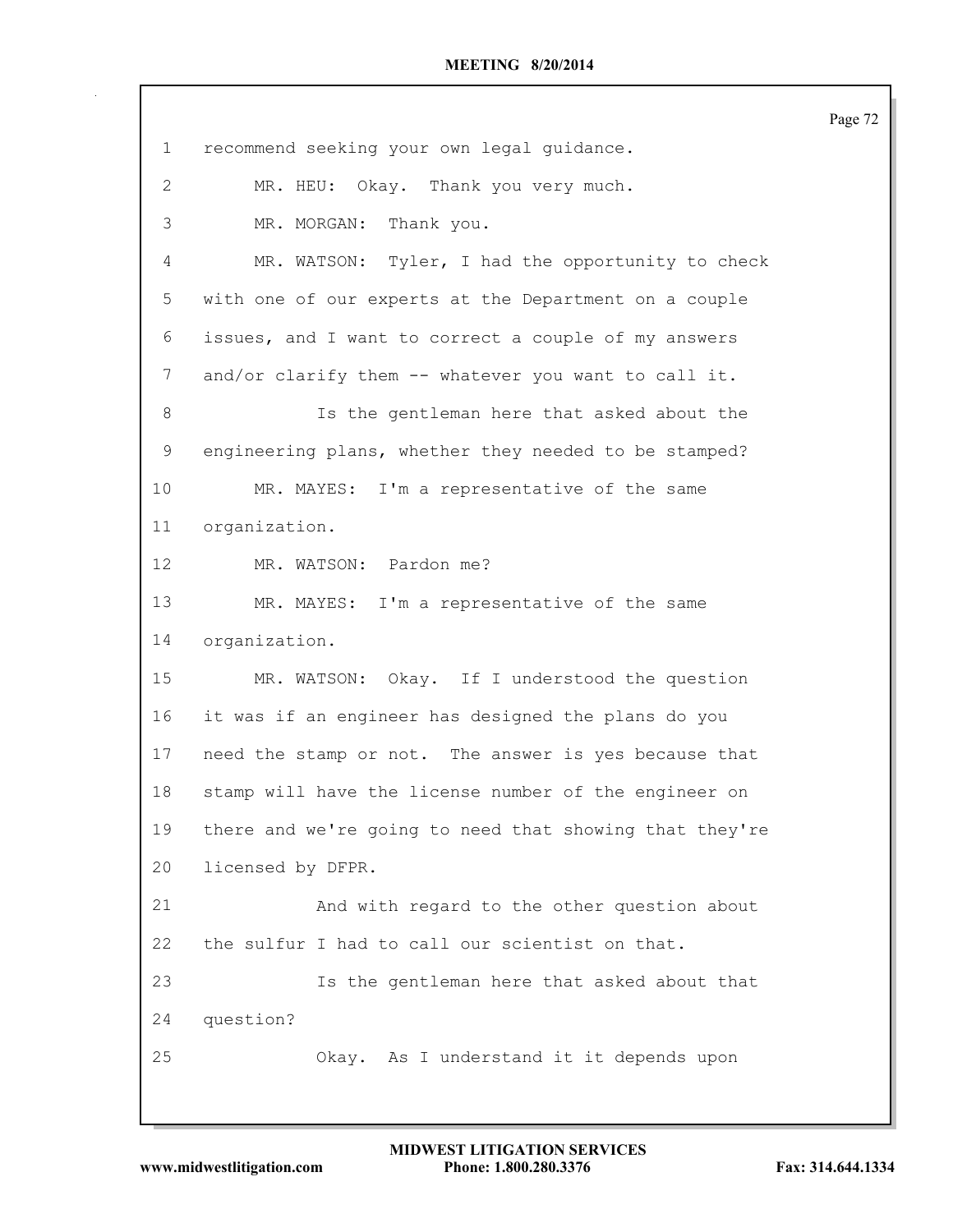| $\mathbf{1}$    | the use. If it is to be used as a nutrient there would  |
|-----------------|---------------------------------------------------------|
| 2               | be no limitation, but if it's to be used as a pesticide |
| 3               | we're not sure is the answer. But the concern would be  |
| 4               | possibly inhalation if you're vaporizing it and         |
| 5               | spraying it on the plants would there be any            |
| 6               | restrictions on, you know, wearing masks.               |
| 7               | MR. MAYES: There is a prescribed reentry interval       |
| 8               | is the same as any other pesticide.                     |
| 9               | MR. WATSON: Okay.                                       |
| 10 <sup>°</sup> | UNIDENTIFIED SPEAKER: What did he say?                  |
| 11              | MR. WATSON: He said that there are prescribed           |
| 12              | reentry schedules so you could not enter the area for a |
| 13              | period of time after applying it so follow all the      |
| 14              | label instructions.                                     |
| 15 <sub>1</sub> | UNIDENTIFIED SPEAKER: Does that include                 |
| 16              | vaporization or the spray?                              |
| 17              | MR. MORGAN: We're going to cut it off there.            |
| 18              | Apologies that Ray was a few minutes late.              |
| 19              | He didn't know we were moving ahead. We'll come back    |
| 20              | to that.                                                |
| 21              | If you have additional questions we still               |
| 22              | have individuals to sign up towards the back of the     |
| 23              | room and we're going to just keep plugging away.        |
| 24              | MS. LEVI: Oh, hello. Hi, everybody. I'm just so         |
| 25              | glad to see --                                          |
|                 |                                                         |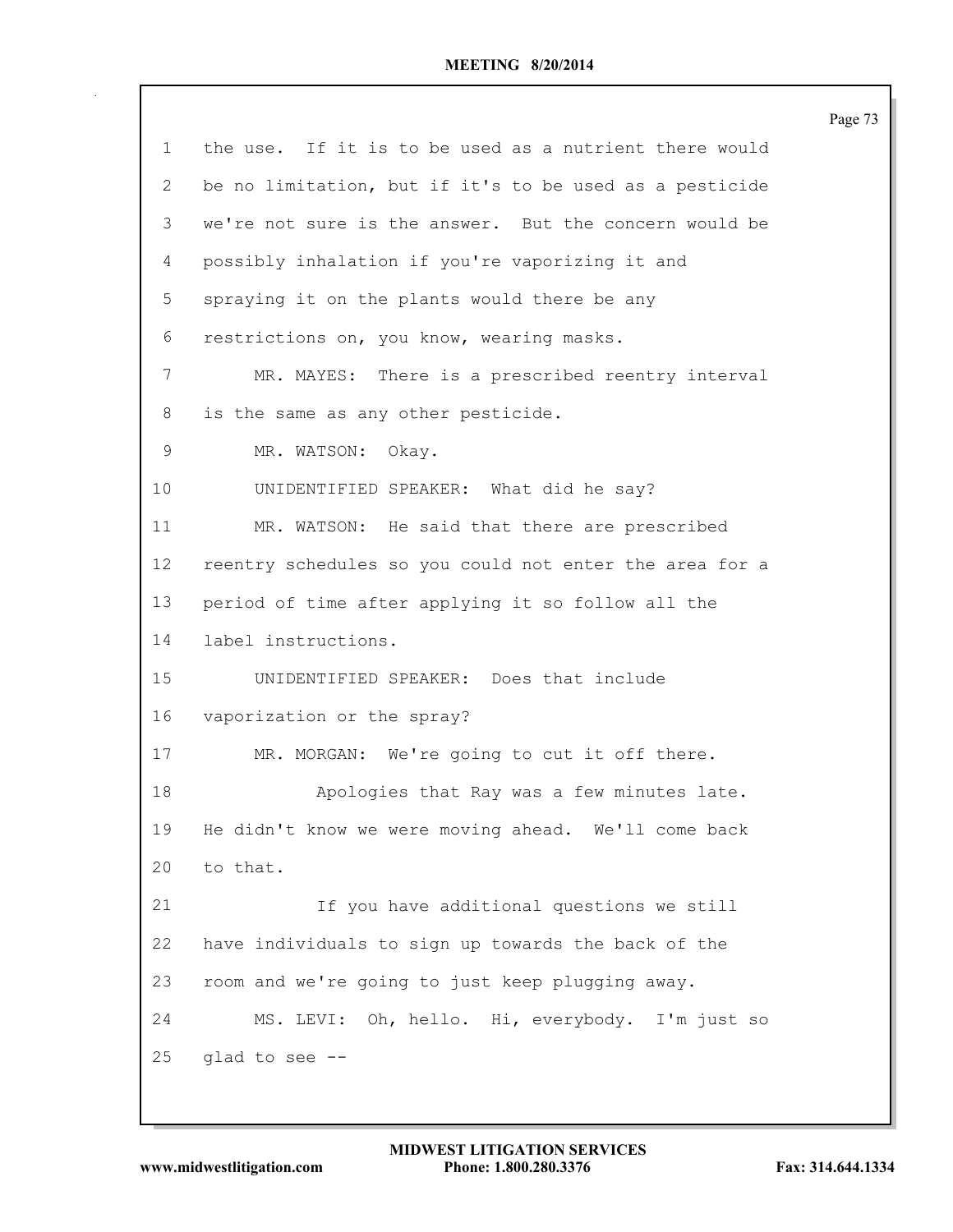| $\mathbf{1}$    | MR. MORGAN: I'm sorry. Can you introduce                |
|-----------------|---------------------------------------------------------|
| 2               | yourself?                                               |
| 3               | MS. LEVI: Yes. My name is Marla Levi, M A R L A,        |
| 4               | L E V I.                                                |
| 5               | I'm with Mother Earth Holistic Health. I am             |
| 6               | also a patient that has MS for 20 years, and I'm taking |
| 7               | many pharmaceuticals. Just about whatever. I lost my    |
| 8               | gall bladder because I had taken so many pills -- so    |
| 9               | many medication -- so many pharmaceutical medications,  |
| 10              | and my preferred use of the medical marijuana or        |
| 11              | cannabis -- whatever -- is brownie because I'm not a    |
| 12 <sup>°</sup> | smoker and the brownie gives you -- the whole body      |
| 13              | relaxes. My muscles unbelievable how relaxed they are,  |
| 14              | and they -- you know, they don't -- they have a mind of |
| 15              | their own. They just go all over the place, and so the  |
| 16              | cannabis -- the medical cannabis relaxes them.          |
| 17              | So my question is who's going to be looking             |
| 18              | over, reviewing my application as a patient?            |
| 19              | Is it going to be an independent third party            |
| 20              | or is it going to be somebody that will potentially     |
| 21              | profit from it to make the decision?                    |
| 22              | I mean who makes that call whether I get it             |
| 23              | or not?                                                 |
| 24              | MS. SHERMAN OBERDORFF: All qualifying patient           |
| 25              | applications will be reviewed by the Illinois           |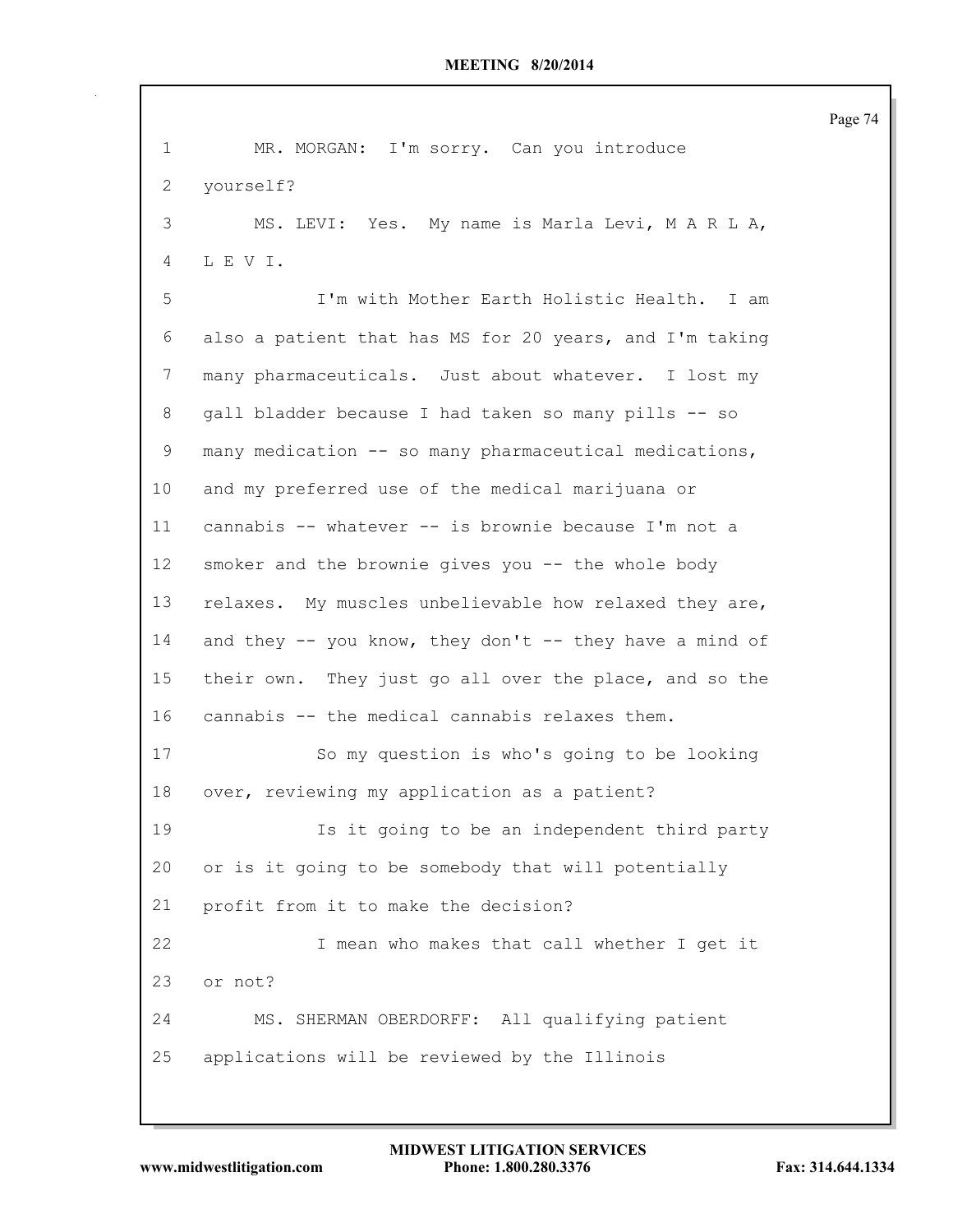Department of Public Health. MS. LEVI: Okay. So it's the Illinois Department of Public Health -- MS. SHERMAN OBERDORFF: Correct. MS. LEVI: -- that would make that decision? MS. SHERMAN OBERDORFF: Correct. MS. LEVI: Okay. And is there also going to be information for doctors that it's okay to prescribe this for patients; they do not have to keep it in their offices? A lot of patients who could benefit will benefit from this they're concerned their doctors will not provide this for them, and we need to make it more accessible for doctors that they don't have to worry that they're going to, you know, lose their business because they're getting involved in this. MS. SHERMAN OBERDORFF: Right. So in the Compassionate Use Of Medical Cannabis Pilot Program Act there are certain provisions that protect physicians from losing their license in Illinois, and in addition to that the Illinois Department of Public Health and our sister agencies we've been working with different physician groups on education about this program so 24 that they know what it's for, they know that what they are really responsible for is certifying patients that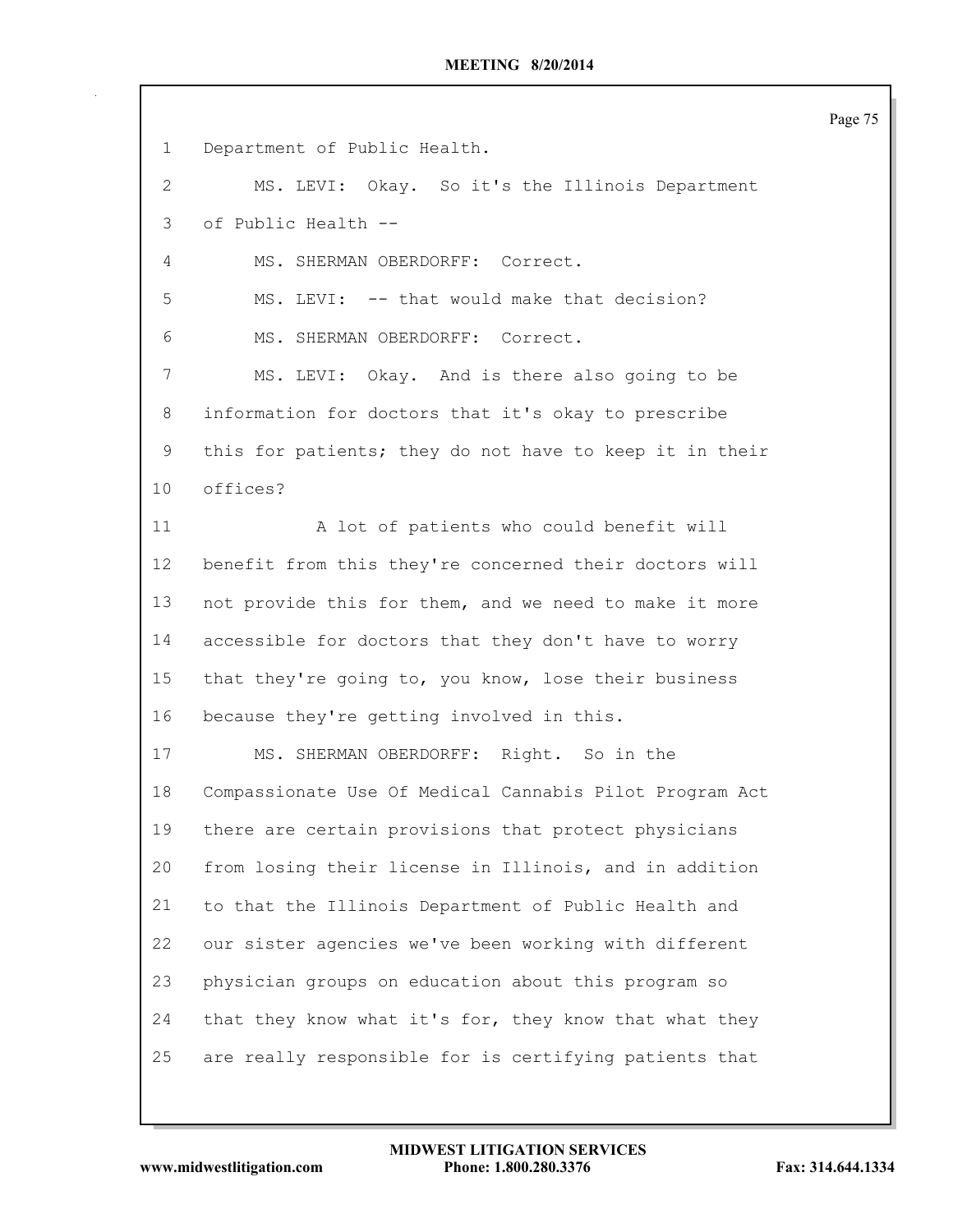| $\mathbf 1$     | they have that debilitating medical condition --        |
|-----------------|---------------------------------------------------------|
| $\mathbf{2}$    | MS. LEVI: Okay.                                         |
| 3               | MS. SHERMAN OBERDORFF: -- and then from there           |
| 4               | they're not the ones dispensing the cannabis.<br>The    |
| 5               | patient will be going to the dispensaries.              |
| 6               | MS. LEVI: Right. Okay. Thank you.                       |
| 7               | MS. SHERMAN OBERDORFF: You're welcome.                  |
| 8               | MR. MORGAN: Thank you.                                  |
| 9               | MS. JACOBI: Hi. My name is Tammy Jacobi,                |
| 10              | TAMMY, JACOBI.                                          |
| 11              | I'm representing Good Intentions and the                |
| 12 <sup>°</sup> | 20,000 plus patients who have contacted us looking for  |
| 13              | help getting into this program. My question is kind of  |
| 14              | a follow-up to her question and it's directed at DPH.   |
| 15              | Is it the expectation of the Department that            |
| 16              | a patient who has a primary or specialist physician     |
| 17              | that's unable to sign their recommendation because of   |
| 18              | the federal status of marijuana is it the expectation   |
| 19              | of the Department that they will have to find a new     |
| 20              | physician if they'd like to be involved in the program? |
| 21              | MS. SHERMAN OBERDORFF: We are requiring that all        |
| 22              | qualifying patients have that physician written         |
| 23              | certification form completed. So if they have a         |
| 24              | physician that does not support their choice and want   |
| 25              | to use medical cannabis we are encouraging them to find |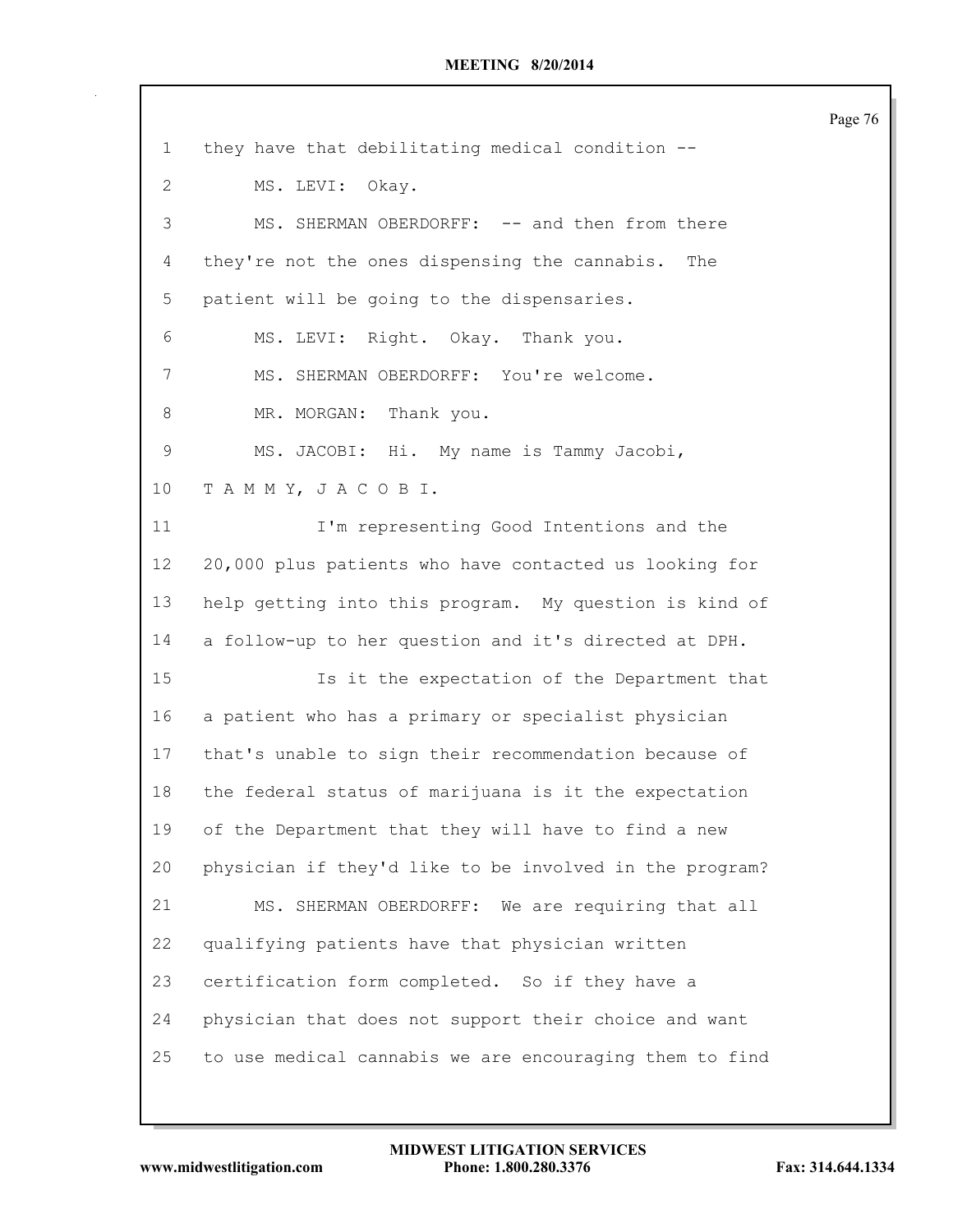| 1  | a new doctor that might support that choice, and we     |
|----|---------------------------------------------------------|
|    |                                                         |
| 2  | just want to caution everyone that if you are finding   |
| 3  | that new doctor there is a requirement for a bona fide  |
| 4  | physician-patient relationship.                         |
| 5  | So it cannot be the type of thing where a               |
| 6  | patient goes and sees a doctor one time and they walk   |
| 7  | out with a certification. We want to make sure that     |
| 8  | the physician is taking a look at their debilitating    |
| 9  | medical condition, any other factors, current           |
| 10 | medications, et cetera, and on the physician written    |
| 11 | certification form itself the physician does have to    |
| 12 | sign off on a number of statements, including review of |
| 13 | patient records from the past 12 months.                |
| 14 | MS. JACOBI: Okay. Thank you.                            |
| 15 | MS. SHERMAN OBERDORFF: Thank you.                       |
| 16 | MR. ANTHONY: Next we have Davia (phonetic)              |
| 17 | Goodman and Kenny Glick (phonetic) and David Title.     |
| 18 | MR. GOODMAN: Steven Goodman, S T E V E N,               |
| 19 | GOODMAN.                                                |
| 20 | I had a couple of questions, first one being            |
| 21 | you've stated that the dispensaries will get the        |
| 22 | packaging from the cultivation centers. Am I to assume  |
| 23 | that since I won't know exactly what my patients want   |
| 24 | and I can't open it and they can't smell it or check    |
| 25 | it -- whatever?                                         |
|    |                                                         |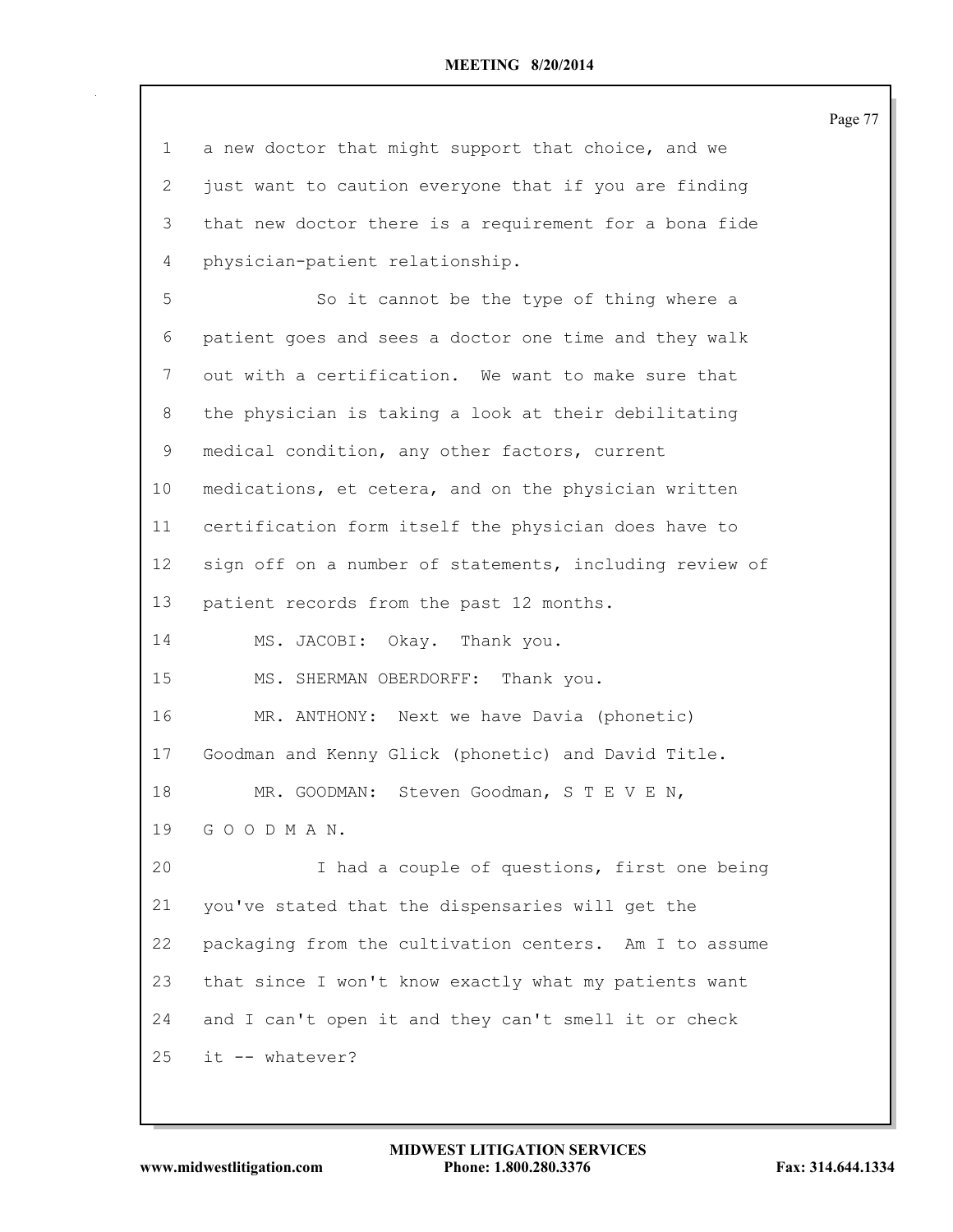| $\mathbf 1$     | I have just learned my patients -- So let's             |
|-----------------|---------------------------------------------------------|
| 2               | say I have an ounce left over at the end of the month   |
| 3               | and it's packaged that way I have to throw that out     |
| 4               | because I had it too long, I couldn't open it, I        |
| 5               | couldn't exchange it, I can't do something with it      |
| 6               | because I have to accept the packaging from the         |
| 7               | cultivation the way it came?                            |
| 8               | MS. CARLSON: So are you asking -- is your               |
| 9               | question that if at the end of each month you have      |
| 10              | surplus or you have additional packaged cannabis how to |
| 11              | dispose of it?                                          |
| 12 <sup>°</sup> | MR. GOODMAN: How do I manage my inventory if you        |
| 13              | suggest that the packaging can't be changed once I get  |
| 14              | it from the cultivation center?                         |
| 15              | I have to know how to get it and what                   |
| 16              | increments to get, and then, as I said, do I need to    |
| 17              | buy the smallest possible packaging?                    |
| 18              | So if my patient wants a lot I can give it              |
| 19              | to him that way, but if they don't want a large package |
| 20              | I'm not stuck with a large package that I couldn't      |
| 21              | sell.                                                   |
| 22              | MS. CARLSON: Well, as we've kind of described           |
| 23              | throughout this process that there is a certain amount  |
| 24              | of things that we're leaving up to the industry to      |
| 25              | develop for themselves and the cultivation centers will |
|                 |                                                         |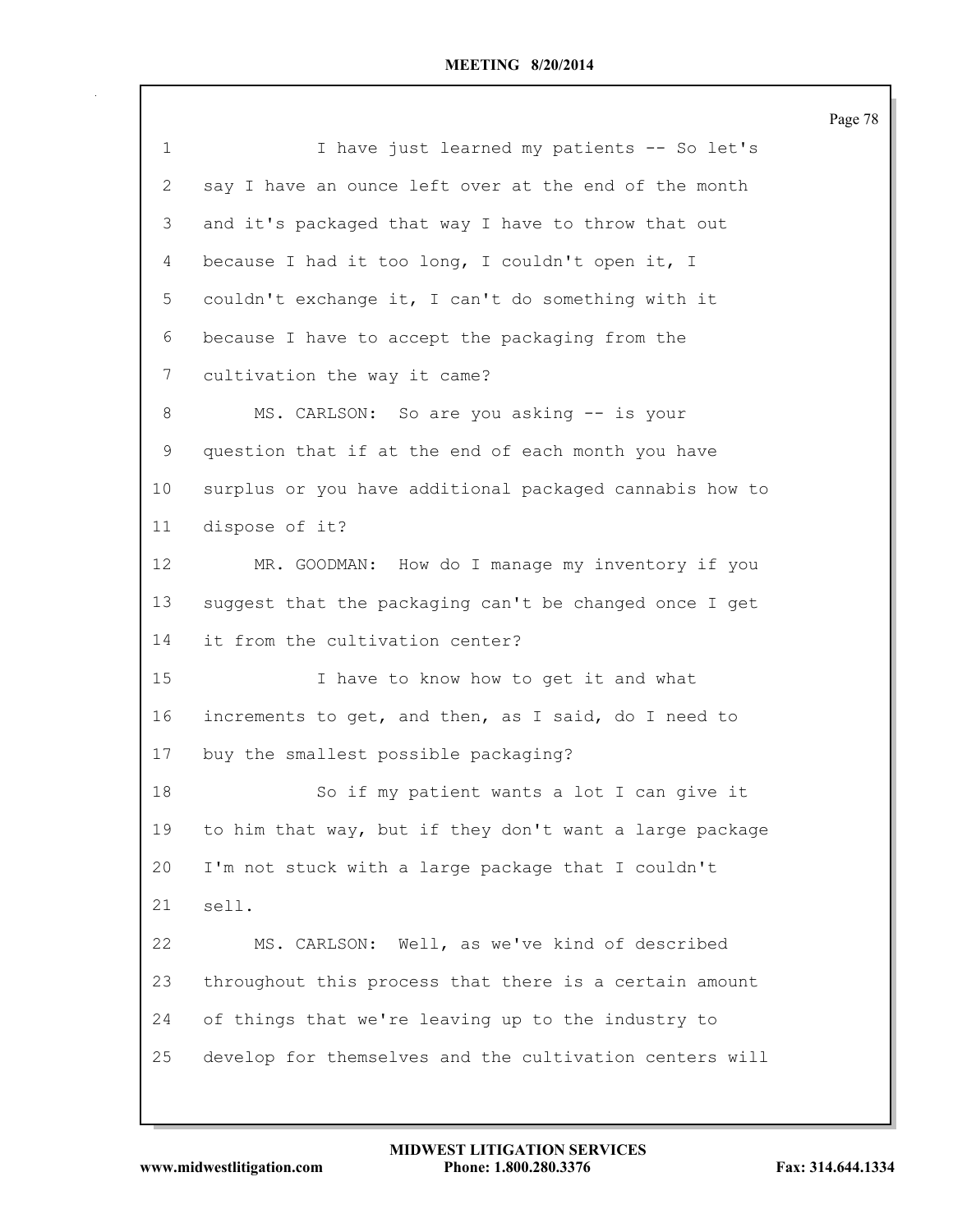| $\mathbf{1}$ | be packaging this cannabis in different increments and  |
|--------------|---------------------------------------------------------|
| 2            | dispensaries, depending on where you are, who your      |
| 3            | patient population is, or what kind of debilitating     |
| 4            | conditions might want different strains or different    |
| 5            | ounce measurements so that's something that it's going  |
| 6            | to be left up to each dispensary to determine what best |
| 7            | fits their patients and what's best for their business. |
| 8            | MR. GOODMAN: But as of now the patient can only         |
| 9            | get it prepackaged and won't really be able to smell it |
| 10           | or do anything but look at it in the package?           |
| 11           | MS. CARLSON: Well, like we had described also           |
| 12           | before that if a package is opened, say it's the        |
| 13           | smallest denomination that you have and it's opened, it |
| 14           | just has to be disposed of within a week.               |
| 15           | MR. GOODMAN: Gotcha.                                    |
| 16           | Okay. My last question involved the statute             |
| 17           | and the fact where there was some confusion from me as  |
| 18           | to what a doctor can do in terms of sitting on your     |
| 19           | board, owning a dispensary.                             |
| 20           | In the FAQ it says absolutely a doctor                  |
| 21           | cannot sit on your board, and then in the               |
| 22           | Statute 1290.50 it says if you're planning on sitting   |
| 23           | on the board or being an employee you have to write     |
| 24           | some letter if you're an M.D. I'm not sure I            |
| 25           | understood the rational.                                |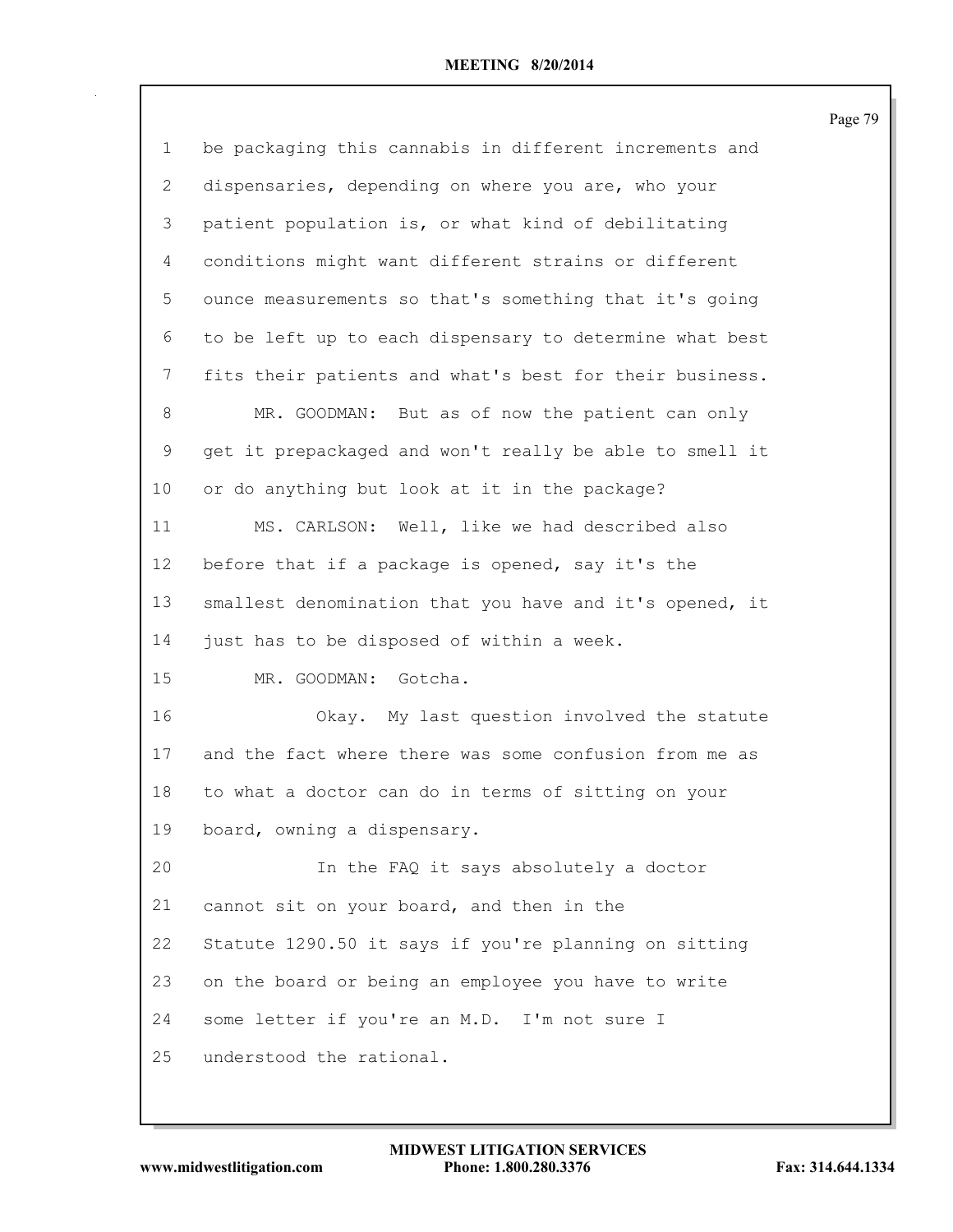| $\mathbf 1$  | If I can have a nurse on the board of                  |
|--------------|--------------------------------------------------------|
| $\mathbf{2}$ | directors, she's an R.N., why wouldn't we necessarily  |
| 3            | want doctors who are not prescribing doctors or        |
| 4            | recommending doctors to be able to help, you know,     |
| 5            | advise us on best practices, something like that?      |
| 6            | You said Section 1290.50?<br>MS. CARLSON:              |
| 7            | MR. GOODMAN:<br>There's a point in time it says if     |
| 8            | somebody is applying who wants to be a board member or |
| 9            | a principal officer that they have to write a letter   |
| 10           | saying that they didn't have some -- some part of the  |
| 11           | dispensary where the license was revoked if they're an |
| 12           | M.D. or want to be an employee as an M.D. they have to |
| 13           | write some sort of letter, but in the FAQ it said that |
| 14           | you absolutely cannot be a physician and be on the     |
| 15           | board. I'm trying to understand the State's thinking   |
| 16           | there. The doctor can put their money and be           |
| 17           | financially connected as long as they're not           |
| 18           | recommending it. They can be a backer, but they can't  |
| 19           | sit on the board.                                      |
| 20           | MS. CARLSON: So Section 35 of the statute, which       |
| 21           | was passed by the legislature, identifies Subsection B |
| 22           | of that identifies what a physician may not do.        |
| 23           | MR. GOODMAN: Sit on the board is one of them.          |
| 24           | MS. CARLSON: (b) (1) identifies that a physician       |
| 25           | may not accept, solicit, or offer any form of          |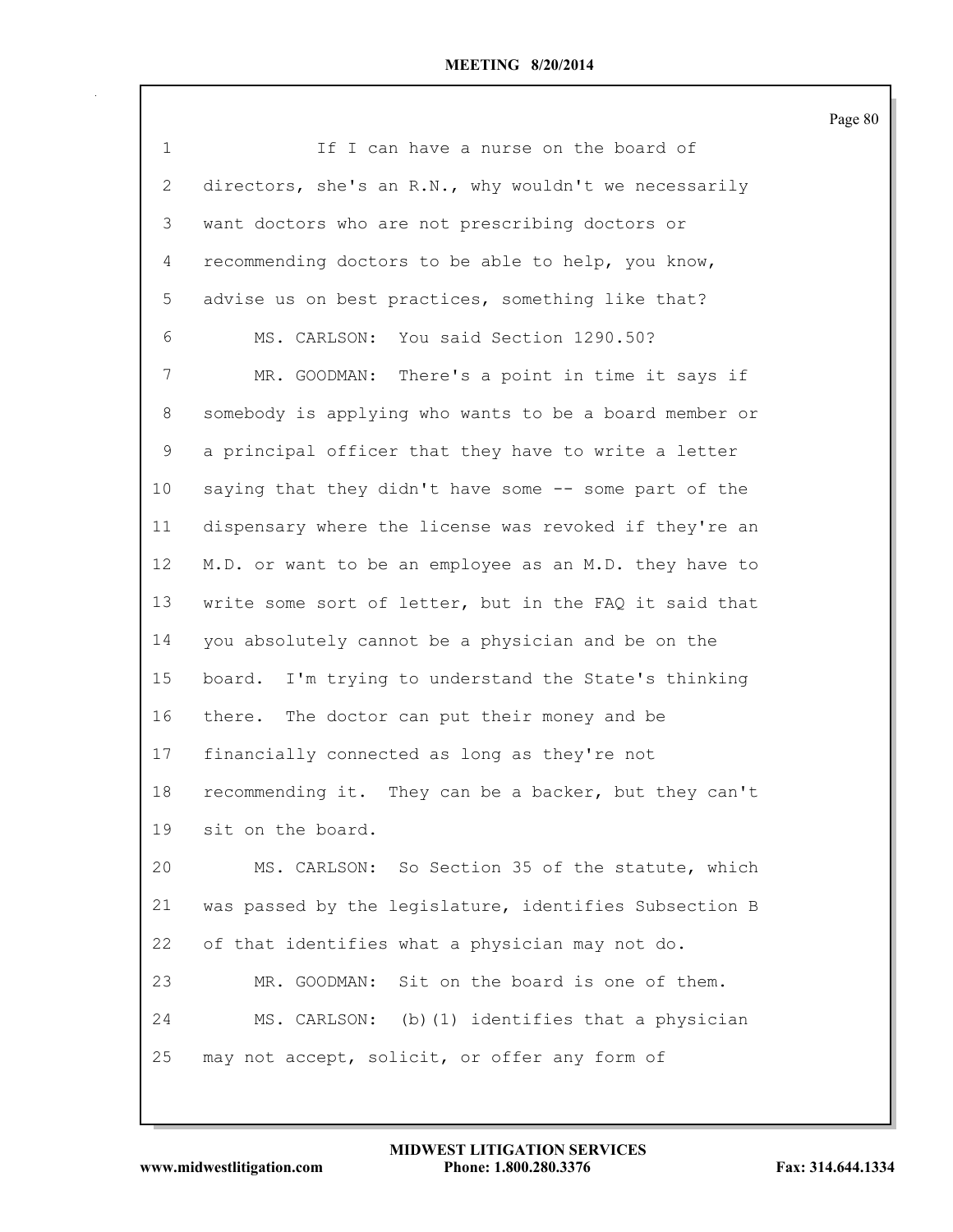| $\mathbf 1$     | remuneration to a qualifying patient, current          |
|-----------------|--------------------------------------------------------|
| $\mathbf{2}$    | caregiver, cultivation center, or dispensary           |
| 3               | organization.                                          |
| 4               | UNIDENTIFIED SPEAKER: Can't hear you.                  |
| 5               | MS. CARLSON: Sorry. Let me repeat that.                |
| 6               | Section 35 of the statute identifies                   |
| 7               | physician requirements. Subsection B identifies what a |
| 8               | physician may not do. (b) (4) says a physician may not |
| 9               | hold a direct or indirect economic interest in a       |
| 10 <sup>°</sup> | cultivation center or a dispensing organization as he  |
| 11              | or she recommends medical cannabis to qualified        |
| 12              | patients or is in a partnership with other fee profit  |
| 13              | sharing relationship with a physician who recommends   |
| 14              | medical cannabis.                                      |
| 15              | Subsection (b) (5) identifies that physicians          |
| 16              | may not serve on the board of directors or as an       |
| 17              | employee of a cultivation center or dispensing         |
| 18              | organization so that means we have no opportunity to   |
| 19              | change that statute section in our administrative      |
| 20              | roles.                                                 |
| 21              | MR. GOODMAN: 1290.50 clearly states though that        |
| 22              | that's where the ambiguity comes because in that part  |
| 23              | of the rules it's asking for those people that want to |
| 24              | sit on the board or whatever to submit a letter if     |
| 25              | they're an M.D. or employee, so I'm just trying to     |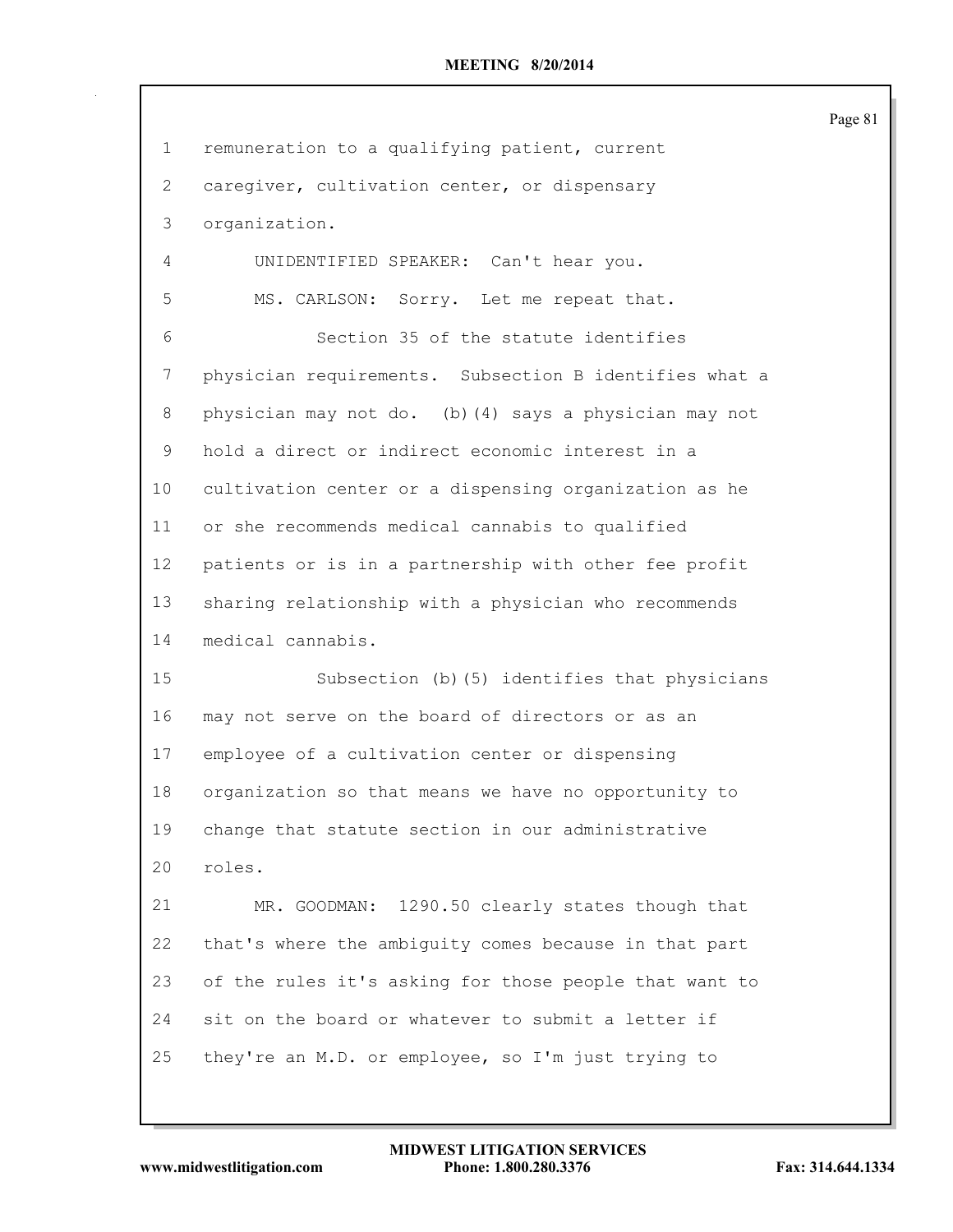| 1               | understand what the law is. And if I'm a retired M.D.   |
|-----------------|---------------------------------------------------------|
| 2               | and I don't have a license, but I'm an M.D. can that    |
| 3               | person sit on the board, a retired, nonpracticing M.D.? |
| 4               | MS. CARLSON: I see what you're saying.<br>So            |
| 5               | 1290.50 identifies the dispensing organization          |
| 6               | application requirements for authorization. (a) (6)     |
| 7               | Subsection B says from each principal officer a         |
| 8               | statement indicating whether that person is a physician |
| 9               | will be on the dispensing organization's board of       |
| 10              | directors or employee pursuant to Section 35(b)(5).     |
| 11              | So if you are a physician we want to make               |
| 12 <sup>°</sup> | sure that you know that you're not allowed to be on the |
| 13              | board of directors. We're referring you back to the     |
| 14              | statute where it says you're not allowed to be on the   |
| 15              | board of directors or an employee.                      |
| 16              | So really that relates back to make sure                |
| 17              | that you understand that this Act prohibits you.        |
| 18              | Right. But I can be -- If I'm not a<br>MR. GOODMAN:     |
| 19              | recommender I can own part of that dispensary. I can't  |
| 20              | sit on its board.                                       |
| 21              | And then I'd like you to comment on the                 |
| 22              | State's thinking there as to why a registered nurse can |
| 23              | sit on a board but a doctor cannot.                     |
| 24              | MR. MORGAN: Yeah. I think you're making a good          |
| 25              | point that the statute distinguishes those two          |
|                 |                                                         |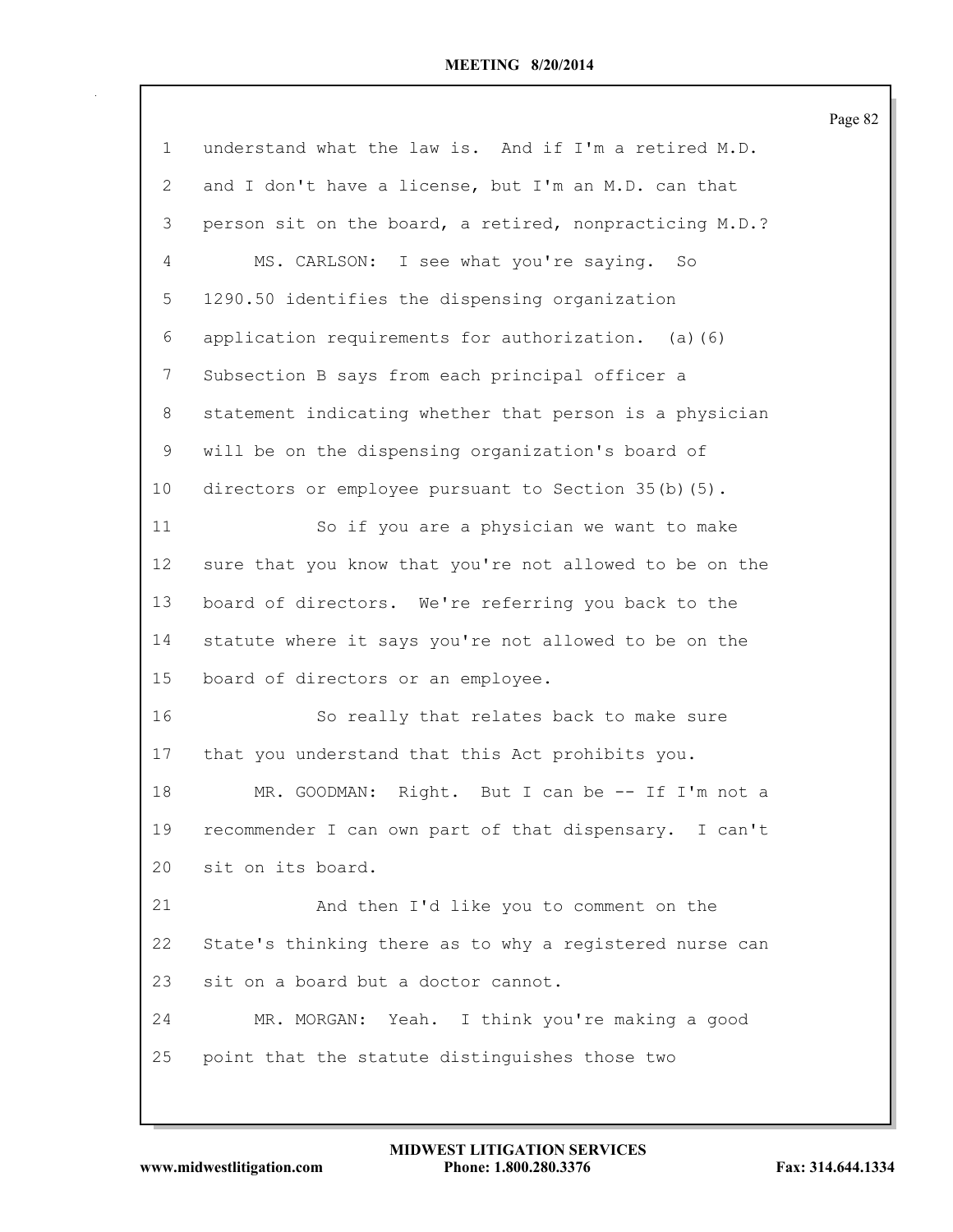|                 |                                                        | Page 83 |
|-----------------|--------------------------------------------------------|---------|
| $\mathbf 1$     | categories. So it's not our determination in the rules |         |
| $\mathbf{2}$    | that a certain type of licensed medical professional   |         |
| 3               | could or could not do something. It's us following     |         |
| $\overline{4}$  | Subsection 4 and Subsection 5, which again, as Bridget |         |
| 5               | read, are specific for physicians. So that's a         |         |
| 6               | specific reference to the statute. We understand your  |         |
| $7\phantom{.0}$ | point though about distinguishing between a physician  |         |
| 8               | and other professionals but that is directly from the  |         |
| $\mathsf 9$     | statute.                                               |         |
| 10              | MR. GOODMAN: Do you know why they decided to keep      |         |
| 11              | doctors out?                                           |         |
| 12              | MR. MORGAN: Yeah. Generally speaking the reason        |         |
| 13              | that there are restrictions on physicians and their    |         |
| 14              | ownership and involvement in cultivation centers and   |         |
| 15              | dispensaries comes from generally speaking about       |         |
| 16              | legislative intent. We're obviously not the            |         |
| 17              | legislative drafters, but I do believe the intent was  |         |
| 18              | to avoid kickback-type situations and fraud situations |         |
| 19              | that are common prohibitions for physicians under      |         |
| 20              | federal law. That was the overall intent with what     |         |
| 21              | they were going for that you weren't self-referring to |         |
| 22              | dispensaries that you had an ownership interest in.    |         |
| 23              | That -- That was I believe their overall intent.       |         |
| 24              | There are certainly a number of areas in the           |         |
| 25              | statute that we need to clarify and have legislative   |         |
|                 |                                                        |         |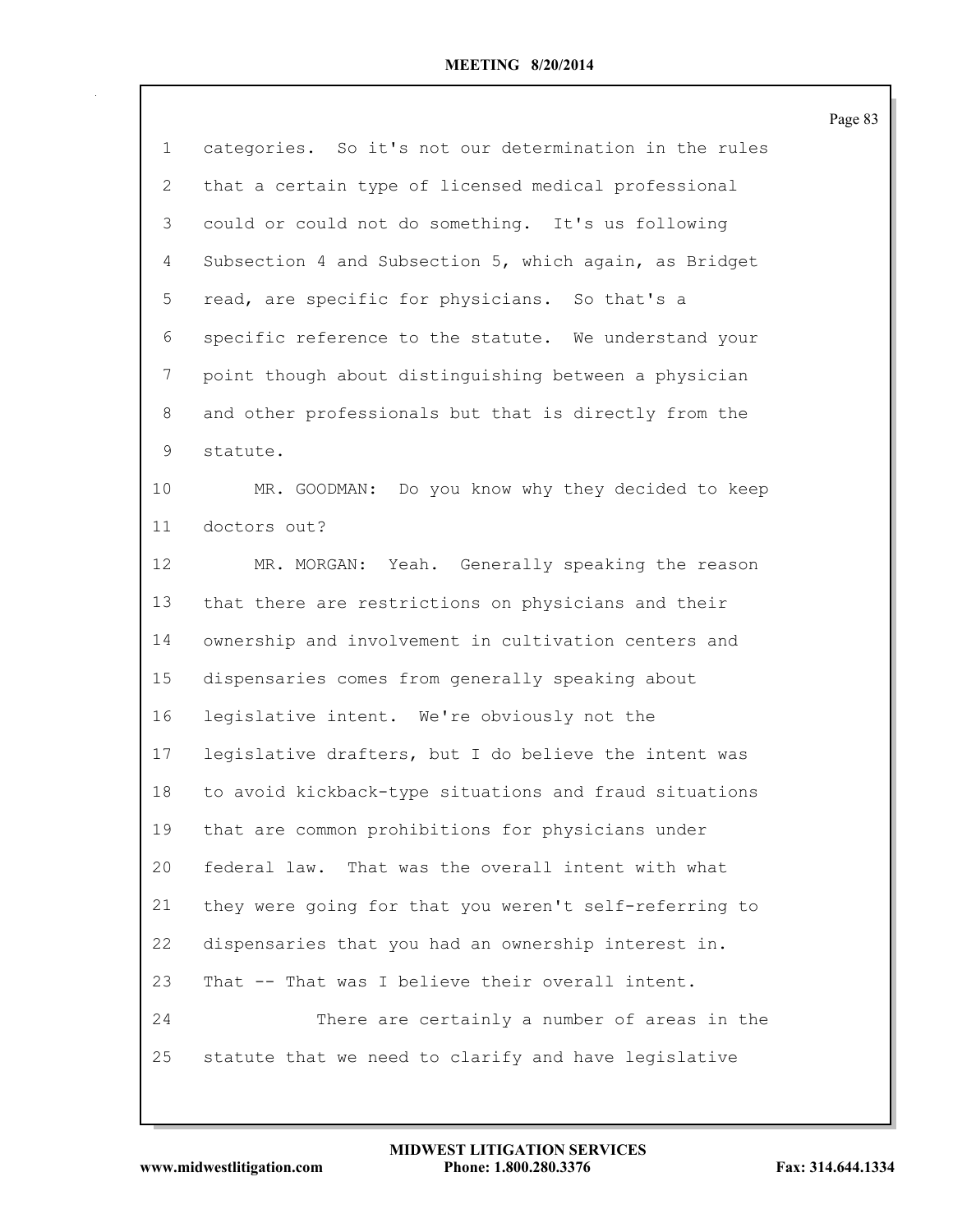| 1             | cleanup, and we hope to do that in the future.          |
|---------------|---------------------------------------------------------|
| 2             | MS. CARLSON: Let me just add on one additional          |
| 3             | aspect of that, that section of our administrative      |
| 4             | roles that I just quoted from, 1290.50, it doesn't say  |
| 5             | the physician can somehow get around that requirement,  |
| 6             | the statutory prohibition, by submitting a letter to us |
| 7             | describing why they should be exempt from that.         |
| 8             | MR. GOODMAN: They cannot did you say?                   |
| $\mathcal{G}$ | MS. CARLSON: No. We can't grant an exemption for        |
| $10 \,$       | a physician from the statutory requirement.             |
| 11            | MR. GOODMAN: What about retired physicians?             |
| 12            | What about somebody not practicing?                     |
| 13            | MR. MORGAN: Sir, I'm sorry. We'll come back to          |
| 14            | you if you have additional questions at the end. I'm    |
| 15            | sorry. We just want to make sure we get to as many      |
| 16            | people as we can.                                       |
| 17            | MR. ITTEL: My name is David, D A V I D; last name       |
| 18            | Ittel, I T T E L, and I work for Alternative Garden     |
| 19            | Supply.                                                 |
| 20            | If a cultivation center has a water test                |
| 21            | done for irrigation suitability and they bring that to  |
| 22            | us and we customize a formula for them and have that    |
| 23            | made do they need to get that registered with the       |
| 24            | Department of Ag. because it's not for sale to the      |
| 25            | public?                                                 |
|               |                                                         |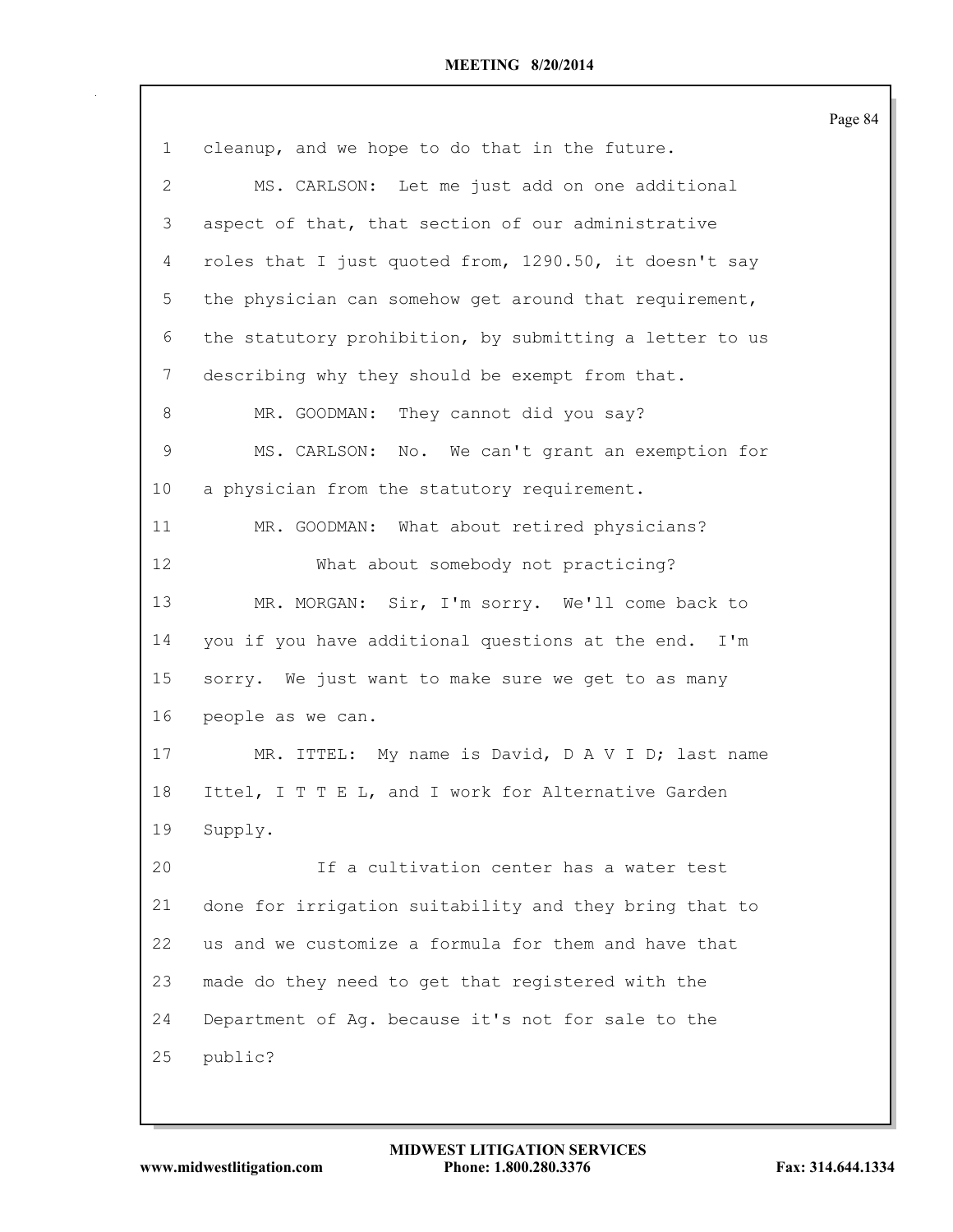| $\mathbf 1$     | MR. WATSON: Could you repeat that question?             |
|-----------------|---------------------------------------------------------|
| 2               | I'm not sure I understand it.                           |
| 3               | MR. ITTEL: If a cultivation center, and there's         |
| $\overline{4}$  | challenging water supplies in Illinois and some of them |
| 5               | actually have nutrients within the water that can help  |
| 6               | the plant, so if they get an irrigation suitability     |
| 7               | test, bring that to us, and we customize a formula for  |
| 8               | them of fertilizer and have that made for them do they  |
| 9               | need to get that registered with the Department of      |
| 10 <sup>°</sup> | Agriculture?                                            |
| 11              | Because I've spoken with a couple different             |
| 12              | Ag. people. One said yes. One said no.                  |
| 13              | MR. WATSON: Okay. So you're talking about               |
| 14              | registering under the fertilizer regulation?            |
| 15              | MR. ITTEL: Fertilizer regulation.                       |
| 16              | MR. WATSON: If you're going to be designing a new       |
| 17              | type of fertilizer I would suggest yes.                 |
| 18              | MR. ITTEL: We won't be making the fertilizer.           |
| 19              | MR. WATSON: Okay.                                       |
| 20              | MR. ITTEL: And the end user it's going to be            |
| 21              | proprietary to them and they're not going to sell it.   |
| 22              | MR. WATSON: Basically is this -- is this                |
| 23              | fertilizer going to be used within the requirements of  |
| 24              | the labeling and restrictions on its label or are you   |
| 25              | going to be making a new use out of it?                 |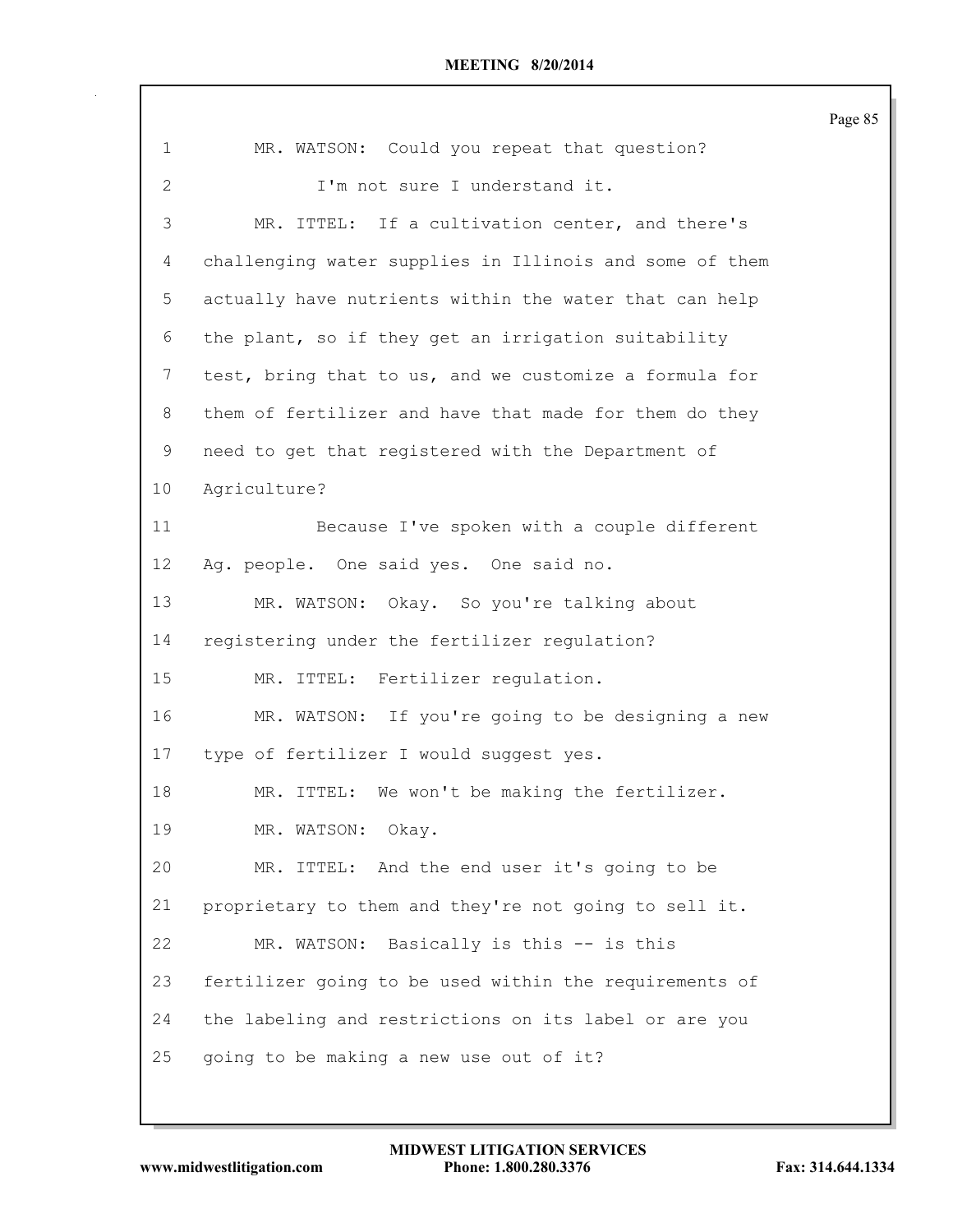|              |                                                         | Page 86 |
|--------------|---------------------------------------------------------|---------|
| $\mathbf 1$  | MR. ITTEL: Well, I guess my question is does the        |         |
| $\mathbf{2}$ | Department of Ag. want their forms filled out and their |         |
| 3            | money paid for a fertilizer that's going to be used     |         |
| 4            | within the state of Illinois even though it's not       |         |
| 5            | available to the public?                                |         |
| 6            | MR. WATSON: I'd say yes.                                |         |
| 7            | MR. ITTEL: I thought so too, but somebody told me       |         |
| 8            | no so that's why I'm asking.                            |         |
| 9            | MR. WATSON: If you're asking us whether or not we       |         |
| 10           | want your money, yes.                                   |         |
| 11           | MR. ITTEL: And then a group out of southern             |         |
| 12           | Illinois called Nature's Care asked me to ask a         |         |
| 13           | question. Her name is Mitch Meyer. I can spell that     |         |
| 14           | if you'd like. It's M I T C H, M E Y E R. And she got   |         |
| 15           | her fingerprints yesterday and she wants to know when   |         |
| 16           | the forms are going to be available online for          |         |
| 17           | applicants' fingerprints?                               |         |
| 18           | MR. MORGAN: Very soon before the cultivation            |         |
| 19           | center and dispensaries.                                |         |
| 20           | MR. ITTEL: All right. Then she asked another            |         |
| 21           | question, and I'm just going to read it because I hope  |         |
| 22           | you understand.                                         |         |
| 23           | All right. She says in Section 1000.420,                |         |
| 24           | which references packaging and labeling, (d) (3) says   |         |
| 25           | the label shall not contain any of the following        |         |
|              |                                                         |         |

 $\mathbf{I}$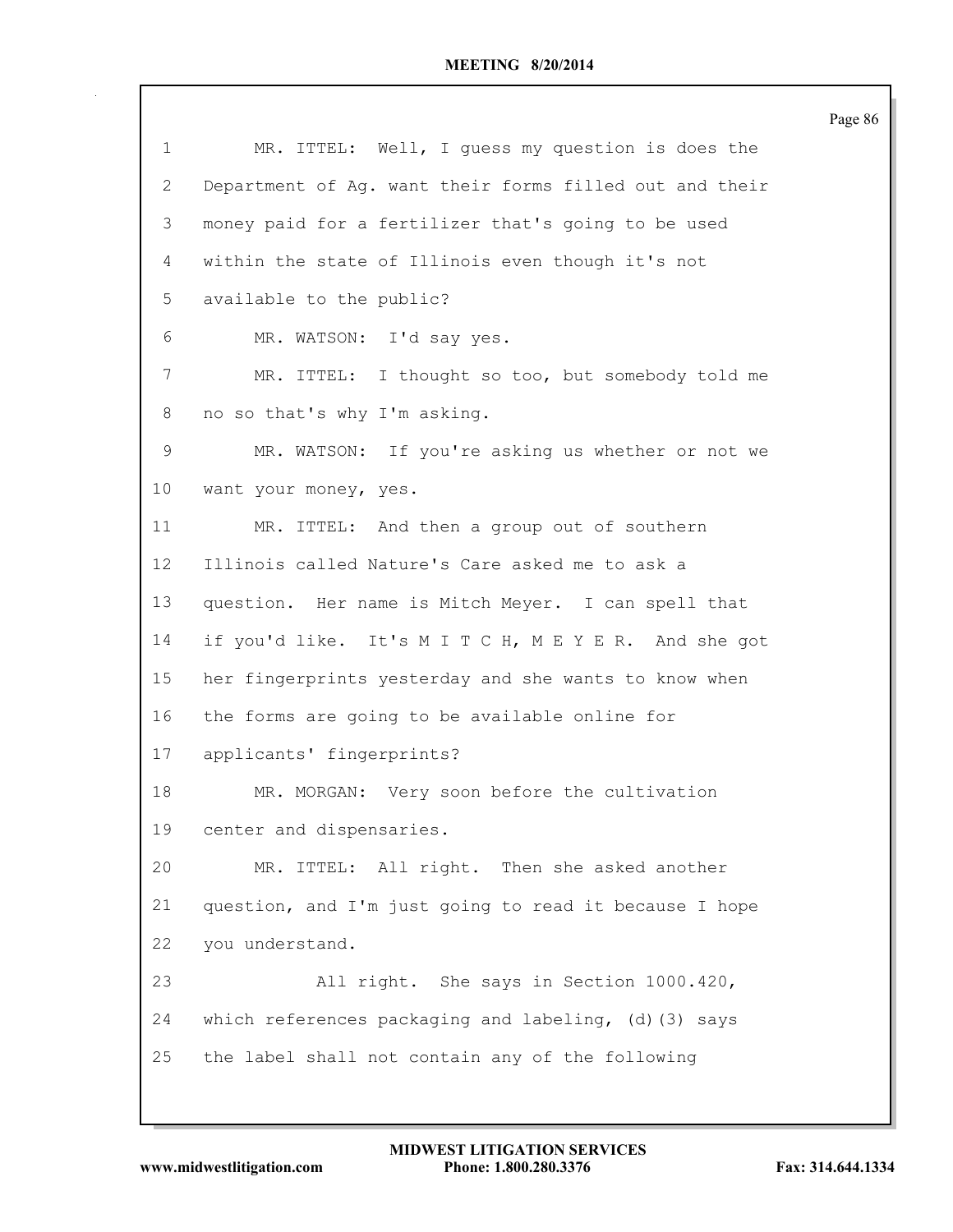|              |                                                         | Page 87 |
|--------------|---------------------------------------------------------|---------|
| $\mathbf 1$  | information, depictions of the product, cartoons or     |         |
| $\mathbf{2}$ | images other than the cultivation center logo.          |         |
| 3            | Does that really mean we can't show a photo             |         |
| 4            | or illustration of what is in the package if I have     |         |
| 5            | caramels individually wrapped in a child resistent      |         |
| 6            | prescription bottle?                                    |         |
| 7            | I need to show the patient what they're                 |         |
| 8            | buying as well as trying to keep inventory straight.    |         |
| 9            | MR. WATSON: So what you're asking for is an             |         |
| 10           | exception to the rule that we have as it's written?     |         |
| 11           | MR. ITTEL: I'm not asking for it.                       |         |
| 12           | MR. WATSON: Because we're not going to be doing         |         |
| 13           | that.                                                   |         |
| 14           | MR. ITTEL: And I figured that's what your answer        |         |
| 15           | would be, but she asked me to ask and I did that --     |         |
| 16           | MR. WATSON:<br>Okay.                                    |         |
| 17           | MR. ITTEL: -- and that's what I'll tell her.            |         |
| 18           | Thank you.                                              |         |
| 19           | MR. TITLE: My name is David Title, T I T L E.           |         |
| 20           | This is for the Department of Agriculture.              |         |
| 21           | Now, for the cultivation centers is there               |         |
| 22           | any benefit of having like agriculture land instead of  |         |
| 23           | industrial land, and then also unincorporated land what |         |
| 24           | would be the benefit for receiving the license?         |         |
| 25           | And then also for people having a building              |         |
|              |                                                         |         |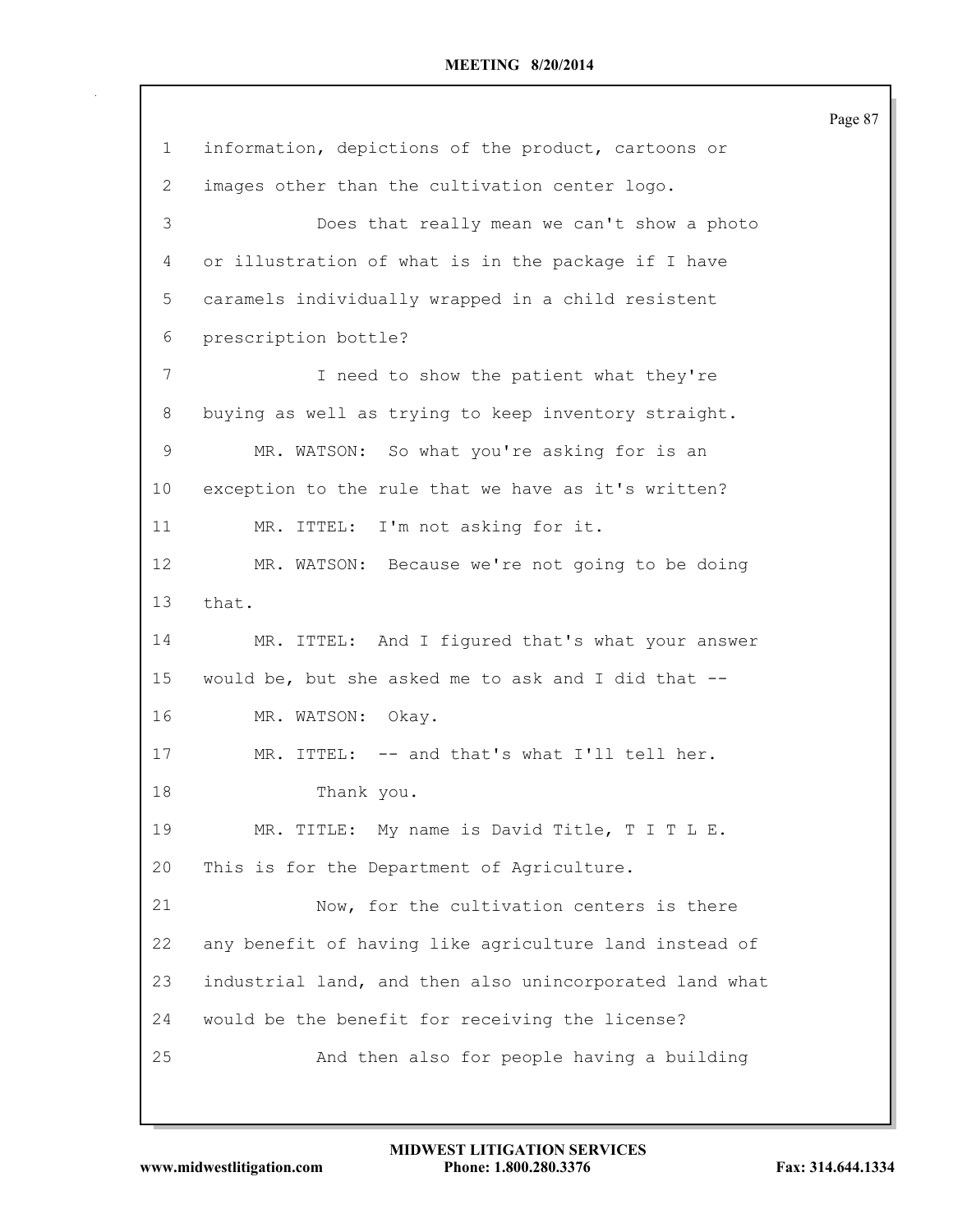|                |                                                         | Page 88 |
|----------------|---------------------------------------------------------|---------|
| $\mathbf 1$    | existing or build a building for our center is there an |         |
| 2              | advantage to have a building rather than saying in our  |         |
| 3              | application we're going to build a building?            |         |
| $\overline{4}$ | MR. WATSON: Well, I think with regard to the            |         |
| 5              | first question if you're talking about an area that is  |         |
| 6              | either zoned agriculture or unzoned you're going to     |         |
| 7              | have pure restrictions from the local government as to  |         |
| $8\,$          | its uses I'm sure. So that obviously would be a hurdle  |         |
| 9              | that you would want to get over and maybe easier in     |         |
| 10             | that circumstance; however, for any applicant we're     |         |
| 11             | going to want to have that zoning approval form         |         |
| 12             | completed. So it may be -- it may be advantageous for   |         |
| 13             | to you do it in the way you described in order to get   |         |
| 14             | that approval, but ultimately everyone is going to have |         |
| 15             | to have approval before we get a permit.                |         |
| 16             | And the second question, I'm sorry --                   |         |
| 17             | Unincorporated land.<br>MR. TITLE:                      |         |
| 18             | Well, again you're going to have<br>MR. WATSON:         |         |
| 19             | county zoning.                                          |         |
| 20             | MR. TITLE: And then also having a preexisting           |         |
| 21             | building or building a building our application would   |         |
| 22             | that be like a penalty against us if we're going to     |         |
| 23             | build a building instead of having a preexisting one?   |         |
| 24             | The idea behind having a preexisting<br>MR. WATSON:     |         |
| 25             | building may actually be an advantage if that's going   |         |
|                |                                                         |         |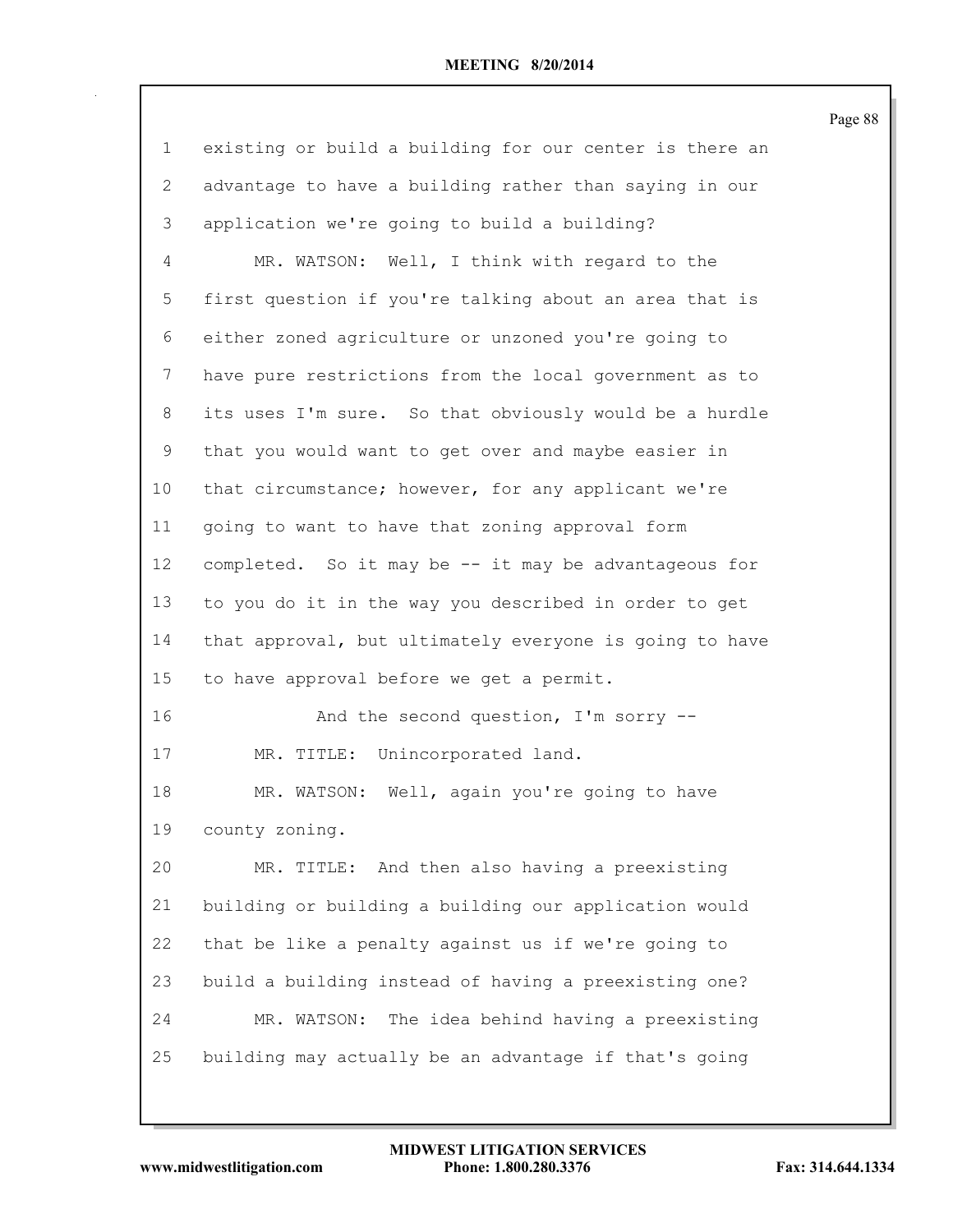|                |                                                         | Page 89 |
|----------------|---------------------------------------------------------|---------|
| $\mathbf 1$    | to aid you in getting the product to market quicker     |         |
| $\overline{2}$ | because part of our application information we're going |         |
| 3              | to want is scheduled as to when you think you can begin |         |
| $\overline{4}$ | production. If it's going to take a shorter period of   |         |
| 5              | time to build out an existing building than to          |         |
| 6              | construct -- than to construct an entirely new one then |         |
| $7\phantom{.}$ | obviously you want to incorporate that into your        |         |
| 8              | schedule when you're telling us how soon you're going   |         |
| 9              | to be able to get up and running.                       |         |
| 10             | Thank you.<br>MR. TITLE:                                |         |
| 11             | MR. MORGAN: And just again a reminder if you've         |         |
| 12             | had an opportunity to ask questions previously --       |         |
| 13             | there's a number of people waiting to ask questions --  |         |
| 14             | we really appreciate the passes when possible.          |         |
| 15             | Next we'd like to hear from Mia<br>MR. ANTHONY:         |         |
| 16             | Dingra (phonetic), Joe O'Sullivan, Curt                 |         |
| 17             | Billing (phonetic), and Jeremy Stonehill.               |         |
| 18             | MR. O'SULLIVAN: Hi. Joe O'Sullivan, J O E,              |         |
| 19             | O, apostrophe, SULLIVAN.                                |         |
| 20             | And I have a question for the Department of             |         |
| 21             | Agriculture, and this is regarding 1000.430(f) and it's |         |
| 22             | a language in the administrative rules regarding the    |         |
| 23             | transportation of medical cannabis. It says that a      |         |
| 24             | cultivation center shall staff all transport vehicles   |         |
| 25             | with a minimum of two employees, but in the draft       |         |
|                |                                                         |         |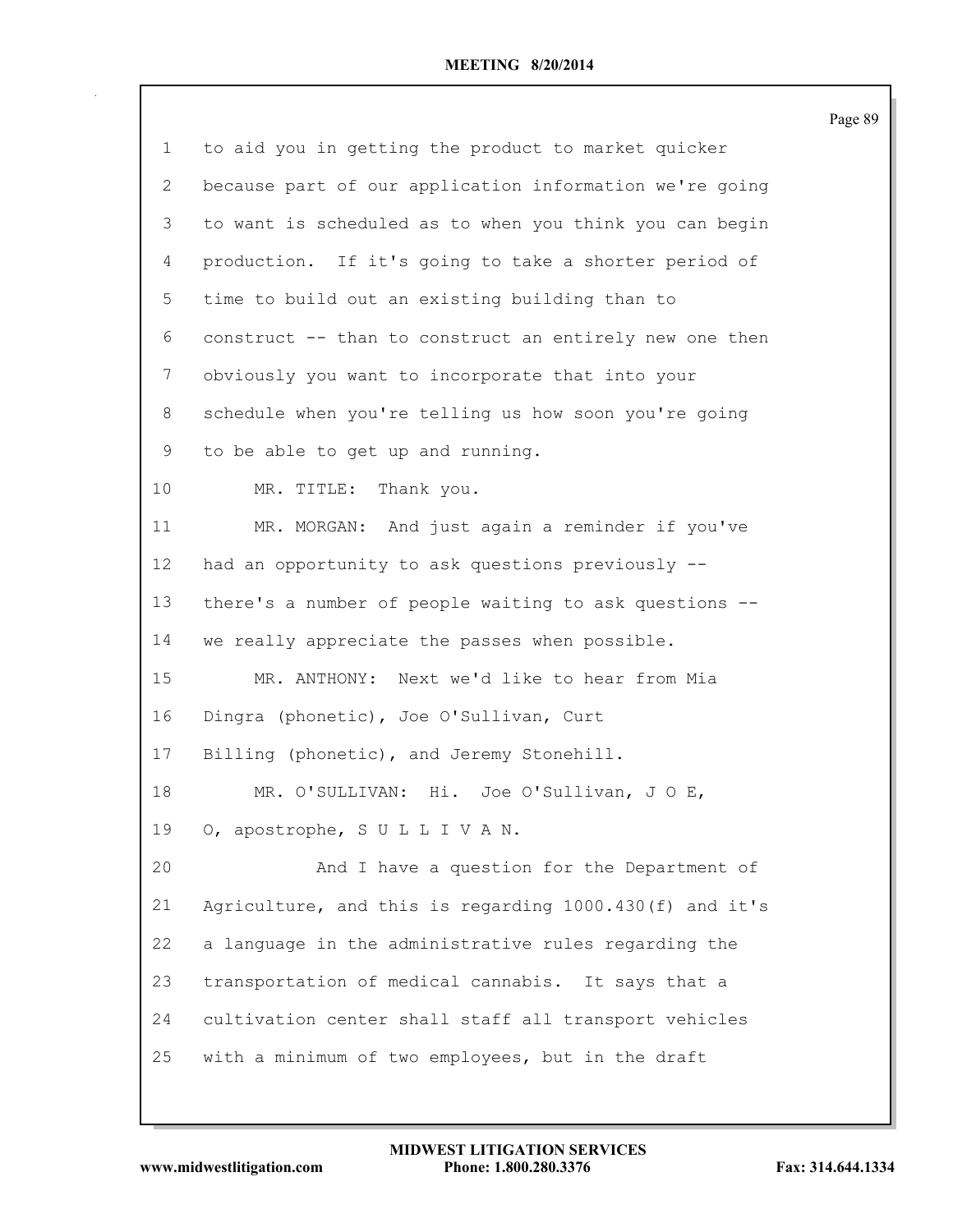| 1  | application that's out there's a point on page 7 of the |
|----|---------------------------------------------------------|
| 2  | draft application that asks for the name of the firm    |
| 3  | contracted to transport and provide security of the     |
| 4  | shipment.                                               |
| 5  | So I see a conflict there and just in terms             |
| 6  | of putting together a security plan which one of those  |
| 7  | would be the guide to follow?                           |
| 8  | MR. WATSON: I have an answer but only because I         |
| 9  | heard Bob give this answer at the last meeting.         |
| 10 | Anyway, I think the idea behind this is we              |
| 11 | do want the two cultivation center staff there because  |
| 12 | we want cultivation center agents in control of the     |
| 13 | product until it arrives at the dispensary and that's   |
| 14 | for security reasons so that we can make sure that      |
| 15 | we're tracking the product appropriately.               |
| 16 | The portion of the application that talks               |
| 17 | about transport company would allow you to use an       |
| 18 | outside company, but you're still going to have those   |
| 19 | two agents in the vehicle.                              |
| 20 | MR. O'SULLIVAN: All right. So an escort or              |
| 21 | something like that?                                    |
| 22 | MR. WATSON: Right.                                      |
| 23 | MR. O'SULLIVAN: All right. Thank you.                   |
| 24 | MR. MORGAN: And that part is optional as opposed        |
| 25 | to mandatory. The portion of the two employees          |
|    |                                                         |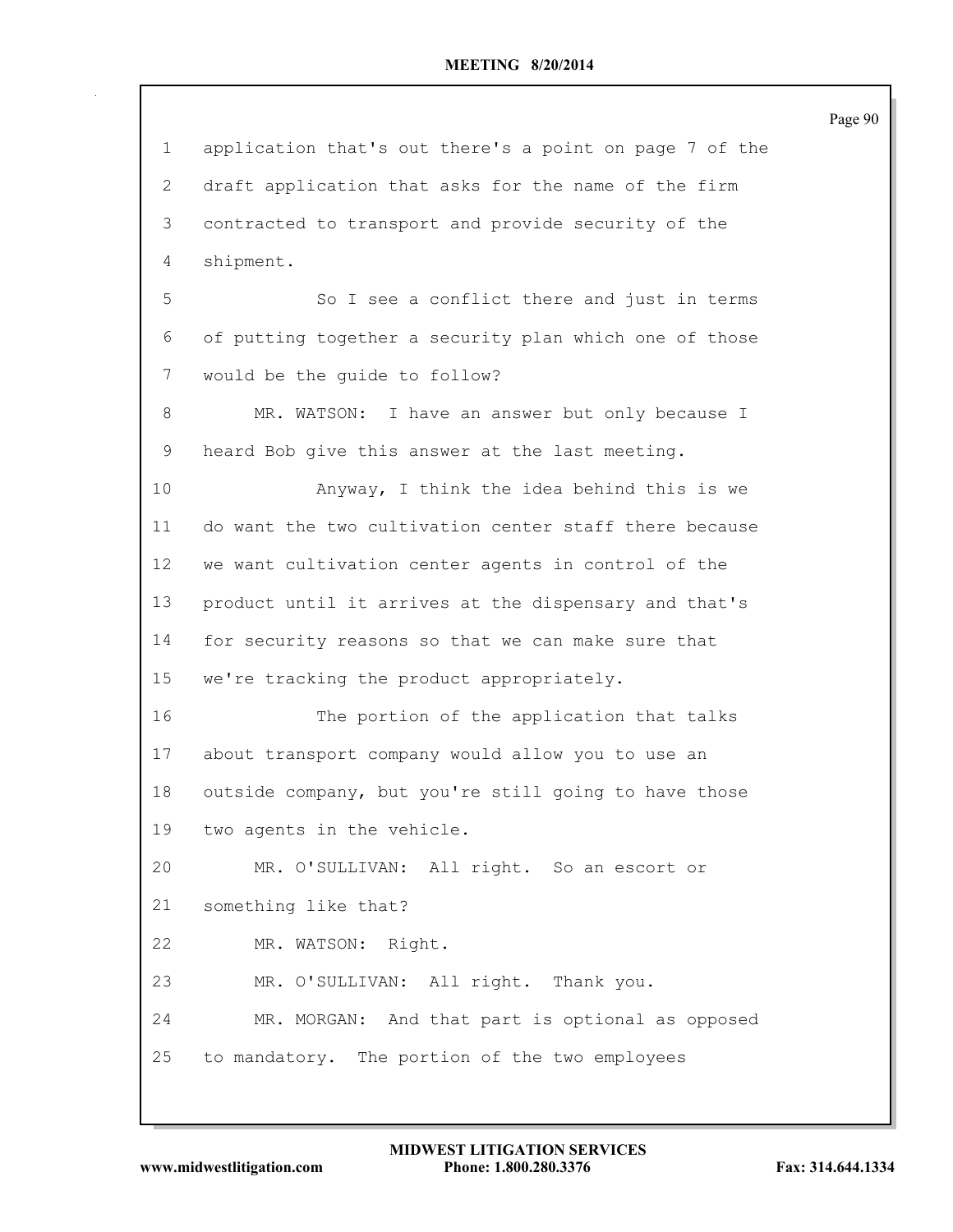following the product during transport that would be mandatory. MR. O'SULLIVAN: Thank you. MR. ANTHONY: All right. Next we have Gulzar Singh (phonetic), Bill Valsopolus (phonetic), and Denise Glanis (phonetic). (Brief pause.) MR. ANTHONY: Steven Weisman, Vin Gomez (phonetic), Alec Gatsolis (phonetic). MR. WEISMAN: Steve Weisman, S T E V E, W E I S M A N. My question is with respect to the 400,000 liquidity of the draft application asked for the name of the banking institution. In our case the funds are held by the individual investors that committed the capital. Can we list the individual bank account or do we need to -- is it necessary that we aggregate it into one account? MS. CARLSON: In that case I would recommend that you follow the first part of that Subsection (c)(1). MR. WEISMAN: Is that in reference to the CPA letter? MS. CARLSON: Right. So a signed statement from an Illinois licensed CPA attesting the proof of the liquid assets. If it's more than 400- that's fine too,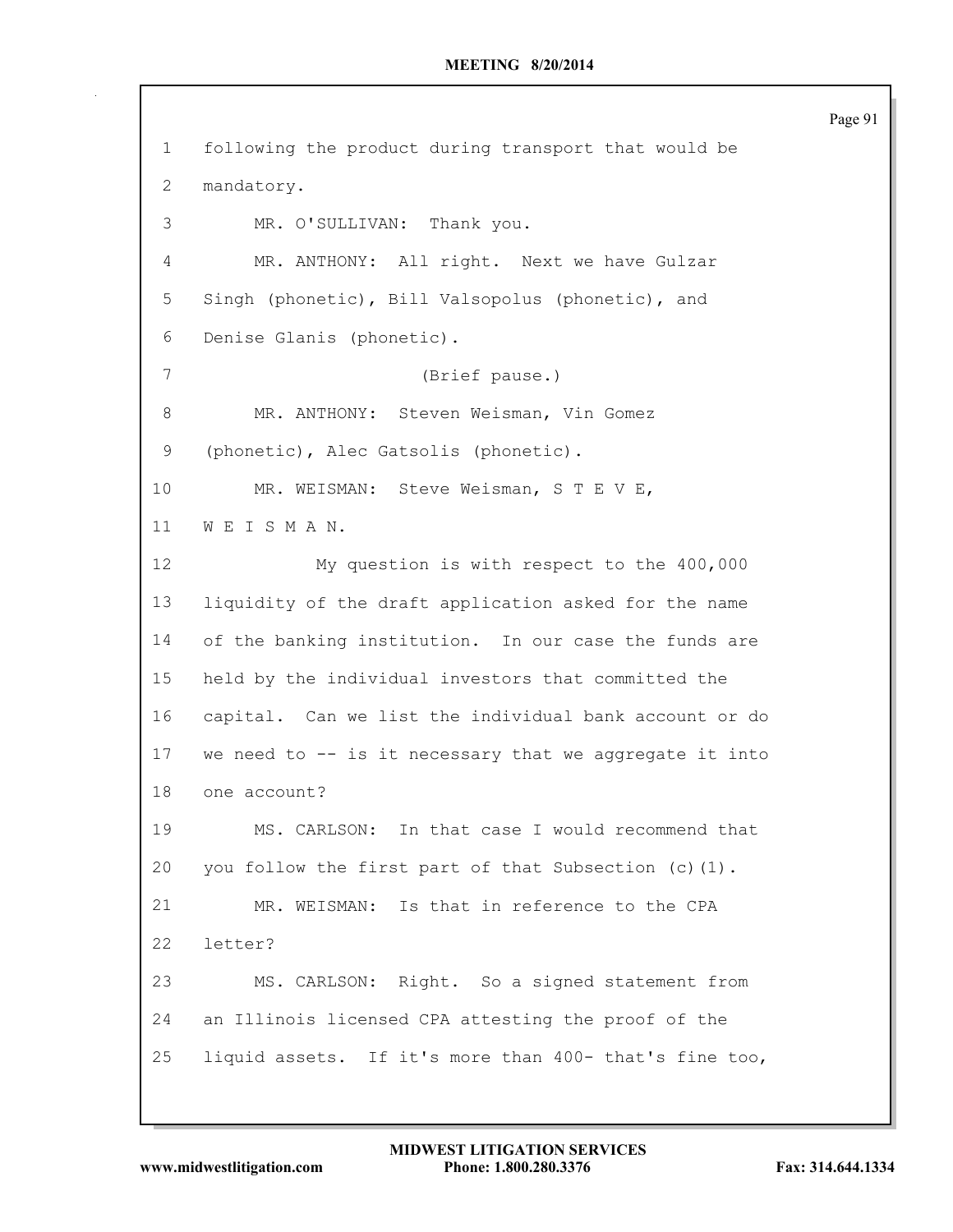1 but if  $-$  MR. WEISMAN: Yeah. We have the CPA letter all figured out. The question for me was it asks for banking institutions, a list of them in the draft application, so the question is do you want us to list ten investors and ten banks or should we say that it's held in the individual accounts? 8 I just wanted to clarify. MS. CARLSON: Whatever is easier for you. However you want to give us that information that's fine as long as it meets the minimum liquid capital requirement and it needs that Subsection (c)(1). It's really up to you about how you present that in the best, clear, concise -- 15 MR. WEISMAN: So there's no -- Just to be clear, there's no requirement for it to be in one institution? MS. CARLSON: No. 18 MR. WEISMAN: Great. Thank you. MS. CARLSON: You're welcome. MR. ANTHONY: David Knapp, Mike Monroe, Blake Langa (phonetic), Erin Cikanek, Laura Dee. MS. KNAPP: My name is Nonna Knapp. I'm asking a question for David Knapp, if that's okay. That's N O N N A; last name is K N A P P. And my question is if you wouldn't mind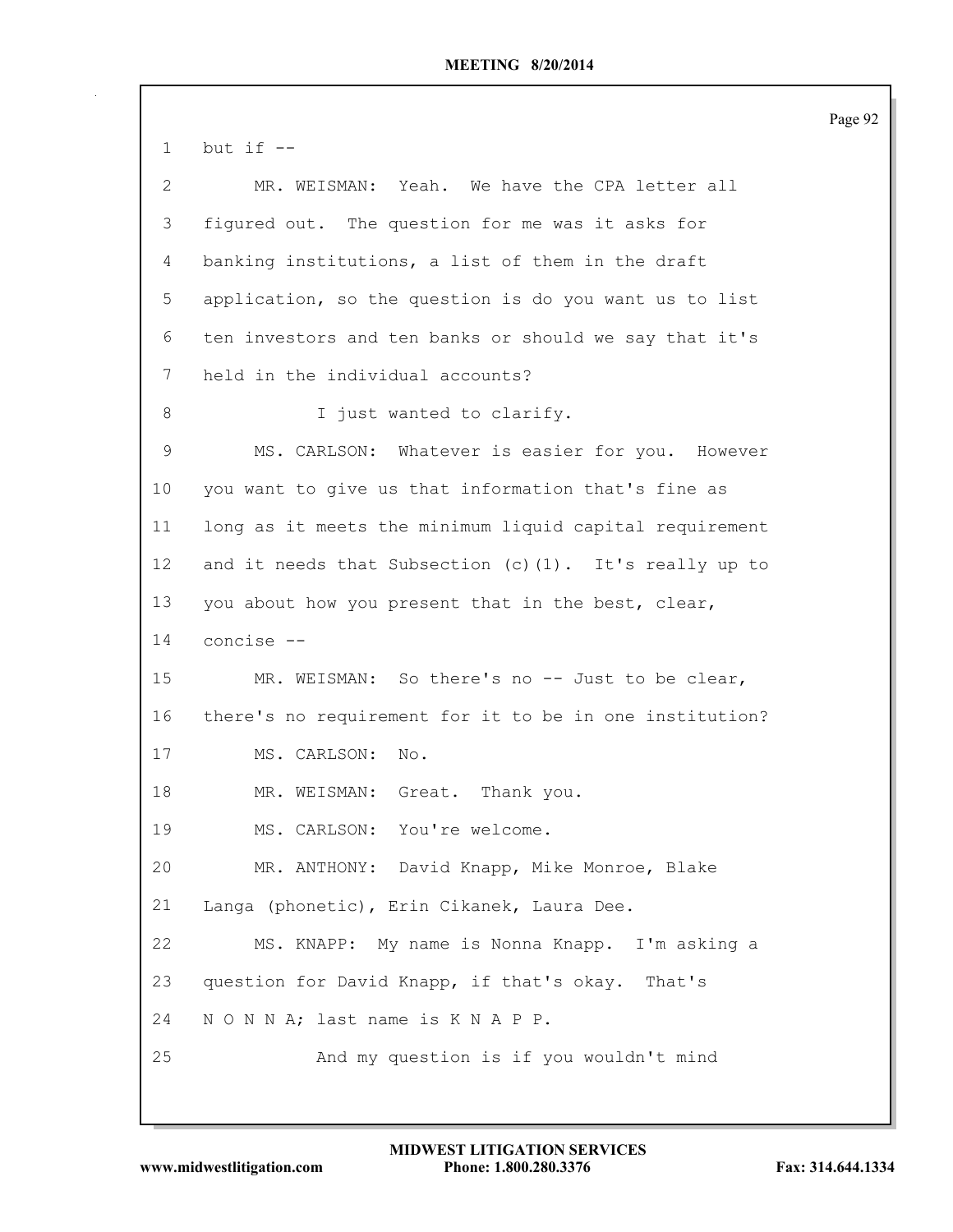clarifying the difference between a backer who owns more than 1 percent of the dispensary -- UNIDENTIFIED SPEAKER: We can't hear her. MR. MORGAN: We'll repeat the question when you're done. MS. KNAPP: Okay. (Continuing.) -- but not involved with the daily operations and a principal officer. The draft application of the rules and regulations appear to be unclear, and it seems like the principal officer is termed -- is interchangeably used with the term the backer. MR. MORGAN: I'll just repeat the question real quick. The question is what's the distinguishing factor -- what's the difference between a financial backer that has created a 1 percent interest in the dispensary versus a principal officer when it comes to the application requirements. MS. CARLSON: Thank you. So a principal officer is defined as a person that includes a prospective dispensing organization or a dispensing organization board member, owner, president, vice president, secretary, treasurer, partner, officer, member, shareholder, or person with a profit-sharing arrangement and is further defined in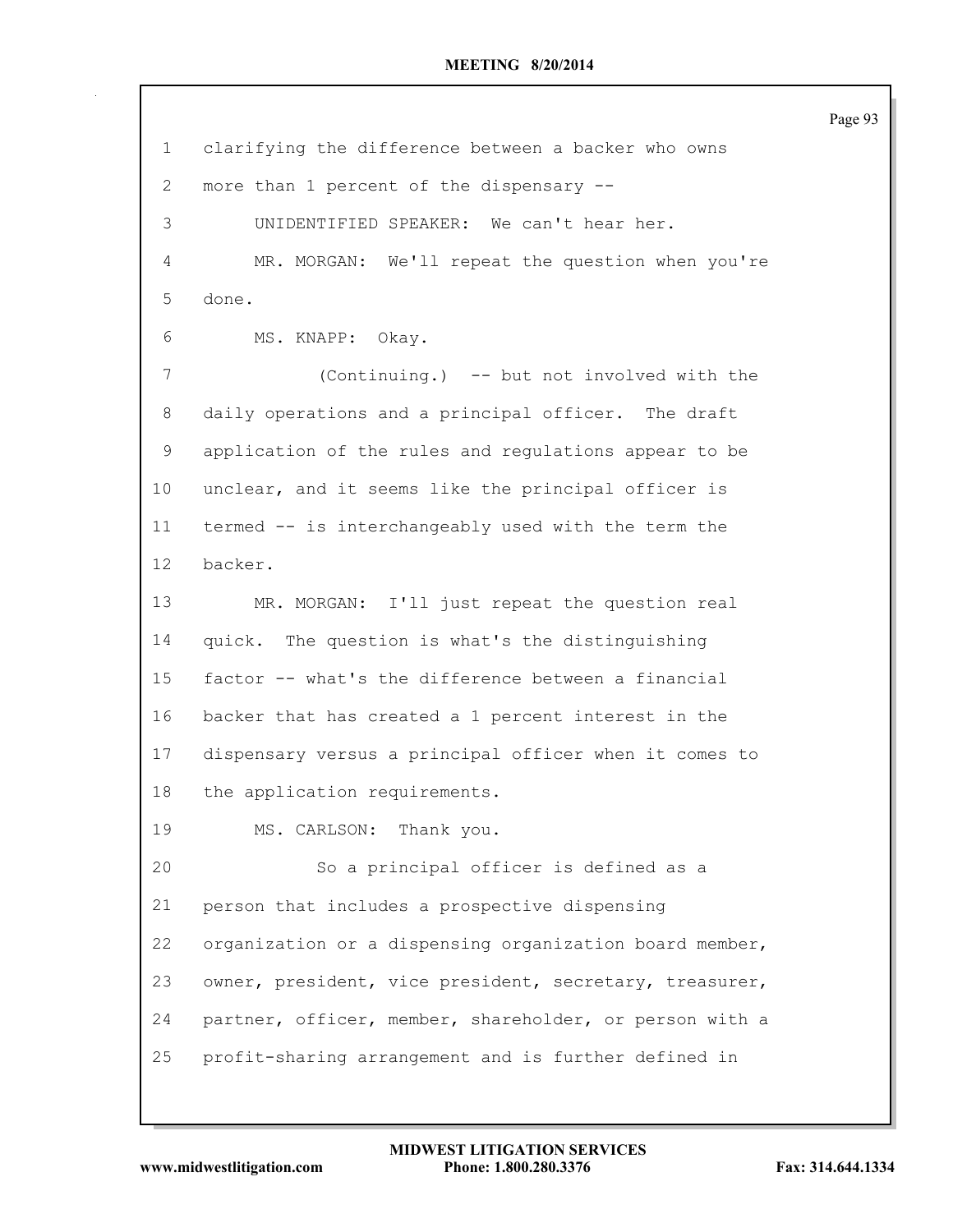this part. Then section 1290.30 further defines what a dispensing organization principal officer is, and in addition to the individuals that are in that definition I just read it goes through Subsection (a)(1) through (6) to identify how your business is going to be organized. For example, if it's a corporation it's going to be the officer of the corporation but to distinguish that with what a dispensing organization backer is many of the businesses that are business entities that will submit applications will have a group that owns and controls that dispensary to make the management decisions on a day-by-day basis. A backer we have defined as somebody with a direct or indirect financial interest in the dispensing organization. That might be an investor to me that's not to be participating in the day-to-day management decisions, but somebody that will have either a debt to equity interest, have some sort of investment interest. We're interested in disclosure of the people that are going to own, operate, and receive compensation from the dispensary. So you're correct in that sometimes if you are a backer you can also, if you have enough of an interest, meet that principal officer requirement. So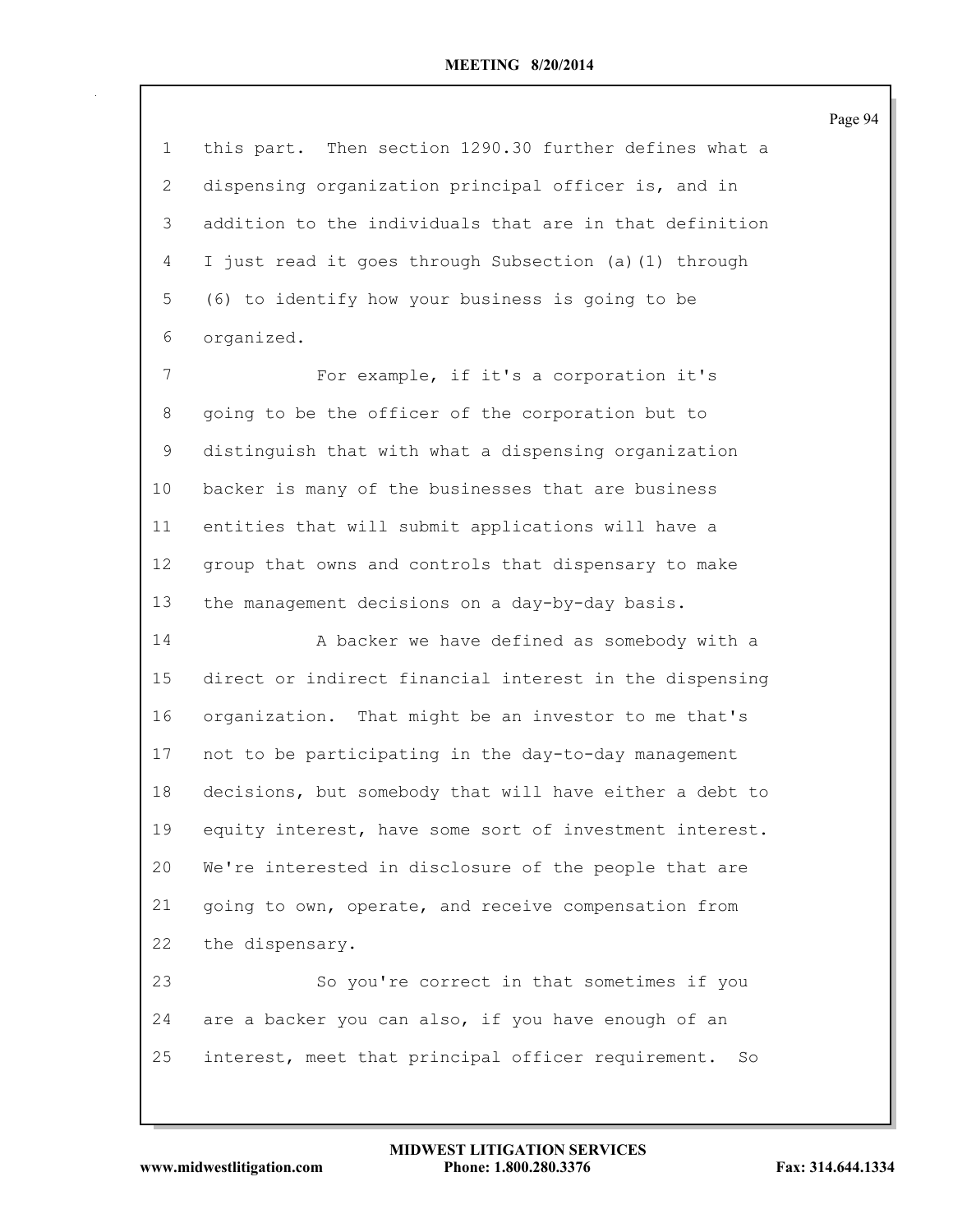|              |                                                         | rage |
|--------------|---------------------------------------------------------|------|
| 1            | while I wouldn't say that those two things are          |      |
| $\mathbf{2}$ | conflicting what we're looking for is full disclosure   |      |
| 3            | for people who are going to be operating and receiving  |      |
| 4            | compensation or debt to equity type of interest in that |      |
| 5            | organization so we can follow the money involved so we  |      |
| 6            | know who we're licensing.                               |      |
| 7            | MS. KNAPP: Okay. Can I ask one more question?           |      |
| 8            | So if it is a backer and the backer has more            |      |
| 9            | than 1 percent interest in the company, they are not    |      |
| 10           | involved in the day-to-day operations whatsoever --     |      |
| 11           | they have no say, no management, nothing -- they're     |      |
| 12           | just people who are financing what is required -- what  |      |
| 13           | type of paperwork is required from them?                |      |
| 14           | Is it the same as principal officer, which              |      |
| 15           | would be three years of tax returns and the resume, or  |      |
| 16           | would it be just one year of tax returns?               |      |
| 17           | That's where we're kind of conflicted here.             |      |
| 18           | That's where it's not really clear.                     |      |
| 19           | MR. MORGAN: And just to repeat the question again       |      |
| 20           | for a financial backer more than 1 percent not doing    |      |
| 21           | day-to-day operations/management what the paperwork     |      |
| 22           | would be required of them including three years of tax  |      |
| 23           | returns, resume, et cetera.                             |      |
| 24           | MS. CARLSON: So the financial disclosures that          |      |
| 25           | are required include -- that's in Section 1290.50       |      |
|              |                                                         |      |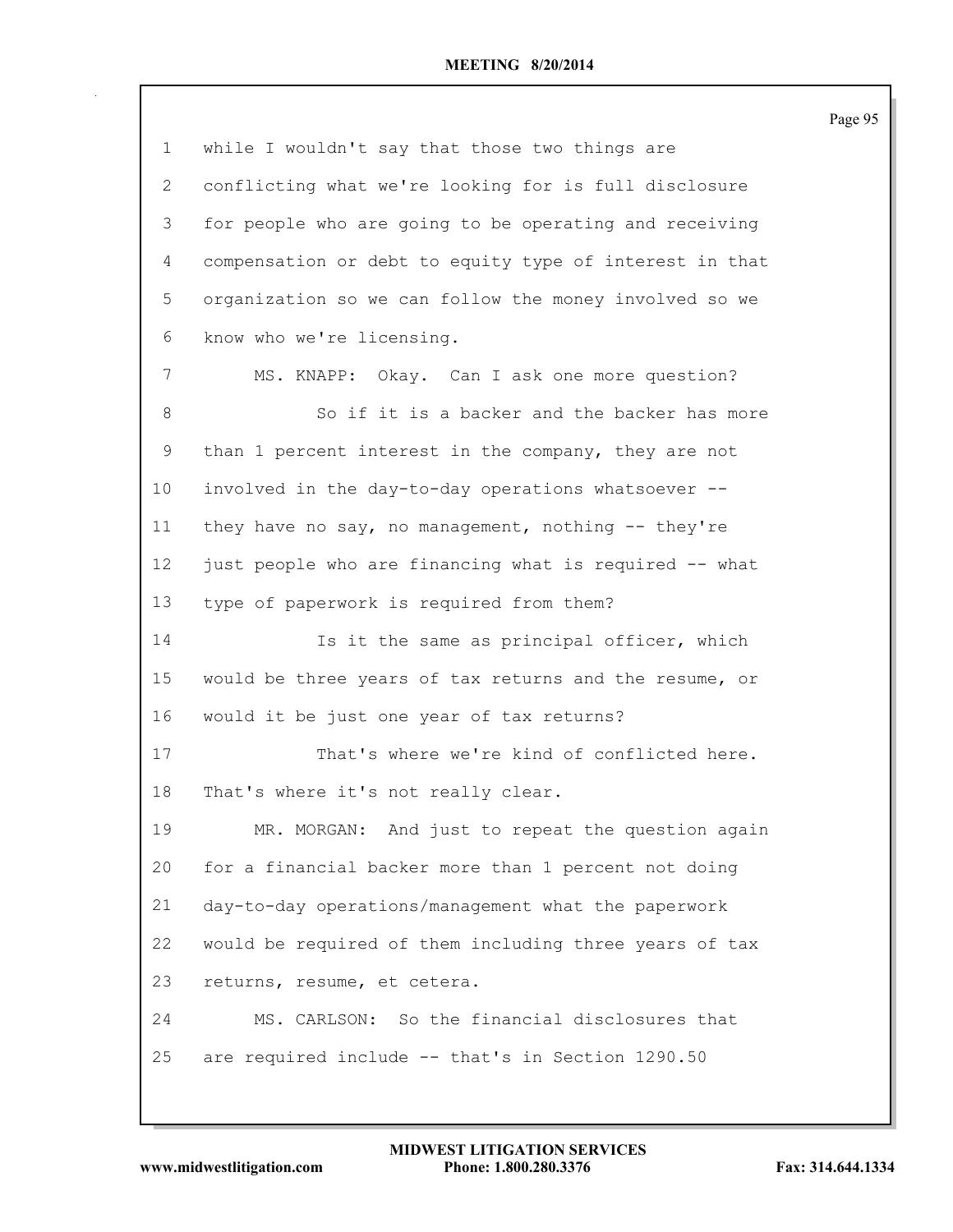|                |                                                         | Page 96 |
|----------------|---------------------------------------------------------|---------|
| $\mathbf 1$    | under (b), Subsection (7). And this is just to answer   |         |
| $\mathbf{2}$   | your tax return inquiry under (b) (7) it says complete  |         |
| 3              | copies of all federal, state, and foreign tax returns   |         |
| 4              | filed by the principal officers of prospective          |         |
| 5              | dispensing organization for the last three years.       |         |
| 6              | (8) says the name of each dispensing                    |         |
| $\overline{7}$ | organization backer and complete copies of the most     |         |
| $8\,$          | recently filed federal, state, and foreign personal tax |         |
| 9              | returns filed by each dispensing organization backer,   |         |
| 10             | and if that backer is a business entity name the        |         |
| 11             | principals or board members of that business entity and |         |
| 12             | provide the personal tax returns.                       |         |
| 13             | So it says most recently filed which means              |         |
| 14             | within the last year.                                   |         |
| 15             | MS. KNAPP: Okay. So --                                  |         |
| 16             | MR. MORGAN: And that's a question that we've had        |         |
| 17             | in a couple town halls so we'll add that in our FAQ for |         |
| 18             | cultivation centers and dispensaries.                   |         |
| 19             | MS. KNAPP: So basically if you're a backer then         |         |
| 20             | you only need the most recent one year of tax returns?  |         |
| 21             | MS. CARLSON: I would encourage you to read the          |         |
| 22             | statute to make sure that -- not the statute, the       |         |
| 23             | administrative rule to ensure that that person that you |         |
| 24             | might term as a backer is not really a principal        |         |
| 25             | officer, and if you're not sure I would error on the    |         |
|                |                                                         |         |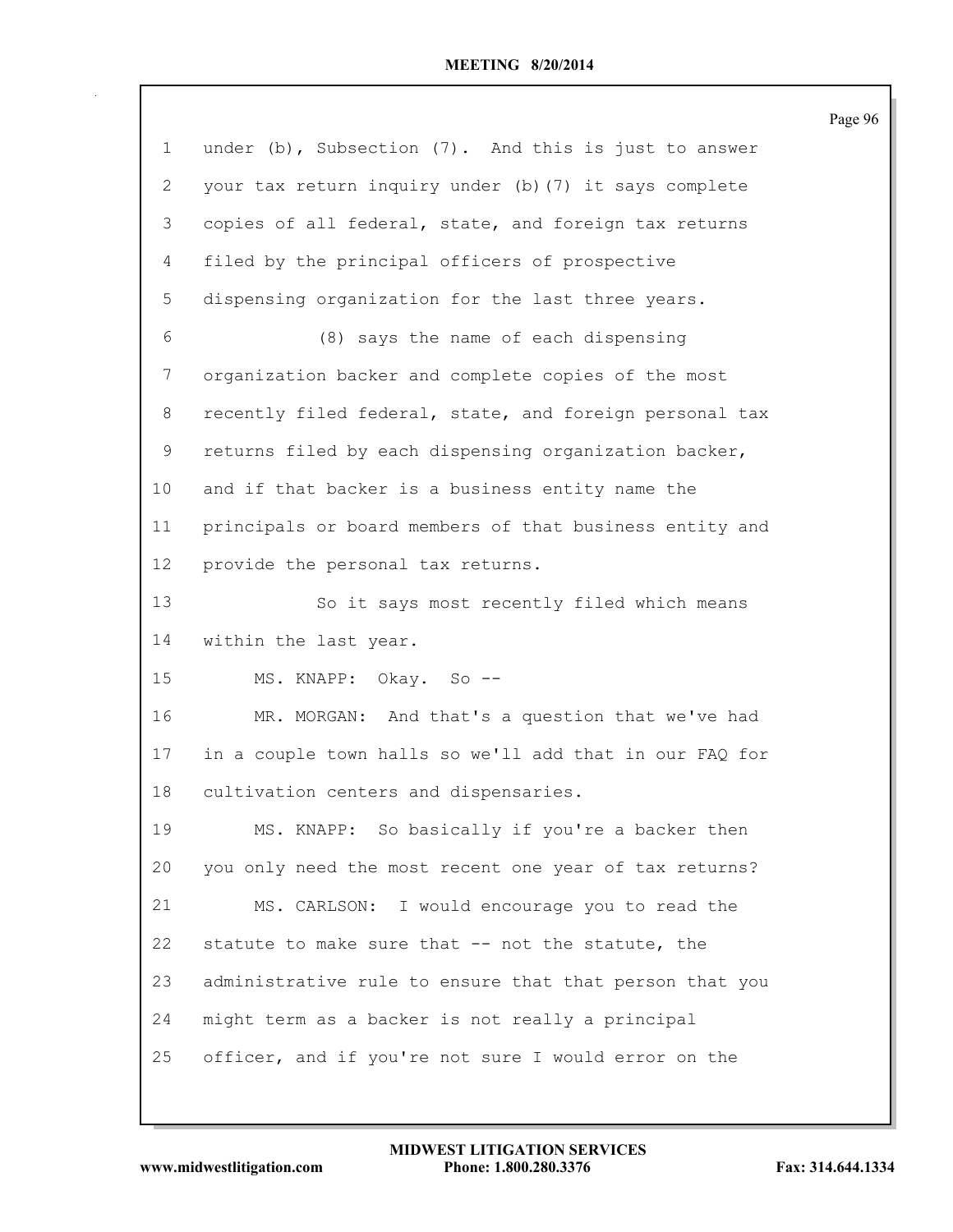Page 97 side of giving us more information. So if you think maybe that they might be both you probably would want to include the three years of the tax returns unless you were absolutely certain that you know you should only include one. MS. KNAPP: Okay. MS. CARLSON: Overdisclose, not underdisclose. 8 MS. KNAPP: Okay. Fair enough. MS. CIKANEK: Hello. My name is -- Sorry about 10 that. My name is Erin, E R I N, Cikanek, C I K A N E K. My questions are mainly relating to dispensaries. So in Section 130 of the Act, letter M it states a dispensing organization may not share office space with or refer patients to a physician. I'm wondering if there are any rules or thoughts regarding dispensaries sharing space in terms of being in a medical campus or another building where physicians are located but not having any sort of relationship directly with the physicians in the building. MS. CARLSON: Can you give me the statutory cite? MS. CIKANEK: Section 130 of the Act. I don't have the subsection with me, but the letter M. I think it's after Section 35, so it might be Section 40.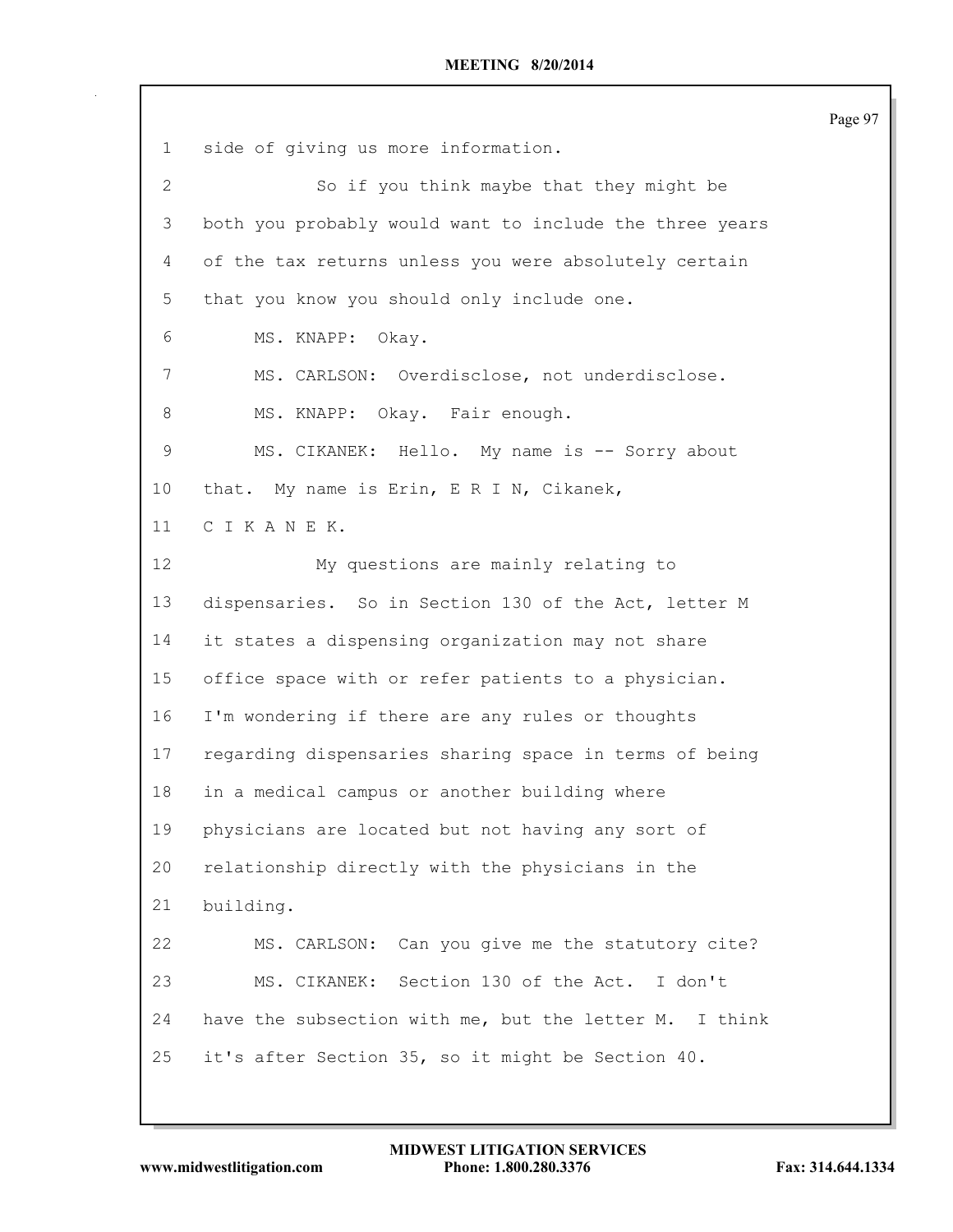| 1               | Possibly it were within 35 since that refers to         |
|-----------------|---------------------------------------------------------|
| $\mathbf{2}$    | physician relationships.                                |
| 3               | MS. CARLSON: So a dispensing organization may not       |
| 4               | share office space with or refer patients to a          |
| 5               | physician.                                              |
| 6               | I'm sorry. What was your question again or              |
| 7               | inquiry?                                                |
| 8               | MS. CIKANEK: Well, we're interpreting that as           |
| 9               | meaning it cannot be doctor so-and-so's office and      |
| 10 <sup>°</sup> | dispensary, however if they are in a building or in a   |
| 11              | medical park where physicians are located but they do   |
| 12              | not share any sort of relationship directly with a      |
| 13              | physician we just wanted to get some clarification on   |
| 14              | that, making sure we're understanding correctly that    |
| 15              | office space means doctor so-and-so's office and        |
| 16              | dispensary and not located in a building where          |
| 17              | physicians might also be.                               |
| 18              | MS. CARLSON: I would interpret the office space         |
| 19              | to be some sort of contiguous space.                    |
| 20              | So say you're in a strip mall and the                   |
| 21              | doctor's office anchors one part and you're all the way |
| 22              | on the other end I wouldn't say that that would be      |
| 23              | sharing office space or you're in a high-rise building  |
| 24              | and you're on the 30th floor and the doctor is on the   |
| 25              | 20th floor that's not sharing office space, but I would |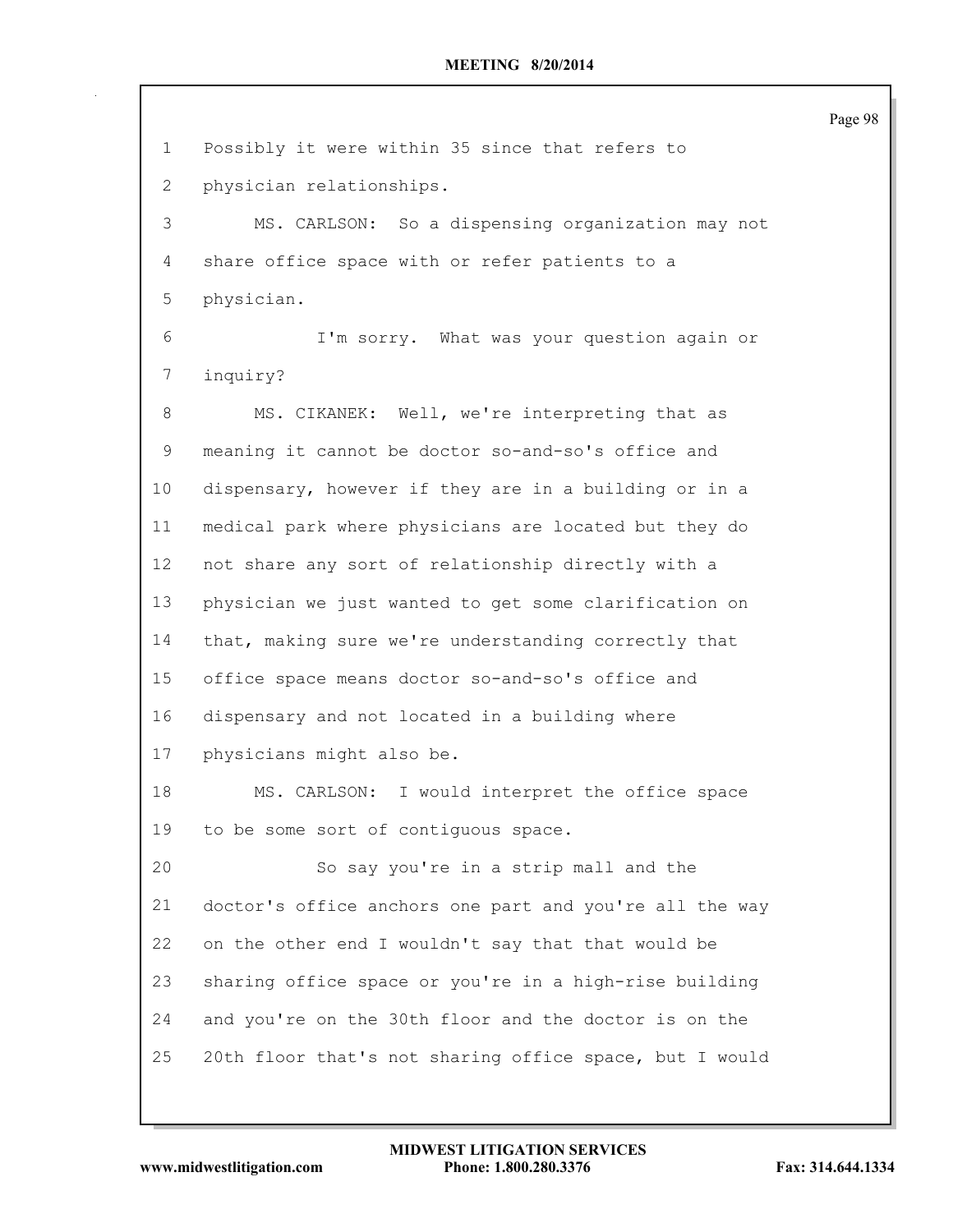use your best judgment on that. MS. CIKANEK: Okay. Thank you. And my next question in the application it talks about your intent to sell specific items at your dispensary, however since we're not entirely aware what cultivation centers are going to be offering and a lot what we're able to sell is contingent on what they will be offering do we just need to list generally items that we would be interested in selling since we're not going to have any idea before the approvals come out what will be available in the market? MS. CARLSON: That's a really good question. I'm glad you asked that. I would like to know -- We want to know what your plan is. So if you have a group of people and one of those people -- at least the principal officers should have some knowledge and experience with business generally and/or with the cannabis industry in general. So we're hoping that in your plan you identify the different strains of cannabis that you're familiar with, possibly what debilitating conditions they might assist with, whether or not you're going to be planning to sell edibles or, you know, any other types of cannabis products, and if you believe that your specific strains are going to work well with what you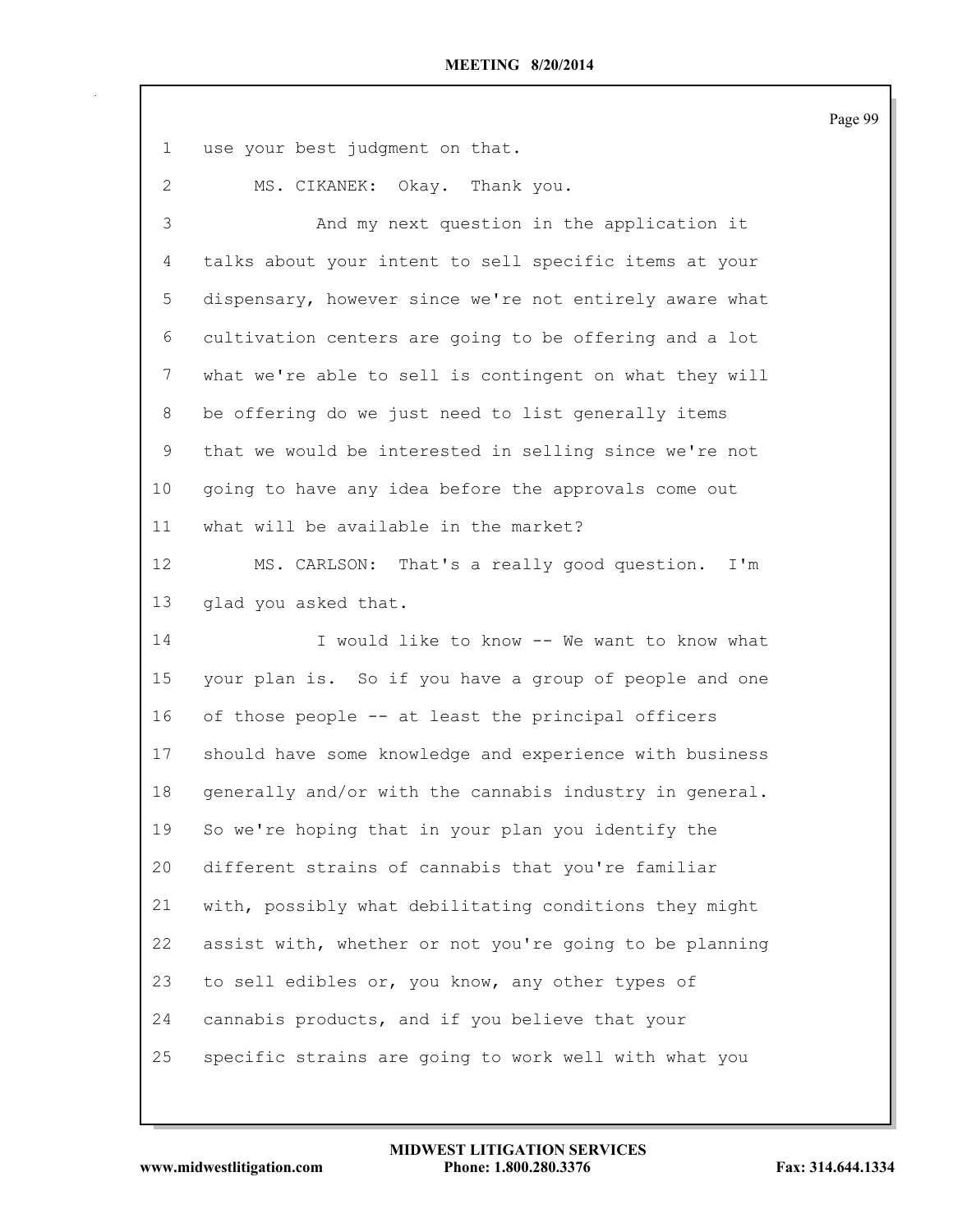|             |                                                         | Page 100 |
|-------------|---------------------------------------------------------|----------|
| $\mathbf 1$ | would consider a patient population in your district.   |          |
| 2           | Those are the type of things that we're asking you to   |          |
| 3           | identify. And we understand that you can't look into a  |          |
| 4           | crystal ball and know what a cultivation center might   |          |
| 5           | be offering, but we just want to know what your best    |          |
| 6           | plan is and put that out there.                         |          |
| 7           | MS. CIKANEK: Okay. Thank you very much.                 |          |
| 8           | MR. ANTHONY: If you don't mind, we're going to          |          |
| 9           | move on.                                                |          |
| 10          | MS. CIKANEK: Oh, of course. Thank you.                  |          |
| 11          | MR. ANTHONY: Thank you.                                 |          |
| 12          | Before you speak, we'd like to call next                |          |
| 13          | Pete Cucci (phonetic), Joseph Dooley, Robert Kingsley,  |          |
| 14          | and Mitch Kahn.                                         |          |
| 15          | MS. DEE: Hi. I'm Laura Dee, L A U R A, D E E.           |          |
| 16          | G Sciences (phonetic).                                  |          |
| 17          | What surety bonds do insurance companies                |          |
| 18          | need to fill out?                                       |          |
| 19          | What form number exactly?                               |          |
| 20          | MS. CARLSON: Department of Financial and                |          |
| 21          | Professional Regulations drafted their own surety bond  |          |
| 22          | It's being finalized now. It hasn't yet been<br>form.   |          |
| 23          | posted. Once that is available then that will be a      |          |
| 24          | qualification of -- or a condition of the registration. |          |
| 25          | So during the application process a surety              |          |
|             |                                                         |          |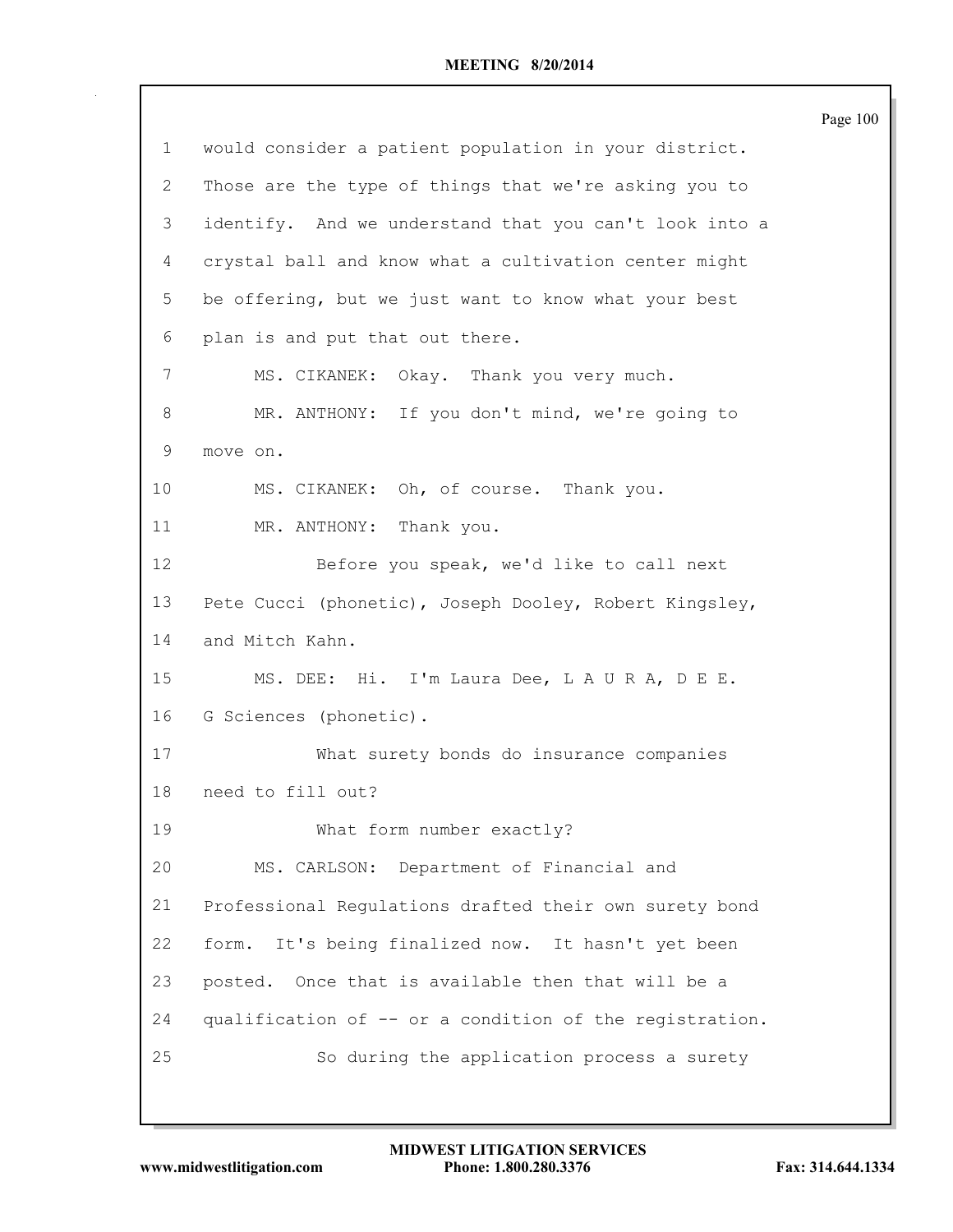|                |                                                         | Page 101 |
|----------------|---------------------------------------------------------|----------|
| $\mathbf 1$    | bond is not required. It's really after the state has   |          |
| $\mathbf{2}$   | selected the 60 -- up to 60 dispensary businesses,      |          |
| 3              | those businesses have secured and submitted the         |          |
| $\overline{4}$ | registration plan, and the building is available for us |          |
| 5              | to walk through and inspect. A condition of the         |          |
| 6              | registration is to have that surety bond available -- a |          |
| 7              | \$50,000 bond at that time.                             |          |
| $8\,$          | So that's really, you know, after this whole            |          |
| $\mathsf 9$    | application process is over, but we will have that bond |          |
| 10             | form available soon.                                    |          |
| 11             | MS. DEE: Okay. Next question, for the mandatory         |          |
| 12             | addenda will you be providing forms online?             |          |
| 13             | MS. CARLSON: Are you talking for the                    |          |
| 14             | dispensaries?                                           |          |
| 15             | MS. DEE:<br>Yes.                                        |          |
| 16             | MS. CARLSON: Yes. They'll all be online. The            |          |
| 17             | zoning form is already on there.                        |          |
| 18             | Zoning is the only one up. There's<br>MS. DEE:          |          |
| 19             | quite a few that you list on the application that are   |          |
| 20             | not up yet.                                             |          |
| 21             | MS. CARLSON: They'll be posted either along with        |          |
| 22             | the instructions in the application or sooner.          |          |
| 23             | MS. DEE: Okay. The last town hall that was              |          |
| 24             | provided there was a question -- I'm sorry -- more of a |          |
| 25             | comment about nonbranding. What does that mean          |          |
|                |                                                         |          |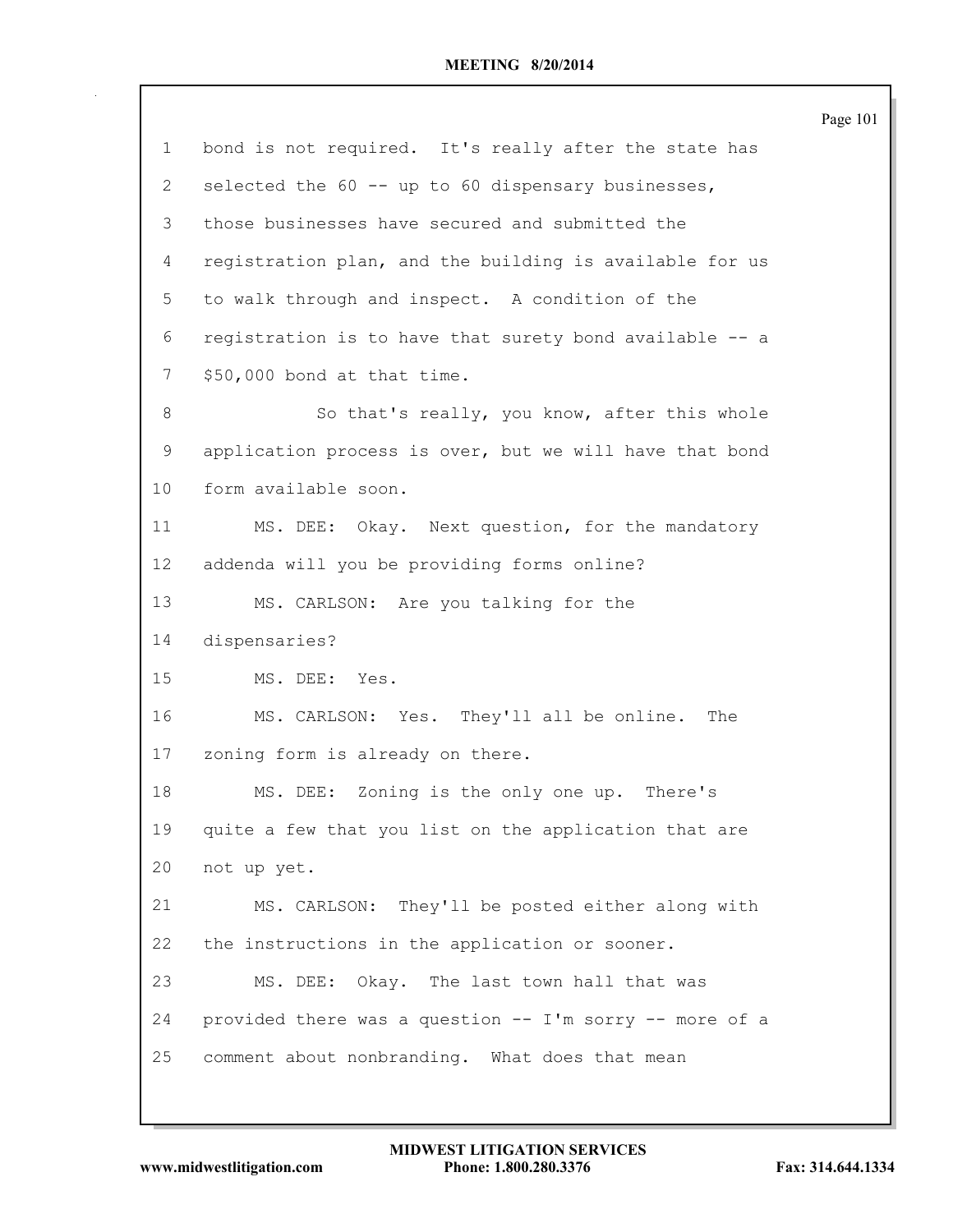exactly? If these organizations are providing logos for packaging it's marketing/advertising that's branding. So what do you mean by nonbranding? MR. MORGAN: Yeah. We don't recall the particular question and the context so you would have to give us 7 more than that. I'm sorry. MS. DEE: It was a colleague that was at the last town hall. So therefore we can brand essentially? MR. MORGAN: Well, I think the only question I recall was directed at Department of Agriculture of what is required in the event of branding and what registration with the Department of Agriculture is necessary, and the Department of Agriculture rules lay out the different requirements for notifying and licensing different products, but beyond that I don't recall getting into a discussion of what is branding. MS. DEE: Okay. And just one last thing. You guys keep mentioning that things are coming out soon and we're about a month out from the deadline, the last day. So do you have any anticipation of a concrete time line? MR. MORGAN: Well, one of the things we wanted to do was to have this town hall so these conversations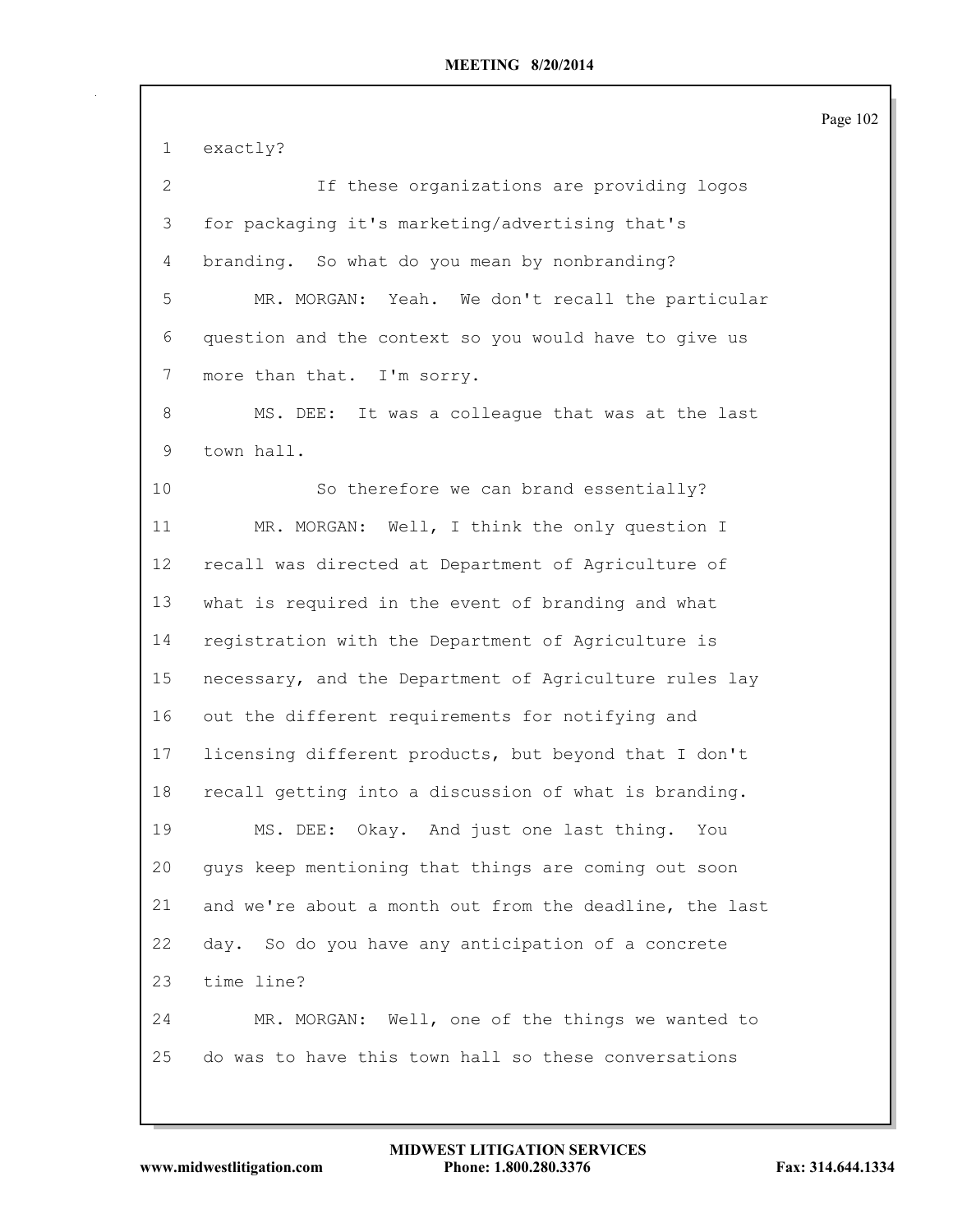| $\mathbf 1$  | and these questions are helping it drive our           |
|--------------|--------------------------------------------------------|
| $\mathbf{2}$ | finalization of those materials. We're very cognizant  |
| 3            | of the short amount of time between now and when the   |
| 4            | applications will start being accepted. Obviously      |
| 5            | those -- that application window for cultivation       |
| 6            | centers and dispensaries is expected to go until       |
| 7            | September 22nd. So it's not as though September 8th is |
| 8            | our drop-dead date, but we are cognizant of the        |
| 9            | timetable and trying to get that done as quickly as    |
| 10           | possible. We did want to wait for these town halls to  |
| 11           | finalize some of those materials, both our FAQs and    |
| 12           | also instructions, so we can be clear when we put that |
| 13           | out and we don't have any remaining questions.         |
| 14           | MS. DEE: So you don't have a time line then?           |
| 15           | MR. MORGAN: It will be before September 8th, but       |
| 16           | in terms of the actual dates it's going to depend.     |
| 17           | We're trying to finalize everything as quickly as      |
| 18           | possible. I think in the next week you'll have some    |
| 19           | more documents and information available, but I        |
| 20           | couldn't confirm for you exactly which pieces; but,    |
| 21           | again, we're very cognizant of the timetable to        |
| 22           | complete some of these forms.                          |
| 23           | MS. DEE: Okay. Thank you.                              |
| 24           | Thanks.<br>MR. MORGAN:                                 |
| 25           |                                                        |
|              |                                                        |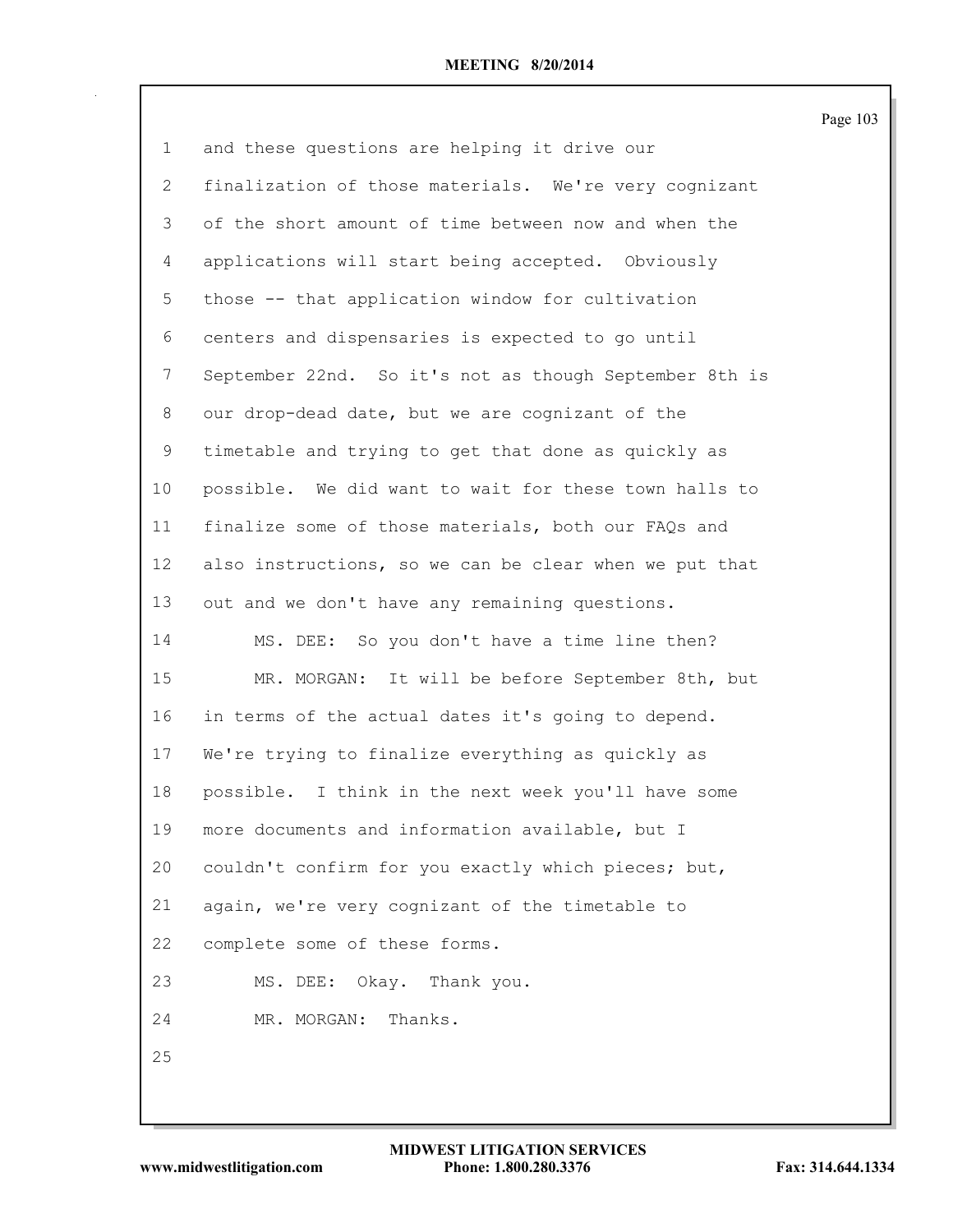| $\mathbf 1$  | MR. KAHN: Hi. My name is Mitchell Kahn.                 |
|--------------|---------------------------------------------------------|
| $\mathbf{2}$ | Mitchell, M I T H C E L L; Kahn, K A H N.               |
| 3            | My question is really about an earlier                  |
| 4            | question. Someone asked questions about related folks   |
| 5            | on multiple applications and I'm not sure of the exact  |
| 6            | language of their question, but my question really      |
| 7            | relates to consultants and license situations across    |
| 8            | multiple applications. If a consultant is working with  |
| 9            | multiple applicants how is that viewed in terms of the  |
| 10           | limitation of five and the limitation of three to the   |
| 11           | organizations?                                          |
| 12           | MR. MORGAN: So unless my colleagues disagree with       |
| 13           | me a consultant would not be somebody with -- generally |
| 14           | speaking is not -- I shouldn't say that.                |
| 15           | It's going to depend on whether there's an              |
| 16           | interest -- financial interest by the consulting        |
| 17           | company. If it's a consultant in the true sense of      |
| 18           | somebody you're hiring to assist developing a           |
| 19           | particular plan and that's the last time they have any  |
| 20           | business with them it's important for us to have the    |
| 21           | disclosure for a number of reasons we talked about at   |
| 22           | the last hearing which are trying to identify           |
| 23           | consultants or individuals or organizations that have   |
| 24           | had trouble in other states. So it's a regulatory       |
| 25           | purpose of trying to know who's involved with some of   |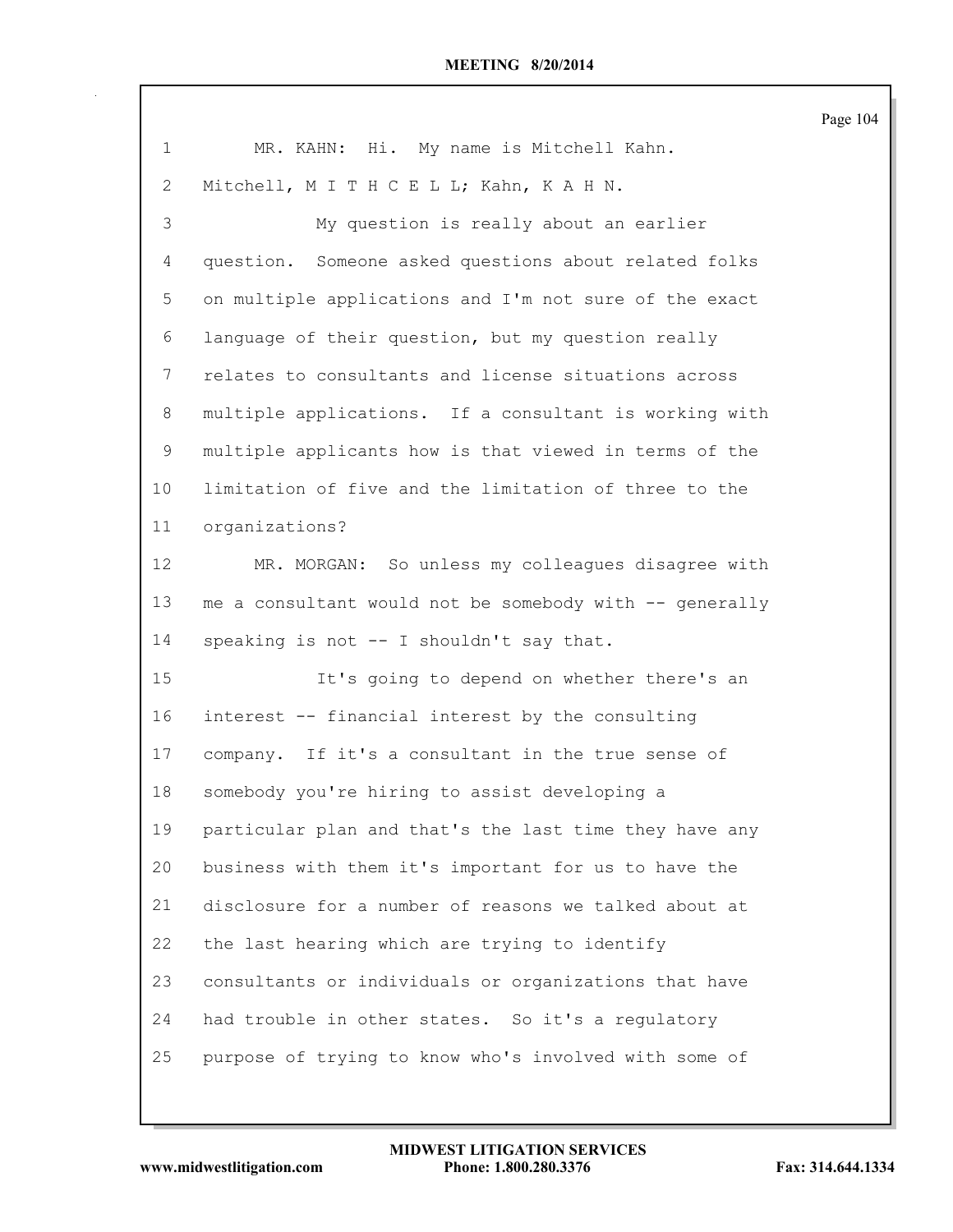| 1               | these organizations. They might not have a 5 percent     |
|-----------------|----------------------------------------------------------|
| 2               | ownership interest, but if it's a -- for instance, a     |
| 3               | cultivation center that's having a little trouble in a   |
| 4               | different state that is currently operating with         |
| 5               | medical cannabis we're going to need to know that.<br>So |
| 6               | the 5 percent -- the limitation on five dispensary       |
| 7               | ownerships or three cultivation ownerships that is       |
| 8               | limited to an ownership consideration, but again it's    |
| 9               | not a blanket just because you're a consultant that      |
| 10 <sub>o</sub> | doesn't matter because there could be an indirect        |
| 11              | financial interest at each that both DFPR and Ag. is     |
| 12              | going to want to know about.                             |
| 13              | MR. KAHN: So I guess to get a little bit granular        |
| 14              | and ask a little bit more detail to the extent that      |
| 15              | there's a consultant that has a success fee if you have  |
| 16              | an application, if you could address that, and to the    |
| 17              | extent, for example, a consultant has an ongoing         |
| 18              | relationship assisting in the operation and gets a       |
| 19              | small license fee how does that -- but owns no equity    |
| 20              | and is not involved in the management.                   |
| 21              | MR. WATSON: The way that I would look at that is         |
| 22              | a success fee or a contingent fee that sounds to me      |
| 23              | like an indirect or direct financial interest in the     |
| 24              | operation.                                               |
| 25              | So if a consultant has success fees with                 |
|                 |                                                          |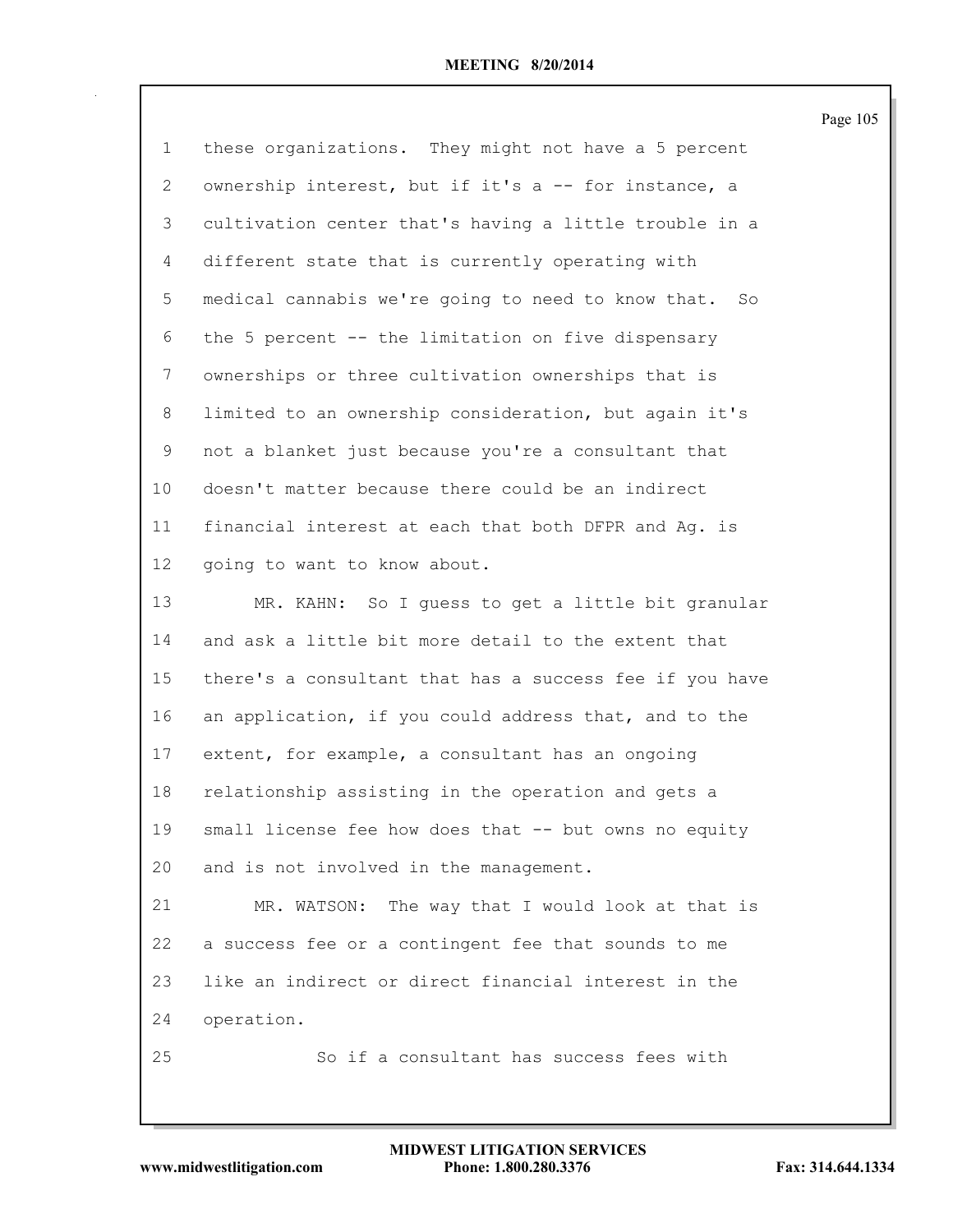25 applicants I think three of them may be getting permits, but -- and as far as if you're going to be involved in the ongoing operation again those three. So I would be very careful about that. The question earlier was talking about a master grower. Well, obviously a master grower is someone you're going to want to identify as part of your cultivation plan to say, well, this is why we think we can do this because we have the experience in growing and based upon using this master grower who is going to teach us how to do it. Well, we can't have 25, you know, applicants getting credit for using the same master grower because it's just not going to work that way. So if you're going to be getting credit on the application for using somebody you're committed to their part of your operation. And as far as any financial arrangements you have with a consultant that should be disclosed very clearly so that we know exactly what kind of interest or stake that person has in the operation. MR. KAHN: So I have one more -- MS. SHERMAN OBERDORFF: Sorry. We have to move on to the next person. MR. ANTHONY: I'm going to call just a few more.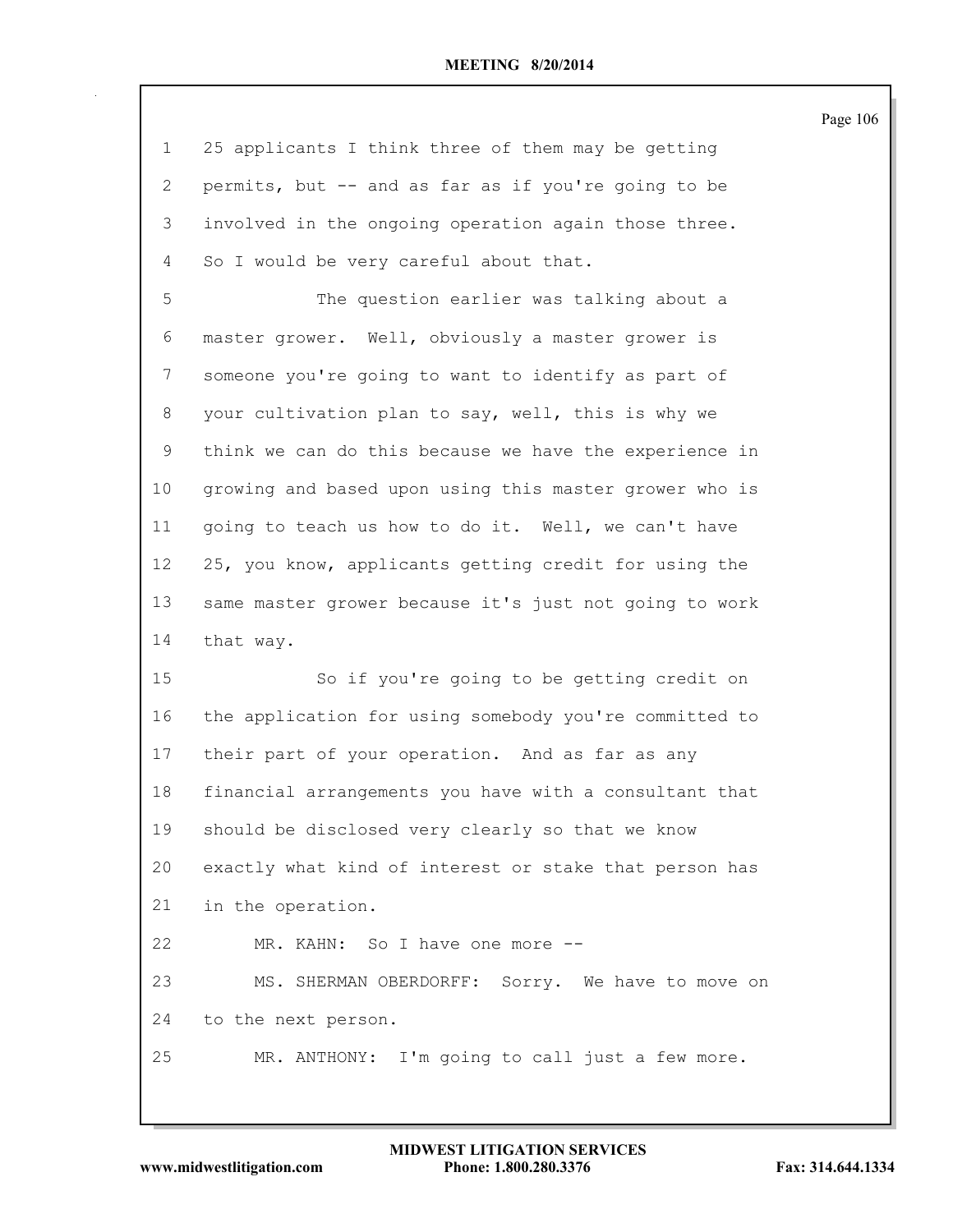| 1                     | Jeannie Ha, Lucida Leslie Smith (phonetic), and James   |
|-----------------------|---------------------------------------------------------|
| $\mathbf{2}^{\prime}$ | Yrkoski.                                                |
| 3                     | MR. KINGSLEY: I'm Bob Kingsley, K I N G S L E Y.        |
| 4                     | I kind of had a related question to that.               |
| 5                     | How are the vendors, meaning security systems, security |
| 6                     | people, surveillance systems, people like that would    |
| 7                     | they be inclusive?                                      |
| 8                     | If I have ABC Security and they're on 30                |
| 9                     | different applications would that be affected?          |
| 10                    | Obviously they have a financial interest                |
| 11                    | somewhat. If I'm successful, they're doing a build-out  |
| 12 <sup>°</sup>       | or our security so how would you handle that?           |
| 13                    | MS. CARLSON: Really the intent behind principal         |
| 14                    | officer or a financial backer the key term of that      |
| 15                    | phrase is whether they have a direct or indirect        |
| 16                    | financial interest.                                     |
| 17                    | So if it's ComEd and they're providing your             |
| 18                    | lighting they don't have really an indirect financial   |
| 19                    | interest in your operation. If there's a security       |
| 20                    | company that you know has one security person that's    |
| 21                    | going to be there at multiple dispensaries or multiple  |
| 22                    | cultivation centers we would not consider that an       |
| 23                    | indirect financial interest.                            |
| 24                    | An indirect financial interest there's                  |
| 25                    | multiple terms, and it's more of a -- it can be an      |
|                       |                                                         |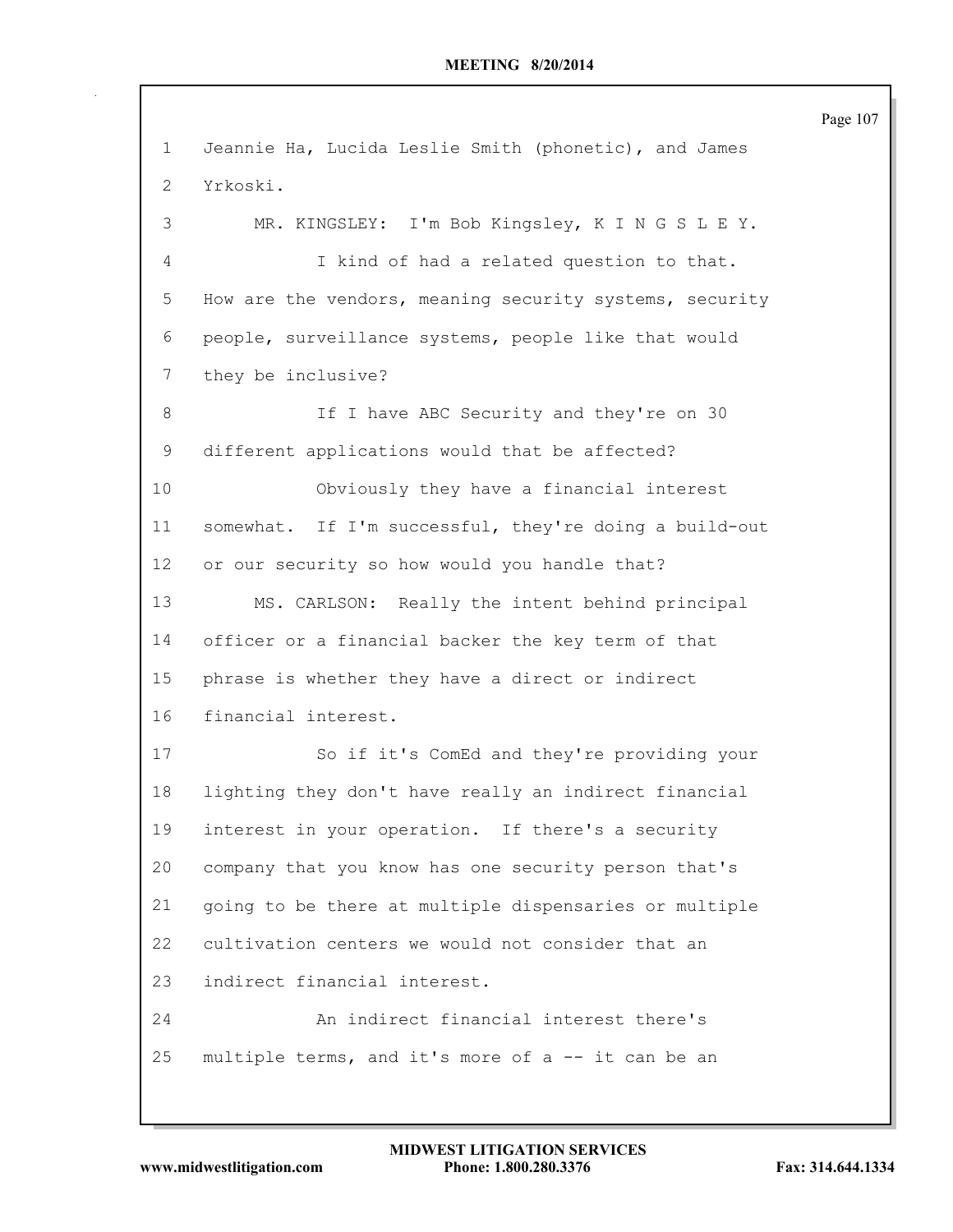|             |                                                         | Page 108 |
|-------------|---------------------------------------------------------|----------|
| $\mathbf 1$ | accounting or more of a financial term which we can't   |          |
| 2           | just drill down every single example here today, but I  |          |
| 3           | would say if there's some sort of intermediary between  |          |
| 4           | the person that's receiving compensation and the        |          |
| 5           | cultivation center or the dispensary that's a           |          |
| 6           | relationship that we want to look at.                   |          |
| 7           | MR. KINGSLEY: Okay. One final question, is there        |          |
| 8           | any chance of the September 22nd deadline being         |          |
| 9           | extended, although I already know the answer?           |          |
| 10          | MR. MORGAN: What do you think the answer is?            |          |
| 11          | MR. KINGSLEY: I thought I knew. I just wanted to        |          |
| 12          | hear it from you guys from your own mouths.             |          |
| 13          | MR. MORGAN: From my perspective, no.                    |          |
| 14          | MR. KINGSLEY: Absolutely no-no?                         |          |
| 15          | MR. MORGAN: Anything could happen. We are fully         |          |
| 16          | preparing for September 8th through September 22nd, and |          |
| 17          | you quys will know that more based on the application   |          |
| 18          | materials we provide and we'll continue to try and      |          |
| 19          | educate the public through our website as much as we    |          |
| 20          | can.                                                    |          |
| 21          | MR. KINGSLEY: So that's a 5:00 p.m. deadline at         |          |
| 22          | the State of Illinois Building?                         |          |
| 23          | Well, it's going to depend.<br>MR. MORGAN:<br>The       |          |
| 24          | Department of Agriculture has a Springfield address     |          |
| 25          | submission -- hard copy submission with their           |          |
|             |                                                         |          |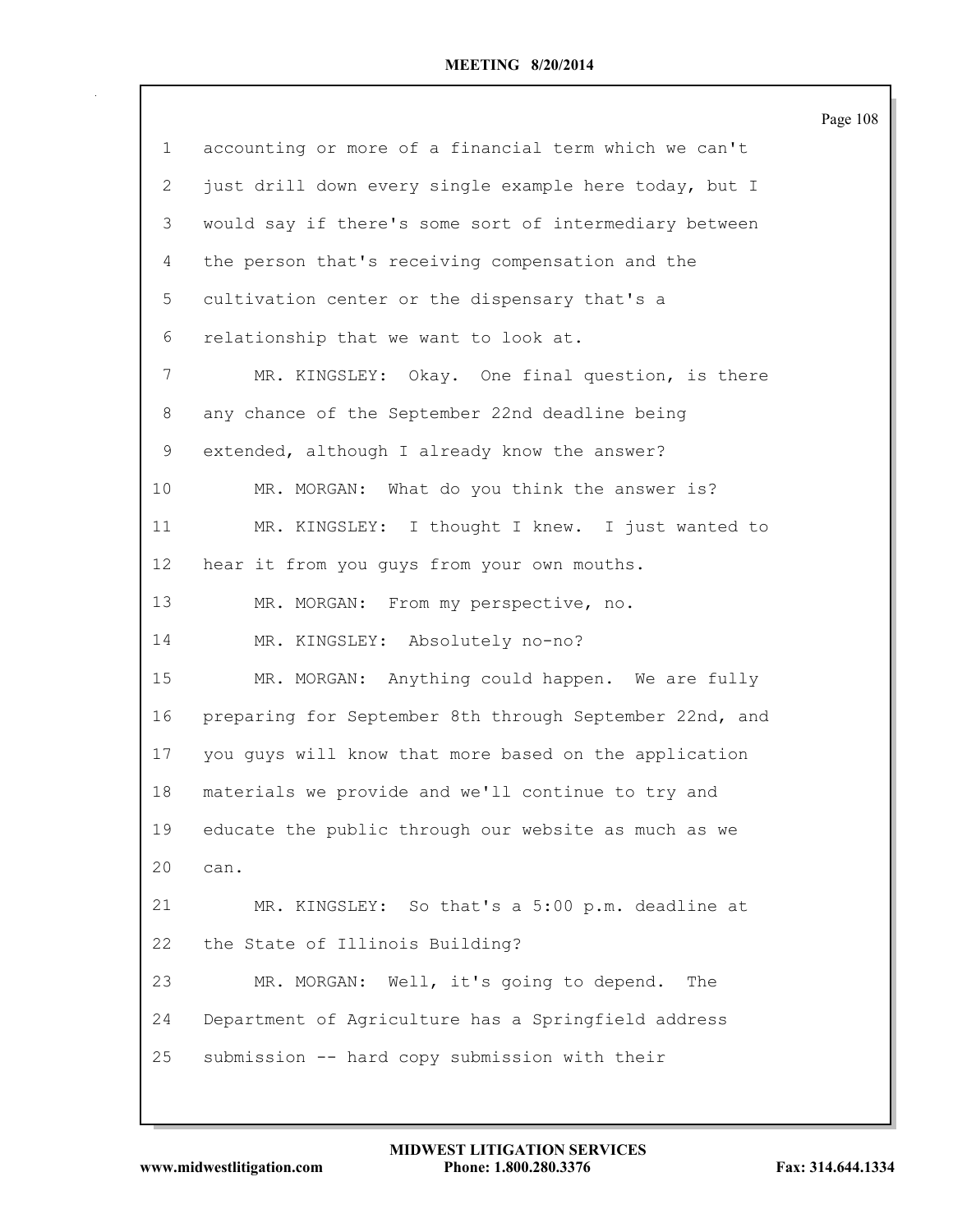| $\mathbf{1}$    | materials. FPR I believe it's in the Thompson Center    |
|-----------------|---------------------------------------------------------|
| $\mathbf{2}$    | and that will also be on the application materials.     |
| 3               | MR. KINGSLEY: Thank you.                                |
| 4               | MR. MORGAN: Thanks.                                     |
| 5               | MR. DOOLEY: My name is Joe Dooley, $D$ --- J O E,       |
| 6               | DOOLEY.                                                 |
| 7               | My question is on the $--$ under 130, you need          |
| 8               | a thousand foot perimeter from daycare. Is that only    |
| 9               | licensed daycare facilities or does that include any    |
| 10              | mom who might be taking care of a bunch of kids and     |
| 11              | calling it daycare on a daily basis?                    |
| 12 <sup>°</sup> | MS. CARLSON: So the way that we look at that is         |
| 13              | the statute is silent. It doesn't say licensed daycare  |
| 14              | centers nor does it say unlicensed, and our rules don't |
| 15              | address that either. So we encourage you to coordinate  |
| 16              | with DCFS on any in-home daycare or anything DCFS would |
| 17              | license and any municipal or local City of Chicago or   |
| 18              | otherwise licenses all of those facilities that are     |
| 19              | identified in that one section 130(d), and the intent   |
| 20              | is that each applicant does their own due diligence and |
| 21              | confirm and certify that they're not within that        |
| 22              | setback in Section 130(d).                              |
| 23              | MR. DOOLEY: Okay. On the 400,000 liquid asset           |
| 24              | requirement, if a principal officer -- we're applying   |
| 25              | for five dispensaries and a principal officer has a     |
|                 |                                                         |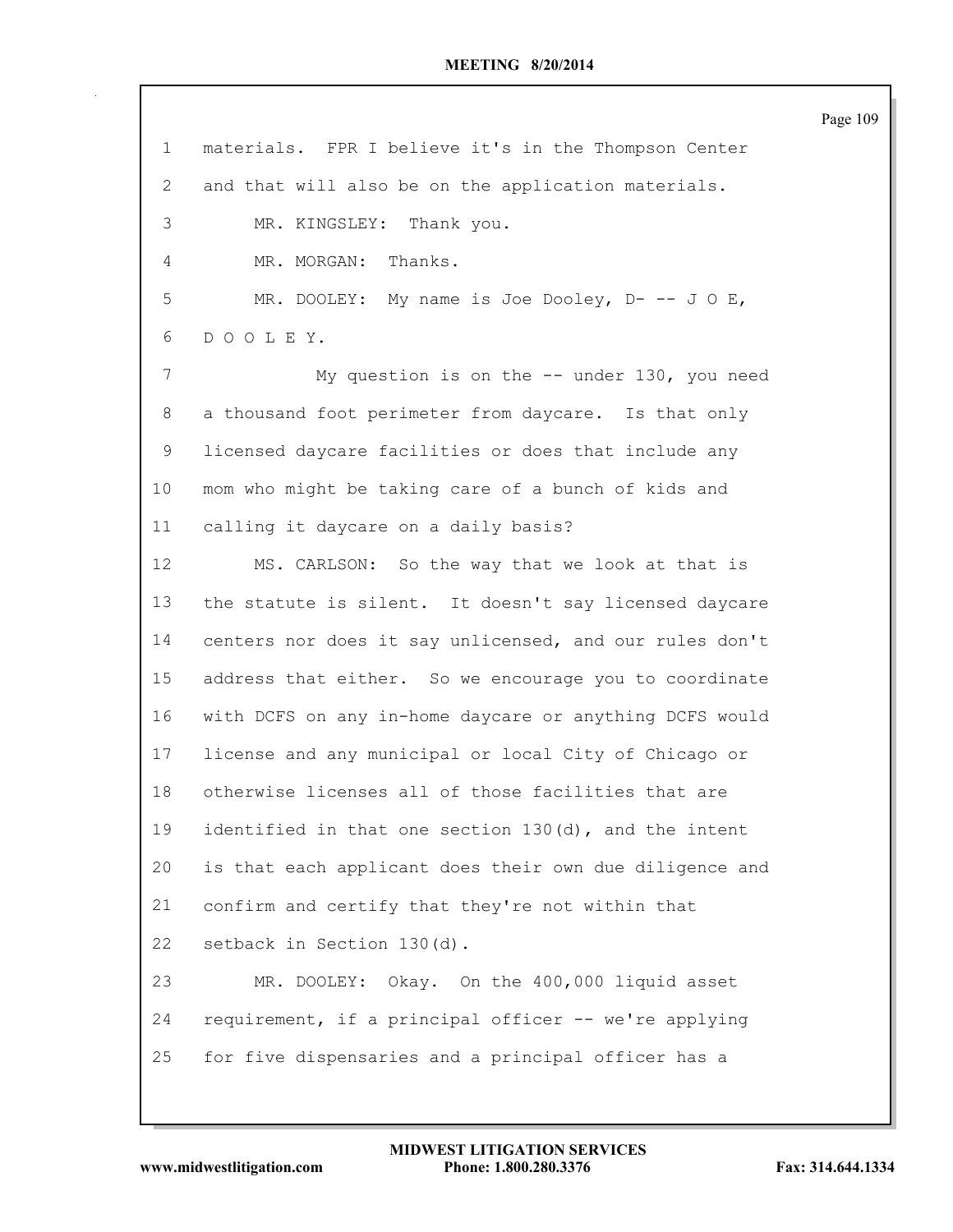| 1  | certified \$2 million in liquid assets can that be used |
|----|---------------------------------------------------------|
| 2  | on -- that certification on each of the five            |
| 3  | applications or do you have to have a 400,000-dollar    |
| 4  | certification from a different principal officer for    |
| 5  | each application?                                       |
| 6  | MS. CARLSON: That's a good question.                    |
| 7  | I mean the minimum is \$400,000, and we want            |
| 8  | you to identify the liquid assets that you're           |
| 9  | designating for each one of those dispensaries.         |
| 10 | So we could probably further detail that in             |
| 11 | our frequently asked questions that we can post to our  |
| 12 | website.                                                |
| 13 | MR. DOOLEY: Okay. Is there any issue with               |
| 14 | security guards having firearms at dispensaries or      |
| 15 | cultivation centers?                                    |
| 16 | Can they carry a firearm?                               |
| 17 | MR. MORGAN: So good question.                           |
| 18 | Many of you are aware that this has been an             |
| 19 | issue in other states. We will not be dictating         |
| 20 | firearm ownership relative to our agents at a           |
| 21 | dispensary or cultivation center.                       |
| 22 | MR. DOOLEY: Okay. One final question.<br>The            |
| 23 | doctors are not allowed under the statute to refer a    |
| 24 | patient to a dispensary. Do you have an understanding   |
| 25 | whether doctors will be able to provide a list of       |
|    |                                                         |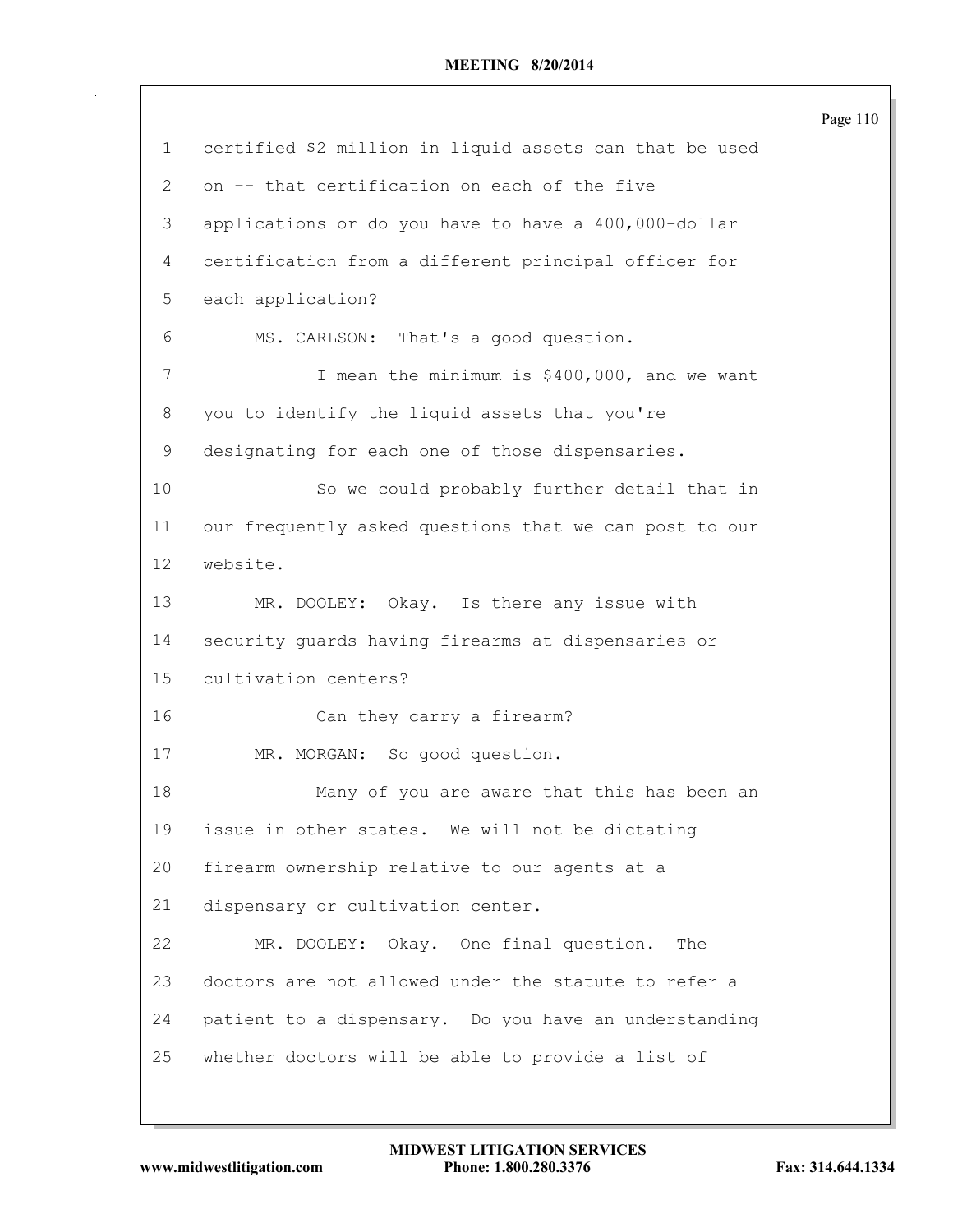| 1               | dispensaries -- multiple dispensaries to patients so   |
|-----------------|--------------------------------------------------------|
| 2               | they know where to find us?                            |
| 3               | MS. SHERMAN OBERDORFF: The Illinois Department of      |
| 4               | Public Health will be working with patients to inform  |
| 5               | them about dispensaries, and all dispensary decisions  |
| 6               | will be made through the Department of Public Health.  |
| 7               | So patients need to register to receive their medical  |
| 8               | cannabis at one dispensary and then also if they would |
| 9               | like to switch that dispensary they need to go through |
| 10 <sub>1</sub> | Public Health.                                         |
| 11              | MR. DOOLEY: Thank you.                                 |
| 12              | MR. YRKOSKI: My name is James Yrkoski --               |
| 13              | MR. ANTHONY: If you -- Just one moment, James.         |
| 14              | If we can get on deck we've got Ryan                   |
| 15              | O'Reilly, Miguel Suarez (phonetic), Karen Freese, and  |
| 16              | Kim Burrell Steven (phonetic).                         |
| 17              | MR. YRKOSKI: -- spelled James, J A M E S;              |
| 18              | Yrkoski, Y R K O S K I. And I'm with Harris Moure law  |
| 19              | firm out of Seattle, Washington.                       |
| 20              | Thanks for making the trip.<br>MR. ANTHONY:            |
| 21              | Sure.<br>MR. YRKOSKI:                                  |
| 22              | Well, these questions haven't gone                     |
| 23              | alphabetically so being my name starts with a letter Y |
| 24              | I think I have had all the other questions asked and   |
| 25              | answered. I guess I want to ask a question in the area |
|                 |                                                        |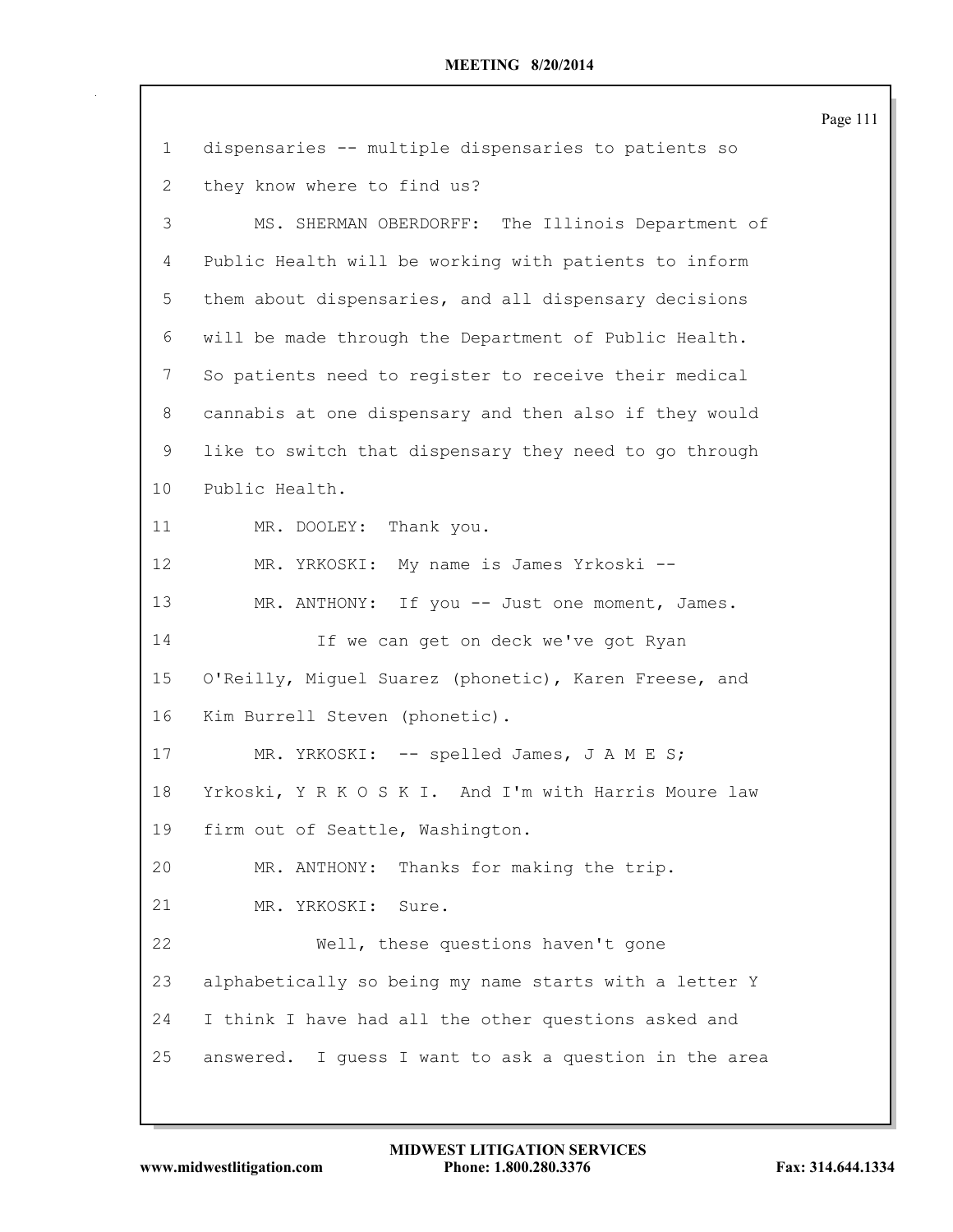| 1               | of banking. I've heard the expression earlier to track  |
|-----------------|---------------------------------------------------------|
| 2               | revenue, and my question would be whether the State is  |
| 3               | identifying any banks within the state who would        |
| 4               | operate an account of a dispensary?                     |
| 5               | MR. MORGAN: So the State won't be publishing or         |
| 6               | tracking lists of banks that are participating.         |
| 7               | Certainly -- Again, I'm sure you and many               |
| 8               | others in the room have been tracking the development   |
| 9               | of this in terms of what banks, local and national, are |
| 10              | participating or starting to dip their toe in the       |
| 11              | water. The State won't be maintaining a list. It's an   |
| 12 <sup>°</sup> | exhaustive list of banks participating, so, you know,   |
| 13              | it really would be incumbent upon each applicant to     |
| 14              | work on that one.                                       |
| 15              | MR. YRKOSKI: Okay. Curious to ask another               |
| 16              | question in the area of federal law and whether there   |
| 17              | is any dialoque with the Attorney General's Office or   |
| 18              | Department of Justice other than the Cole Memorandum    |
| 19              | on -- I mean Illinois not being the first state that's  |
| 20              | going down this road whether there's any influence from |
| 21              | the Attorney General on the program.                    |
| 22              | MR. MORGAN: Any influence from the Attorney             |
| 23              | General on Illinois Medical Cannabis Program is the     |
| 24              | question?                                               |
| 25              | MR. YRKOSKI: Yes. Yes.                                  |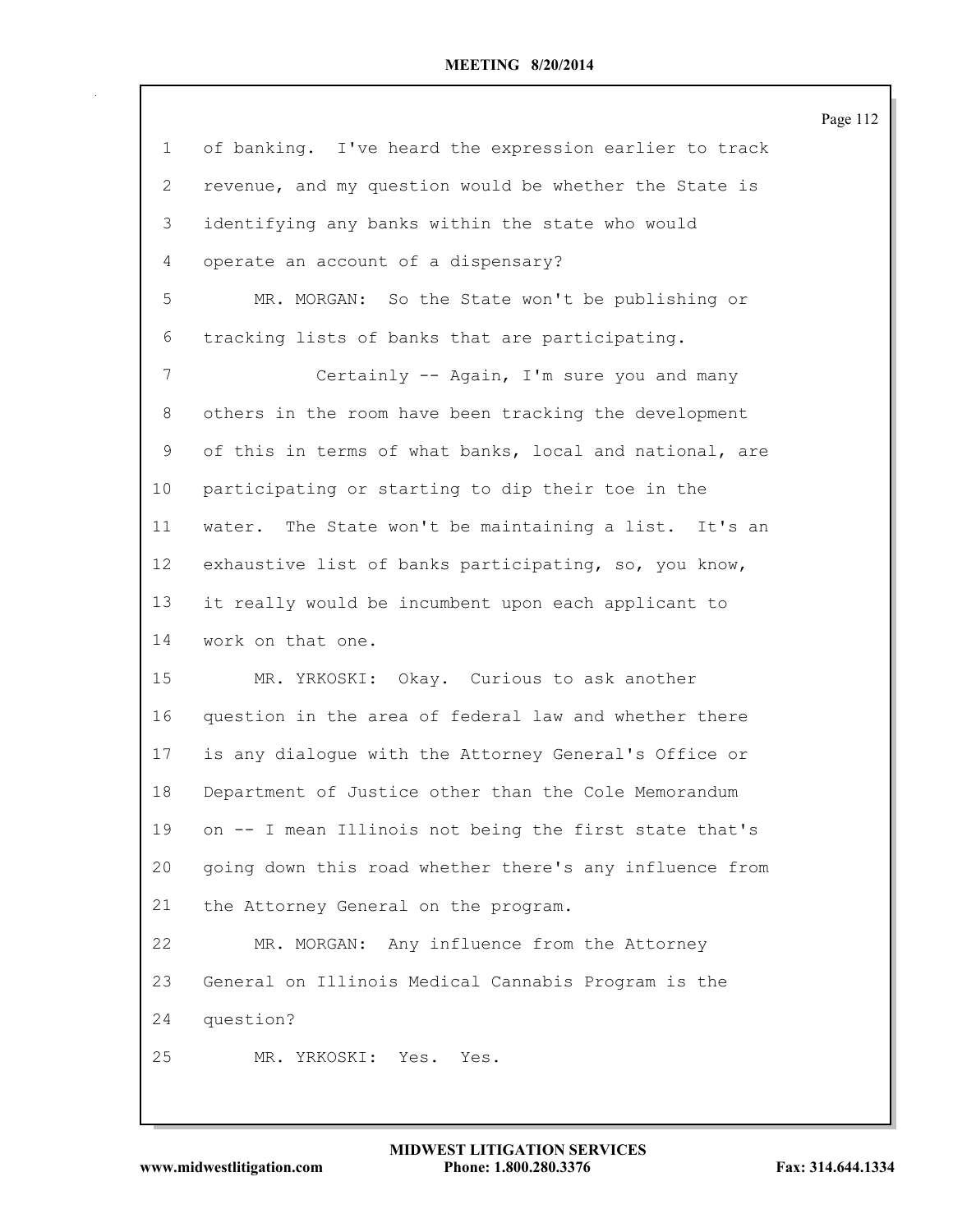| $\mathbf 1$       | MR. MORGAN: Well, the law itself was designed           |
|-------------------|---------------------------------------------------------|
| 2                 | around a number of priorities that were established by  |
| 3                 | the Department of Justice. Our law was passed I think   |
| 4                 | it was before the second Cole Memo came out, but our    |
| 5                 | law is really focused around those priorities. Beyond   |
| 6                 | that our job is really focused on implementing the law  |
| 7                 | as it is intended in the legislation under the Illinois |
| 8                 | Compassionate Use Act.                                  |
| 9                 | MR. YRKOSKI: Uh-huh. Okay. So there's no                |
| 10                | assurances from the federal government that there won't |
| 11                | be any shutdown of a licensed cultivation facility?     |
| $12 \overline{ }$ | MR. MORGAN: Just like in other states there's           |
| 13                | certainly no assurances in terms of how the federal     |
| 14                | government will oversee or be involved or not be        |
| 15                | involved with these programs.                           |
| 16                | Illinois is certainly ahead of the game in              |
| 17                | having very limited regulatory structure for our        |
| 18                | medical cannabis program that is consistent with the    |
| 19                | ideals and the objectives/priorities established in the |
| 20                | Cole Memo. Beyond that the federal government, as you   |
| 21                | know, is still figuring out their understanding and     |
| 22                | approach to the program.                                |
| 23                | MR. YRKOSKI: One last quick question, any               |
| 24                | opportunity to negotiate an indemnity from the State    |
| 25                | against any shutdown?                                   |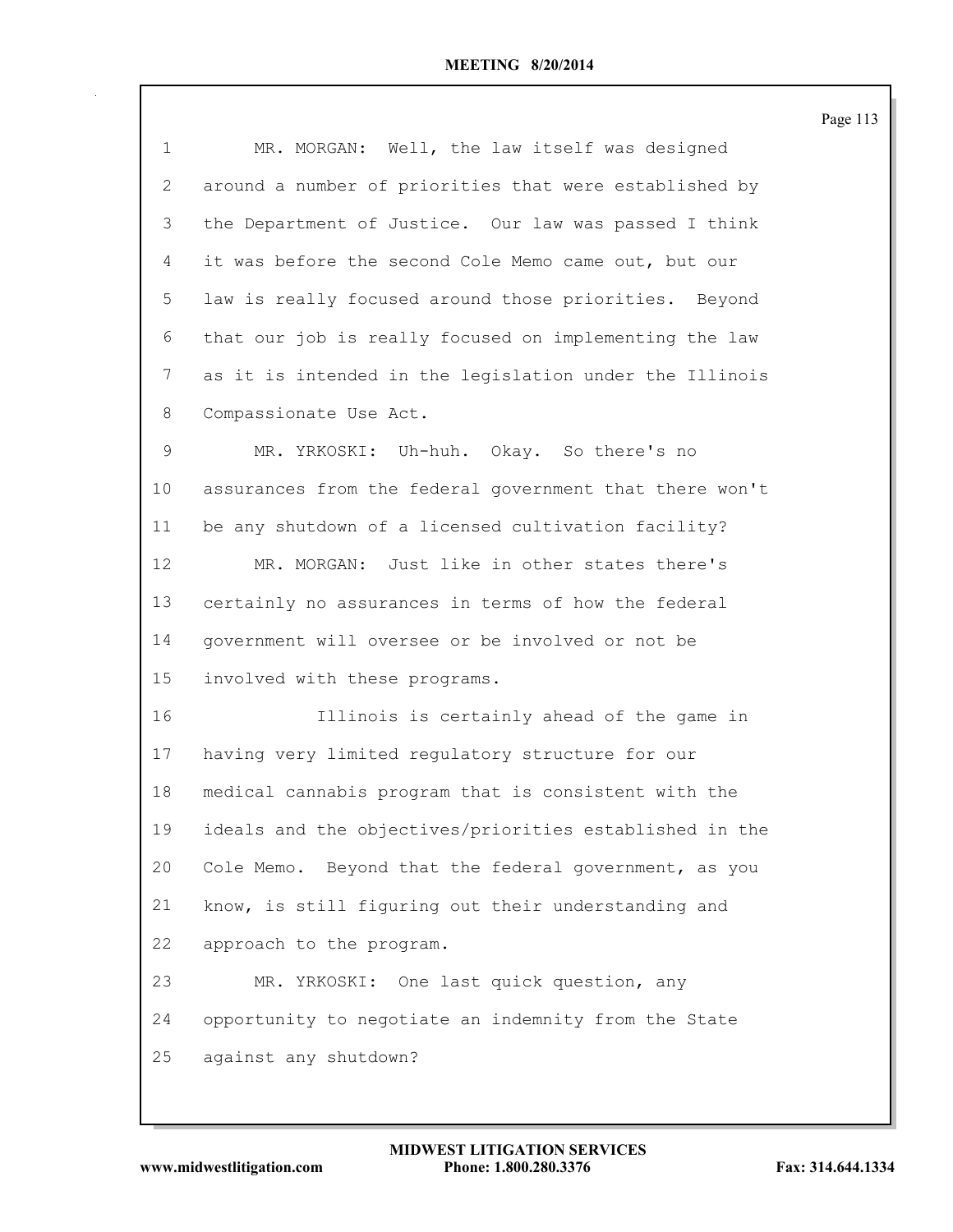|              |                                                         | Page 114 |
|--------------|---------------------------------------------------------|----------|
| $\mathbf 1$  | MR. MORGAN:<br>$\mathbb N \circ$ .                      |          |
| $\mathbf{2}$ | MR. YRKOSKI:<br>$\mathbb{N} \circ$ .                    |          |
| 3            | MR. MORGAN:<br>Thank you.                               |          |
| 4            | MR. WATSON: And I guess just as a follow-up if          |          |
| 5            | you look at some of the forms that we have already out  |          |
| 6            | there in connection with the application we're going to |          |
| 7            | want a statement. You do understand we're not           |          |
| 8            | indemnified.                                            |          |
| 9            | MS. HA: Hi. I'm Jeannie Ha, J E A N N I E; last         |          |
| 10           | name H A at Orns, Waller & Palmer (phonetic).           |          |
| 11           | My question is for the IDFPR and DOA.                   |          |
| 12           | There's documentation that is acceptable to the         |          |
| 13           | Department regarding liquidity control under the        |          |
| 14           | Rule 1290.50(c) and 1000.100(d)(21). We are aware that  |          |
| 15           | an example that's given is an Illinois CPA letter.      |          |
| 16           | Are there any other comparable documents                |          |
| 17           | that are acceptable besides the Illinois CPA letter?    |          |
| 18           | MS. CARLSON: So that's (c), Subsection (1)              |          |
| 19           | identifies a signed statement from an Illinois licensed |          |
| 20           | CPA or a statement from a financial institution         |          |
| 21           | attesting to proof of \$400,000 in liquid assets under  |          |
| 22           | the control of a principal officer or the entity        |          |
| 23           | applying.                                               |          |
| 24           | So if you are not going to be submitting a              |          |
| 25           | letter from a CPA you can certainly send in a bank      |          |
|              |                                                         |          |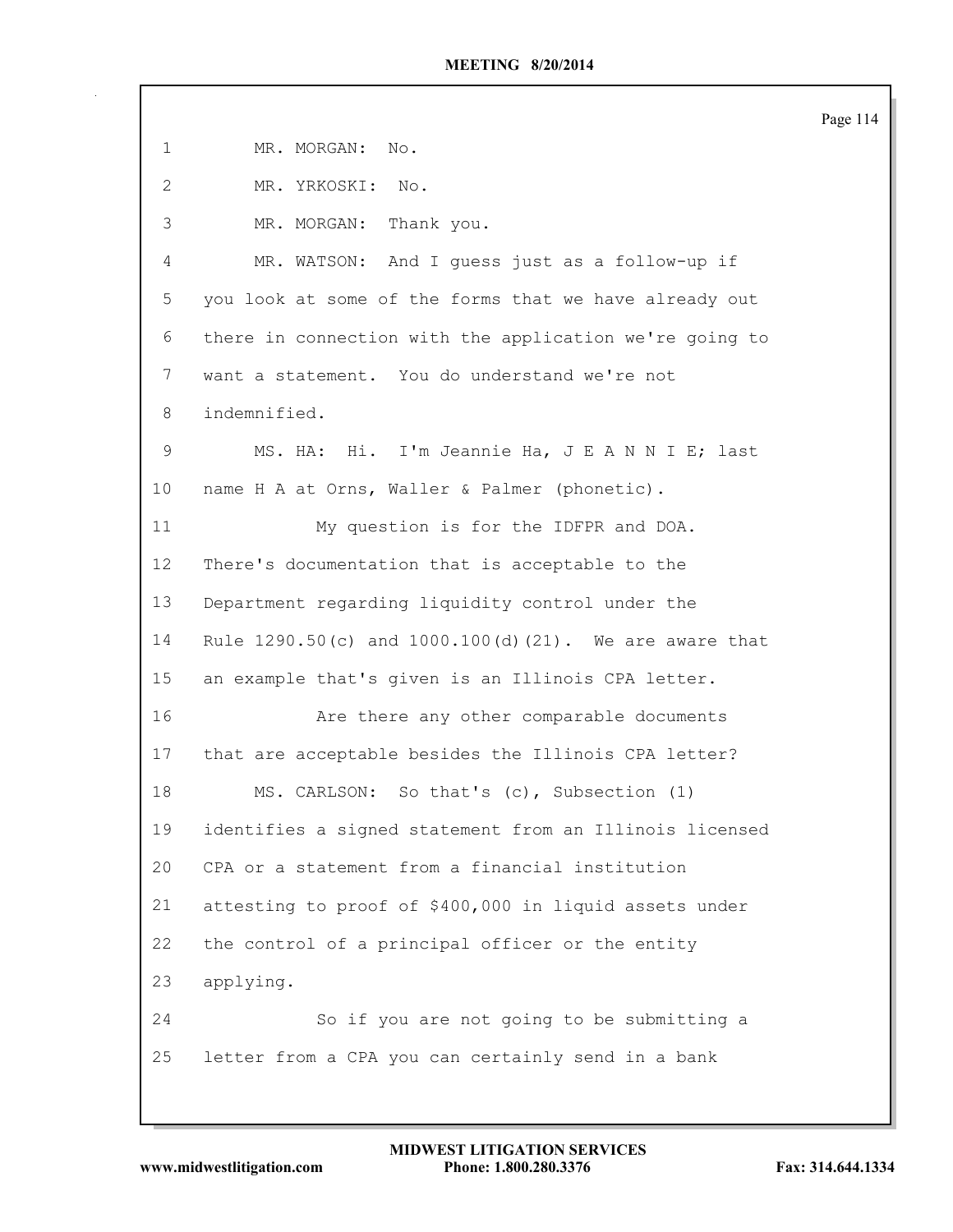| $\mathbf 1$     | statement from -- or I guess any other financial        |
|-----------------|---------------------------------------------------------|
| $\mathbf{2}$    | institution attesting that the applicant or individuals |
|                 |                                                         |
| 3               | that make up that business entity have at least         |
| 4               | \$400,000.                                              |
| 5               | MS. HA: So there's nothing else besides that?           |
| 6               | You strictly follow what's there?                       |
| 7               | MS. CARLSON: Correct.                                   |
| 8               | MS. HA: Okay. And on the DOA side same?                 |
| 9               | MR. WATSON: The documentation acceptable to the         |
| 10              | Department includes a signed statement from a licensed  |
| 11              | CPA attesting to proof of the amount of liquid assets   |
| 12 <sup>°</sup> | under the control of the owner, and the statement has   |
| 13              | to be within 30 days within the date of the             |
| 14              | application.                                            |
| 15              | We do not have any other limitation in                  |
| 16              | there, but I would say use your best efforts to give us |
| 17              | something that you think we're going to accept. I       |
| 18              | can't tell you, you know, what in the universe that     |
| 19              | might be, but the best -- best evidence is the CPA      |
| 20              | statement. And I think the information that the FPR is  |
| 21              | requiring is also good evidence, but we have to be      |
| 22              | certain that you do have the 500,000 in liquid assets.  |
| 23              | MS. HA: I understand. Thank you.                        |
| 24              | MR. ANTHONY: On deck we'd like to call KC Stark,        |
| 25              | Paul Suiter (phonetic), Ray Lin (phonetic), and Jeff    |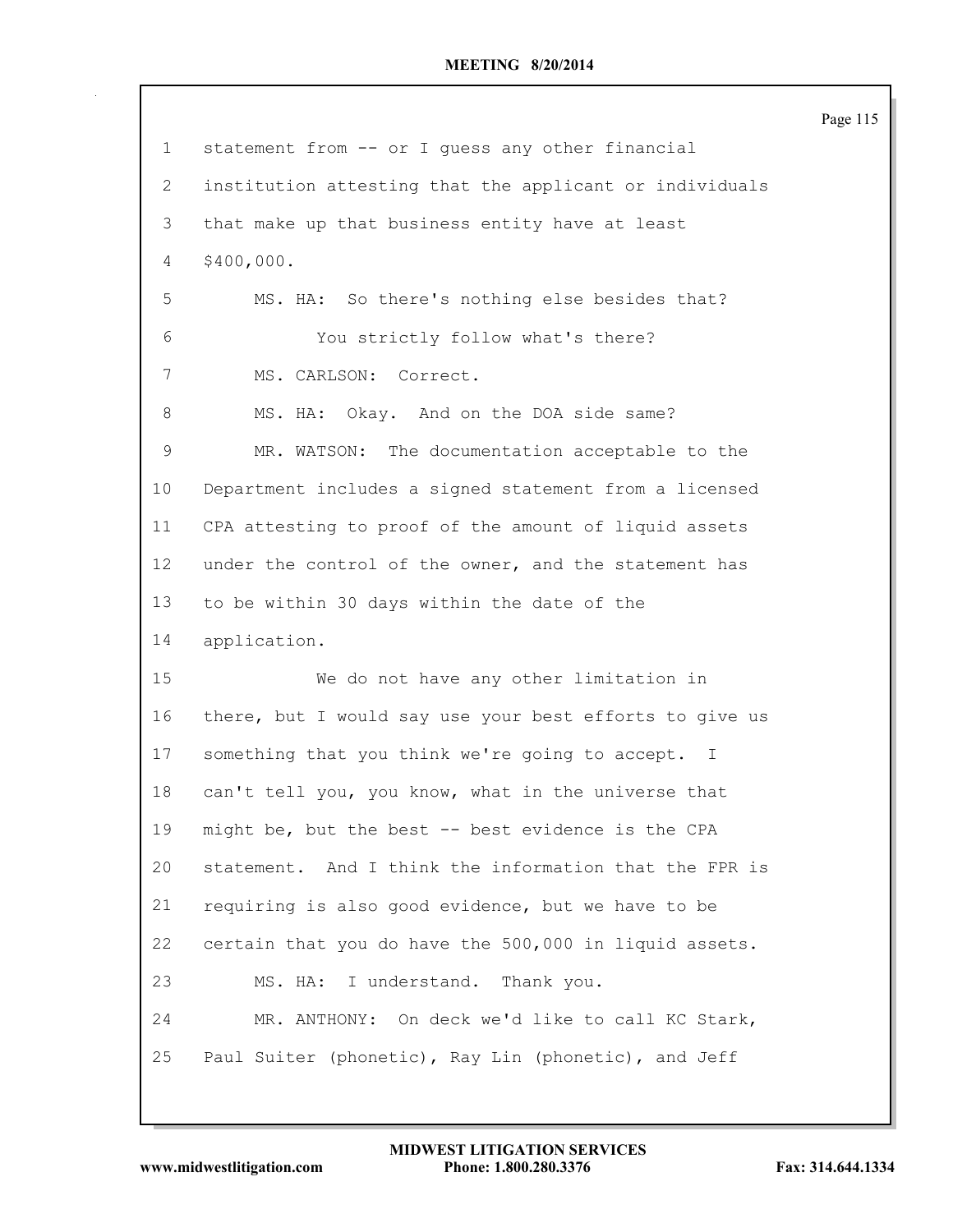```
1 Scufscoef (phonetic).
 2 MS. FREESE: Hello. I'm tall. Hi. My name is
 3 Karen Freese; that's K A R E N, F R E E S E.
 4 I work with will bud marketers in edibles
 5 and infused products, and I'd like to first confirm
 6 what I'm understanding with the Department of
 7 Agriculture regarding labeling and packaging, and then
 8 I have additional questions that apply towards both the
 9 Department of Agriculture and Public Health.
10 So this relates to Section 420, 425.
11 420, my understanding all products, cannabis
12 and infused, will need to be packaged -- individual
13 packaging. Individual does not relate to single serve
14 is my understanding, meaning 100 milligrams is the
15 maximum THC content so that potentially could be more
16 than a single serve.
17 MR. WATSON: Yes.
18 MS. FREESE: Okay. Now, the packaging in addition
19 to all the legal FDA/state packaging requirements will
20 not be allowed to have a packet -- photo of what is
21 inside of the package?
22 MR. WATSON: Correct.
23 MS. FREESE: Okay. So it's basically generic
24 packaging that will list the strain, the legal
25 requirements that it's only for medical purposes, and
```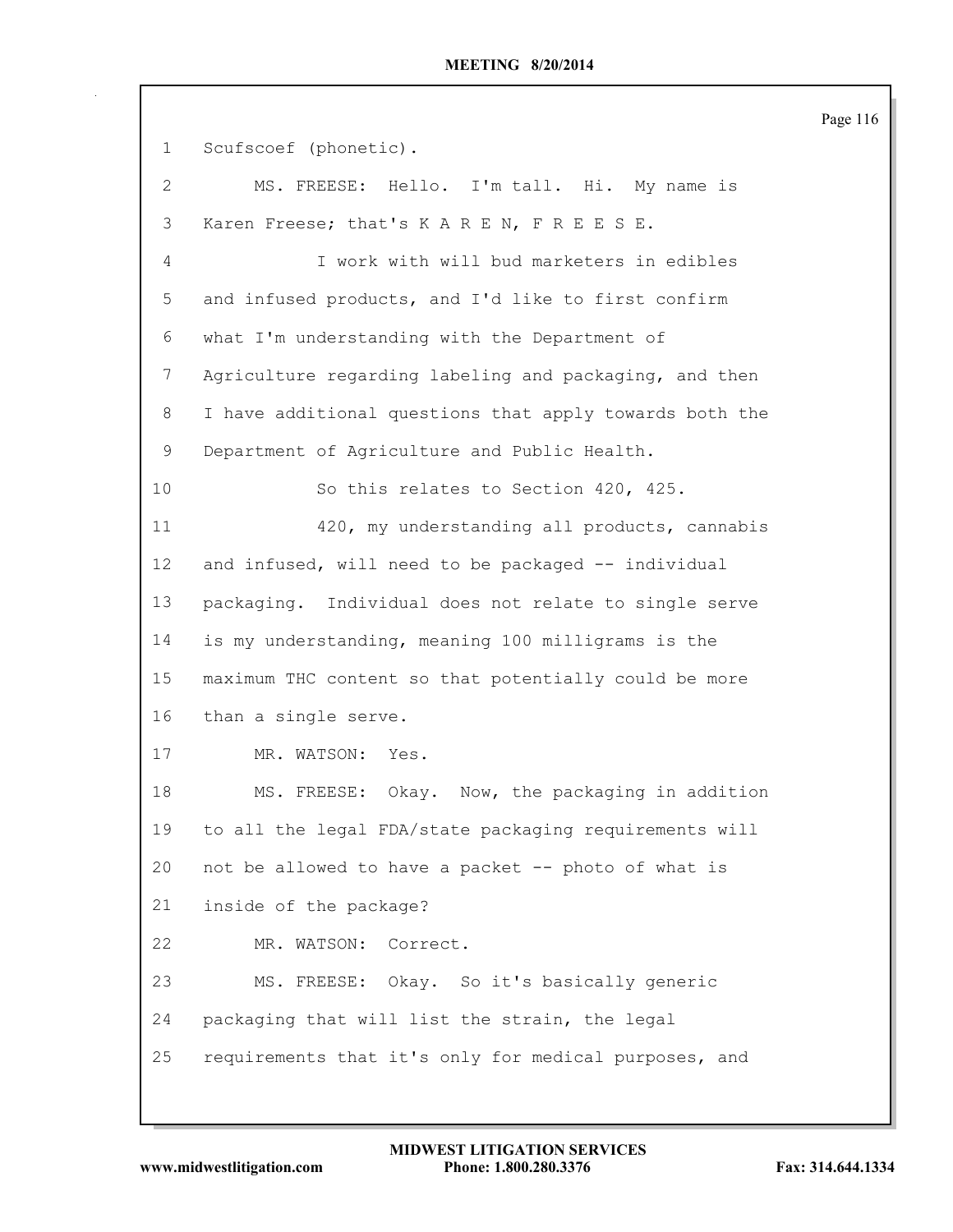Page 117 such? MR. WATSON: Yes. MS. FREESE: Okay. The packaging will also need to have a space for the dispensary then to affix their label and their tracking? MR. WATSON: I -- If I'm correct on that I think what will be happening is the dispensary will be keeping track of the information that's on the label already. They will not be attaching any new information. 11 Is that correct? MS. CARLSON: The dispensary just needs to affix a label with their name on it. So it's not the batch number and all that. It's just simply identify in case that package finds its way somewhere else where maybe it's not supposed to be we know which dispensary dispensed it. MS. FREESE: Okay. So you can have a product name or a brand name along with the cultivation center name and a dispensary name all included? I guess that's a question and a statement. MS. CARLSON: As long as the dispensary's name is affixed to the package that's sold from that dispensary that's what the rule requires. MS. FREESE: Okay. Then regarding -- this is a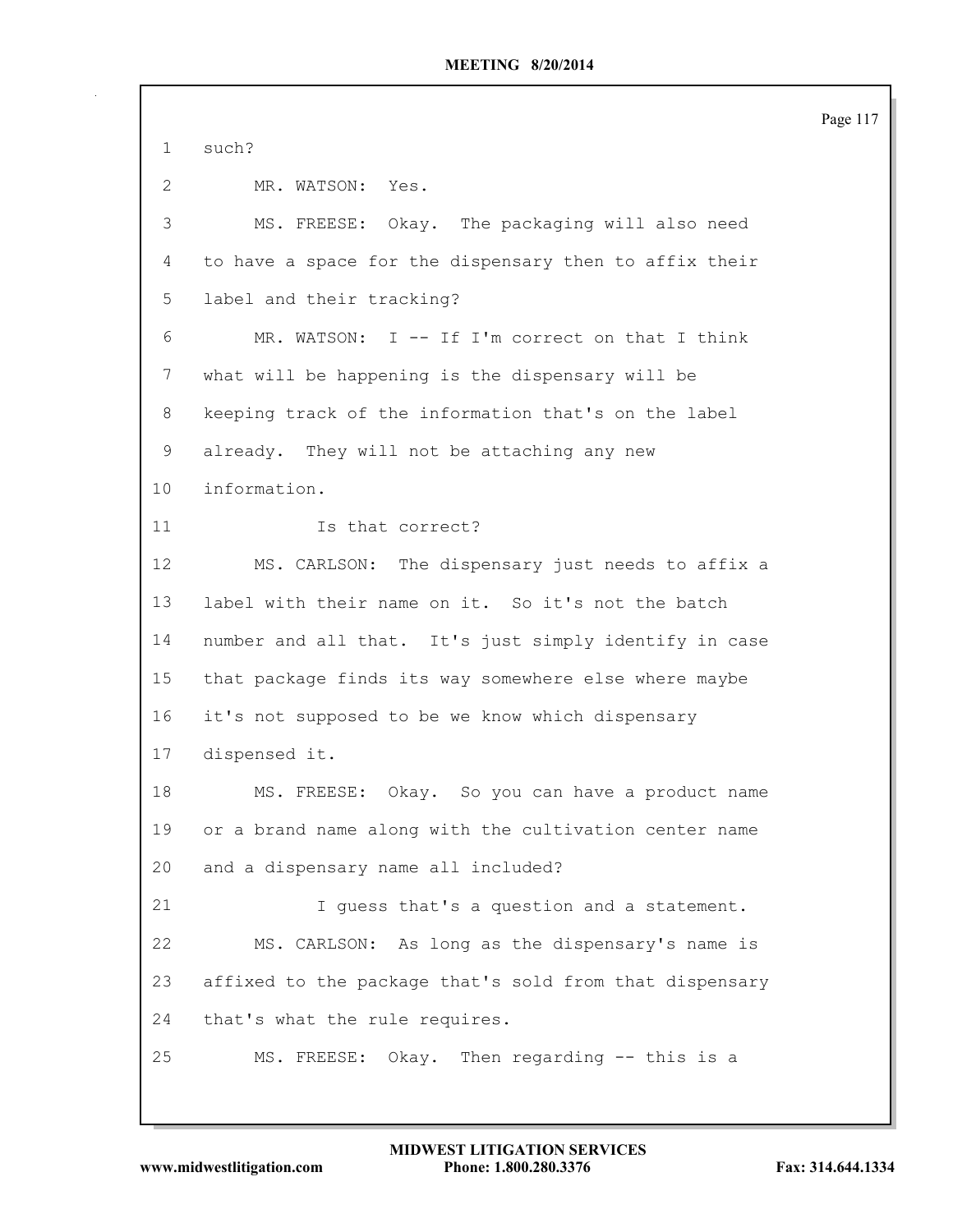big question because it's not clearly anywhere -- if you say 100 milligrams is the maximum THC content how are you defining a serving? Is it ten-milligram portions that's typically accepted under industry standards but ... MR. WATSON: I don't know that we've actually defined what a serving is. That may be information we leave up to the physician or the dispensary to recommend. The -- Obviously you know too much is not good as we've seen in the news, but I don't think the Department is going to get into the business of deciding what a serving amounts to. 14 MS. FREESE: Okay. MR. ANTHONY: Sorry. We need to move to the next question. MS. FREESE: Okay. Thank you very much. MR. O'REILLY: My name is Ryan O'Reilly, R Y A N, O, apostrophe, R E I L L Y. My question has to do with the notice of proper zoning form. What obligation does the local zoning governing body have to investigate compliance with the distance requirements under the Statute Section 105(c) pertaining to things like daycare centers and schools and stuff like that?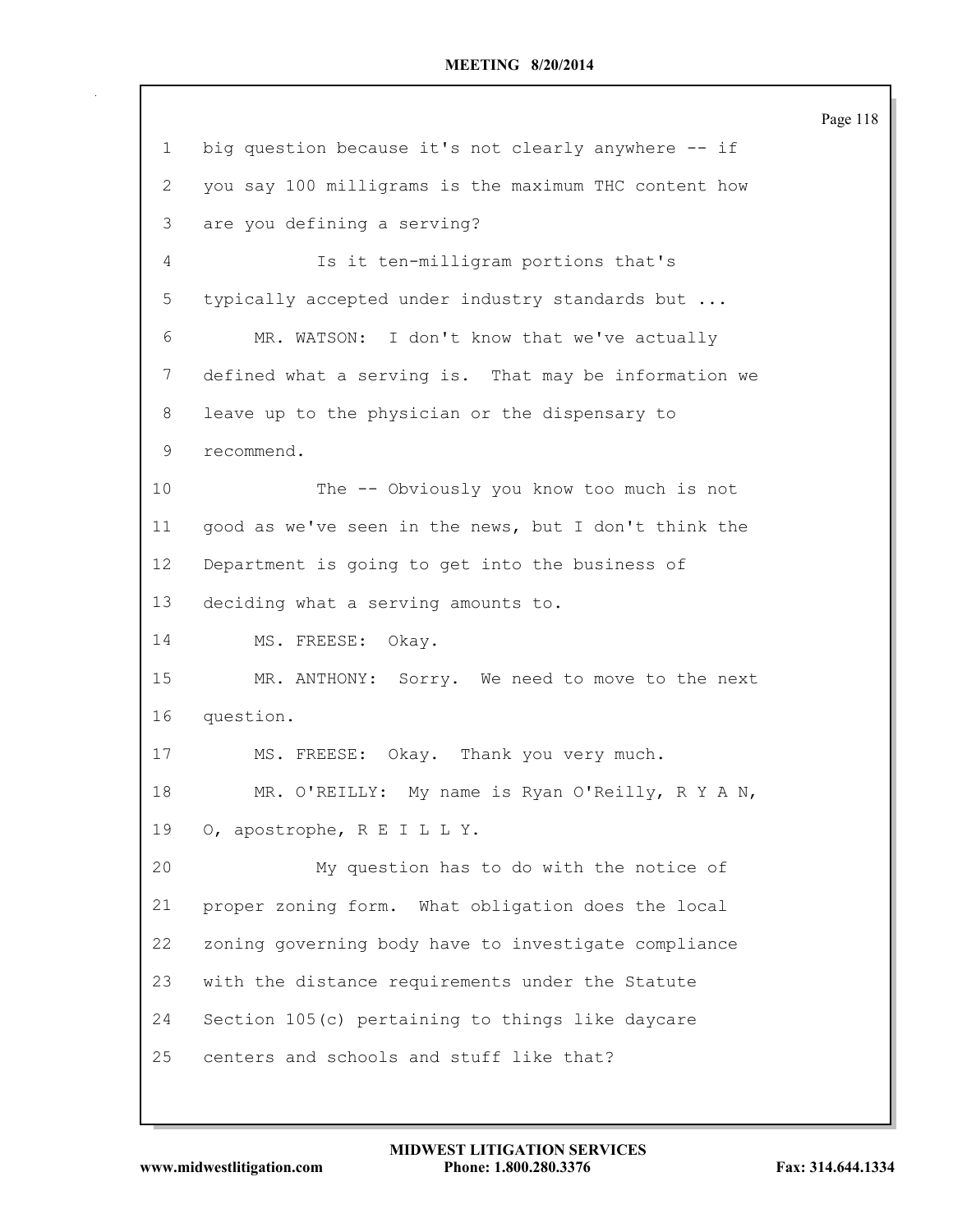| $\mathbf 1$ | It has to do with cultivation centers.                  |
|-------------|---------------------------------------------------------|
| 2           | MR. WATSON: And you're saying Section 105(c) of         |
| 3           | the statute?                                            |
| 4           | MR. O'REILLY: Correct. I think there's similar          |
| 5           | language in the rules.                                  |
| 6           | MR. WATSON: I don't know that we have any               |
| 7           | specific requirement as to what municipalities have to  |
| 8           | do. We do want the municipalities to examine whether    |
| 9           | or not the facility is in compliance with the zoning    |
| 10          | requirements and be able to sign that document.         |
| 11          | MR. O'REILLY: What if a local governing body, you       |
| 12          | know, can say that a property has the correct zoning    |
| 13          | classification, but they don't know if there's any      |
| 14          | daycare centers out there or, you know, things like     |
| 15          | that can they put some kind of disclaimer?              |
| 16          | Is that discouraged?                                    |
| 17          | How will that be viewed?                                |
| 18          | MR. MORGAN: Are you representing a municipality?        |
| 19          | MR. O'REILLY: No. I'm representing a law firm.          |
| 20          | MR. MORGAN: I mean we really -- the forms are           |
| 21          | specifically set so that the municipality can be making |
| 22          | these decisions for themselves. So it is designed so    |
| 23          | that the municipality -- We presume 99 percent of the   |
| 24          | time it's correct that a local municipality is more     |
| 25          | familiar with their own zoning and their own business   |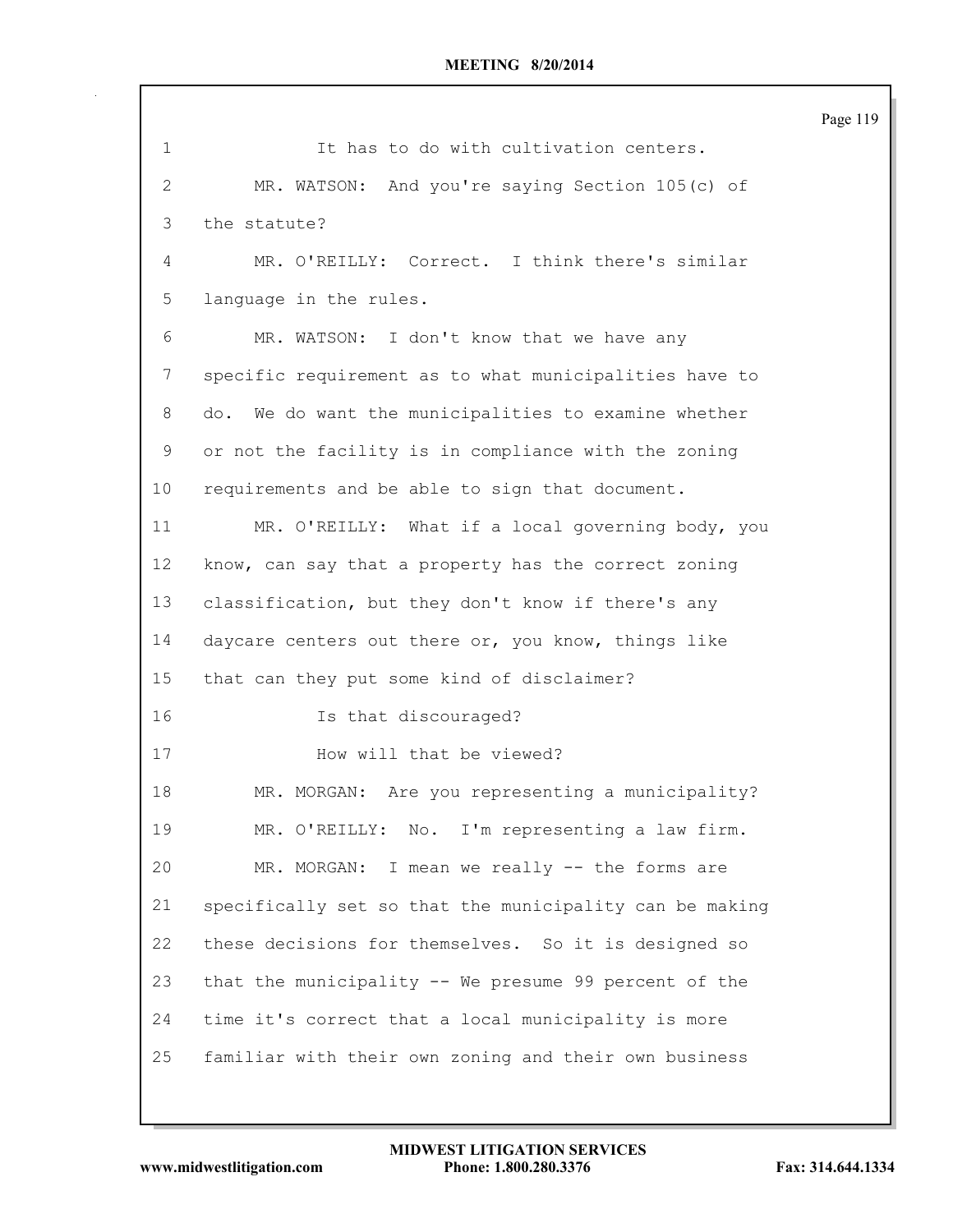|              |                                                         | Page 120 |
|--------------|---------------------------------------------------------|----------|
| $\mathbf{1}$ | licenses and licensees than we are so it's designed to  |          |
| 2            | be focused on the municipality making that              |          |
| 3            | determination.                                          |          |
| 4            | MR. O'REILLY: I believe -- Aren't daycare centers       |          |
| 5            | licensed by the state so a municipality might say,      |          |
| 6            | well, we don't know if there's daycare centers out      |          |
| 7            | there?                                                  |          |
| 8            | MR. MORGAN: Right. And Bridget addressed this           |          |
| 9            | question a little bit, but we're referring people to    |          |
| 10           | Illinois DCFS has a list of daycares. There are also    |          |
| 11           | daycares, of course, that are not licensed with the     |          |
| 12           | state but the municipality licenses, and so we are      |          |
| 13           | deferring to the municipality to make that              |          |
| 14           | determination.                                          |          |
| 15           | MR. O'REILLY: So how will it --                         |          |
| 16           | MS. CARLSON: Can I respond to that for                  |          |
| 17           | dispensaries at least?                                  |          |
| 18           | So for the zoning form if a local authority             |          |
| 19           | is going to sign off on that zoning form they're going  |          |
| 20           | to be attesting that they've looked that they know they |          |
| 21           | do not license any of those facilities in               |          |
| 22           | Section 130(d) of the Act; that it's not within $1,000$ |          |
| 23           | feet of that proposed dispensary.                       |          |
| 24           | So if it's a local zoning authority they                |          |
| 25           | need to sign off that they've looked and checked their  |          |
|              |                                                         |          |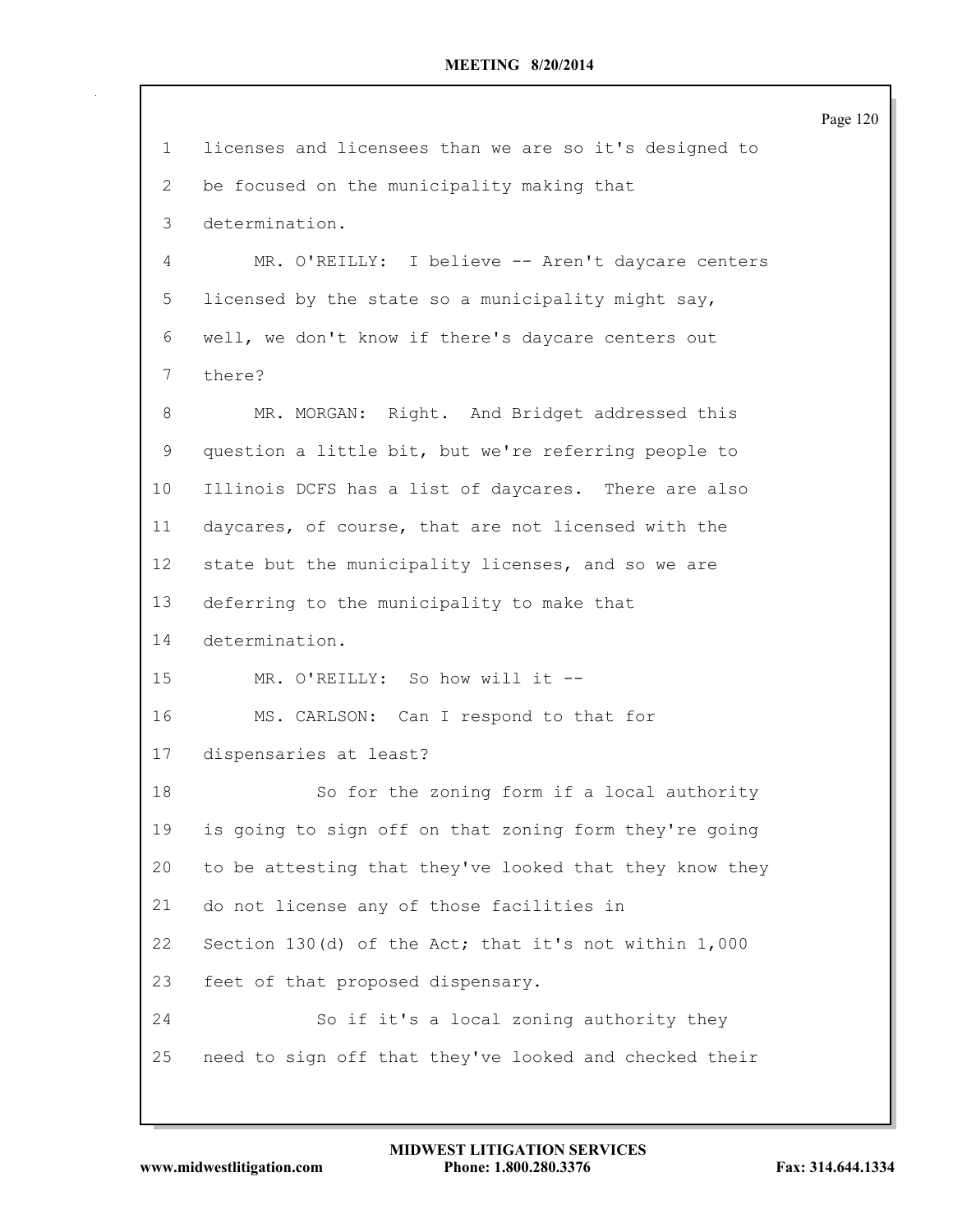|                |                                                         | Page 121 |
|----------------|---------------------------------------------------------|----------|
| $\mathbf 1$    | own records, not that they've checked records out of    |          |
| $\overline{2}$ | their control but at least the ones that are within     |          |
| 3              | their control that they're certifying.                  |          |
| 4              | MR. O'REILLY: So they can qualify approval -- or        |          |
| 5              | their sign off on this document saying according to our |          |
| 6              | licensing, you know, there's no conflict?               |          |
| 7              | They don't have the duty to investigate the             |          |
| 8              | state licensing of a daycare center or something like   |          |
| 9              | that?                                                   |          |
| 10             | MR. MORGAN: Yeah. The form is clear on what             |          |
| 11             | we're asking you to do.                                 |          |
| 12             | MR. O'REILLY: Okay.                                     |          |
| 13             | MR. ANTHONY: Thank you for your question.               |          |
| 14             | On deck we have Tanya Griffin, Eli                      |          |
| 15             | Sotten (phonetic), Rose Joshua (phonetic), and Linda    |          |
| 16             | Cibula.                                                 |          |
| 17             | MR. STARK: Thank you very much. I'd like to             |          |
| 18             | thank the board for being here. This is quite amazing.  |          |
| 19             | We've seen this happen across the country.              |          |
| 20             | My name is KC Stark, CEO of Medical                     |          |
| 21             | Marijuana Business Academy, and I would suggest due     |          |
| 22             | diligence will probably do a lot better than to wait    |          |
| 23             | for the State to decide what's out there. Be diligent.  |          |
| 24             | I'd like to say that we grow marijuana by               |          |
| 25             | the metric ton. We've been very successful, but a few   |          |
|                |                                                         |          |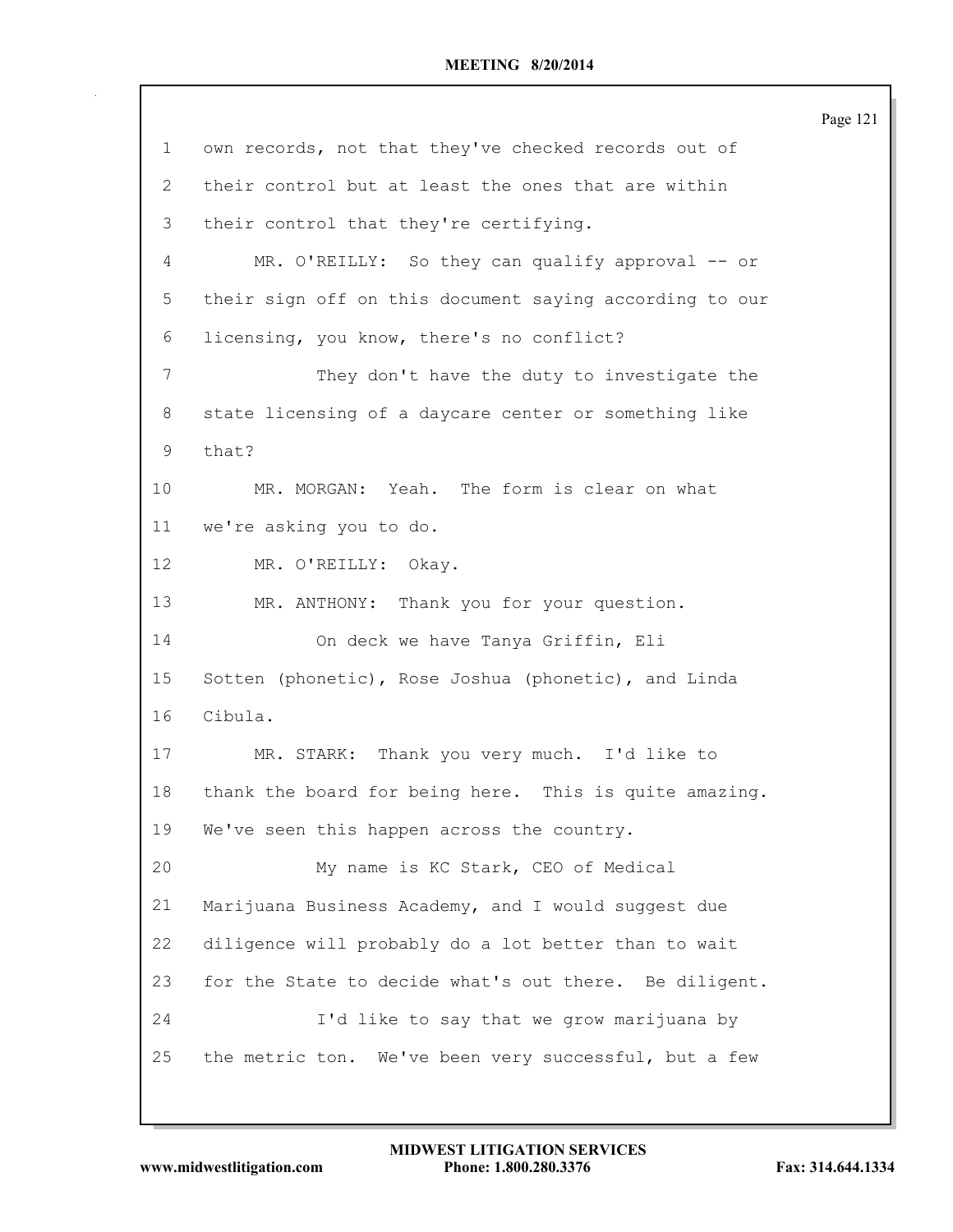| $\mathbf 1$  | things concern me about the Compassionate Use Act in    |
|--------------|---------------------------------------------------------|
| $\mathbf{2}$ | Illinois. I don't find anything compassionate about     |
| 3            | fingerprinting patients. That discourages the           |
| 4            | application and encourages black market, so I would     |
| 5            | suggest you might want to reevaluate that situation.    |
| 6            | The Compassionate Use Act calls for                     |
| 7            | 22 cultivation centers and 60 distribution points. You  |
| 8            | have a population of 13.3 million. In Colorado I have   |
| 9            | 5.2, and I have 600 distribution points. I'm concerned  |
| 10           | that you might be creating a problem for yourselves by  |
| 11           | limiting it because what may happen is if you have 22   |
| 12           | cultivation centers, 13.3 million people. We're half    |
| 13           | your size. We have 600 and we can't keep up with        |
| 14           | demand.                                                 |
| 15           | So have you considered an emergency act to              |
| 16           | the bill in case demand outweighs the supply?           |
| 17           | If you do not you will have a black market              |
| 18           | that will potentially destroy. Supply-demand is         |
| 19           | everything. It doesn't matter if it's an apple or       |
| 20           | orange or marijuana, but I'm very concerned that you're |
| 21           | underestimating the demand and in doing so you may      |
| 22           | create the solution of a black market.                  |
| 23           | MR. MORGAN: So thank you for your question.<br>Our      |
| 24           | limitations of the 21 cultivation centers and           |
| 25           | 60 dispensaries is based on what powers were given by   |
|              |                                                         |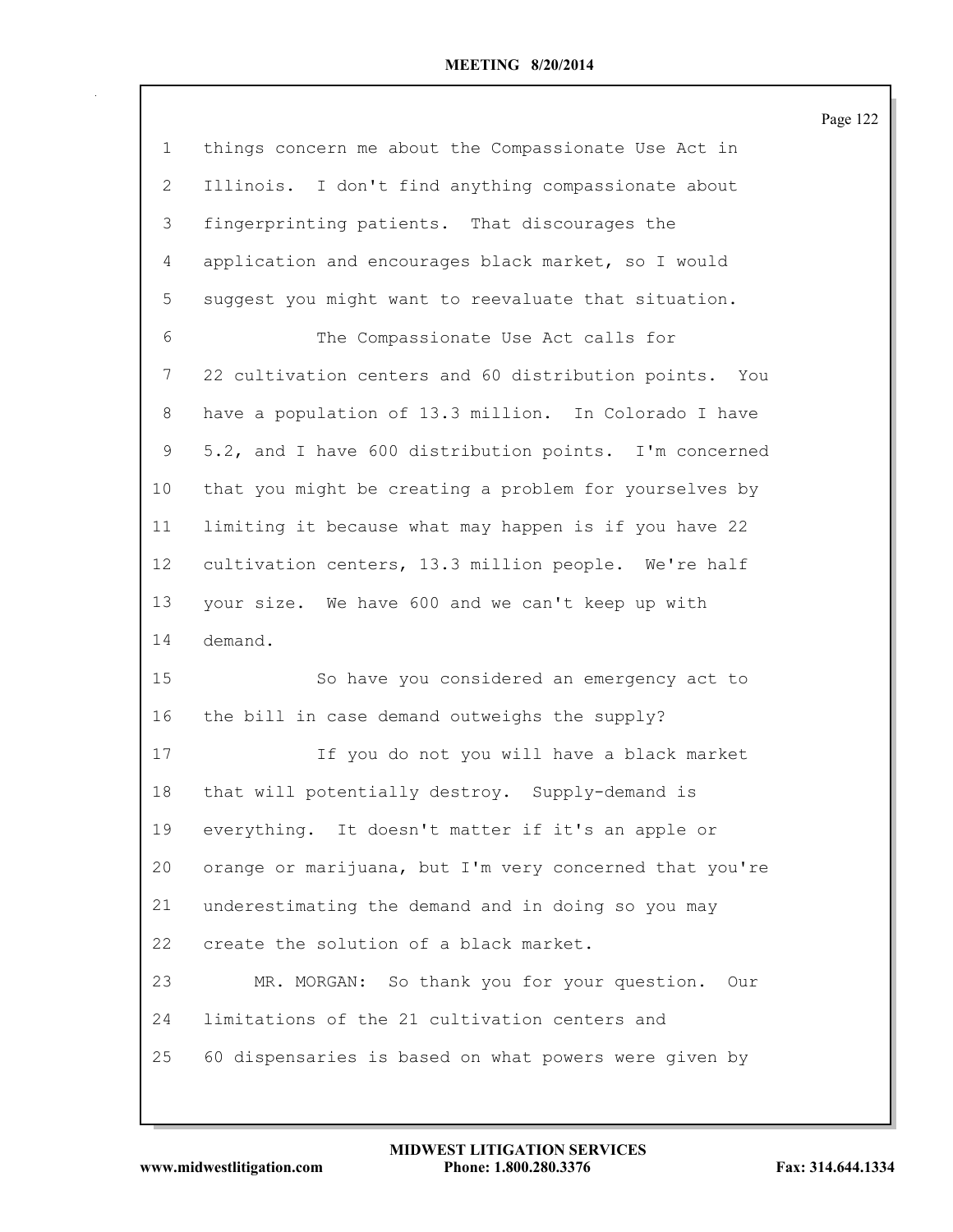| $\mathbf{1}$ | the legislation, and by the legislature it's signed by  |
|--------------|---------------------------------------------------------|
| 2            | the Governor. We don't have the authority to triple,    |
| 3            | quadruple the dispensaries in the event that we have a  |
| 4            | change in demand. That would be something legislature   |
| 5            | would consider.                                         |
| 6            | MR. STARK: Correct. They could.                         |
| 7            | MR. MORGAN: The other piece -- Well, the                |
| 8            | legislature can encourage everyone in the room to       |
| 9            | consider reaching out to your local elected official if |
| $10 \,$      | you have concerns with the legislation or things you'd  |
| 11           | like to change.                                         |
| 12           | The other thing is the cultivation centers              |
| 13           | themselves are not limited in size. So I acknowledge    |
| 14           | what you're saying in terms of limiting only 60 retail  |
| 15           | dispensaries in the state and 21 cultivation centers to |
| 16           | cover the population that's eligible in Illinois. Of    |
| 17           | course it's more limited than in Colorado.              |
| 18           | I don't see that limitation. I don't<br>MR. STARK:      |
| 19           | see it or limit it. You have over 40 conditions that    |
| 20           | qualify.                                                |
| 21           | MR. MORGAN: We don't -- The limitations are             |
| 22           | spelled out very clearly in the law in terms of which   |
| 23           | conditions are eligible, and there are a number -- it's |
| 24           | one of the reasons we haven't had a DPH advisory board  |
| 25           | coming to consider the addition of new medical          |
|              |                                                         |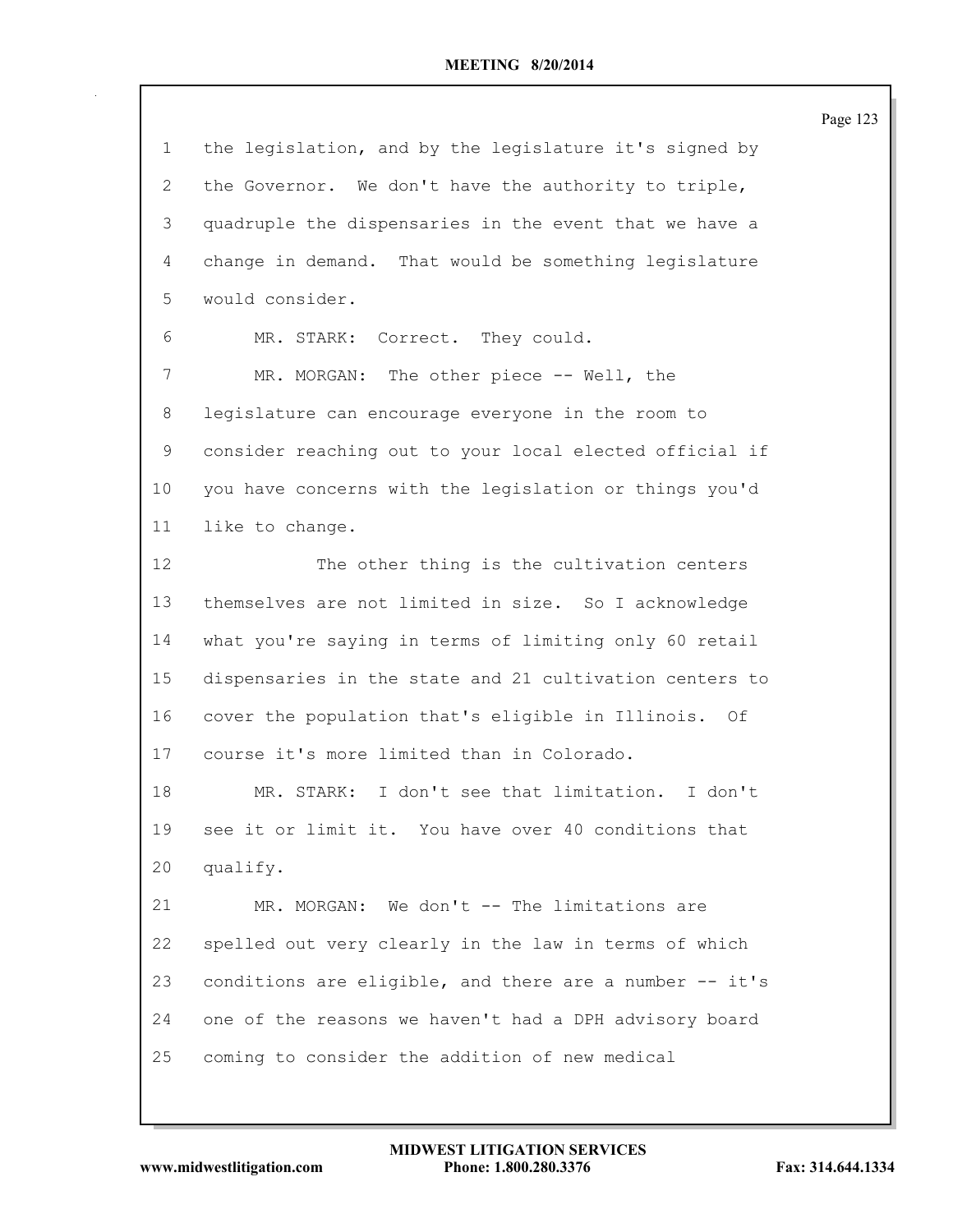conditions because there were a number left out very deliberately than other states such as Colorado would include that is very large patient population. So the population will be different just like every state has had their own makeup, but the cultivation centers are not limited in the volume they can grow. The concern, of course, is that you can't have a cultivation center growing expedientially more than able to sell to a dispensary because of the, you know, weight and we're very concerned about diversion. This is also a pilot program. It's not perfect. Legislation is not perfect. We'll improve upon it in time, but it is a pilot program so we're trying to get this program up and running to the best of the ability under the statute. So we appreciate your comments and hopefully it won't be limited to the degree that you're concerned by. MR. STARK: Well, history will tell that, I guess. MR. MORGAN: Indeed. MR. STARK: On the bona fide authorization of the doctor, so if I have a patient dying of AIDS and a patient dying of cancer and his doctor will not recommend it because he doesn't want to risk his DR license they come to me and our doctors -- how --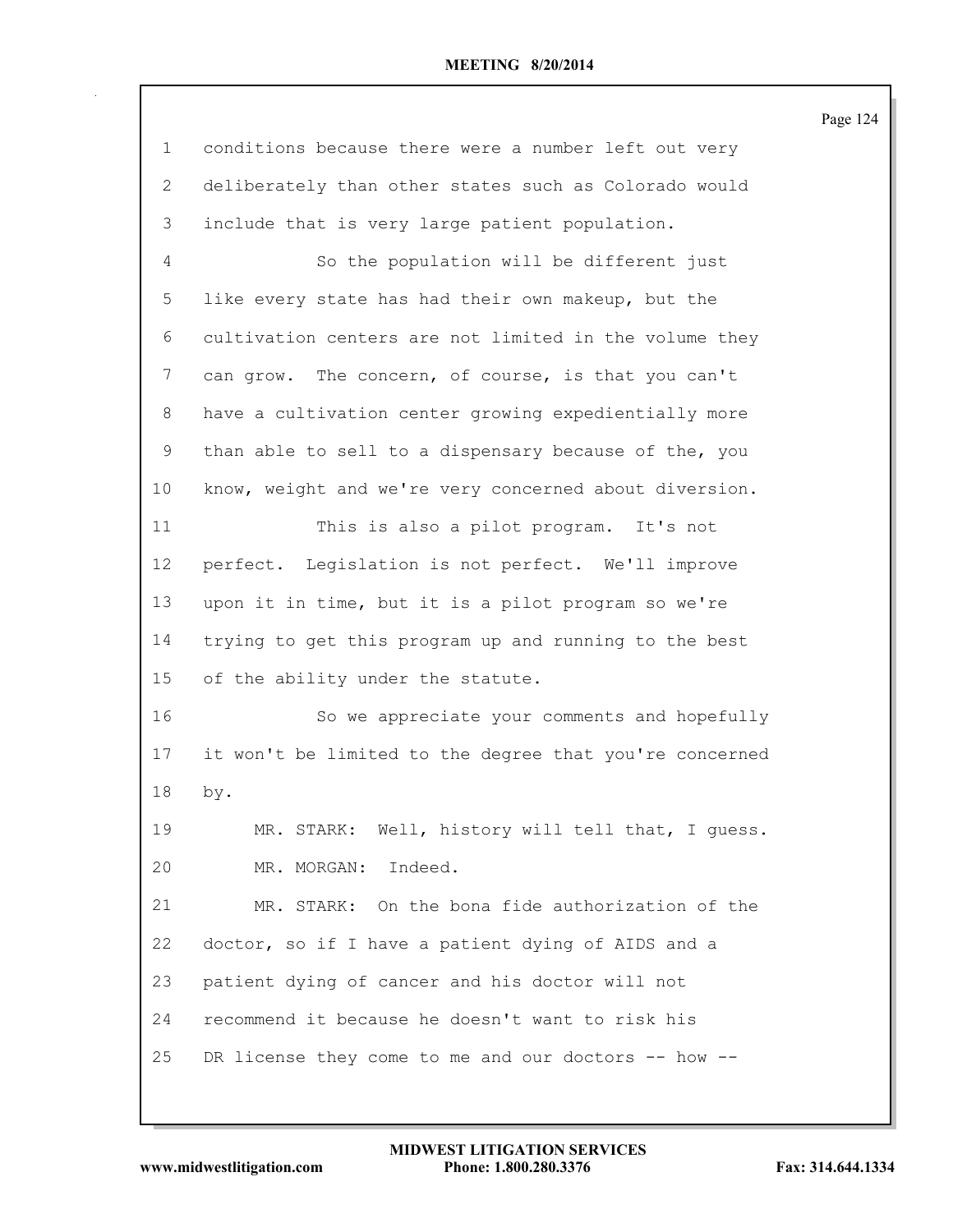| 1               | how bona fide do I have to be to help save that guy's    |
|-----------------|----------------------------------------------------------|
| 2               | life?                                                    |
| 3               | MS. SHERMAN OBERDORFF: So when we were                   |
| 4               | considering the bona fide physician-patient              |
| 5               | relationship one of the things we did on purpose was to  |
| 6               | make sure that we did not set a time limit for that      |
| 7               | relationship because we do recognize that there will be  |
| 8               | people who may be diagnosed with a debilitating medical  |
| 9               | condition and have a short amount of time to live.<br>So |
| 10              | what we really are looking for is to have the physician  |
| 11              | doing a number of things. We want to make sure that      |
| 12 <sup>°</sup> | they're reviewing past medical records. We want to       |
| 13              | make sure that they are seeing that patient more than    |
| 14              | once. And we also --                                     |
| 15              | MR. STARK: Regardless of time frame?                     |
| 16              | Today, next week, see them again, look at                |
| 17              | records, seeing them more than once is there a time      |
| 18              | frame in between?                                        |
| 19              | MS. SHERMAN OBERDORFF: We haven't given any time         |
| 20              | frame to it. What we really need to know is that this    |
| 21              | patient is visiting a physician that's responsible for   |
| 22              | their care. They are not responsible just for signing    |
| 23              | off on their use of medical cannabis.                    |
| 24              | MR. STARK: Doctors are pretty ethical, correct?          |
| 25              | MS. SHERMAN OBERDORFF: The doctors are required          |
|                 |                                                          |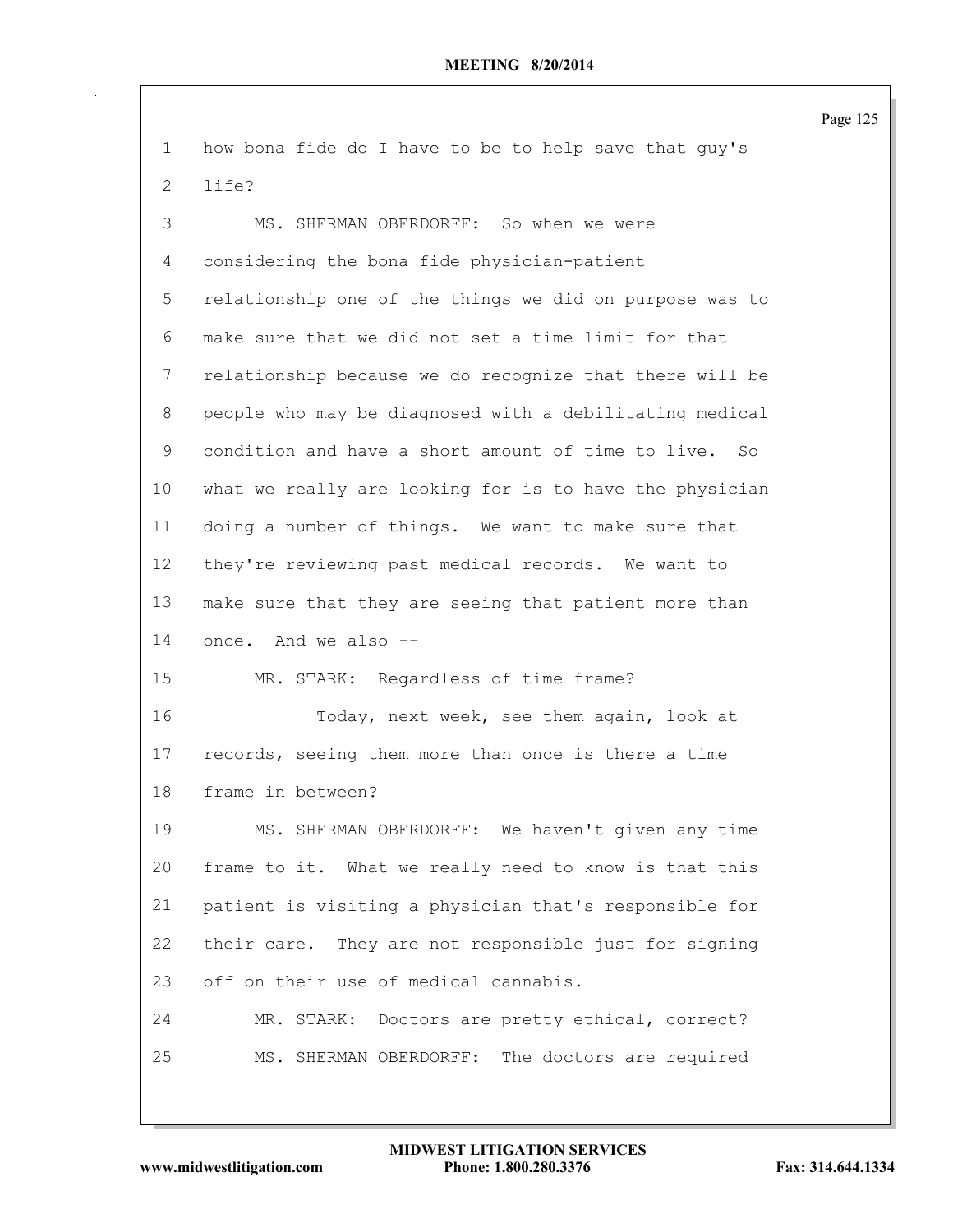Page 126 to meet a number of requirements. Some of those are ethical. MR. STARK: Yes. MR. MORGAN: We're going to move along. MR. STARK: Thank you very much. Great work. Good luck, Illinois. MR. ANTHONY: After the next speaker, we'd like to hear from Pepi Talbert, Burto Rios (phonetic), Kevin Monroe, and Randy Miles. MS. GRIFFIN: My name is Tanya Griffin, T A N Y A, G R I F F I N. My question is cultivation related. My experience with working with municipalities there's a hosting fee or arrangement is often requested anywhere from a generous donation to the municipal facility or 5 percent of gross sales. I've seen lots of different things. How do you suggest we navigate this and be fully transparent in the application? MR. WATSON: This is a question -- Were you in Peoria? MS. GRIFFIN: I wasn't. Collinsville. MR. WATSON: You were in Collinsville. I remember seeing you there, but when we were in Peoria we had a representative from the Department of Revenue and he responded to a similar question. And I'm not sure I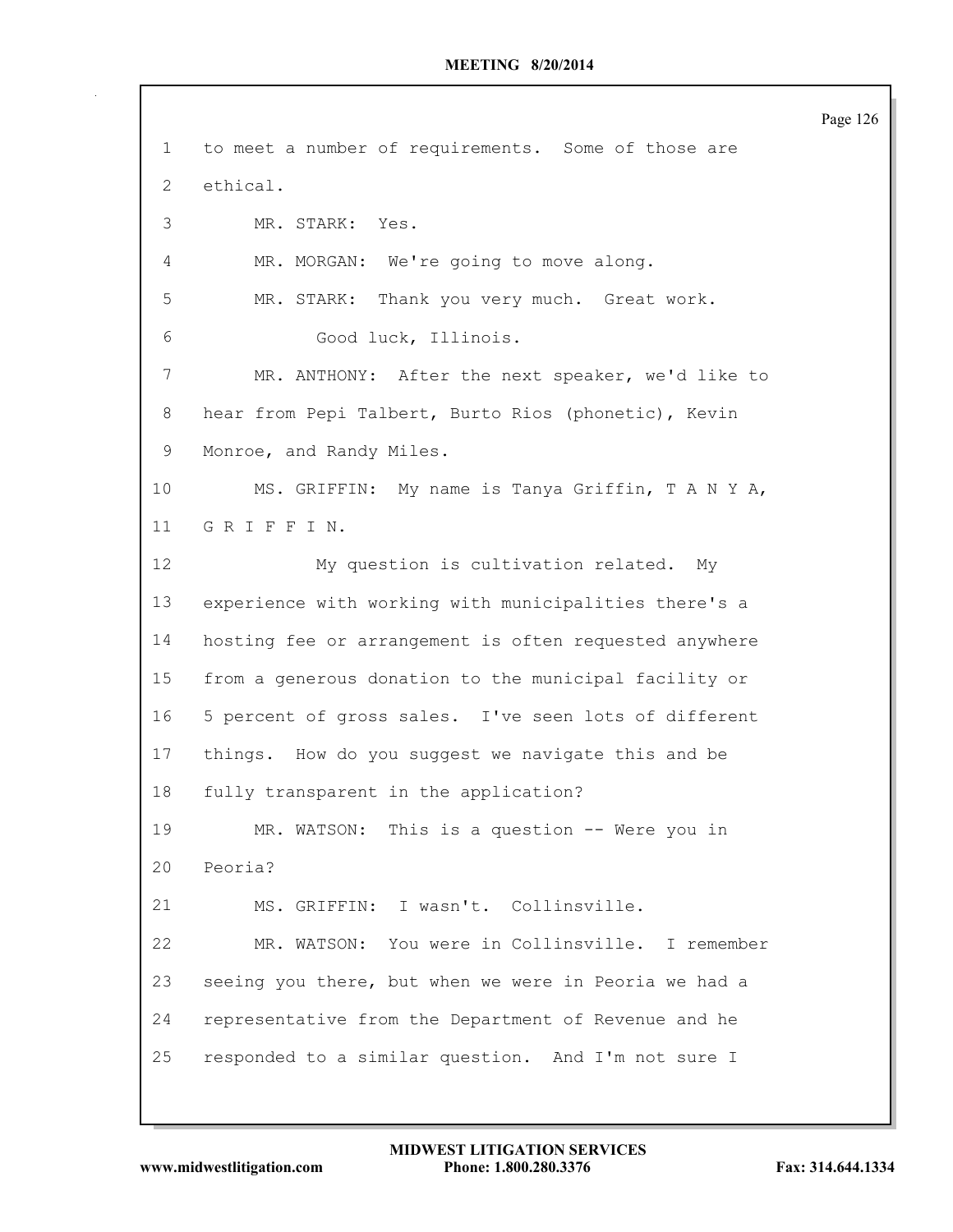| 1            | can recall exactly what it was, but I do know that --   |
|--------------|---------------------------------------------------------|
| $\mathbf{2}$ | correct me if I'm wrong, Bob, but I believe he said     |
| 3            | that municipality could not charge like an excise tax   |
| 4            | per amount of sales or whatever.                        |
| 5            | MR. MORGAN: Right. It was a little bit of a             |
| 6            | technical answer from the Department of Revenue         |
| 7            | representatives. Essentially that the municipality      |
| 8            | doesn't have authority to create a new tax and gross    |
| 9            | receipts for rule. I believe that's the language he     |
| 10           | used, but we'll post that on our FAQs because folks     |
| 11           | here are not the revenue representatives.               |
| 12           | MS. GRIFFIN: Yeah.                                      |
| 13           | So on a bigger part of that question in                 |
| 14           | terms of the relationship part when the municipality is |
| 15           | asking for, you know, maybe contributions to their      |
| 16           | rec. center or something like that, again how do we     |
| 17           | navigate that?                                          |
| 18           | I'm sorry. Contributions to what?<br>MR. WATSON:        |
| 19           | MS. GRIFFIN: You know, maybe their rec. center or       |
| 20           | their senior living facility or something in the        |
| 21           | community does that fall under community involvement?   |
| 22           | And I'm just telling you because I'm seeing             |
| 23           | it. It's often in my relationships.                     |
| 24           | MR. MORGAN: You know, I would say there are a           |
| 25           | number of municipalities that are not doing that --     |
|              |                                                         |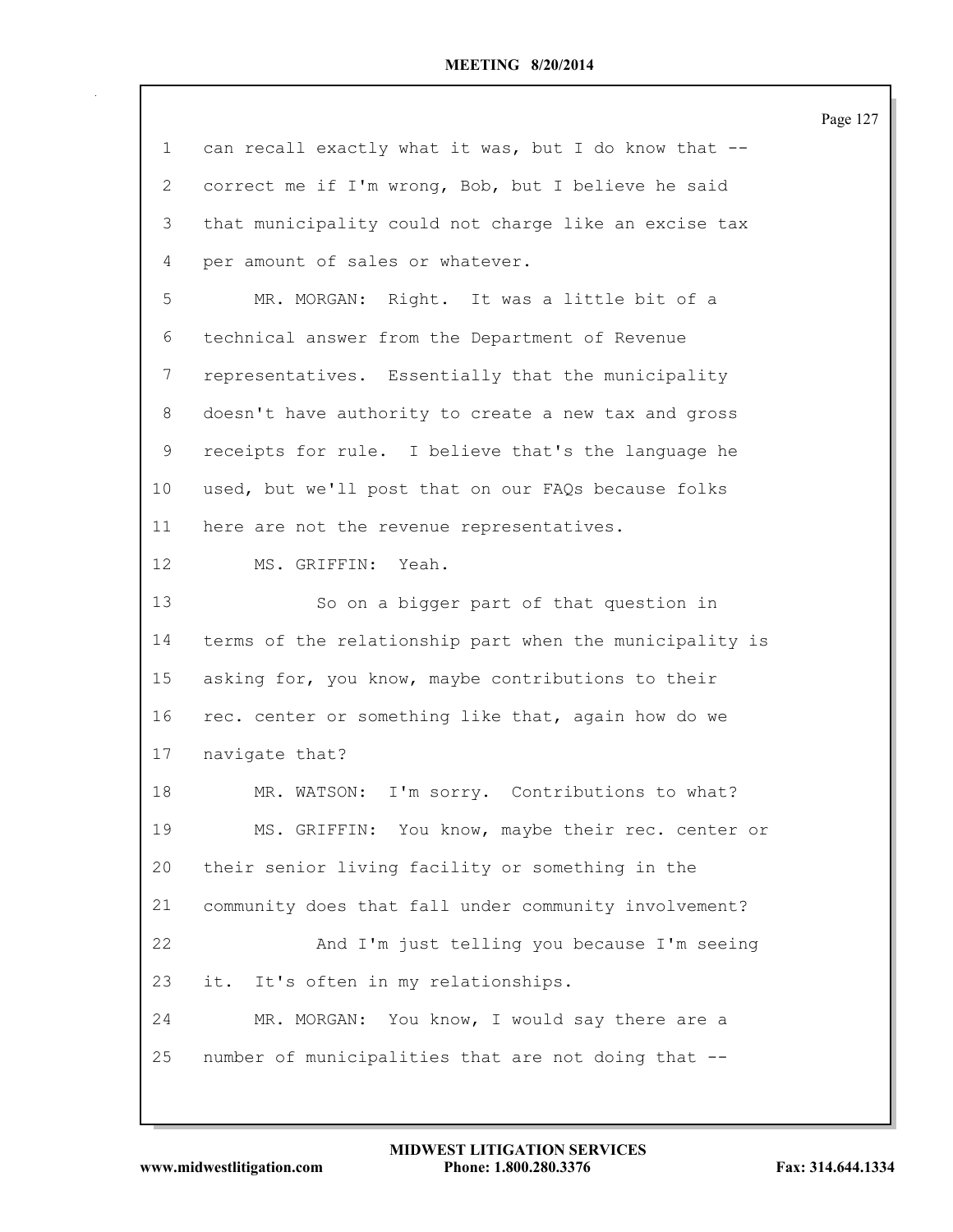Page 128 MS. GRIFFIN: Right. I agree. MR. MORGAN: -- and so I don't think we would directly address what you should or should not do in negotiating with municipalities or zoning and support. Each community is really going to handle this differently, and we're not going to be involved in 7 that -- that process. MS. GRIFFIN: All right. I think that's completely clear that if any kind of relationship does exist it would need to be, you know, disclosed, obviously, and where would you suggest -- I'm not saying that my group is doing that, but where would that manifest itself? Would it be community involvement or -- MR. WATSON: Yeah. In the bonus point section there is a community benefits plan and it talks about the applicant may provide the Department with a detailed description of any plans the applicant has to give back to the local community if awarded a permit. So it would seem to me if you're going to, you know, build a park if you get the permit and begin operation that that would be the place to do that -- put that. MS. GRIFFIN: So one other quick question also, Ray, cultivation related. Assuming approval on -- you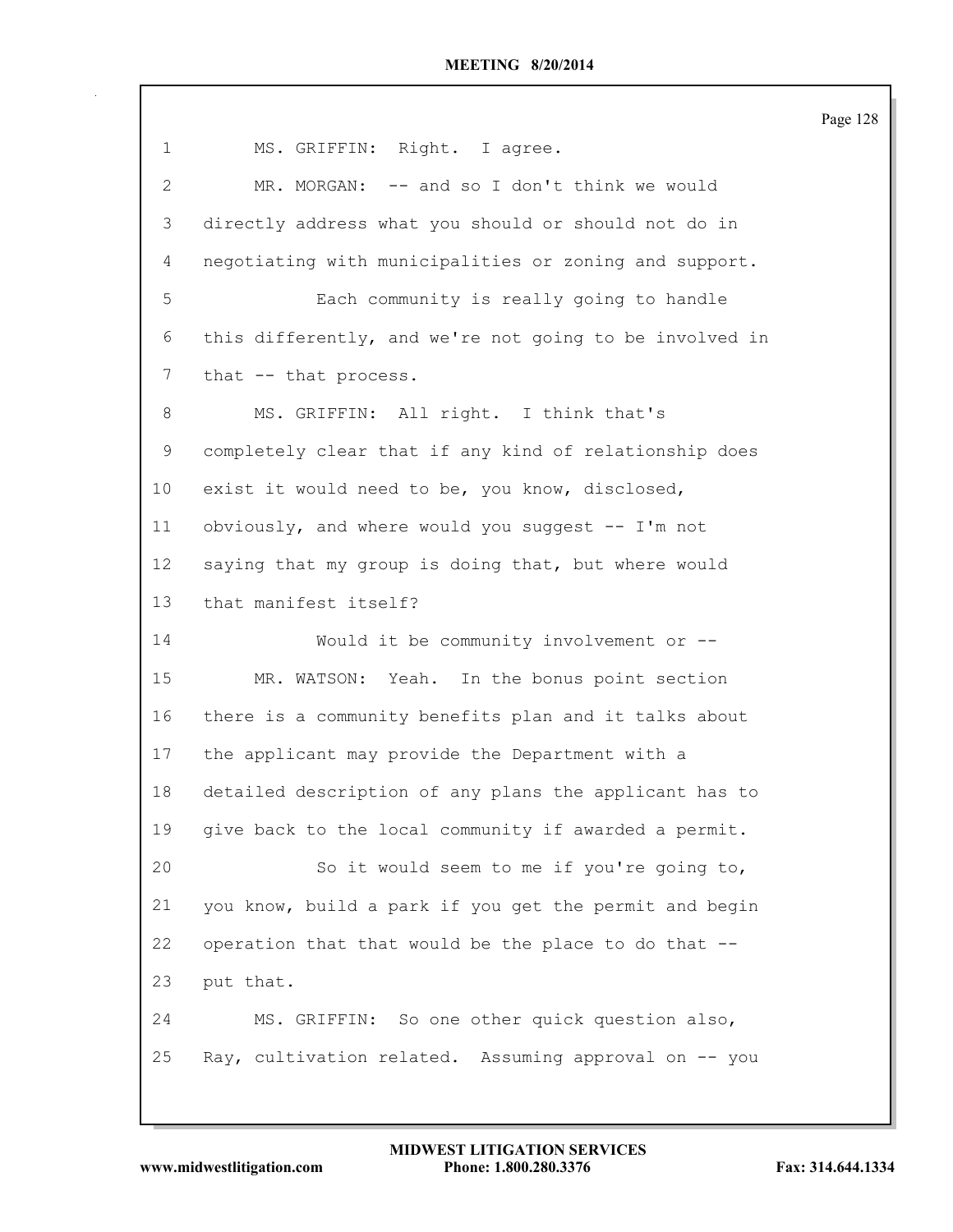| 1  | know, with our submitted blueprints on how much         |
|----|---------------------------------------------------------|
| 2  | variation between what is actually implemented and what |
| 3  | is on our blueprints?                                   |
| 4  | Is there any acceptable variation assuming              |
| 5  | that there are going to be some unknown conditions that |
| 6  | we're not going to be able to predict?                  |
| 7  | MR. WATSON: Actually this is sort of a question I       |
| 8  | was looking forward to only because I wanted to address |
| 9  | the entire application. When -- When you submit an      |
| 10 | application and you say you're going to do A, B, and C  |
| 11 | and we give points because you're doing A, B, and C and |
| 12 | you prevail over another competitor who may only be     |
| 13 | doing A and B we will be issuing a permit conditioned   |
| 14 | upon you doing each of those things that you have said  |
| 15 | in the application, and when our inspectors come and    |
| 16 | they find that you're not doing that then we may have   |
| 17 | to take some sort of disciplinary action and that could |
| 18 | even be revocation of the permit.                       |
| 19 | So $-$ - There is, however, a means for                 |
| 20 | modification within the rules, and you would have to    |
| 21 | demonstrate why you need modification. But I would say  |
| 22 | if you think you're not going to be able to do          |
| 23 | something don't put it in the application, but once you |
| 24 | put it in there we're going to want to see it.          |
| 25 | Thank you very much.<br>MR. ANTHONY:                    |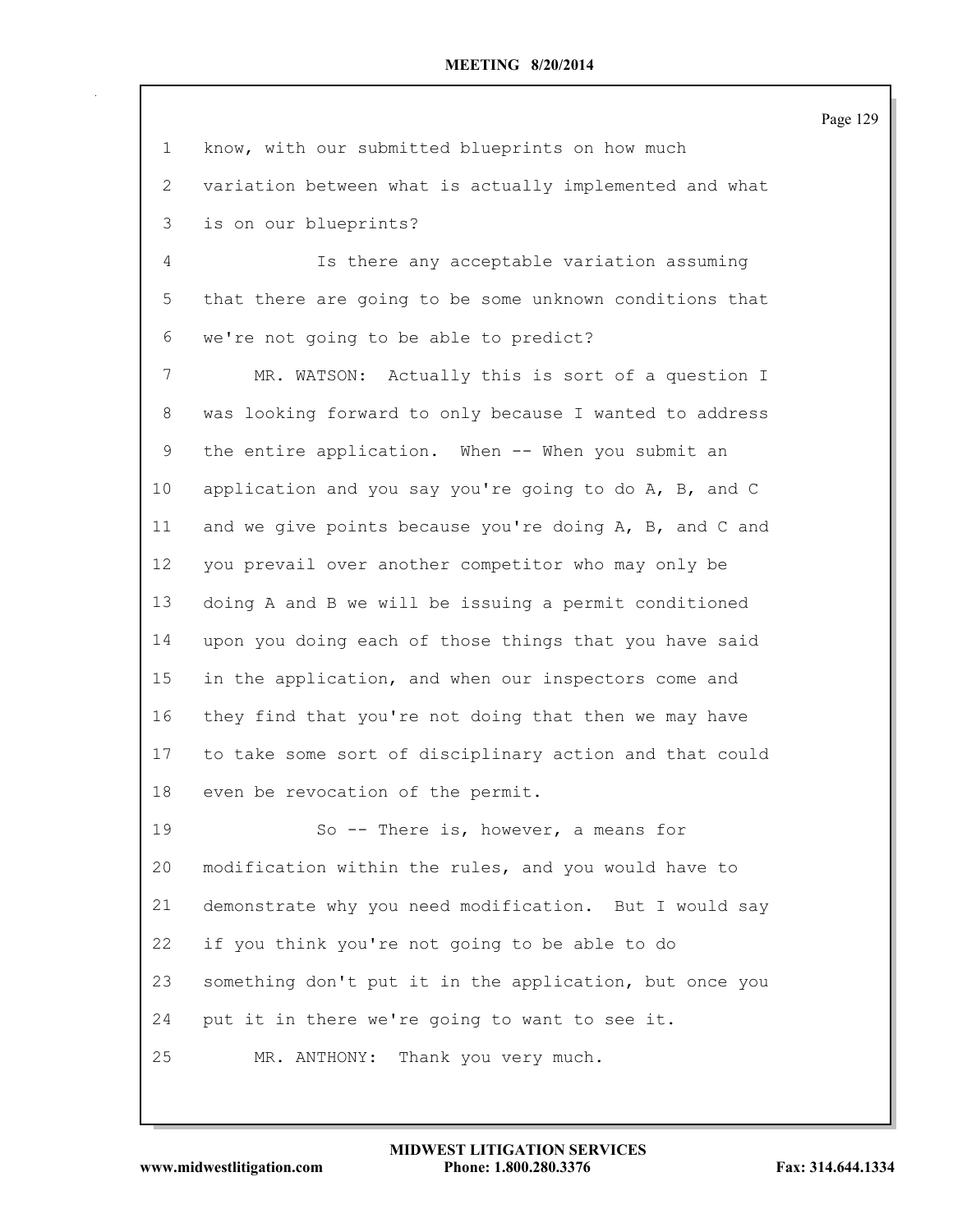| $\mathbf{1}$    | After this next gentleman we'd like to hear             |
|-----------------|---------------------------------------------------------|
| $\mathbf{2}$    | from Jen Brutican (phonetic), Justin                    |
| 3               | Linenwebber (phonetic), Hami Englekins (phonetic), and  |
| 4               | Jim Davis.                                              |
| 5               | MR. TALBERT: My name is -- Wow. My name is Pepi         |
| 6               | Talbert, PEPI, TALBERT.                                 |
| 7               | I'm falling on a sword for a number of                  |
| 8               | people here because I've been asked by people in        |
| 9               | Vancouver, Seattle, Denver. I'm hearing these people    |
| 10 <sup>°</sup> | talking about cultivation and opening up these shops    |
| 11              | and stuff. Let me tell you about a person who has been  |
| 12 <sup>°</sup> | there and done that. I don't know how different we are  |
| 13              | from anybody in the world that we need to be            |
| 14              | fingerprinted or what have you, but I do think that     |
| 15              | you're getting ready to land an aircraft carrier on the |
| 16              | river, the river being the 60 people who can have these |
| 17              | licenses and the aircraft being the people who want     |
| 18              | this service. Those people who are deciding on having   |
| 19              | these places security is mandatory. Okay?               |
| 20              | Going in and coming out.                                |
| 21              | How you handle your money and how you handle            |
| 22              | your product is very different. You say medical         |
| 23              | marijuana. Where is the medical in this?                |
| 24              | I mean I've got a prescription from my                  |
| 25              | doctor to go to Walgreens or wherever and get this      |
|                 |                                                         |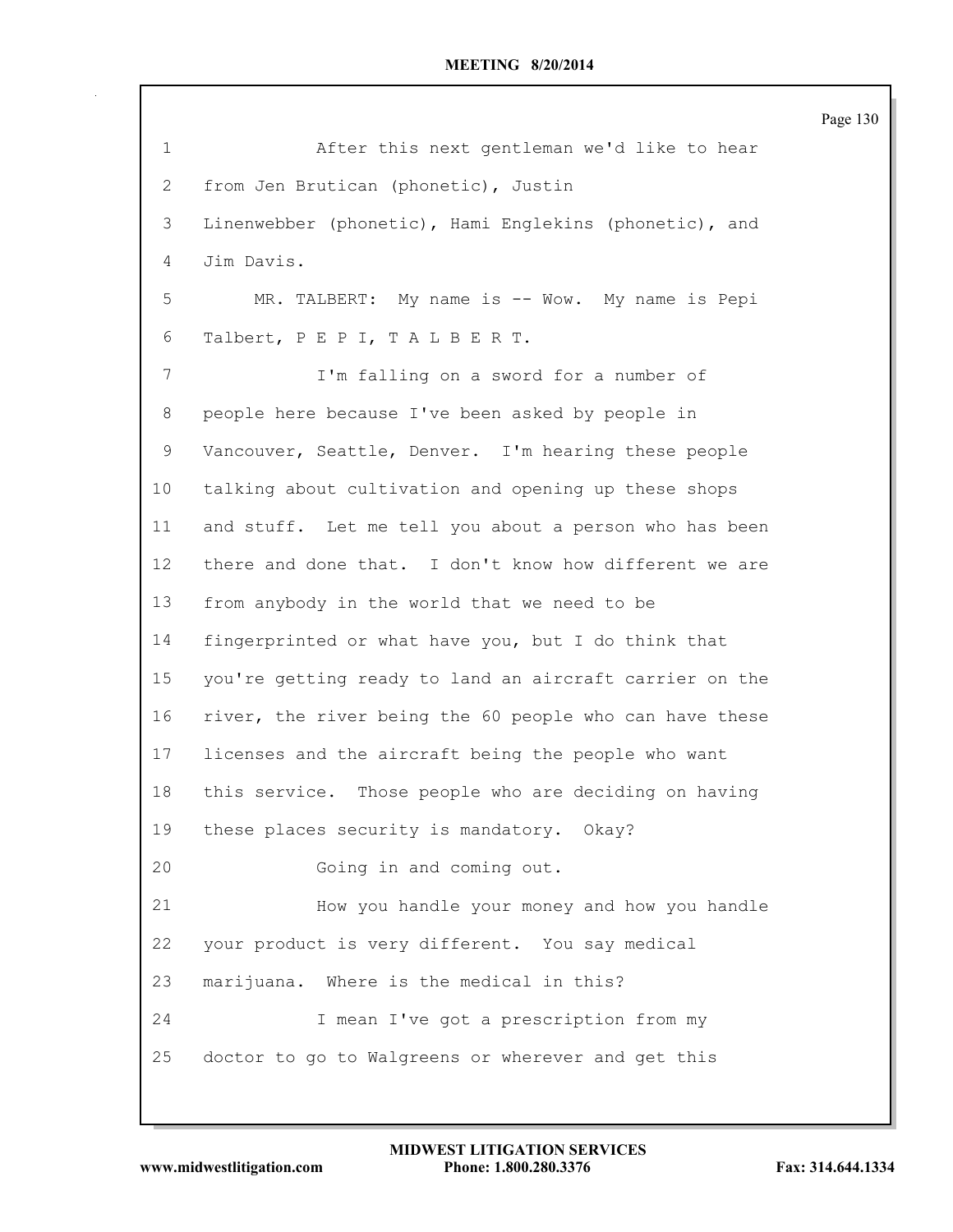Page 131 medicine for me but cannot take it to Georgia and get the same medicine. Is this hypocritic oath only Illinois hypocritic oath or does it work throughout the United States? I've got a license to get it here. Can I take this same certification down to Georgia or someplace and get the same medicine? Is this medical marijuana? MR. MORGAN: We'll stop you there just so we can answer the rest of the questions you've got. MR. TALBERT: I'm going on. I'm sorry. The first question is how medical is medical marijuana? Is it nationwide? **Is it like Bayer aspirin, for instance?**  Can I take my certification and go to California and from California can I go to some other place and get the same thing? MS. SHERMAN OBERDORFF: So for our program it is just the state of Illinois. So your certification to use medical cannabis is only valid in Illinois, and you may only purchase medical cannabis from a dispensary. MR. TALBERT: Okay. I understand that, but I'm just listening to this young lady over here who is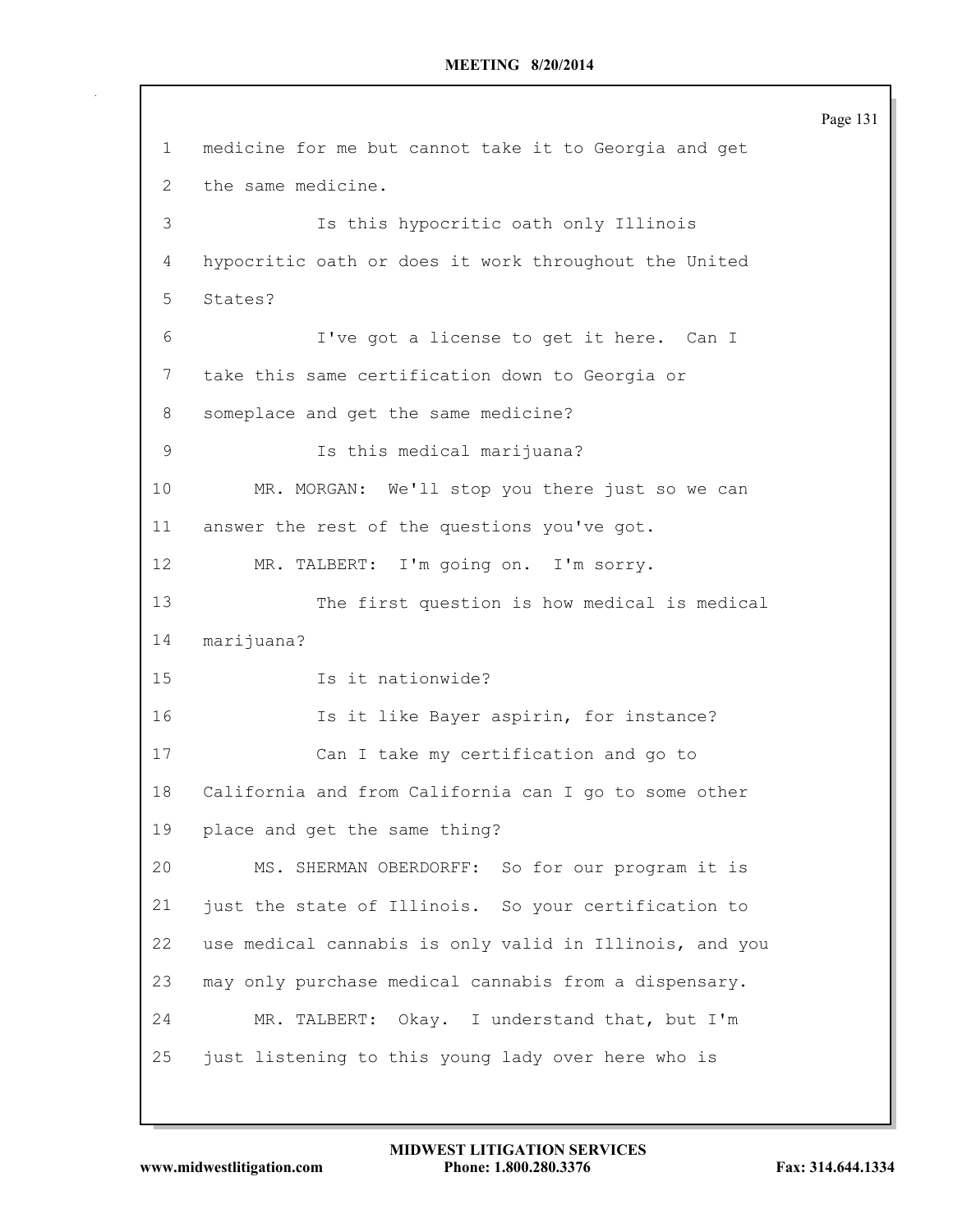| $\mathbf{1}$    | incapacitated and who may find themselves in another      |
|-----------------|-----------------------------------------------------------|
| 2               | place would she go -- have to go through the entire       |
| 3               | certification to get herself some relief?                 |
| 4               | MS. SHERMAN OBERDORFF: So there's different               |
| 5               | requirements depending on the state that you're in.<br>We |
| 6               | can only really speak to our requirements for the state   |
| 7               | of Illinois.                                              |
| 8               | MR. TALBERT: So Bayer aspirin here would be               |
| 9               | different from Bayer aspirin in Georgia?                  |
| 10              | MR. MORGAN: It's not Bayer and aspirin.                   |
| 11              | So the requirements for medical cannabis are              |
| 12 <sup>°</sup> | distinguishable from the commercial drugs you're          |
| 13              | referencing that would be available at Walgreens.<br>This |
| 14              | is not a prescription from a physician.                   |
| 15              | MR. TALBERT: I'm sorry. I was being facetious             |
| 16              | and metaphoric in a sense. But my point is this, is       |
| 17              | there going to be a qualification $-$ a certification     |
| 18              | that will expand the 50 states?                           |
| 19              | Eventually I think it will. Right now let                 |
| 20              | me say this and I'll get off --                           |
| 21              | MR. MORGAN: Sure.                                         |
| 22              | MR. TALBERT: -- we are trying to operate                  |
| 23              | something when it comes to marijuana, and this approach   |
| 24              | I think is a bit -- it's a good thing that you're         |
| 25              | having this kind of conversation because you can get a    |
|                 |                                                           |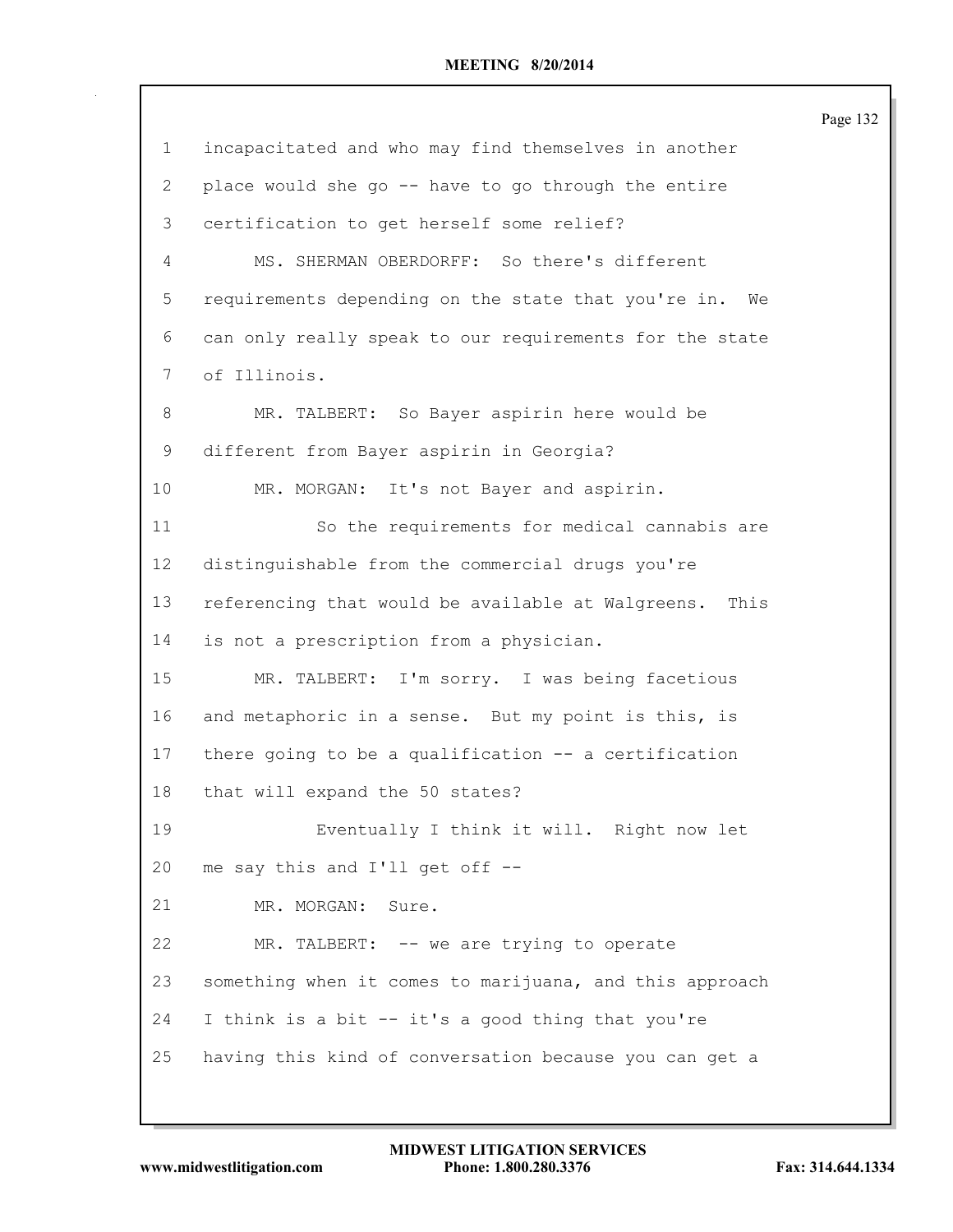| 1  | lot of information from the people like myself who have |
|----|---------------------------------------------------------|
| 2  | actually been to Amsterdam and have been to all of      |
| 3  | these places where none of the things that you're       |
| 4  | talking about, meaning that $-$ I would say yes,        |
| 5  | whoever intends on cultivating this you are going to    |
| 6  | have a problem because there are a number of things     |
| 7  | that people don't want. They're going to look under     |
| 8  | the microscope at this. They're going to look for       |
| 9  | bugs, they're going to look for moths, and all of the   |
| 10 | diseases that can attack this plant and your whole      |
| 11 | entire crop will be worthless. You'll be able to sell   |
| 12 | it on the street because what they're doing right now   |
| 13 | is keeping the black market growing. So I'm through.    |
| 14 | I've got to leave now. I'm really mad.                  |
| 15 | MR. ANTHONY: Thank you for your time.                   |
| 16 | Alice White, Marsha Williams,                           |
| 17 | Ms. Dansu (phonetic), Evan Anderson (phonetic), and     |
| 18 | Jonathan Worderman (phonetic).                          |
| 19 | MS. CIBULA: Hi. I'm Linda Cibula, L I N D A,            |
| 20 | C I B U L A, and I have dispensary questions.           |
| 21 | I know this doctor stuff has been kicked                |
| 22 | around, but it's still not clear. If my partner is a    |
| 23 | practicing doctor I understand he cannot write          |
| 24 | prescriptions. Can he be a passive partner because      |
| 25 | when we look at principals and he comes up with half    |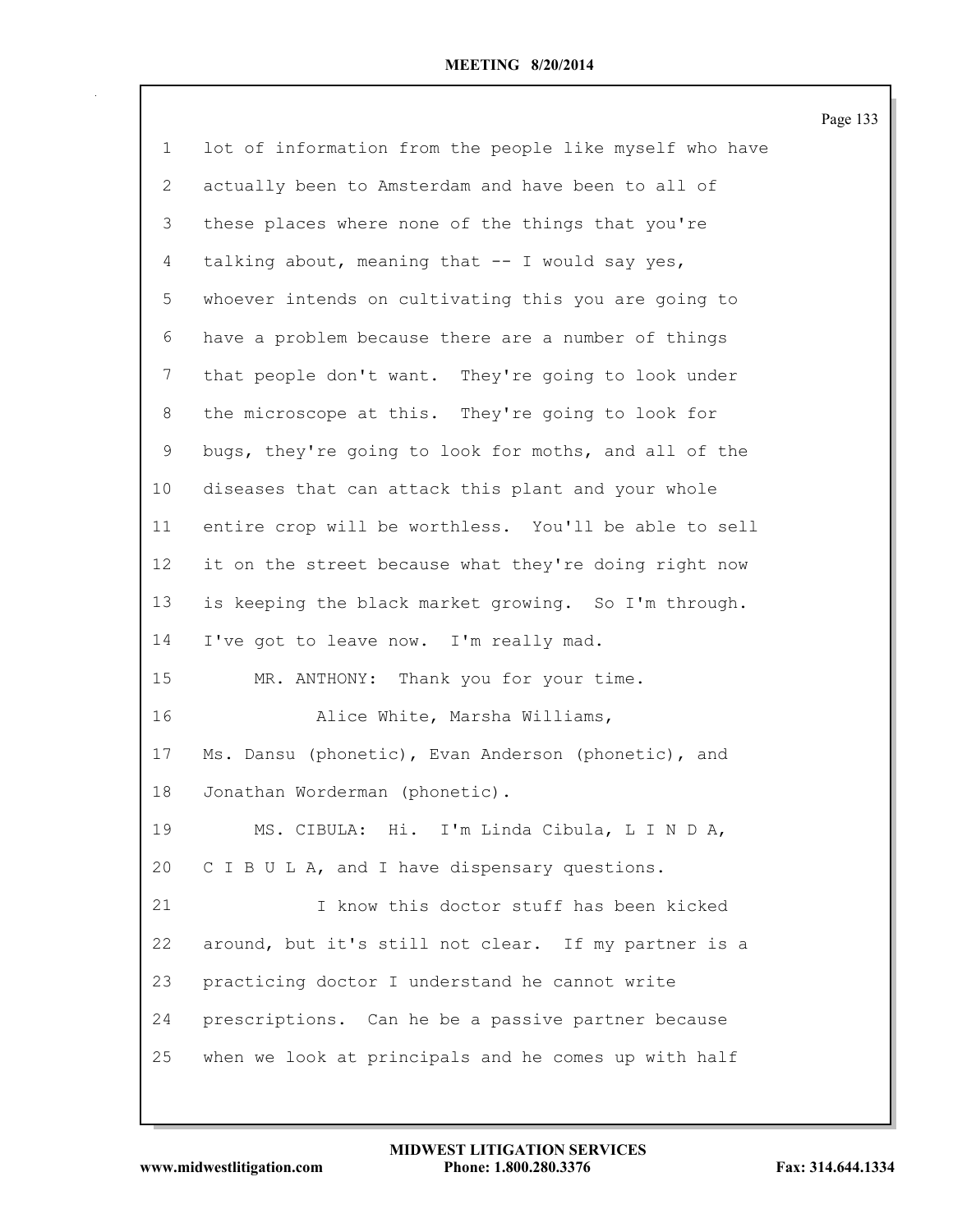|                |                                                         | Page 134 |
|----------------|---------------------------------------------------------|----------|
| $\mathbf 1$    | the money and I come up with half the money one thing   |          |
| $\mathbf{2}$   | says one thing and one says another?                    |          |
| 3              | So we're looking at 1290.30. What is a                  |          |
| $\overline{4}$ | principal?                                              |          |
| 5              | And can we list him as not a principal, but             |          |
| 6              | as a passive partner?                                   |          |
| $7\phantom{.}$ | MS. CARLSON: So I think what's most instructive         |          |
| 8              | if you go back to the statute, the physician            |          |
| $\mathsf 9$    | requirements, because the four corners of this statute  |          |
| 10             | is really what we have to use in supporting our         |          |
| 11             | administrative roles.                                   |          |
| 12             | So the physician requirements say that a                |          |
| 13             | physician may not, and we've discussed this before,     |          |
| 14             | serve on the board of directors or as an employee of a  |          |
| 15             | cultivation center or a dispensing organization. So if  |          |
| 16             | your physician would be serving on the board of         |          |
| 17             | directors is a principal officer under our rules that   |          |
| 18             | person cannot be employed. There is, I believe, an      |          |
| 19             | exception if that physician is completing studies then  |          |
| 20             | they can be independent contractor for that purpose and |          |
| 21             | that's identified in our rules as well. But if they're  |          |
| 22             | participating in a day-to-day management or             |          |
| 23             | control/ownership or they have a direct or indirect     |          |
| 24             | financial interest in that dispensary then that's       |          |
| 25             | prohibited.                                             |          |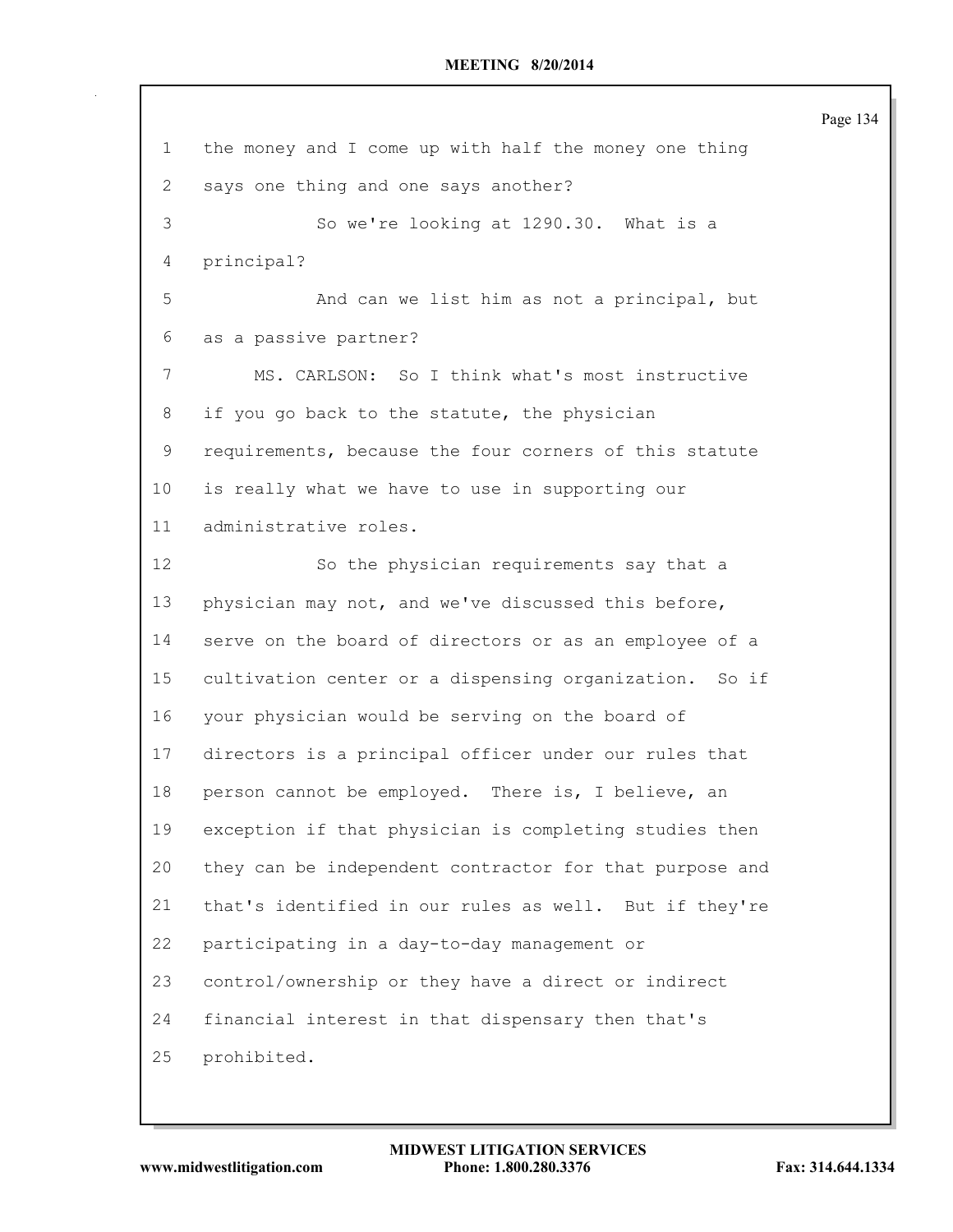| $\mathbf 1$    | MS. CIBULA: Can they do the research from our           |
|----------------|---------------------------------------------------------|
| $\overline{2}$ | patients?                                               |
| 3              | He has nothing to do with the dispensary,               |
| 4              | but if he works with -- because one of the biggest      |
| 5              | things that he wanted to do was to take the research    |
| 6              | and to take the data that we're going to collect and I  |
| 7              | want to make sure he can do that and still own part of  |
| 8              | this or does he have to step back from being an owner?  |
| $\mathsf 9$    | MS. CARLSON: Well, those are two different              |
| 10             | questions. The one question is whether or not he can    |
| 11             | complete some research, and it's identified in our      |
| 12             | rules that there is a limited allowance for a physician |
| 13             | to complete some research provided they're an           |
| 14             | independent contractor and -- but if they are an        |
| 15             | investor and they're getting investment income then     |
| 16             | that would make them a principal officer receiving a    |
| 17             | direct financial interest and so they would not be      |
| 18             | allowed.                                                |
| 19             | MR. MORGAN: And we're going to wrap it up there.        |
| 20             | We're going to take a five-minute break. We're almost   |
| 21             | through those that indicated they wanted to ask         |
| 22             | questions. So we'll come back and end soon after that.  |
| 23             | Five-minute break for real. Hard line five minutes.     |
| 24             | (A break is taken.)                                     |
| 25             | MR. ANTHONY: We're going to get started again.          |
|                |                                                         |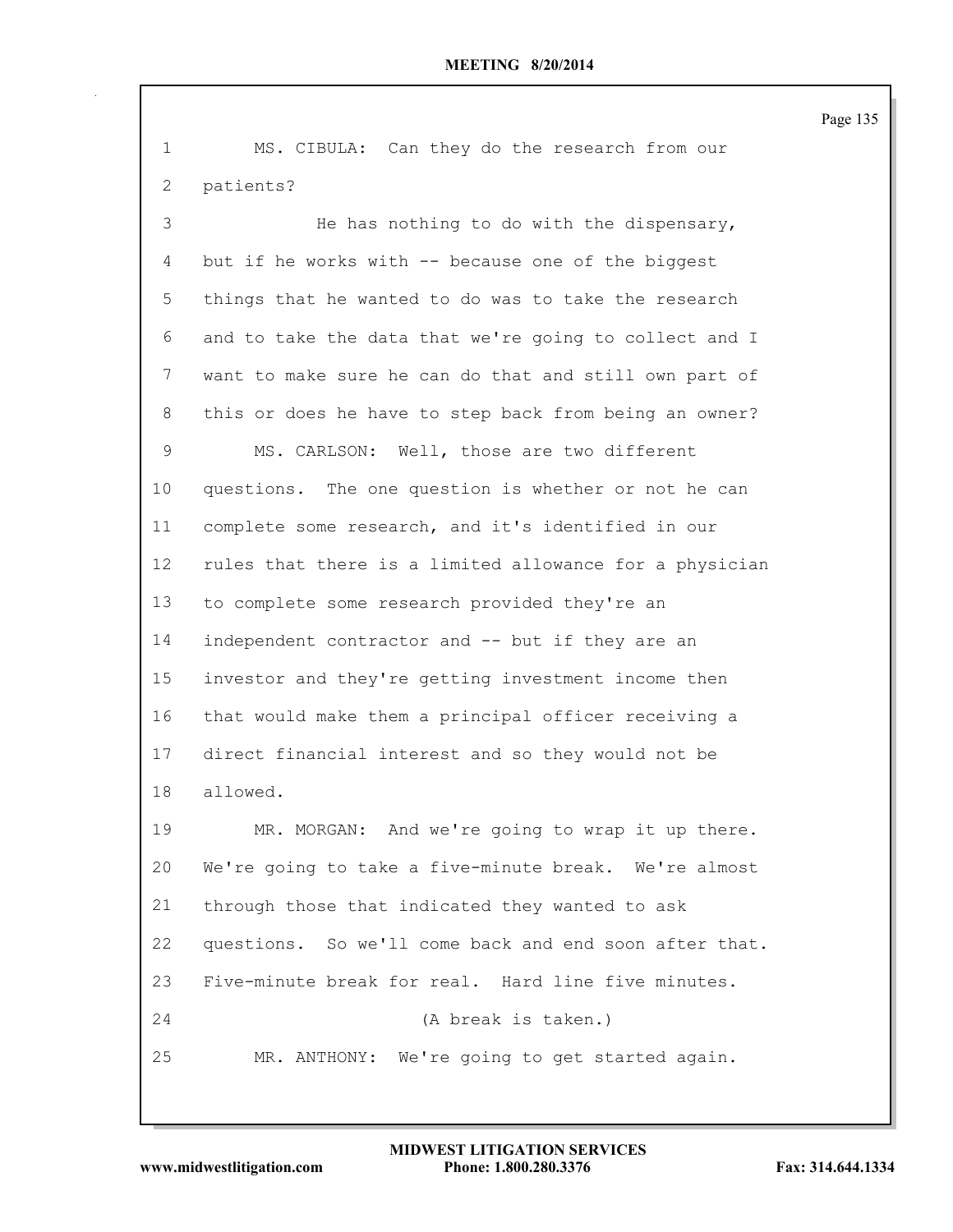|                   |                                                         | Page |
|-------------------|---------------------------------------------------------|------|
| $\mathbf 1$       | Is there anybody's name who I called who hasn't spoken  |      |
| $\mathbf{2}$      | yet, otherwise I'll keep going through the list?        |      |
| 3                 | MR. MORGAN: Let's make this a ten-minute speed          |      |
| $\overline{4}$    | round.                                                  |      |
| 5                 | MR. ANTHONY: Brian Markena (phonetic), Ralph            |      |
| 6                 | Wilson, Brandon Wolf (phonetic).                        |      |
| $\overline{7}$    | (Brief pause.)                                          |      |
| 8                 | MR. MORGAN: Even better.                                |      |
| 9                 | MR. ANTHONY: Henry Long, Alan Burshin (phonetic),       |      |
| 10                | Bill Nealon (phonetic).                                 |      |
| 11                | MR. BURSHIN: Hello my name is Alan Burshin, and I       |      |
| $12 \overline{ }$ | have a couple questions. One of them is relating to     |      |
| 13                | the application process for patients. You were          |      |
| 14                | speaking earlier about the bona fide patient            |      |
| 15                | interaction with a physician. For a person who hasn't   |      |
| 16                | had insurance and they only recently had it and don't   |      |
| 17                | have a physician at all how would that requirement      |      |
| 18                | conflict?                                               |      |
| 19                | MR. MORGAN: Just to repeat the question it was --       |      |
| 20                | MS. SHERMAN OBERDORFF: I heard it.                      |      |
| 21                | So speaking earlier to the question when we             |      |
| 22                | were talking about the length of time for that          |      |
| 23                | relationship, so there isn't a set time limit so what   |      |
| 24                | we would need you to do is that you do find a physician |      |
| 25                | and we really suggest people do that now even before    |      |
|                   |                                                         |      |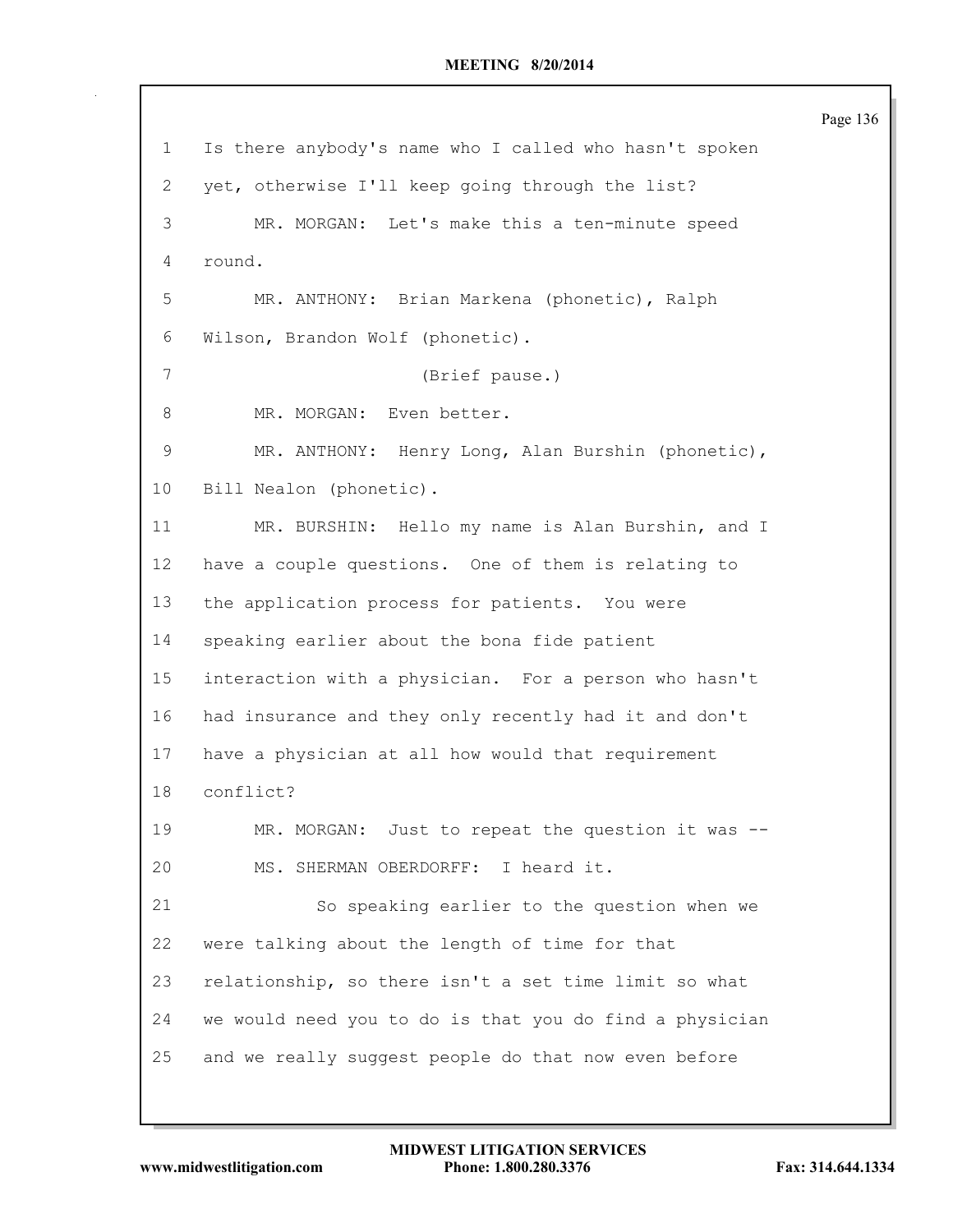|    |                                                           | Page 137 |
|----|-----------------------------------------------------------|----------|
| 1  | they apply that way they can start, you know,             |          |
| 2  | establishing that relationship. They can only speak       |          |
| 3  | with that physician about the use of medical cannabis.    |          |
| 4  | MR. BURSHIN: In one of the articles I was reading         |          |
| 5  | talked about they're going to look out for people who     |          |
| 6  | are doing that cold-calling physicians to see if          |          |
| 7  | anybody can accommodate them, so I'm wondering how a      |          |
| 8  | person in that position will be able to call and not be   |          |
| 9  | put on a list or something.                               |          |
| 10 | UNIDENTIFIED SPEAKER: There's thousands of                |          |
| 11 | doctors out there.                                        |          |
| 12 | MR. MORGAN: So the question I think was what will         |          |
| 13 | the State be doing for patients that are seeking a        |          |
| 14 | physician to certify them.                                |          |
| 15 | I think that the greater concern for the                  |          |
| 16 | Department of Public Health really has to do with the     |          |
| 17 | physicians that are certifying patients without an        |          |
| 18 | actual knowledge of their medical condition and           |          |
| 19 | physical history.                                         |          |
| 20 | So it's not intended to be a penalty for                  |          |
| 21 | patients that don't have a practicing physician.<br>It is |          |
| 22 | intended to protect against physicians certifying         |          |
| 23 | without intimate, personal knowledge of the patient's     |          |
| 24 | medical condition.                                        |          |
| 25 | MR. BURSHIN:<br>I see.                                    |          |
|    |                                                           |          |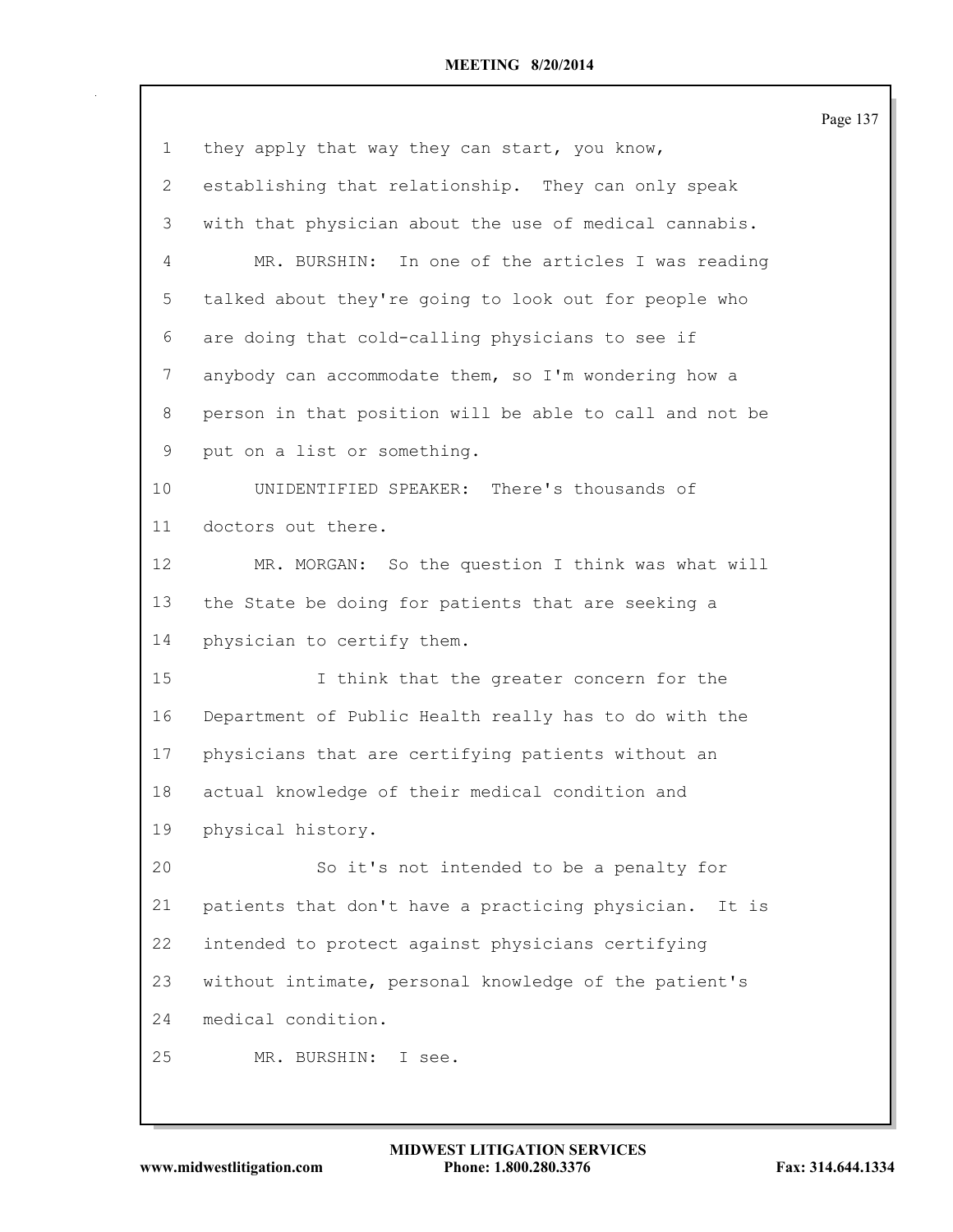| $\mathbf 1$     | And would it help at all if they already had            |
|-----------------|---------------------------------------------------------|
| 2               | a medical license in a different state at a prior time? |
| 3               | MS. SHERMAN OBERDORFF: We're really for our             |
| 4               | physician requirements just looking for the Illinois    |
| 5               | requirement, so we won't be looking at the other        |
| 6               | states.                                                 |
| 7               | MR. BURSHIN: Okay. And one more question about          |
| 8               | cultivation. Is there any possibility of hemp being     |
| 9               | cultivated as well just for the purposes of extracting  |
| 10 <sub>1</sub> | CP oils.                                                |
| 11              | MR. WATSON: The statute only authorizes us to           |
| 12 <sup>°</sup> | handle medical cannabis. There was legislation about    |
| 13              | industrial hemp that did not pass, so currently I would |
| 14              | say the answer would be no.                             |
| 15              | MR. BURSHIN: Okay. Thank you very much.                 |
| 16              | Thank you.<br>MR. MORGAN:                               |
| 17              | MR. HANLAND: My name is Bill Handland (phonetic)        |
| 18              | With RK Management, and my questions have to do with    |
| 19              | cultivation.                                            |
| 20              | In looking at the time line moving forward              |
| 21              | for September 2nd or September 28th, or whatever time   |
| 22              | frame, after the applications are reviewed what is your |
| 23              | time line moving forward to acceptance and licensing?   |
| 24              | MR. MORGAN: So the time frame once we receive the       |
| 25              | applications and for cultivation centers and            |
|                 |                                                         |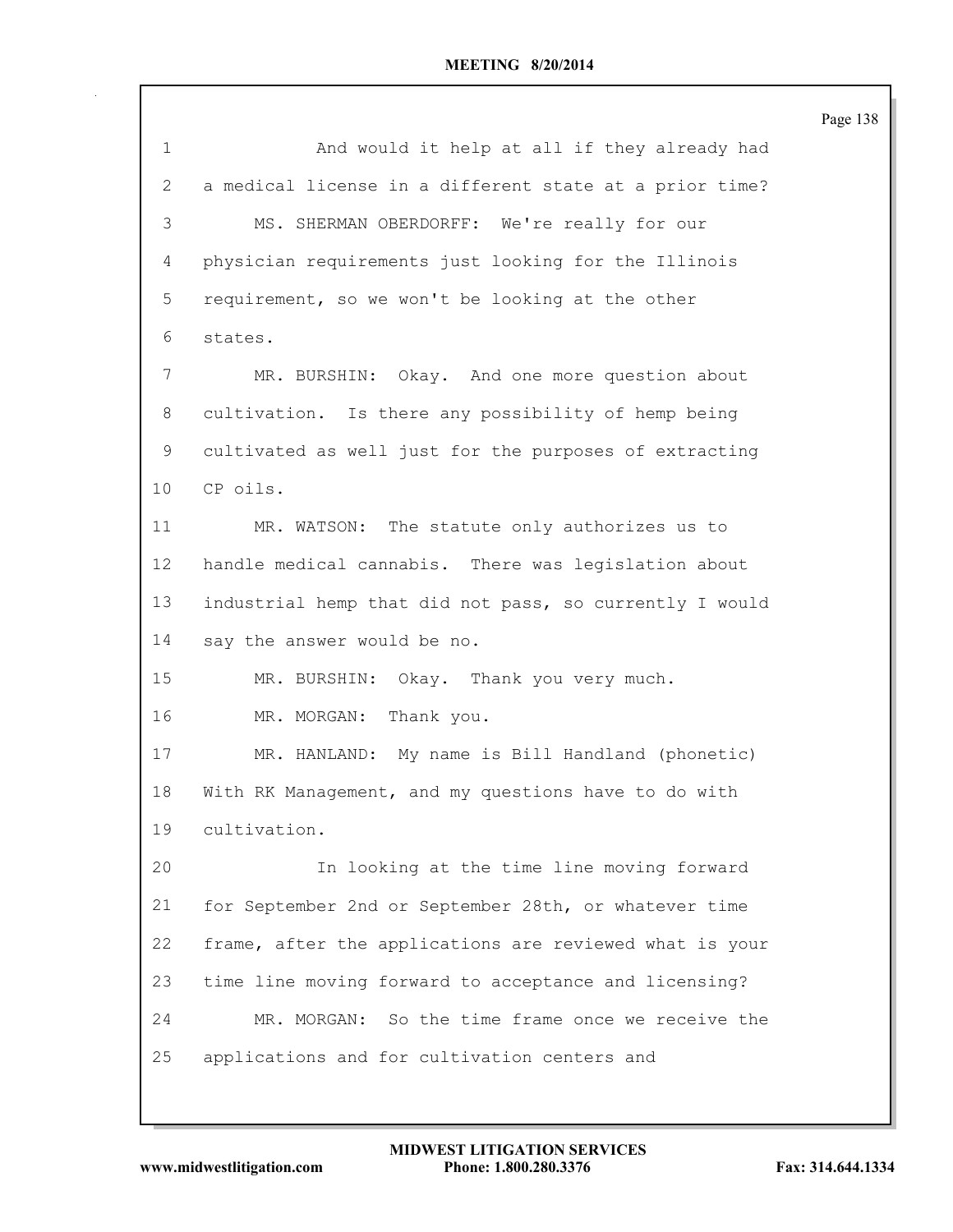|                |                                                         | Page 139 |
|----------------|---------------------------------------------------------|----------|
| $\mathbf 1$    | dispensaries we'd expect that to be September 8th       |          |
| $\overline{2}$ | through September 22nd. Following that period of time   |          |
| 3              | there will be completeness review, so we will be        |          |
| 4              | looking for those immediate documents and things that   |          |
| 5              | are mandatory and required. That will take at least a   |          |
| 6              | few weeks to get through depending on the volume of the |          |
| $7\phantom{.}$ | application.                                            |          |
| 8              | MR. HANLAND: It will be high.                           |          |
| $\mathsf 9$    | MR. MORGAN: It might be high.                           |          |
| 10             | And then from there we're going to be                   |          |
| 11             | looking towards the merit base and scoring process.     |          |
| 12             | That will take some time as well, and, again, depends   |          |
| 13             | on the volume of applications we receive.               |          |
| 14             | So we don't have a projected time frame, but            |          |
| 15             | we will know more in the coming months as we sort of    |          |
| 16             | work through that. All that said we still do believe    |          |
| 17             | that we can meet our expected time frame to start and   |          |
| 18             | have medical cannabis available to patients in early    |          |
| 19             | 2015.                                                   |          |
| 20             | MR. HANLAND: I think that's a little ambitious.         |          |
| 21             | We're very ambitious people.<br>MR. MORGAN:             |          |
| 22             | MR. HANLAND: Well -- And it's very ambitious to         |          |
| 23             | look at a cultivation center going up two million       |          |
| 24             | dollars and having to have a product out there in six   |          |
| 25             | months. So now you're growing product in the            |          |
|                |                                                         |          |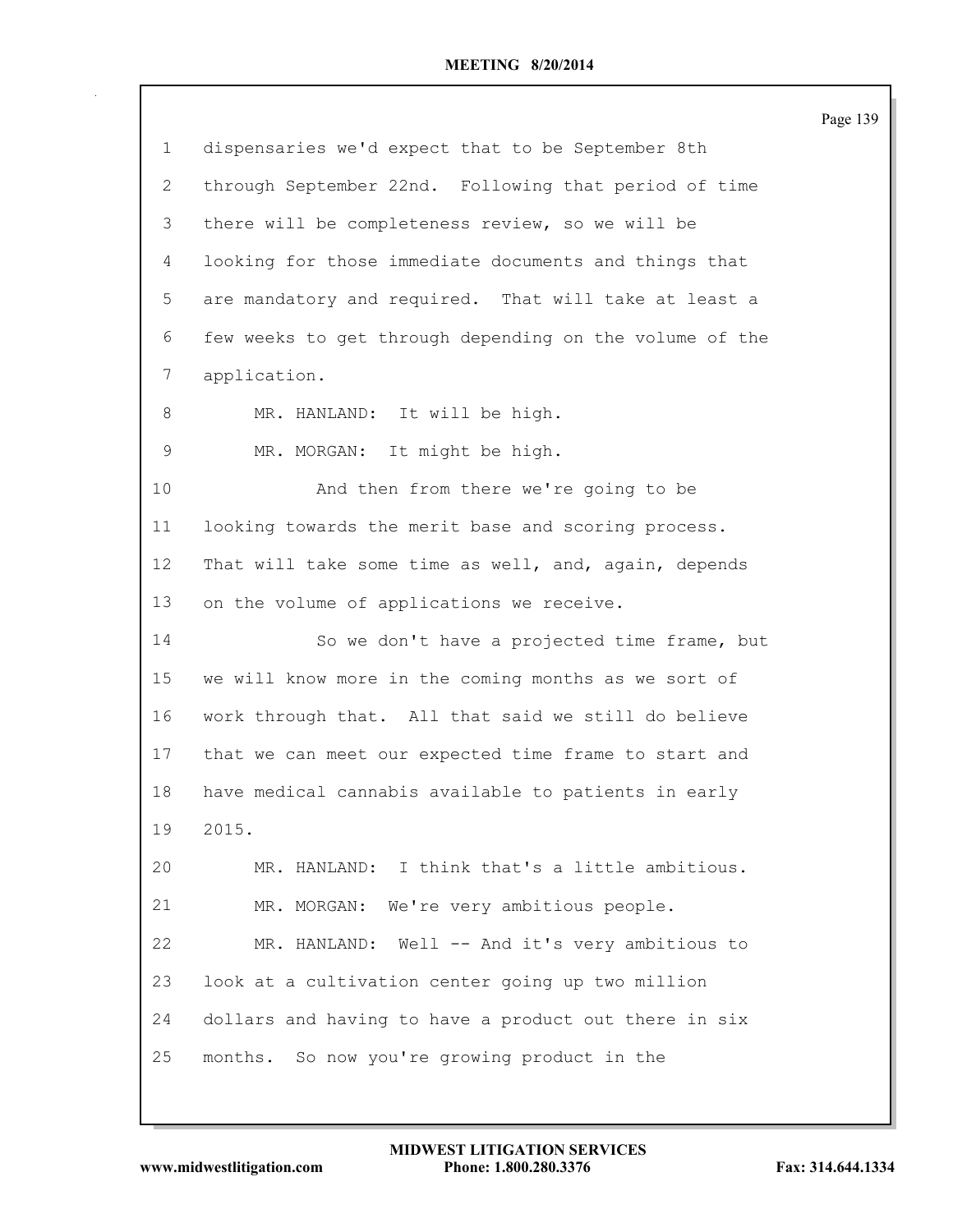| $\mathbf 1$     | wintertime, and in six months you're going to have to    |
|-----------------|----------------------------------------------------------|
| 2               | have product out by June.                                |
| 3               | Say in December is when you have the                     |
| 4               | application will be accepted and license granted, so     |
| 5               | now you have an available facility, even if it's an      |
| 6               | existing facility, to support a very fragile product.    |
| 7               | I would greatly recommend that you reconsider this time  |
| 8               | frame because what you're doing is you're rushing a      |
| 9               | product to failure.                                      |
| 10 <sub>o</sub> | You've heard several times today that this               |
| 11              | is a very fragile product. Even having master growers    |
| 12              | coming in and talking about coming in to a new setting   |
| 13              | with product they're not very happy with the six         |
| 14              | months. All right?                                       |
| 15              | And then the investors they look at that                 |
| 16              | factor. They don't want to give up a half a million      |
| 17              | dollars because they didn't make that time frame.<br>So, |
| 18              | please, reevaluate that.                                 |
| 19              | MR. ANTHONY: Thank you for your comment, sir.            |
| 20              | MR. HANLAND: The other thing I would like to talk        |
| 21              | about is how you get the product.                        |
| 22              | MR. MORGAN: Yeah. We're not going to be talking          |
| 23              | about that here today. We would make it clear that the   |
| 24              | applications are not defining that process. We're not    |
| 25              | addressing that in our rules or application.             |
|                 |                                                          |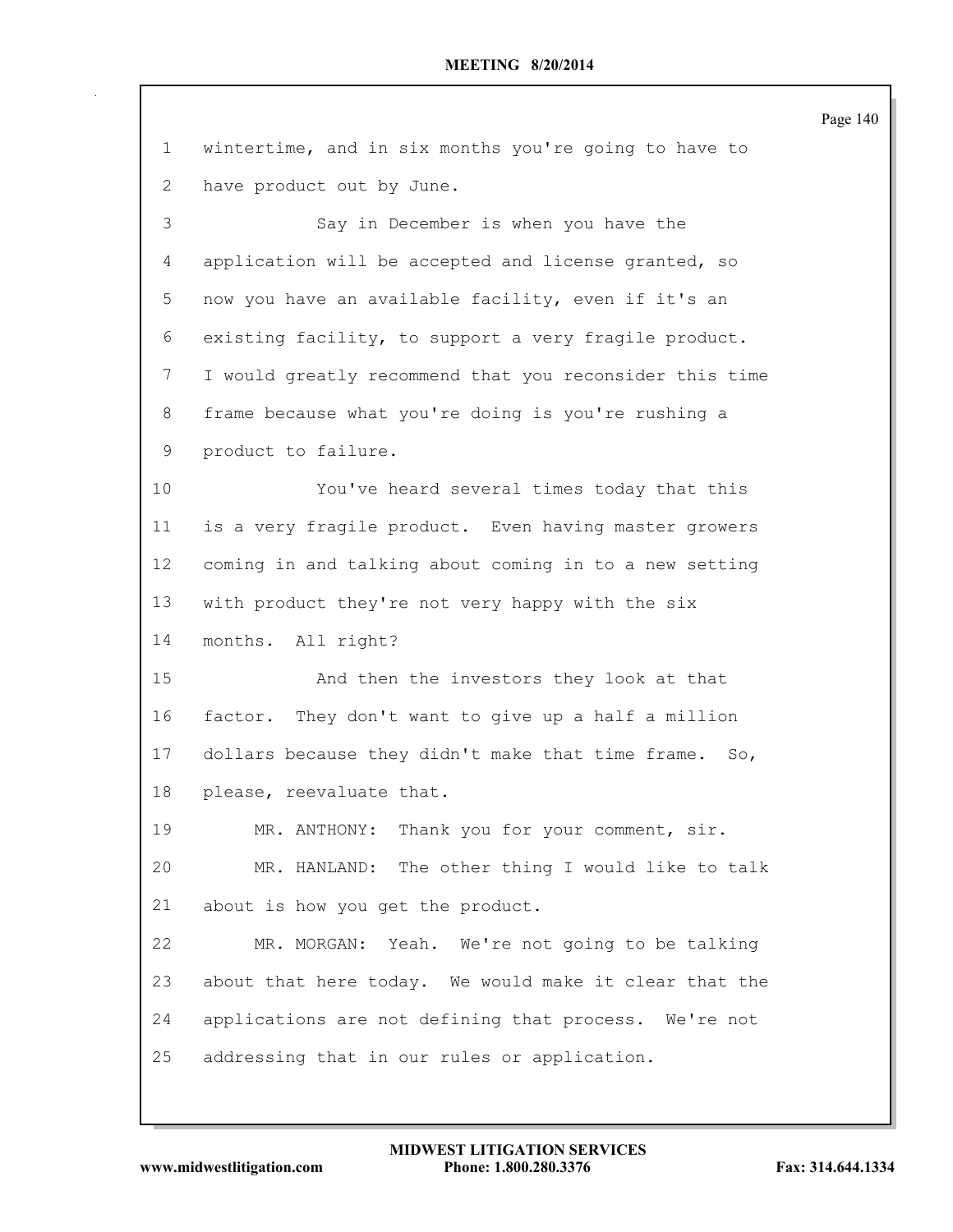| $\mathbf{1}$    | MR. HANLAND: Okay. Thank you, although it's              |
|-----------------|----------------------------------------------------------|
| $\mathbf{2}^-$  | criminal.                                                |
| 3               | MR. ANTHONY: Next we'd like to hear from Merle           |
| 4               | Cooper, Brian Gorkin (phonetic), Depaul Korin            |
| 5               | Bashuto (phonetic).                                      |
| 6               | MS. COOPER: My name is Merle Cooper, M E R L E,          |
| 7               | COOPER. That's okay. I can hold it.                      |
| 8               | My company is Premiere Baking Equipment, so              |
| 9               | as you can imagine my first question is about edibles.   |
| 10 <sup>°</sup> | If I understand this correctly everything has to come    |
| 11              | from the cultivation centers, all edibles, all oils,     |
| 12 <sup>°</sup> | nothing will be allowed to be made at the dispensary     |
| 13              | level.                                                   |
| 14              | MR. MORGAN: Yes.                                         |
| 15              | MS. COOPER: Okay. Bye. Just kidding. I have              |
| 16              | another question.                                        |
| 17              | I kind of knew that answer but just to tell              |
| 18              | you that after 35 years in the baking industry a lot of  |
| 19              | these edibles are going to be inedible. They may have    |
| 20              | marijuana in them, but when you're talking about people  |
| 21              | who have experience growing pot but they don't have      |
| 22              | experience in baking it's a whole different world.<br>So |
| 23              | that's just a little note to think about that maybe you  |
| 24              | want to consider opening this up to dispensaries or to   |
| 25              | other arenas that have experience in that end of the     |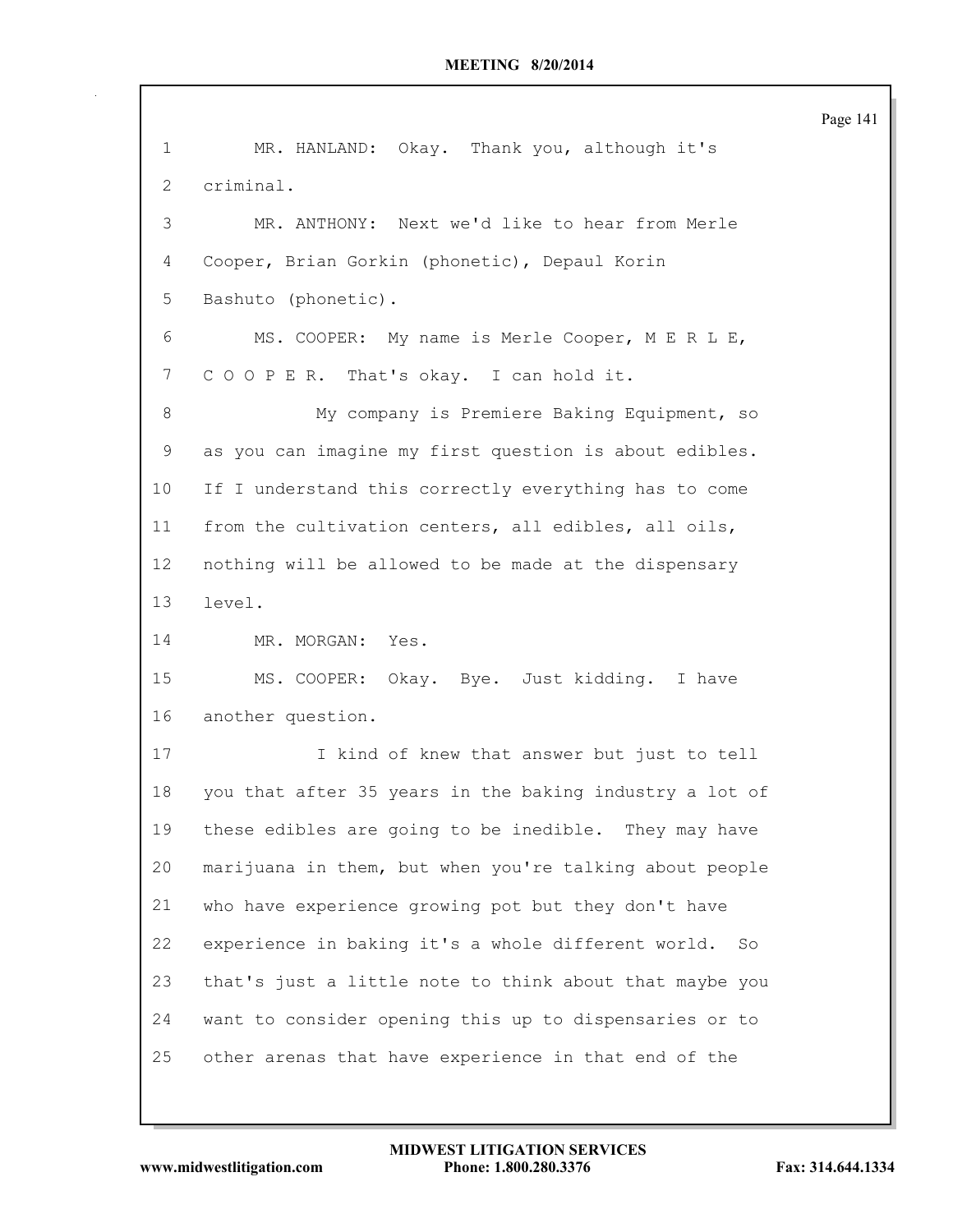industry.

| 2  | MR. MORGAN: I would just clarify that it's not          |
|----|---------------------------------------------------------|
| 3  | mandatory for a cultivation center to be doing infused  |
| 4  | products. It's up to them to make a proposal in their   |
| 5  | application about their plan to do so.                  |
| 6  | Just like the difference between a                      |
| 7  | cultivator who is a master grower and somebody who has  |
| 8  | a great business plan are usually two different people. |
| 9  | Same with infused products. There are going to be a     |
| 10 | number of people that we expect to be part of the       |
| 11 | overall application, that's your point, would have      |
| 12 | experience with the infused products.                   |
| 13 | MS. COOPER: Okay. We'll see how that goes.              |
|    |                                                         |
| 14 | Okay. My other question is I understand                 |
| 15 | that the selection process is at a state level. What    |
| 16 | happens if you get multiple applications that want to   |
| 17 | go to the same city/municipality that basically are all |
| 18 | at the same level doesn't the municipality get involved |
| 19 | at all in the selection process ever?                   |
| 20 | MR. MORGAN: Beyond the zoning and the potential         |
| 21 | for bonus points with a community support               |
| 22 | demonstrations of that, no.                             |
| 23 | It is going to be a State function. We'll               |
| 24 | review each application compared to the other           |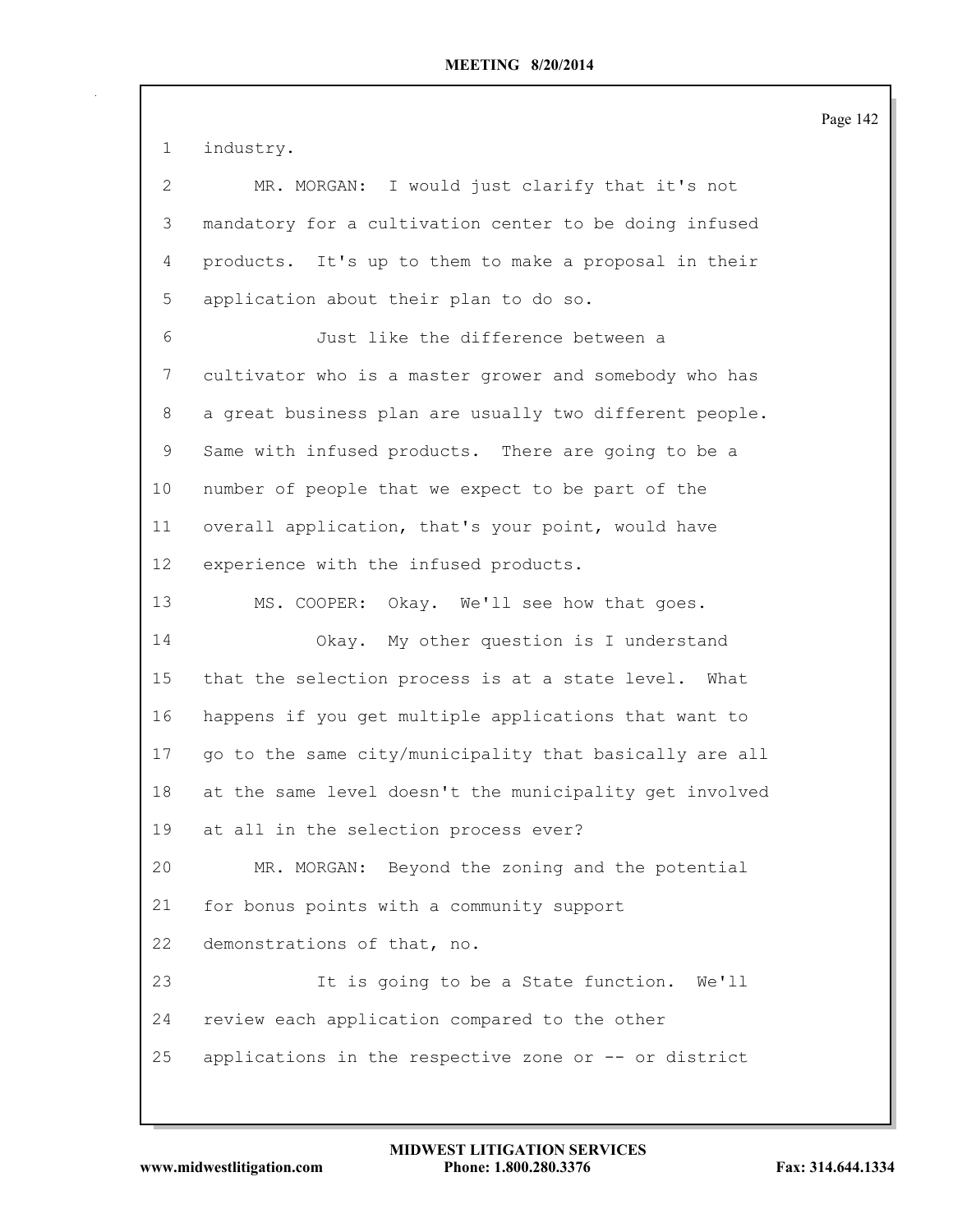|             |                                                         | Page 143 |
|-------------|---------------------------------------------------------|----------|
| $\mathbf 1$ | and it will be competitive based on that and the State  |          |
| 2           | will be making that decision.                           |          |
| 3           | MS. COOPER: So the municipalities won't even know       |          |
| 4           | who's chosen until after it's done?                     |          |
| 5           | MR. MORGAN: As will everybody else. That's              |          |
| 6           | correct.                                                |          |
| 7           | MS. COOPER: Okay. Thank you.                            |          |
| 8           | MR. MORGAN: Like I said, speed round.                   |          |
| $\mathsf 9$ | MR. ANTHONY: William Bogo (phonetic), John              |          |
| 10          | Griffith, James Hall.                                   |          |
| 11          | MR. GRIFFITH: My name is John Griffith,                 |          |
| 12          | JOHN, GRIFFITH.                                         |          |
| 13          | I know we talked about this earlier. I was              |          |
| 14          | a little confused. Can a doctor be a principal officer  |          |
| 15          | in a dispensary?                                        |          |
| 16          | MS. CARLSON: Let's go back to the definition of         |          |
| 17          | what a physician is. A physician means a doctor of      |          |
| 18          | medicine or a doctor of osteopathy licensed under the   |          |
| 19          | Medical Practice Act of 1987 to practice medicine and   |          |
| 20          | who is -- and who has a controlled substance license    |          |
| 21          | under Article III of the Illinois Controlled Substances |          |
| 22          | Act. It does not include a licensed practitioner under  |          |
| 23          | any other act, including but not limited to the         |          |
| 24          | Illinois Dental Practice Act.                           |          |
| 25          | So a physician that you're talking about is             |          |
|             |                                                         |          |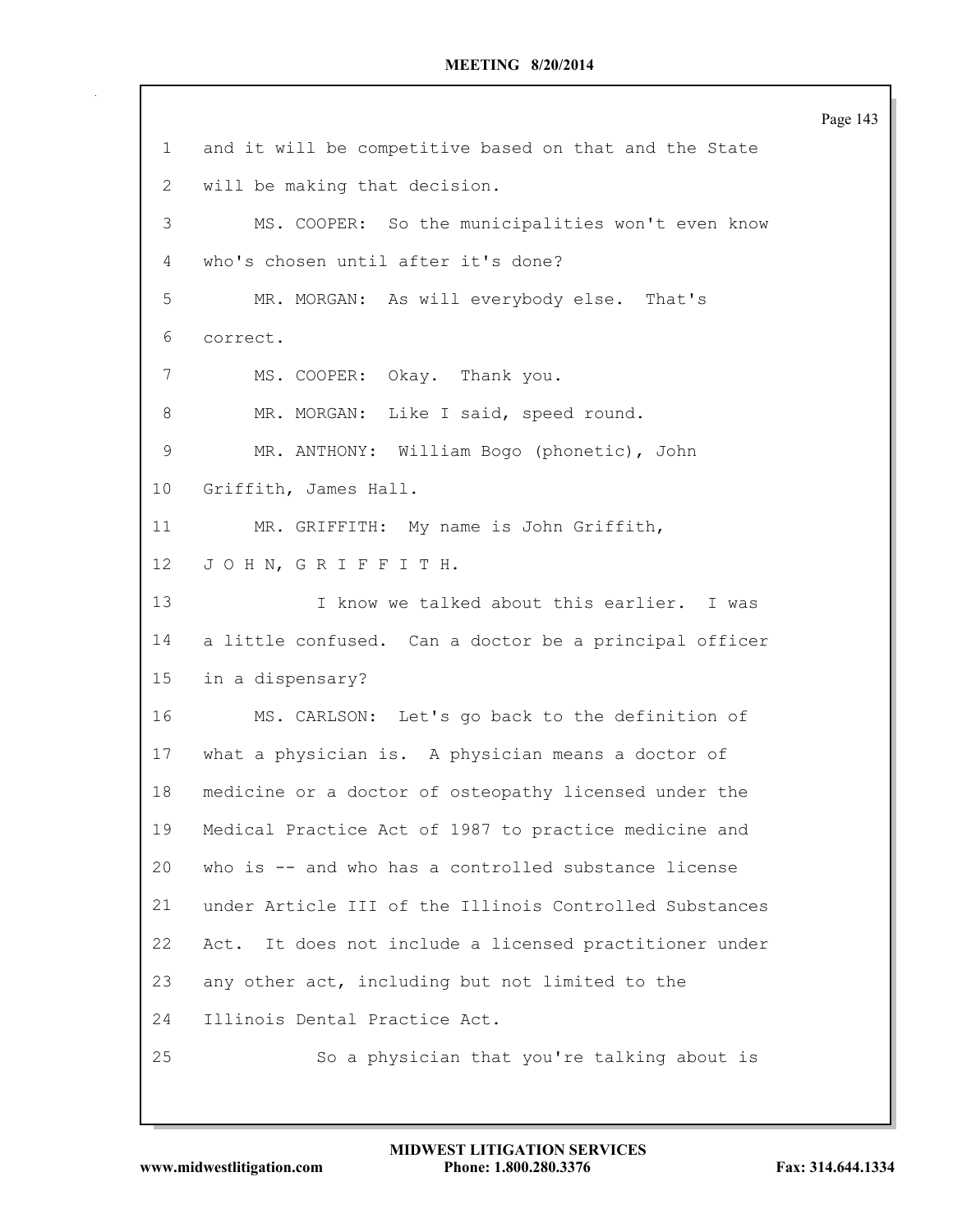|                |                                                         | Page 144 |
|----------------|---------------------------------------------------------|----------|
| $\mathbf{1}$   | licensed under the Medical Practice Act to practice     |          |
| $\mathbf{2}$   | medicine and if they do have a controlled substance     |          |
| 3              | license then, no, they cannot be a principal officer in |          |
| $\overline{4}$ | a dispensary.                                           |          |
| 5              | MR. GRIFFITH: Okay. Thank you.                          |          |
| 6              | Also can someone who has a caregiver license            |          |
| 7              | in a different state can they be an employee or a       |          |
| 8              | contracted consultant to a dispensary?                  |          |
| $\mathsf 9$    | MS. CARLSON: We couldn't hear you. Could you say        |          |
| 10             | that again?                                             |          |
| 11             | MR. GRIFFITH: If someone has a caregiver license        |          |
| 12             | in a different state can they be a contracted employee  |          |
| 13             | or a consultant of a dispensary?                        |          |
| 14             | MS. CARLSON: There's no prohibition in our act or       |          |
| 15             | our rules for that.                                     |          |
| 16             | MR. GRIFFITH: Okay. Thank you.                          |          |
| 17             | MR. HALL: Hi. I'm -- Hi. I'm James Hall,                |          |
| 18             | HALL.                                                   |          |
| 19             | Just looking for some clarity on the                    |          |
| 20             | surveillance cameras that I know someone hit on it      |          |
| 21             | earlier.                                                |          |
| 22             | 90 days -- Or 180 days of total storage, 90             |          |
| 23             | days which is on-site and then an additional 90 days    |          |
| 24             | which is off-site to whatever Cloud or company who is   |          |
| 25             | going to keep that for their database and they'll       |          |
|                |                                                         |          |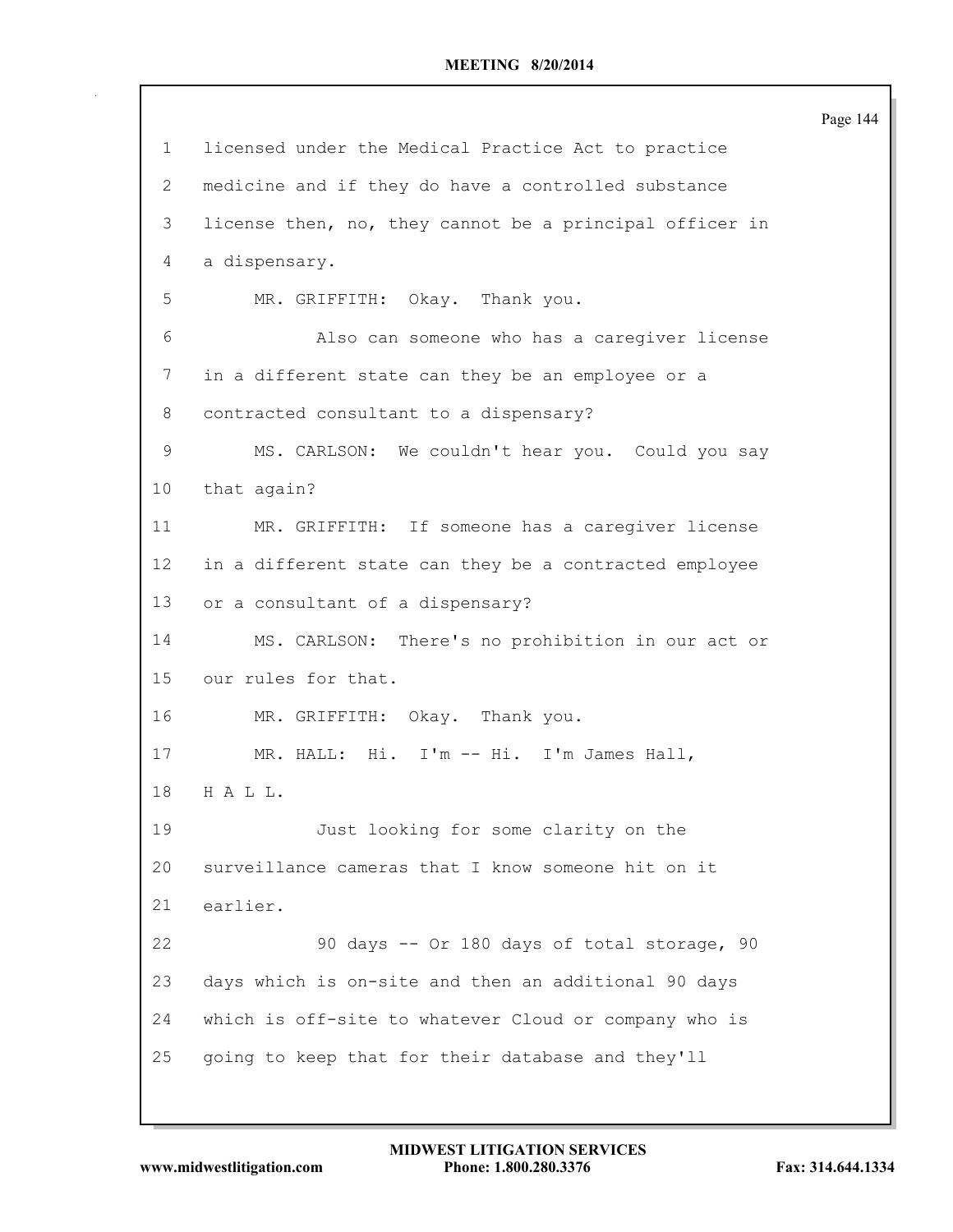| 1  | obviously charge us. I heard we're doing continuous     |
|----|---------------------------------------------------------|
| 2  | streaming of these cameras.                             |
| 3  | With the company that I work for in Colorado            |
| 4  | the requirements are 40 days. I'm worried about the     |
| 5  | storage together because it's astronomical you guys     |
| 6  | asking for 180 days and on different databases, and     |
| 7  | what they use on certain rooms not in use outside the   |
| 8  | operational hours, which I think we go until 7:00 p.m.  |
| 9  | to 9:00 p.m. on cultivation. So there's that whole      |
| 10 | live streaming of rooms not in use that we're required  |
| 11 | to keep on record and we have to pay for this database  |
| 12 | on these cameras in the evening, but what I'm trying to |
| 13 | do is our budget that we have I'm trying to figure out  |
| 14 | this budget with the motion cameras that during an      |
| 15 | event or episode in each room they would turn on        |
| 16 | automatically.                                          |
| 17 | So someone made the comment earlier on the              |
| 18 | board up here that said, well, if we can't see it we    |
| 19 | don't know what's going on. Well, if you can't see it   |
| 20 | it's because nothing else is going on in the room, but  |
| 21 | that causes additional -- like here's an example,       |
| 22 | 32 cameras in a 2500 square foot dispensary requires    |
| 23 | 16 terabytes of storage.                                |
| 24 | Well, each terabyte for the DVR on the cheap            |
| 25 | end scale is 1200 for every terabyte. We're going       |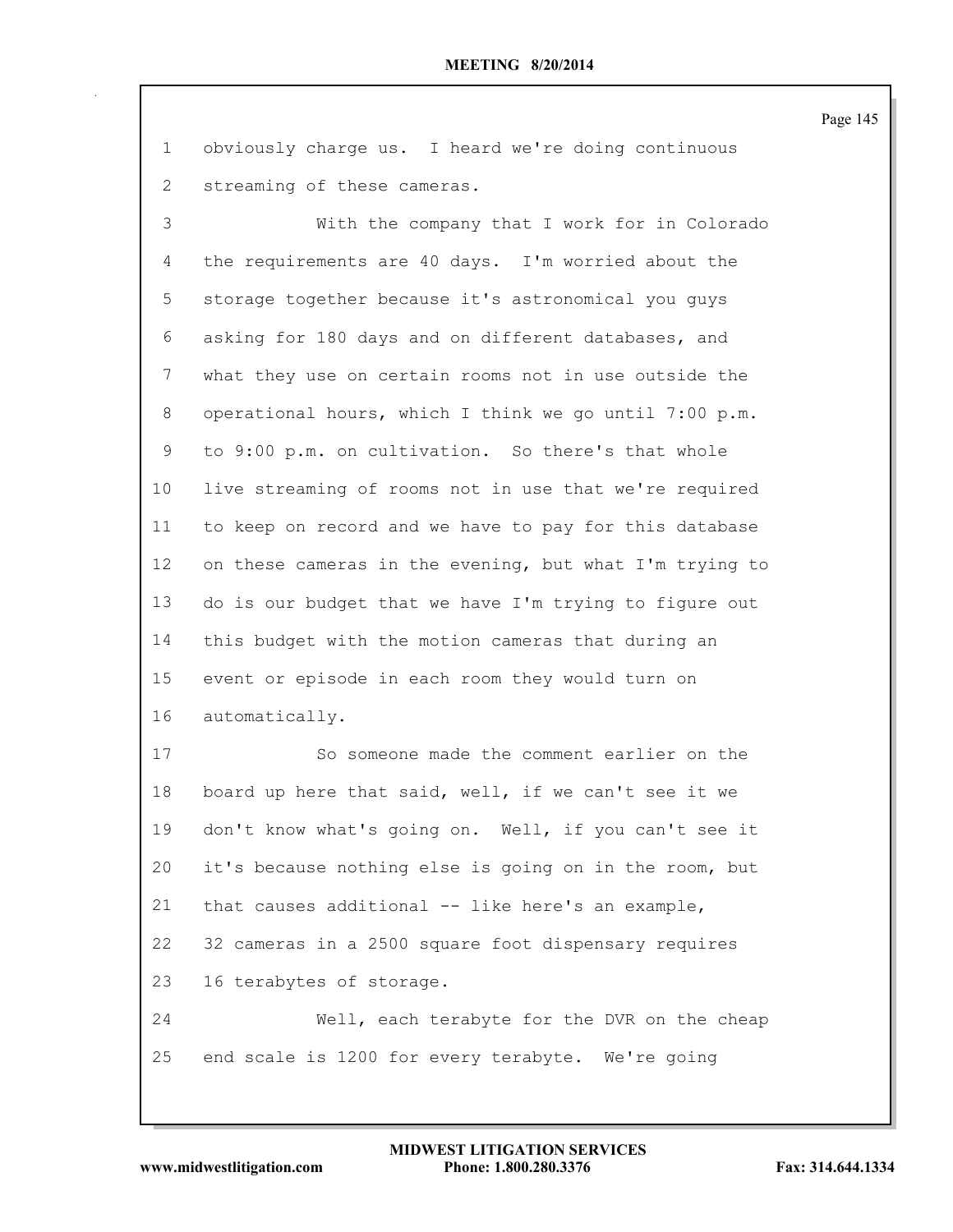|              |                                                        | Page 14t |
|--------------|--------------------------------------------------------|----------|
| $\mathbf 1$  | after four dispensaries in two close spaces, as an     |          |
| $\mathbf{2}$ | example, you're talking we need a million dollars just |          |
| 3            | to even set up the key card access, the cameras, the   |          |
| 4            | databases, the storage, everything that's required     |          |
| 5            | under this law. Colorado does 40 days, and I'm going   |          |
| 6            | off the numbers that they go. I mean all this it       |          |
| 7            | depends on the quality that you're using of your       |          |
| 8            | streaming.                                             |          |
| 9            | So my question is $--$ is with these the               |          |
| 10           | motion or why can't we use them and everything has to  |          |
| 11           | be streaming?                                          |          |
| 12           | MR. MORGAN: So generally speaking, and this is         |          |
| 13           | not news to anybody, it's certainly a high, high       |          |
| 14           | priority for the State to ensure that we have the most |          |
| 15           | strict, continuous security at these facilities.       |          |
| 16           | Beyond that your point was made and somebody           |          |
| 17           | else previously asked us about the continuous          |          |
| 18           | monitoring. We'll take that back and we'll consider    |          |
| 19           | that relative to what you said. We're not trying to be |          |
| 20           | burdensome to the applicant, but we will consider the  |          |
| 21           | question itself and try and put it in our FAQ.         |          |
| 22           | MR. HALL: Thank you.                                   |          |
| 23           | And just one quick example again is so if              |          |
| 24           | you have four different rooms of processing in these   |          |
| 25           | cultivation because you're manufacturing so you've got |          |
|              |                                                        |          |

 $P<sub>209</sub> 146$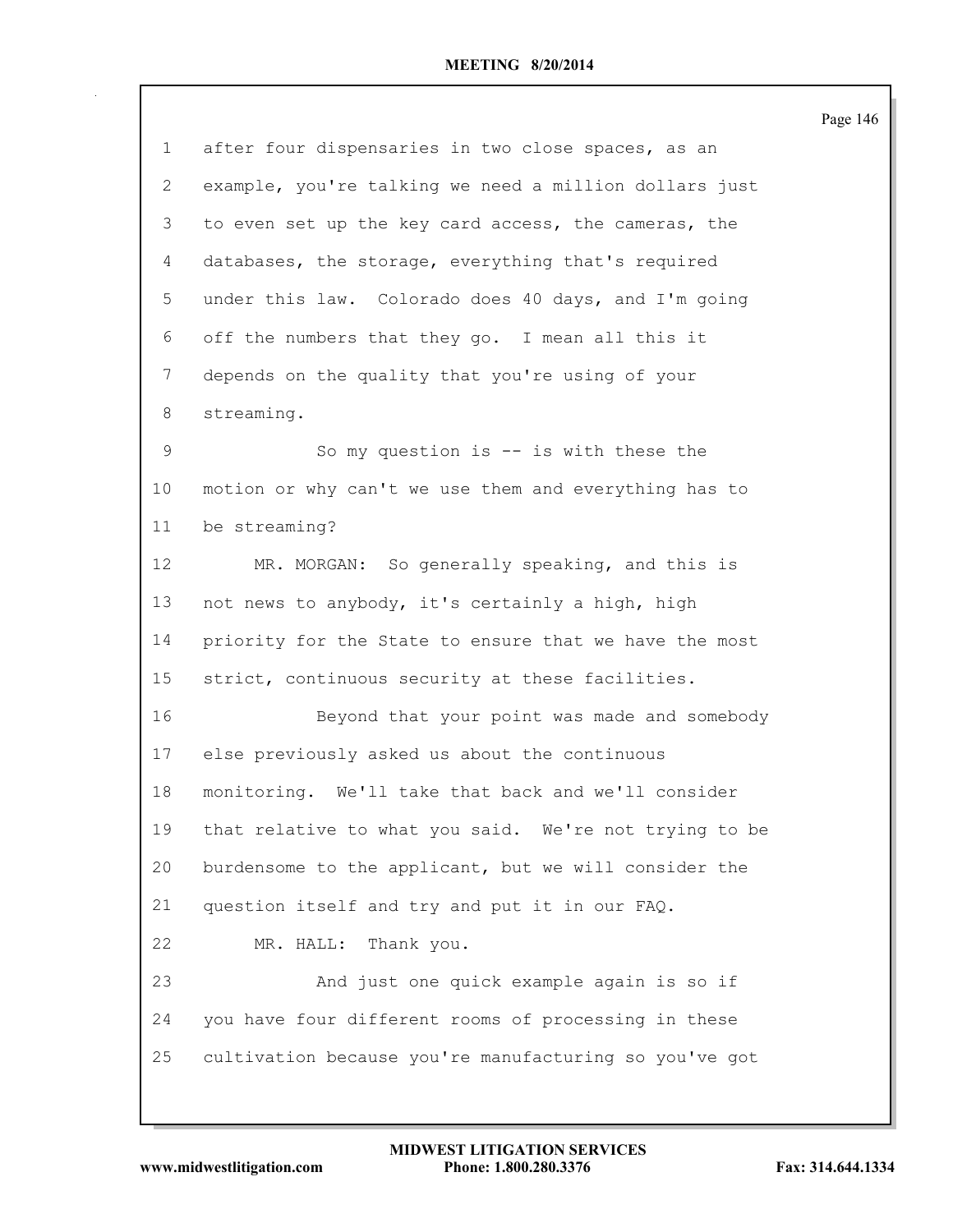| 1  | an extraction room, you've got a curing room, and say   |
|----|---------------------------------------------------------|
| 2  | you have a trimmer room, well, they're not being used   |
| 3  | in the evening but you have a camera shooting down the  |
| 4  | hallway knowing that nobody is in those rooms those     |
| 5  | cameras should be able to shut down.                    |
| 6  | MR. MORGAN: Well -- So again we'll consider that,       |
| 7  | but your specific example it doesn't mean somebody is   |
| 8  | not entering that room who's an employee when they      |
| 9  | shouldn't be and we need video evidence of that. And    |
| 10 | under your scenario we wouldn't have any video feed of  |
| 11 | what happens after hours if there was a theft from      |
| 12 | employees or from the outside.                          |
| 13 | So we'll consider your question, but again              |
| 14 | overall our concern is we need to make sure -- as Ray   |
| 15 | mentioned earlier, we need to make sure that there's    |
| 16 | video in the event that something happens.              |
| 17 | So thank you.                                           |
| 18 | MR. ANTHONY: Next we'd like to hear from Brian          |
| 19 | Markena, Paul Lee, and finally Larry King.              |
| 20 | MR. LEE: Hi. Paul Lee, P A U L, L E E.                  |
| 21 | I have a question about zoning in particular            |
| 22 | with the City of Chicago. In the frequently asked       |
| 23 | questions off the IDFPR website is says that we can     |
| 24 | theoretically submit an application without preapproval |
| 25 | for the zoning as long as we're in the application      |
|    |                                                         |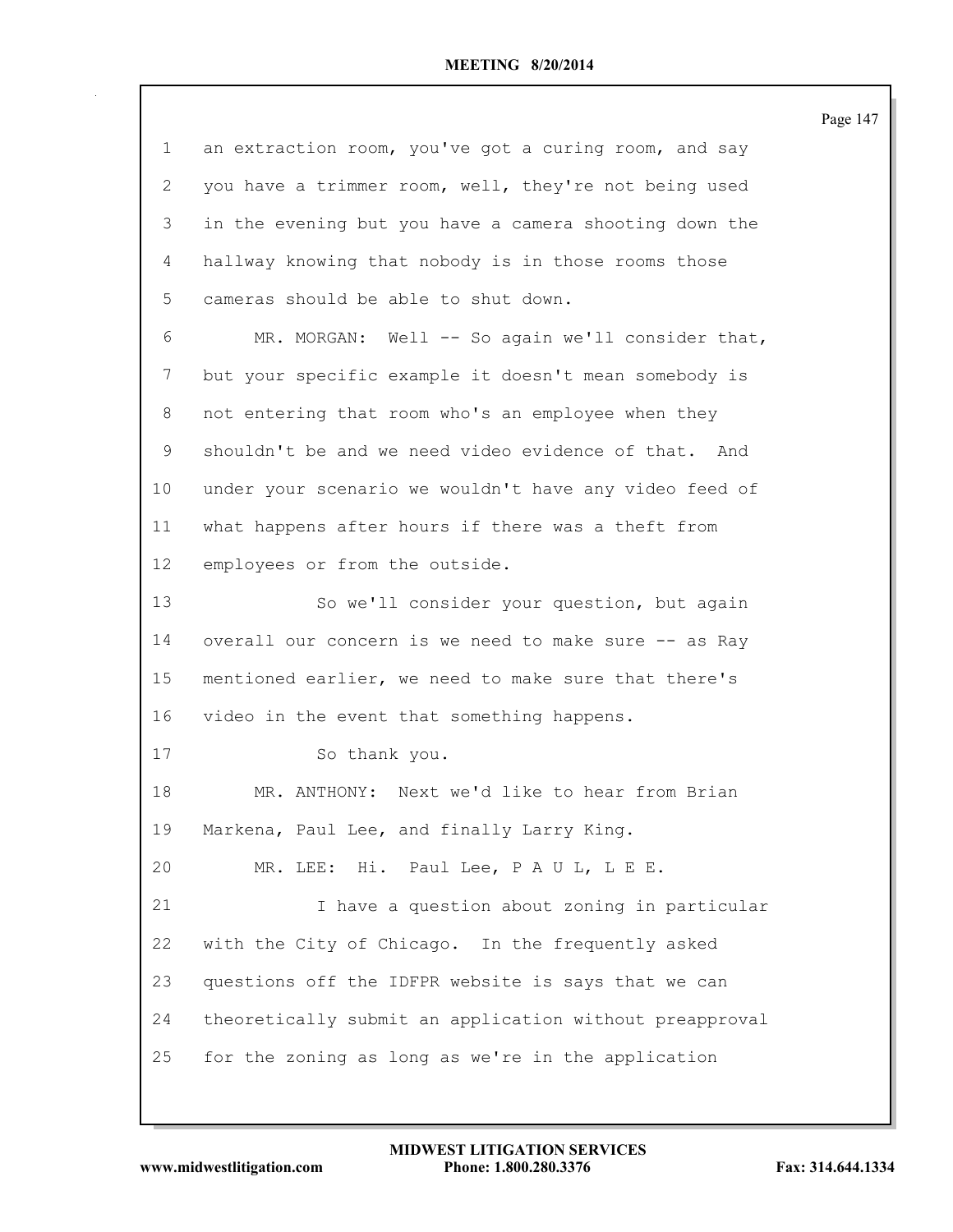| 1  | process. The City of Chicago the process for it is not  |
|----|---------------------------------------------------------|
| 2  | terribly clear, but as I understand it we have to go    |
| 3  | through the Zoning Board of Appeals.                    |
| 4  | Typically any time that I've had to deal                |
| 5  | with Zoning Board of Appeals it takes five, six months. |
| 6  | In the event that we're approved for registration but   |
| 7  | unable to acquire zoning approval what happens to the   |
| 8  | approval that we already received?                      |
| 9  | MS. CARLSON: So if I understand your question           |
| 10 | correctly it really goes to if you are awarded an       |
| 11 | authorization and you're moving into the registration   |
| 12 | phase and you -- your dispensary is ready to go and     |
| 13 | your -- you know, you've done the final walk-through,   |
| 14 | all your paperwork is completed, but you're still       |
| 15 | waiting on the special use permit from the City of      |
| 16 | Chicago what happens then?                              |
| 17 | MR. LEE: Yes.                                           |
| 18 | MS. CARLSON: Well, our rule is particularly             |
| 19 | silent on the time frame; that we would hope that you   |
| 20 | would be up and running and you can say we will be up   |
| 21 | and running in 30 days or 90 days or put a specific     |
| 22 | time frame on that --                                   |
| 23 | In the event --<br>MR. LEE:                             |
| 24 | MS. CARLSON: -- that the City of Chicago will be        |
| 25 | moving forward on this initiative swiftly and that that |
|    |                                                         |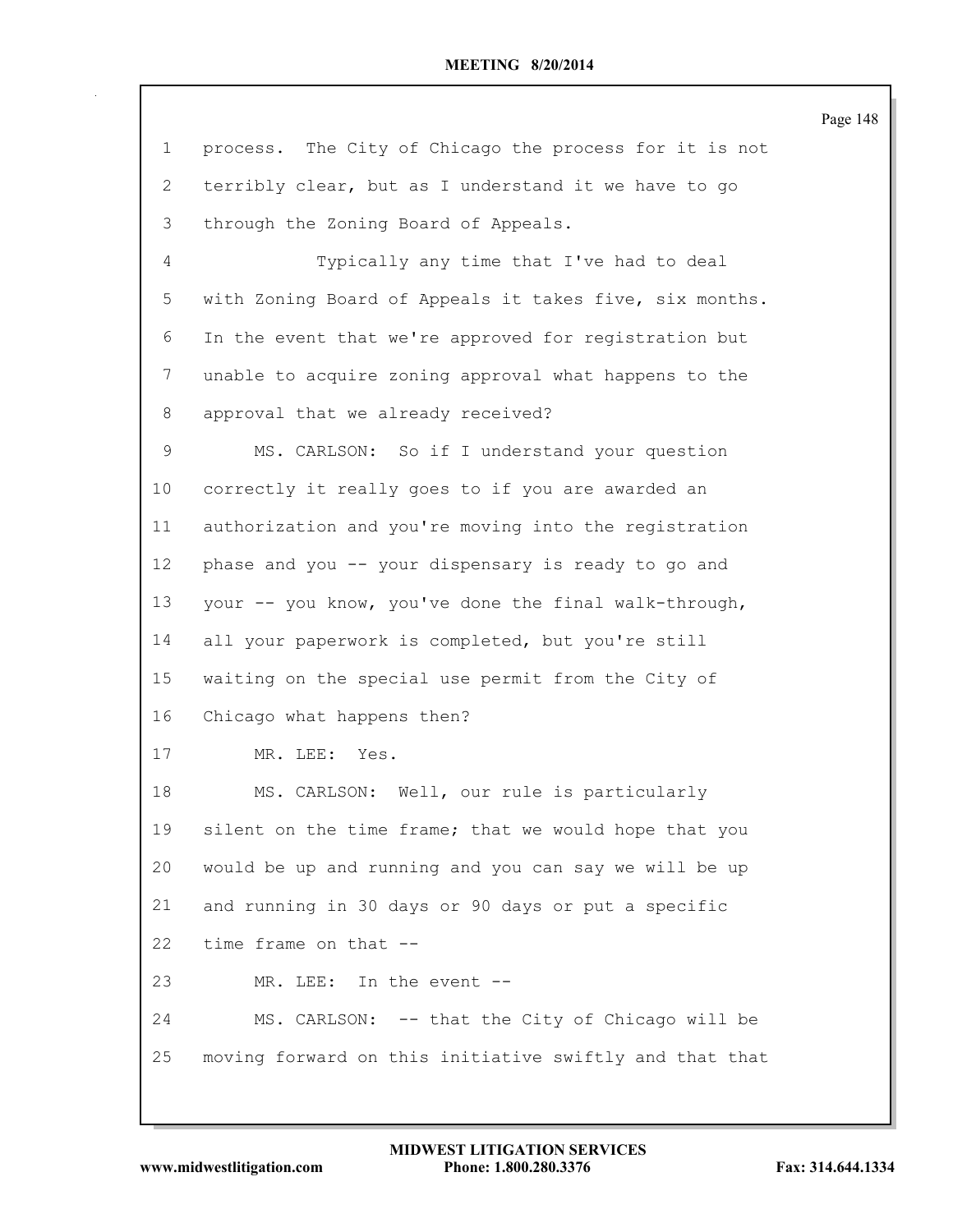| 1                         | won't be an issue, but we will manage that on a         |
|---------------------------|---------------------------------------------------------|
| $\mathbf{2}^{\mathsf{I}}$ | case-by-case basis.                                     |
| 3                         | MR. LEE: Just a follow-up on that. In the event         |
| 4                         | we are approved -- we received the authorization for    |
| 5                         | registration but we are denied zoning by the Zoning     |
| 6                         | Board of Appeals in the city of Chicago what happens to |
| 7                         | the authorization then?                                 |
| 8                         | Do we have to reapply?                                  |
| 9                         | Do we have to apply to change locations?                |
| 10                        | MS. CARLSON: We all understand zoning is one of         |
| 11                        | the primary challenges for a dispensary in the state so |
| 12                        | I don't have an exact answer for that because there's   |
| 13                        | so many different scenarios that could be at play       |
| 14                        | there. We'd have to really take a look of why it was    |
| 15                        | denied and what we could do to, you know, move that     |
| 16                        | forward.                                                |
| 17                        | MR. LEE: Okay. Thank you.                               |
| 18                        | MS. CARLSON: Let me just put one more caveat on         |
| 19                        | that that we hope that everybody that is applying for a |
| 20                        | dispensary is doing all their due diligence on zoning   |
| 21                        | and moving that forward as soon as they can so these    |
| 22                        | are not issues and that when you do submit your         |
| 23                        | application you have the best -- the property in the    |
| 24                        | best situation zoningwise as it can be.                 |
| 25                        | MR. HILTON: Hi. My name is Edmond                       |
|                           |                                                         |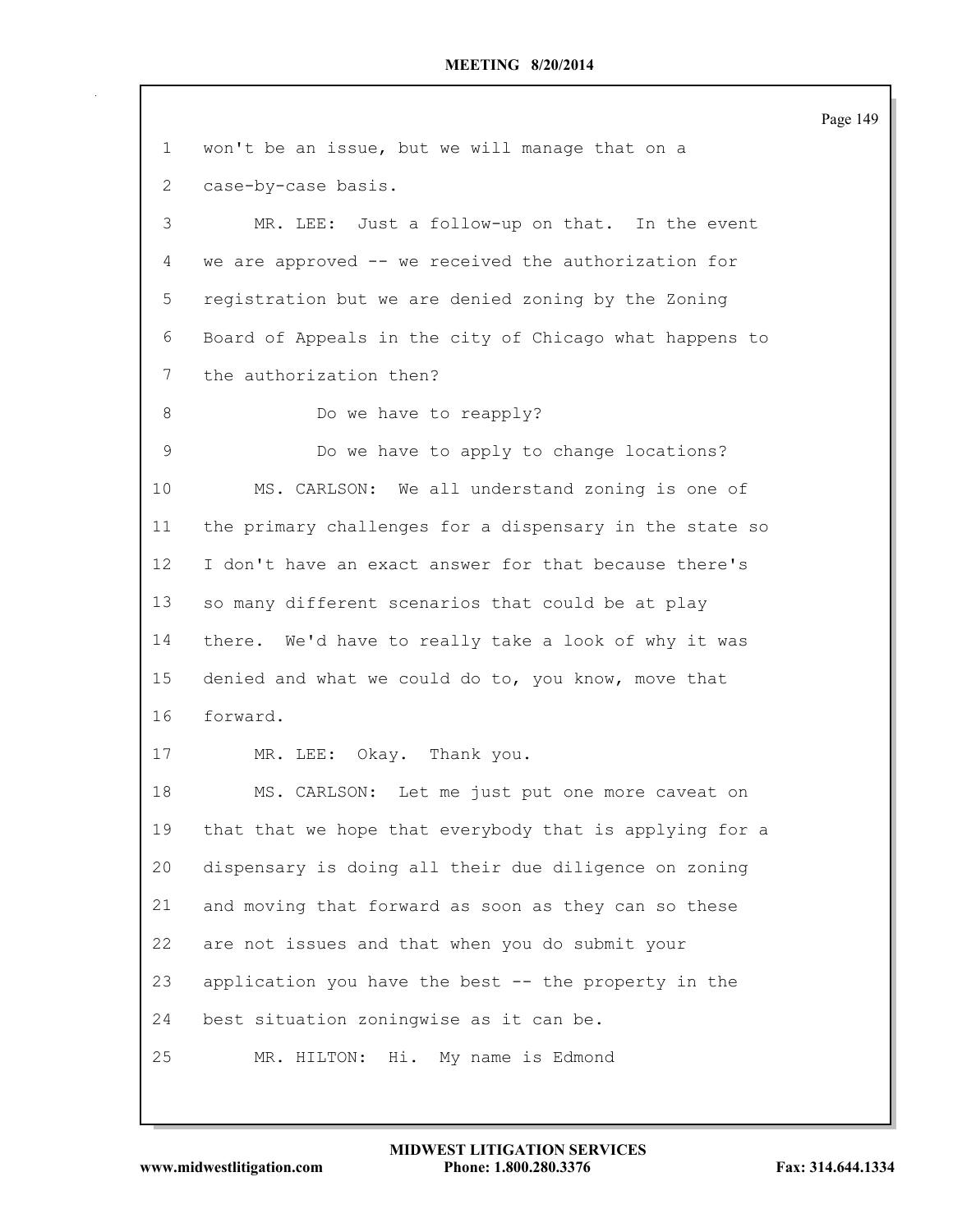Hilton (phonetic), and I have two questions -- three questions. The first one is on the dispensary side. UNIDENTIFIED SPEAKER: Can you speak up? MR. HILTON: Oh. The first one is on the dispensary side. Now, based on the delivery service and receiving medicine is there any stipulation on whether a truck has to be in an enclosed area when they actually drop off the medicine to the dispensary or is there no stipulation on that at all on how the dispensary receives medicine based on security plans? MS. CARLSON: Based on security plans, is that what you said? MR. HILTON: The security plan that we're creating as far as like a secure environment for the delivery of the medicine. MS. CARLSON: So I think that's one of the things that's kind of run through our discussion today is that while we have quite a substantial and robust amount of administrative rules here these are the minimum requirements that we're looking for in dispensary applicants. So while we're not going to tell you that you have to have a specific type of enclosure in order to accept those deliveries, you as the applicant should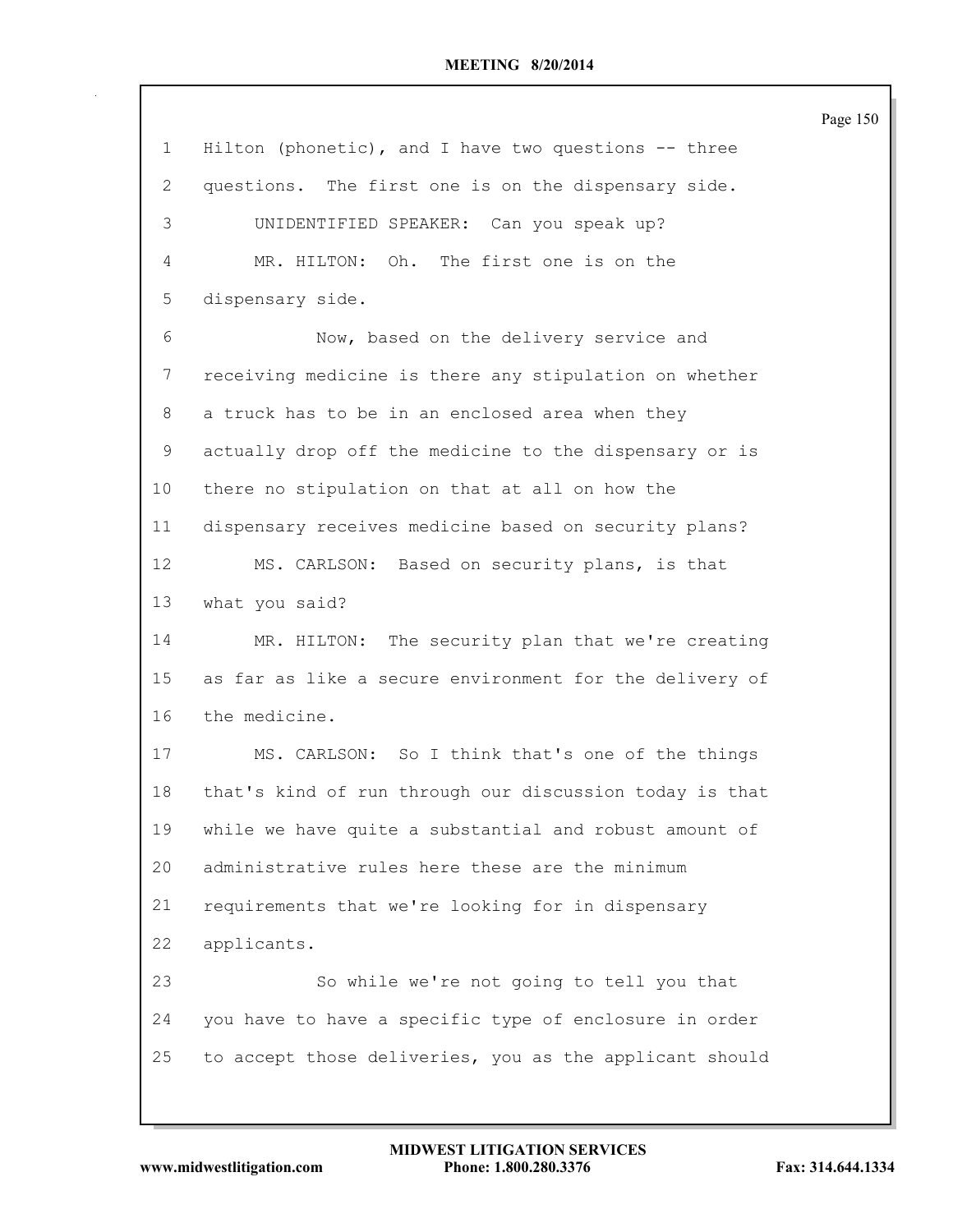be putting forth your best plan to tell us why you as an applicant are the best applicant and have the best delivery process and what you're doing to ensure that that cannabis that's delivered is not subject to any theft, robbery, and that your -- your dispensary employees are going to be safe during that transition time when that delivery is being made. 8 And we understand that it's a little bit of a vulnerable time when it's being taken out of a truck or a car and being put into a brick and mortar building so we want you to tell us why your process and plan is the best. MR. HILTON: Okay. And this is on the clinical side of things. Has the State discussed anything with regard to patient follow-up care plan, meaning we're starting to get dosaging down, you know, as far as what strands work better for what condition based on the qualified conditions that we already have thus far? MS. CARLSON: Can you rephrase your question? I'm not sure I understand what you're asking. MR. HILTON: Does the State have any plans to implement a patient follow-up care plan? You know, and that's going to begin the process of beginning to figure out what dosaging is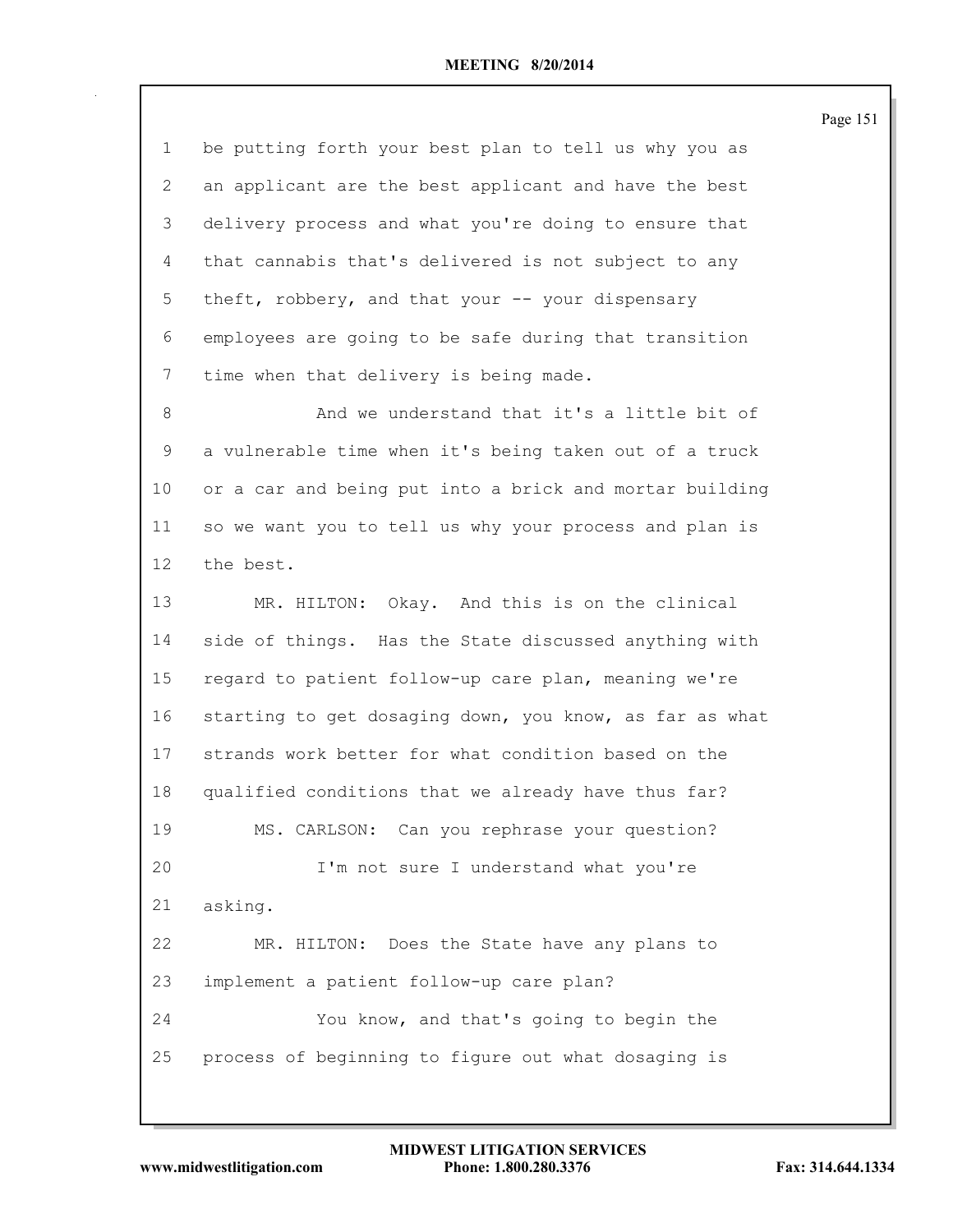| 1  | going to be required for the conditions as well as what |
|----|---------------------------------------------------------|
| 2  | strands are specified for what conditions, what works   |
| 3  | better, all those, you know, variables we have to take  |
| 4  | into consideration for the patient at hand.             |
| 5  | MS. SHERMAN OBERDORFF: So I know that one of the        |
| 6  | things we're going to be doing with the patients is at  |
| 7  | the dispensaries -- and I'm sure Bridget can speak a    |
| 8  | little bit more to this -- when patients are going to   |
| 9  | pick up their medical cannabis they will be working     |
| 10 | with the dispensary agents on particular strains,       |
| 11 | doses, et cetera, and then simultaneously they have a   |
| 12 | relationship with their physician so they can see how   |
| 13 | cannabis is working for them in treating their          |
| 14 | debilitating medical condition or symptoms and also how |
| 15 | it's interacting with any other medications that they   |
| 16 | may have.                                               |
| 17 | MR. HILTON: Thank you.                                  |
| 18 | You made a comment about the physician.<br>You          |
| 19 | said -- Can you repeat the last part?                   |
| 20 | MS. SHERMAN OBERDORFF: So I was talking about the       |
| 21 | physicians and because those physicians will be signing |
| 22 | off they're having that bona fide patient relationship  |
| 23 | of patients under their care. The physician would also  |
| 24 | be responsible for overseeing these medical cannabis    |
| 25 | just in terms of, you know, follow-up care, asking how  |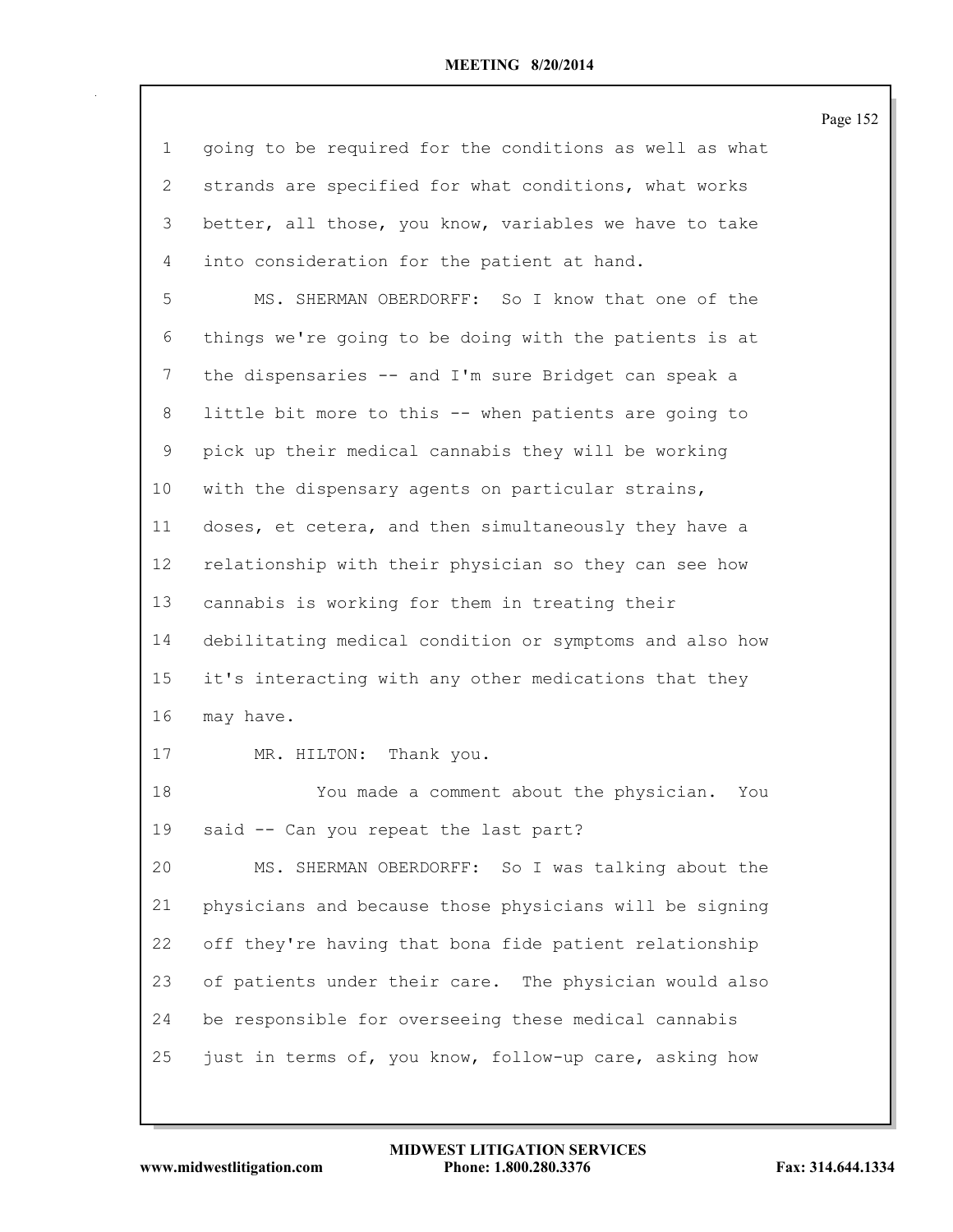| 1            | it's going for them, if they have any questions, that   |
|--------------|---------------------------------------------------------|
| $\mathbf{2}$ | type of a thing.                                        |
| 3            | MR. HILTON: As you know and as we all know a            |
| 4            | physician can't tell the patient how much to take.      |
| 5            | MS. SHERMAN OBERDORFF: That's correct.                  |
| 6            | MR. HILTON: It's a recommendation.                      |
| 7            | So based on these physicians that we've                 |
| 8            | encountered they have no knowledge of this cannabis     |
| 9            | industry, so them telling them to take a certain        |
| 10           | amount, whatever is prescribed -- oil, actual plant     |
| 11           | form -- it seems like it's going to be irrelevant       |
| 12           | because they have no clue. Honestly, nobody has a       |
| 13           | clue. So when I ask about the follow-up care plan this  |
| 14           | is where we're trying to incorporate, you know, kind of |
| 15           | a sophomore program to be able to receive data from the |
| 16           | dispensaries as well as, you know, based on the         |
| 17           | individual perspective.                                 |
| 18           | MR. MORGAN: Yeah. The dispensaries themselves           |
| 19           | will inevitably be doing a number of quality assurance, |
| 20           | utilization review, patient satisfaction-type           |
| 21           | activities.                                             |
| 22           | From the State's perspective we will also be            |
| 23           | tracking that information based on usage, conditions,   |
| 24           | where these individuals are applying. The State is      |
| 25           | going to be doing a number of tracking so that we have  |
|              |                                                         |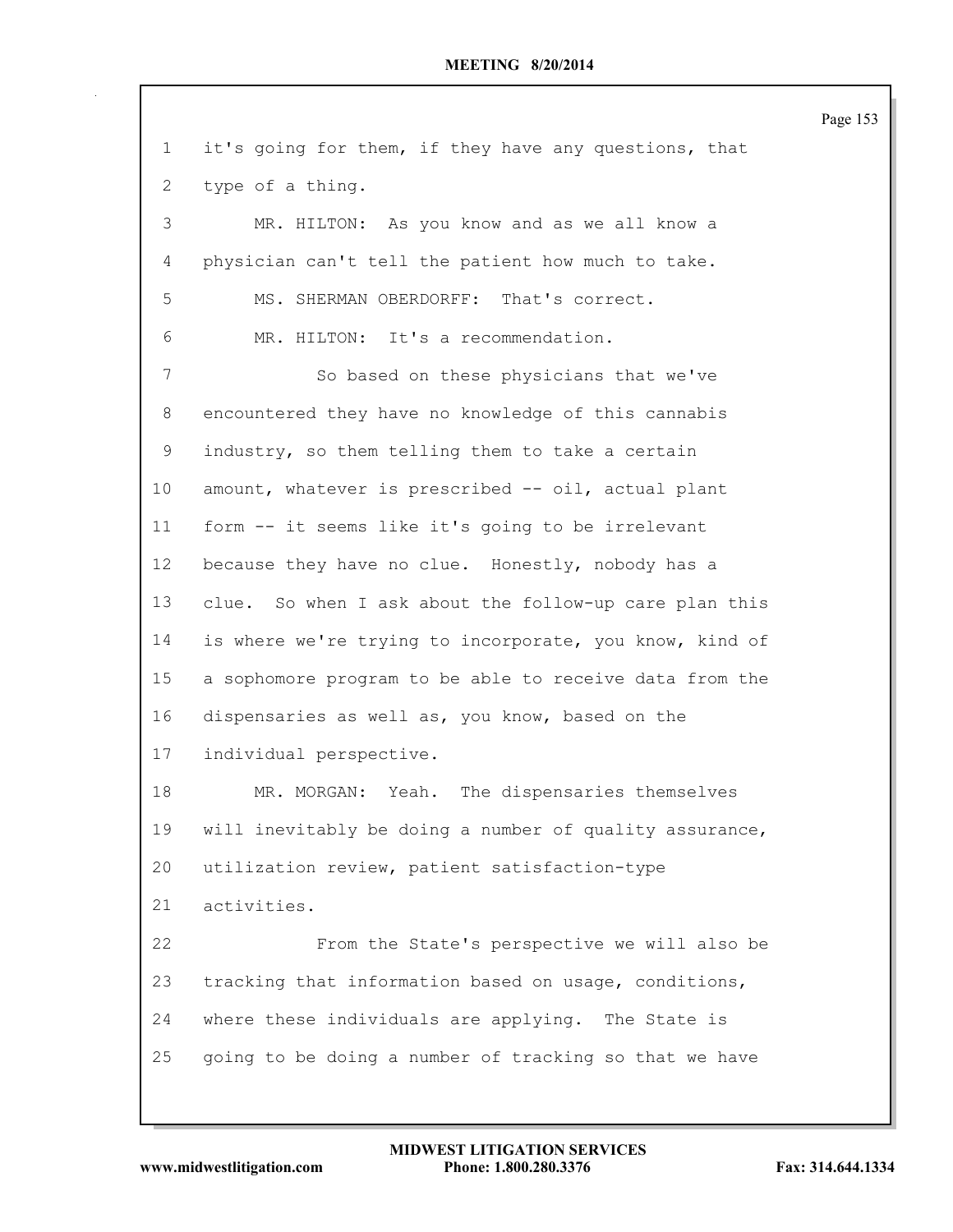some information moving forward so that the end of the pilot program shows success. So we're going to move forward to the next question. MR. HILTON: Can I ask one more question? MR. MORGAN: We'll keep going. We're almost through everybody. So you get a chance. MR. KING: All right. My name is Larry King from The Kind & Compassionate, Long Beach, California, and I have two short questions. Will the dispensaries -- a single dispensary be able to buy from multiple growers for different strains, different products, different pricing, whatever? Can we shop through the growers and work with multiple growers at one time? MS. CARLSON: There's no restriction in the Act or the rules that say that a dispensary cannot work with or negotiate or deal with more than one cultivation center. MR. KING: So the answer is we can only deal with one? MR. WATSON: No. No. No. In fact there is in the regulations a requirement with the cultivation center can sell to any dispensary.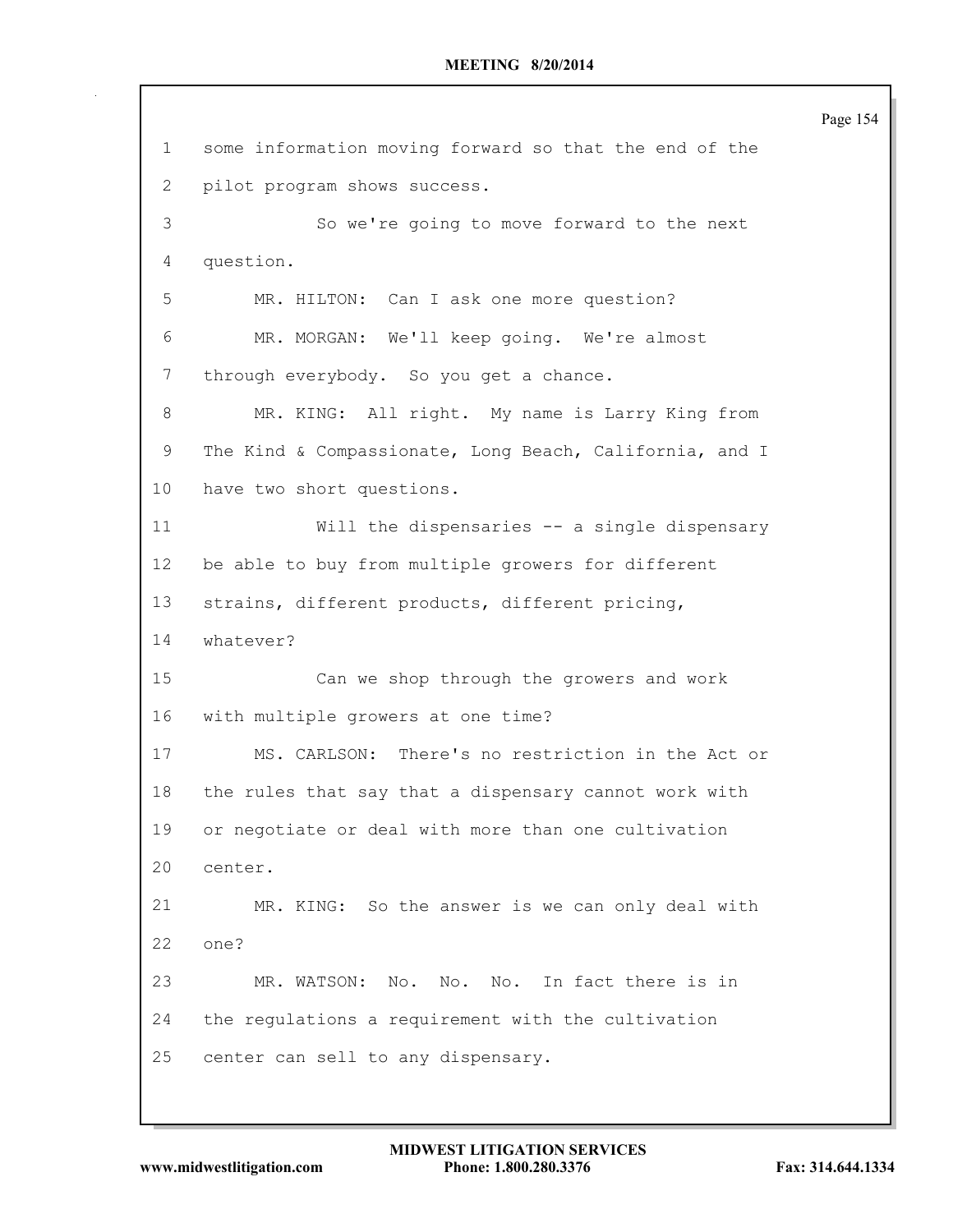| 1                 | MR. KING: Okay.                                         |
|-------------------|---------------------------------------------------------|
| 2                 | MR. WATSON: And treat all the dispensaries the          |
| 3                 | same.                                                   |
| 4                 | MR. KING: And as far as -- Getting back to the          |
| 5                 | zoning issue, do we have to have a signed lease in      |
| 6                 | advance of applying or will a letter of intent and      |
| 7                 | acknowledgment from a landlord -- a letter of intent be |
| 8                 | sufficient?                                             |
| 9                 | MR. WATSON: As I said in response to a lot of           |
| 10                | other questions give us the best application you can,   |
| 11                | the strongest evidence you can give us that you have a  |
| $12 \overline{ }$ | commitment to -- to have access to that land.<br>And    |
| 13                | certainly a statement from the owner saying, you know,  |
| 14                | if you get the permit you have the option to lease      |
| 15                | this.                                                   |
| 16                | Now, it could be -- I would recommend a                 |
| 17                | formal document if you can do that. You don't want to   |
| 18                | be thrown out because the other 20 people applying have |
| 19                | all firm commitments and you've got a letter. I would   |
| 20                | do the best you could.                                  |
| 21                | MR. KING: You're saying a lease would look better       |
| 22                | but it's not required?                                  |
| 23                | MR. WATSON: Right.                                      |
| 24                | MS. QUICK: Good afternoon. My name is Brothella         |
| 25                | Quick, and I'll be quick.                               |
|                   |                                                         |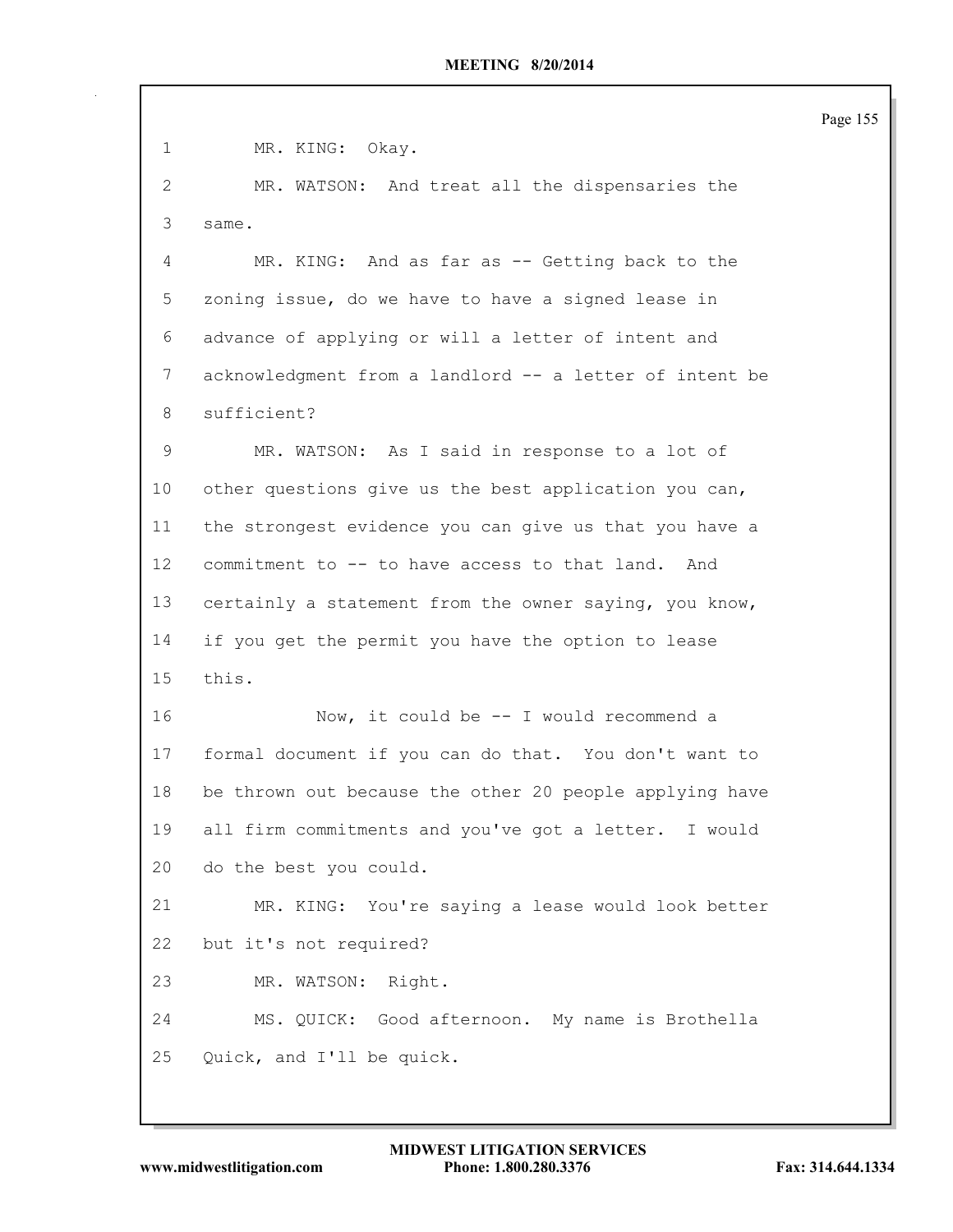If a patient losses his I.D. that's issued can a dispensary go ahead and serve that patient based on a positive I.D. or face recognition until the I.D. is reissued by the state? MR. MORGAN: It's going to be coming out of the dispensary for every transaction to verify with the State of Illinois that the patient through the tracking system that we're going to have set up, which we don't have set up yet, to verify that's an eligible patient that has not purchased their two and a half ounces in the prescribed limit. So every purchase will have to be verified with the State as opposed to the dispensary making their own decision based on their own internal software. MS. QUICK: So if the patient lost his I.D. came to us and so we can't dispense until they get another one issued and then how long is that going to take? MS. SHERMAN OBERDORFF: So you're correct in that the patient may not purchase medical cannabis without their I.D. card. We haven't finalized our vendor yet that we'll be using for the I.D. card itself, but we

are going to require a fairly quick turnaround.

 MS. QUICK: Okay. And then regarding keeping those records is it possible that we can just dump that information on to a hard drive and keep it in a safe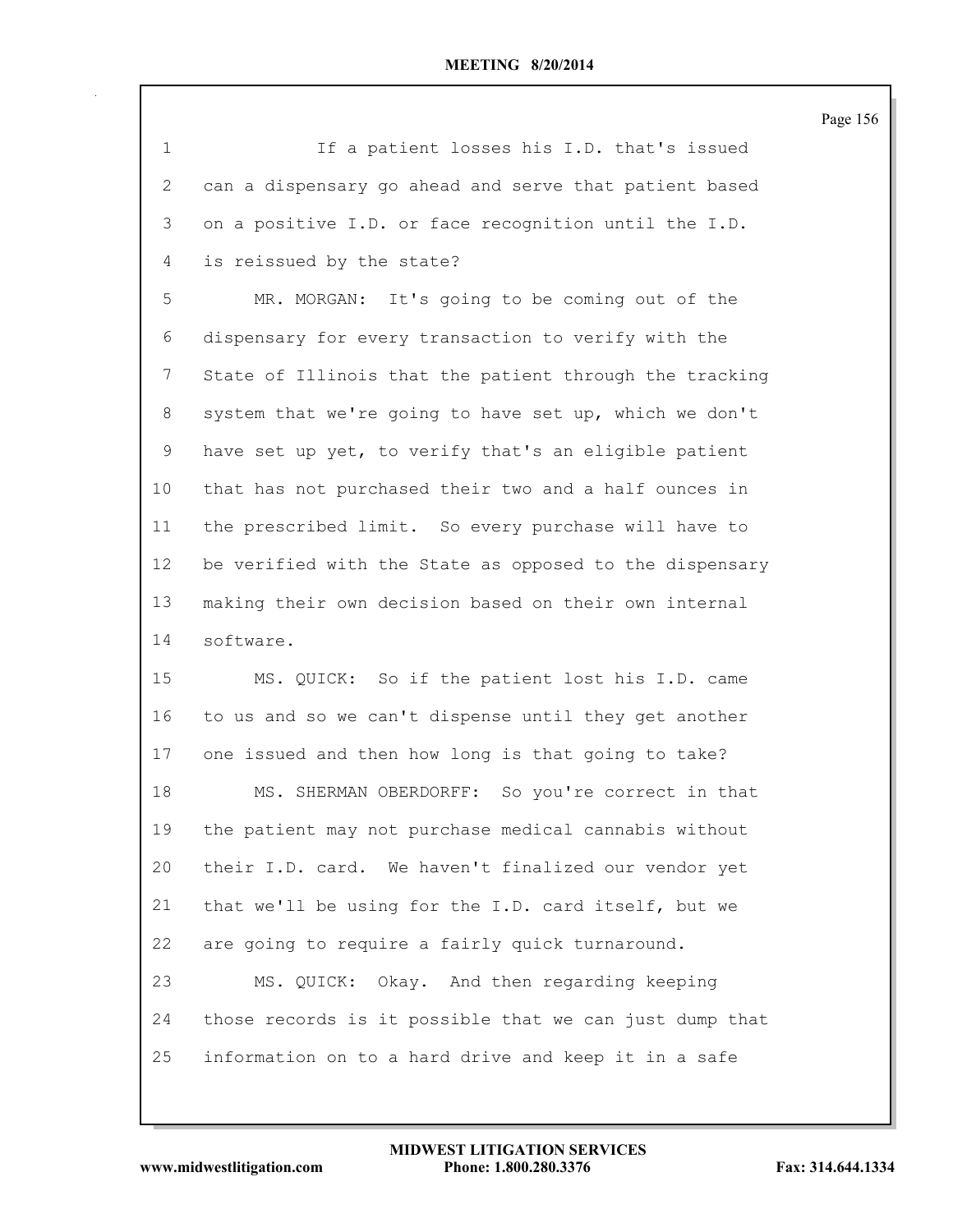| $\mathbf{1}$    | location like outside of the facility?                  |
|-----------------|---------------------------------------------------------|
| $\mathbf{2}$    | MR. MORGAN: Well, it depends what information           |
| 3               | you're talking about.                                   |
| 4               | DFPR has specific requirements for retention            |
| 5               | of records so it would depend on which records you're   |
| 6               | talking about, and then we would have to follow what's  |
| 7               | laid out for the FPR.                                   |
| 8               | MS. QUICK: Okay. And then, finally, since this          |
| 9               | is a four-year pilot program and we've already          |
| $10 \,$         | exhausted a year will there be another year tacked on   |
| 11              | at the end?                                             |
| 12 <sup>°</sup> | MR. MORGAN: Well, that would be up to the               |
| 13              | legislature. The reason is for those of you who have    |
| 14              | tracked the legislation this originally was a           |
| 15              | three-year pilot program and it was extended to four    |
| 16              | with the anticipation it would take a year              |
| 17              | implementation. So this is a four-year pilot program.   |
| 18              | We're moving forward as quickly as we can.<br>This is a |
| 19              | function and a part of this process and we hope to get  |
| 20              | this up and running so that we have as much of the      |
| 21              | four-year pilot program to demonstrate success.         |
| 22              | MS. QUICK: And again thank you so much. I know          |
| 23              | you guys have to be exhausted.                          |
| 24              | MR. MORGAN: None of this is easy. Thank you.            |
| 25              | MR. WOLF: How are you doing?                            |
|                 |                                                         |

 $\Gamma$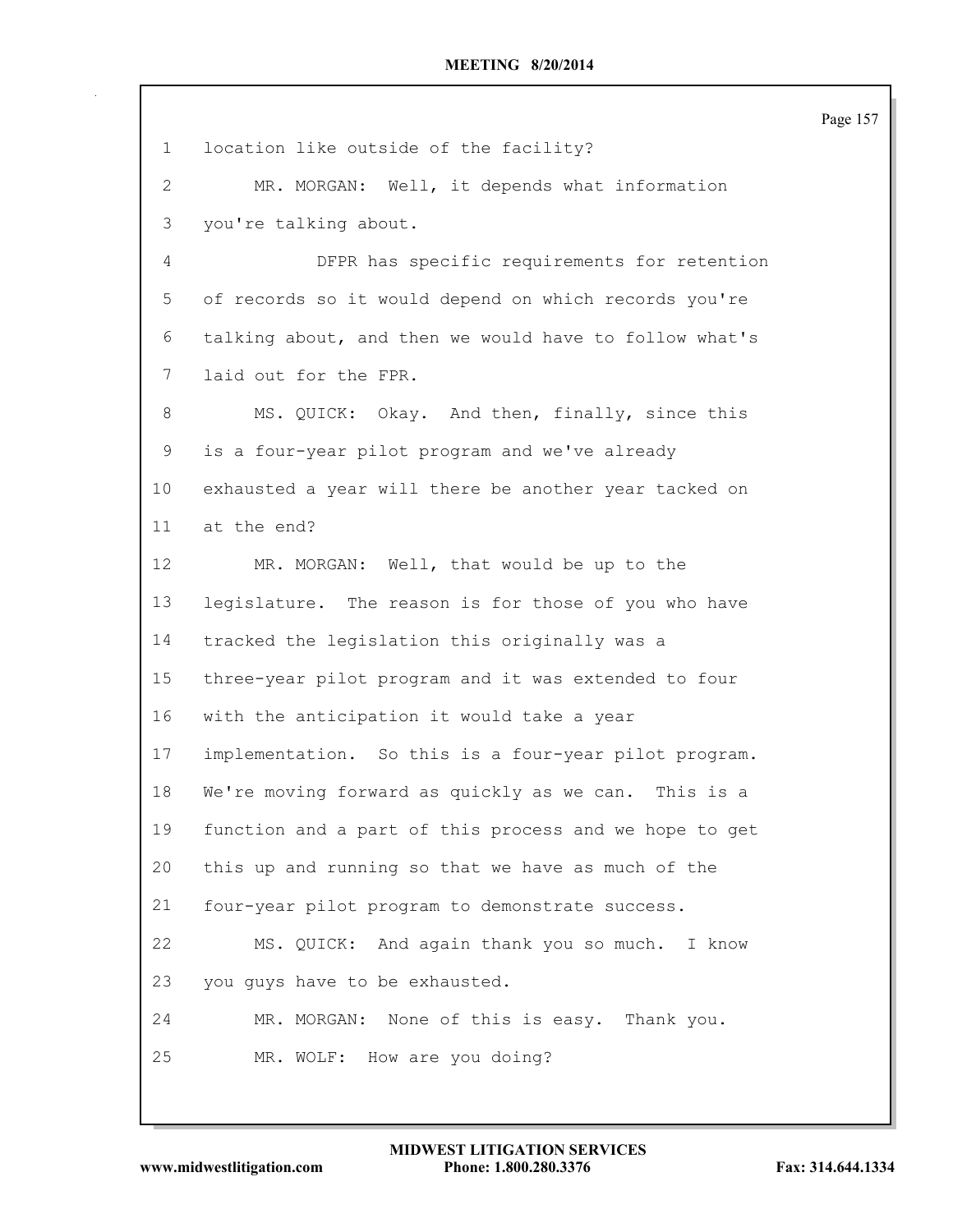| $\mathbf 1$  | My name is Brandon Wolf.                                |
|--------------|---------------------------------------------------------|
| $\mathbf{2}$ | There's a lot of -- You know, first off,                |
| 3            | there's -- the application deadline is coming up really |
| 4            | soon but obviously there's a lot of questions still and |
| 5            | there's a lot of undetermined things about what's       |
| 6            | happening. And granted if you look at it there's not    |
| 7            | that many other states that even discuss this. You      |
| 8            | know, there's only California, Colorado, Seattle.       |
| 9            | Places like this that look after and you see what       |
| 10           | they're doing and you try to critique the way that      |
| 11           | they're doing it to maybe put your hands on something   |
| 12           | to have more control.                                   |
| 13           | The fact of the matter here in Chicago and              |
| 14           | Illinois whether you want to legalize dispensaries or   |
| 15           | whether you want to legalize cultivation the criminal   |
| 16           | element is still going to happen. The only way you're   |
| 17           | going to draw the patient going to a criminal element   |
| 18           | and risking getting shot, risking having all this       |
| 19           | happen where gangbangers have the power to even say     |
| 20           | they're in control of that is by you letting them have  |
| 21           | control by giving it either, A, to the companies that   |
| 22           | already have it from out of state, obviously. If you    |
| 23           | have your hands so hard into it that you can build it   |
| 24           | all together and throw your money, 25K at a time,       |
| 25           | toward an application you've been doing this somewhere  |
|              |                                                         |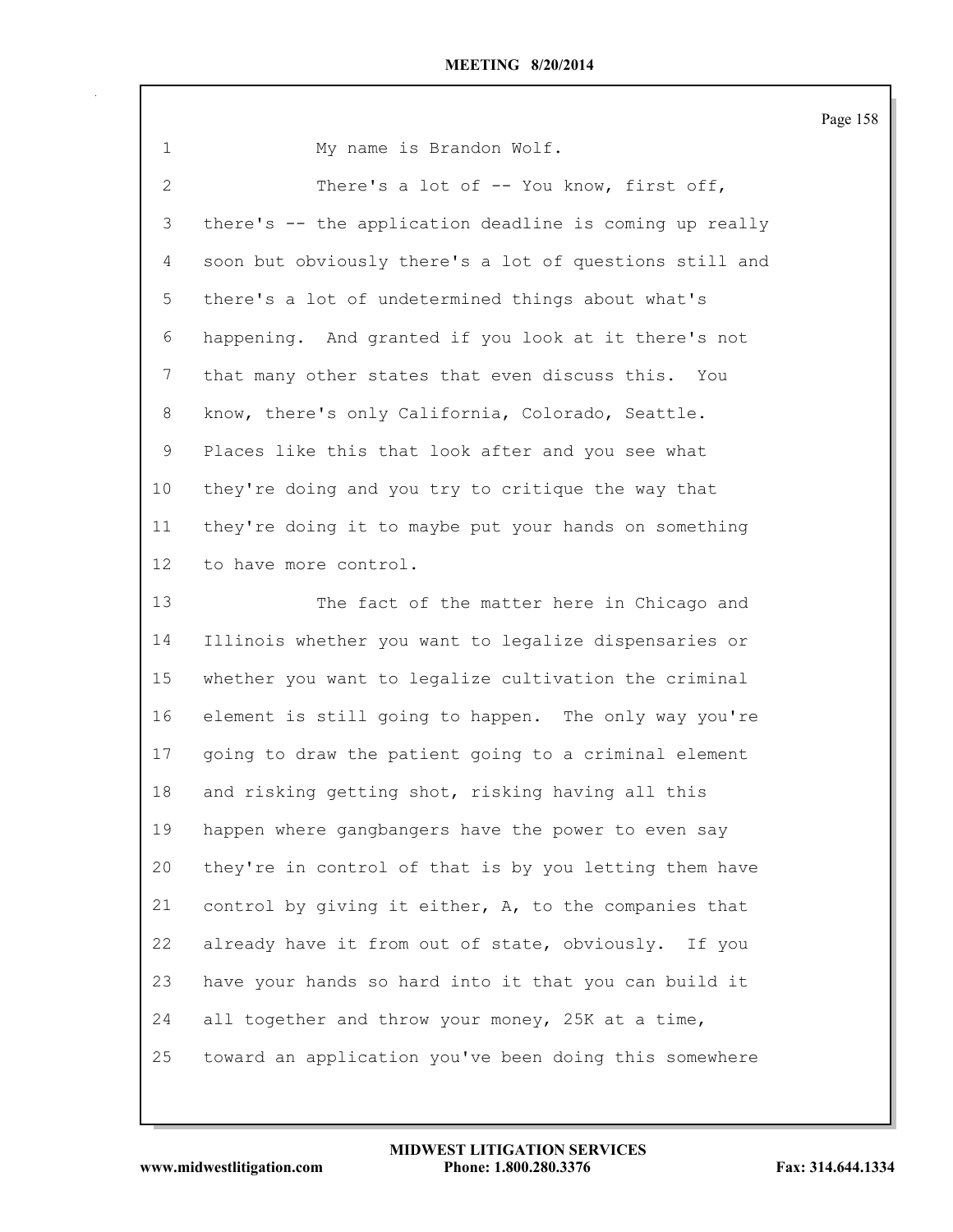| 1               | else. So if you want to build up in Illinois you need   |
|-----------------|---------------------------------------------------------|
| $\mathbf{2}$    | to start cultivation here too.                          |
| 3               | There needs to be more $--$ The way of putting          |
| 4               | packaging on the cultivation too you're making it       |
| 5               | harder for the dispensary to go ahead and get the       |
| 6               | product out there.                                      |
| 7               | As a customer, as a patient, or whatever if             |
| 8               | I'm going somewhere what's the point of me going to a   |
| 9               | place?                                                  |
| 10              | And I don't know if this is a stale product.            |
| 11              | I don't know if this product is what I want because the |
| 12 <sup>°</sup> | dispenser already he doesn't know if I want an ounce or |
| 13              | an eighth or a half or whatever so you're putting all   |
| 14              | of us into a situation then because, first off, we want |
| 15              | to limit it from the step go. You want to tell the      |
| 16              | cultivator that he has to determine what the patient    |
| 17              | wants. That's not his job. His job is to grow           |
| 18              | something then after that his job is to send it to      |
| 19              | somebody where the dude goes to them and tells them     |
| 20              | what they want and that group says, okay, I have this.  |
| 21              | He asks the cultivator in the beginning can I have this |
| 22              | amount of product. The cultivator cannot come to him    |
| 23              | and say I can give you this, this, this, this, and      |
| 24              | this, you have to start with this. At that point --     |
| 25              | Sorry.                                                  |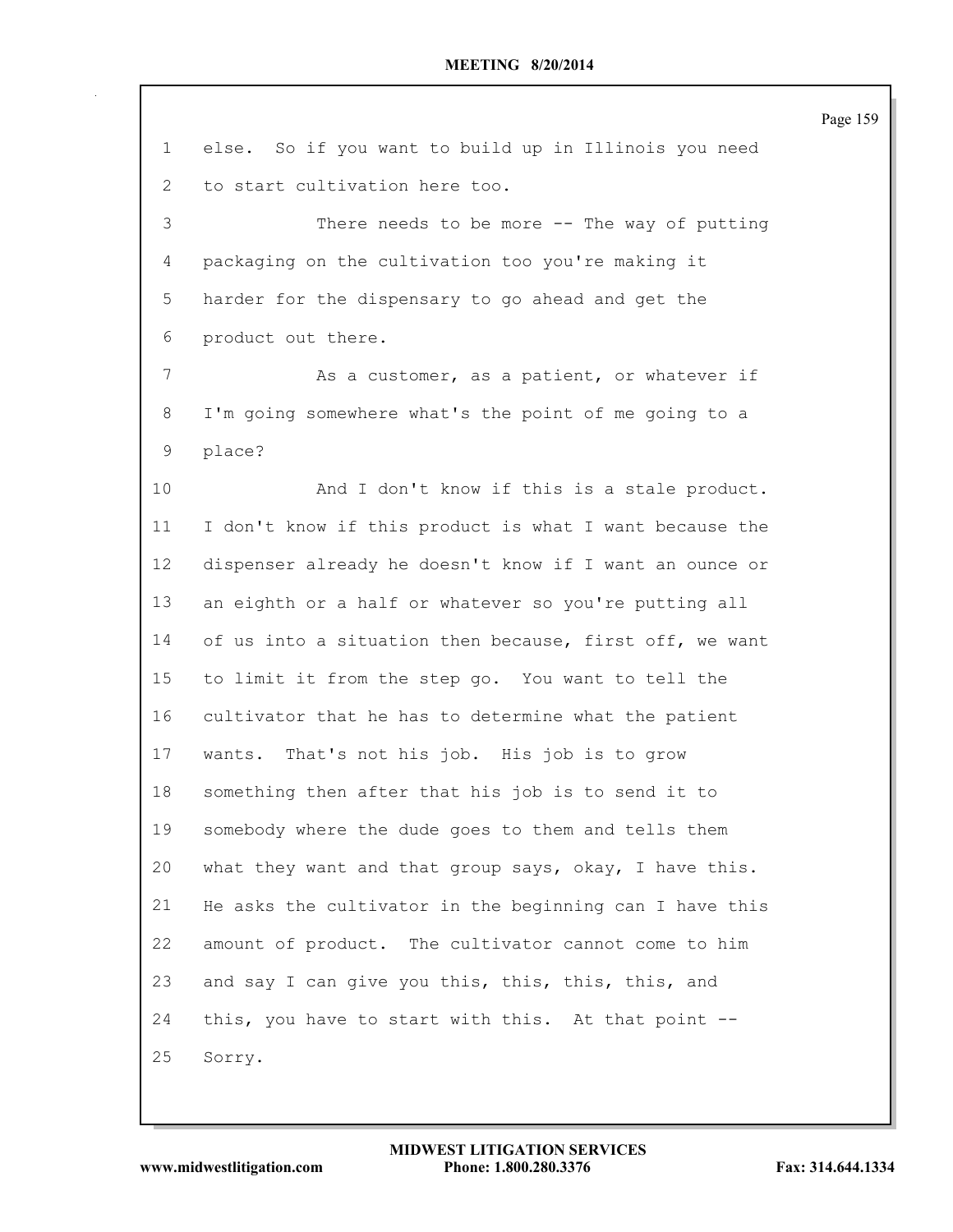```
1 MR. MORGAN: It's okay. Do you want us to
 2 address -- You said so far because we're going to cut
 3 it off -4 MR. WOLF: No. I mean in all honestly like
 5 really?
 6 You could ask me -- or answer my question
 7 back, but this is more like a thought, you know.
 8 MR. MORGAN: Sure. Sure. Comment.
 9 MR. WOLF: All this is going on. You're going to
10 have -- You're going to have shipments. The cartel is
11 doing the same thing right now, so they obviously found
12 ways to do the secure transportation and all this other
13 stuff. If it's not going to be government backed --
14 MR. ANTHONY: About 15 seconds, sir.
15 MR. WOLF: Okay. If it's not going to be
16 government backed from somebody else to help the
17 government legally take their hands on to it then
18 you're going to lose it, and it's going to be a loss
19 after four years. You're going to look back and say
20 California did it better, these guys did it better, and
21 it didn't work here, why?
22 Instead of just taxing it a little bit we
23 tried to get it all from the get-go.
24 MR. ANTHONY: Thank you very much for your
25 comments.
```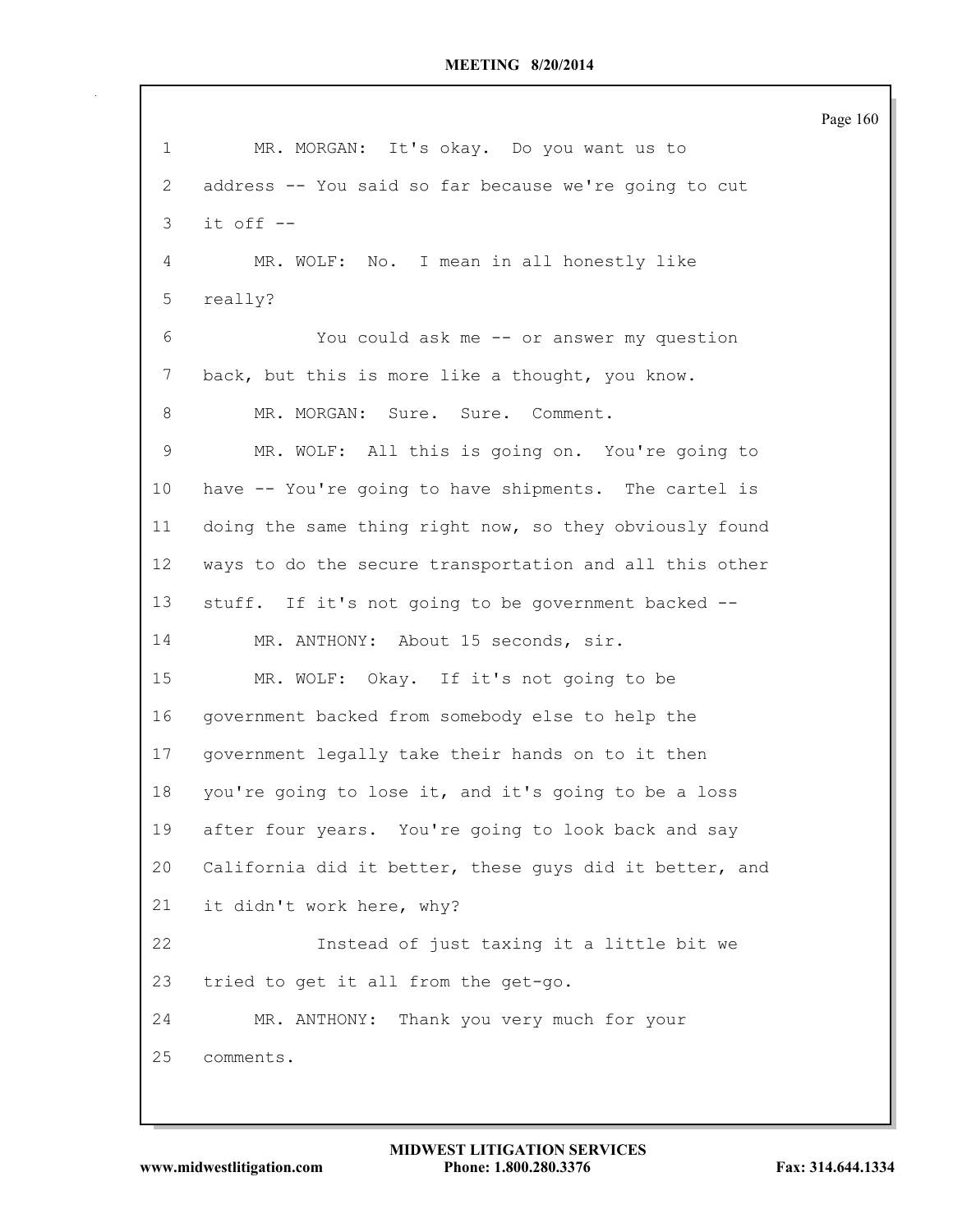|                |                                                       | Page 161 |
|----------------|-------------------------------------------------------|----------|
| 1              | MR. MORGAN: Thank you for that comment. We have       |          |
| $\overline{2}$ | one individual who hasn't had a chance to ask a       |          |
| 3              | question. We'll make you the last person if you want  |          |
| $\overline{4}$ | to come up real quick and we'll -- oh, two people and |          |
| 5              | then that's it. We're cutting it off.                 |          |
| 6              | MR. WATSON:<br>Three.                                 |          |
| 7              | MR. MORGAN: Three?                                    |          |
| 8              | Three people.                                         |          |
| $\mathsf 9$    | MS. SCHNIER: I have a question. Who does the          |          |
| 10             | background check, Illinois State Police?              |          |
| 11             | MS. SHERMAN OBERDORF: Here, I'm going to give you     |          |
| 12             | the --                                                |          |
| 13             | MR. MORGAN: Just give us one second.                  |          |
| 14             | (Brief pause.)                                        |          |
| 15             | MS. SHERMAN OBERDORFF: Could you please state         |          |
| 16             | your name as well too?                                |          |
| 17             | MS. SCHNIER: Janet Schnier, J A N E T,                |          |
| 18             | SCHNIER.                                              |          |
| 19             | Regarding the background checks for patients          |          |
| 20             | is the Illinois State Police going to conduct those?  |          |
| 21             | Are -- Is it the FBI because I read on the            |          |
| 22             | website at one time it was -- supposedly all the      |          |
| 23             | background checks were going to be done through the   |          |
| 24             | FBI?                                                  |          |
| 25             | I don't know if that was just cultivators or          |          |
|                |                                                       |          |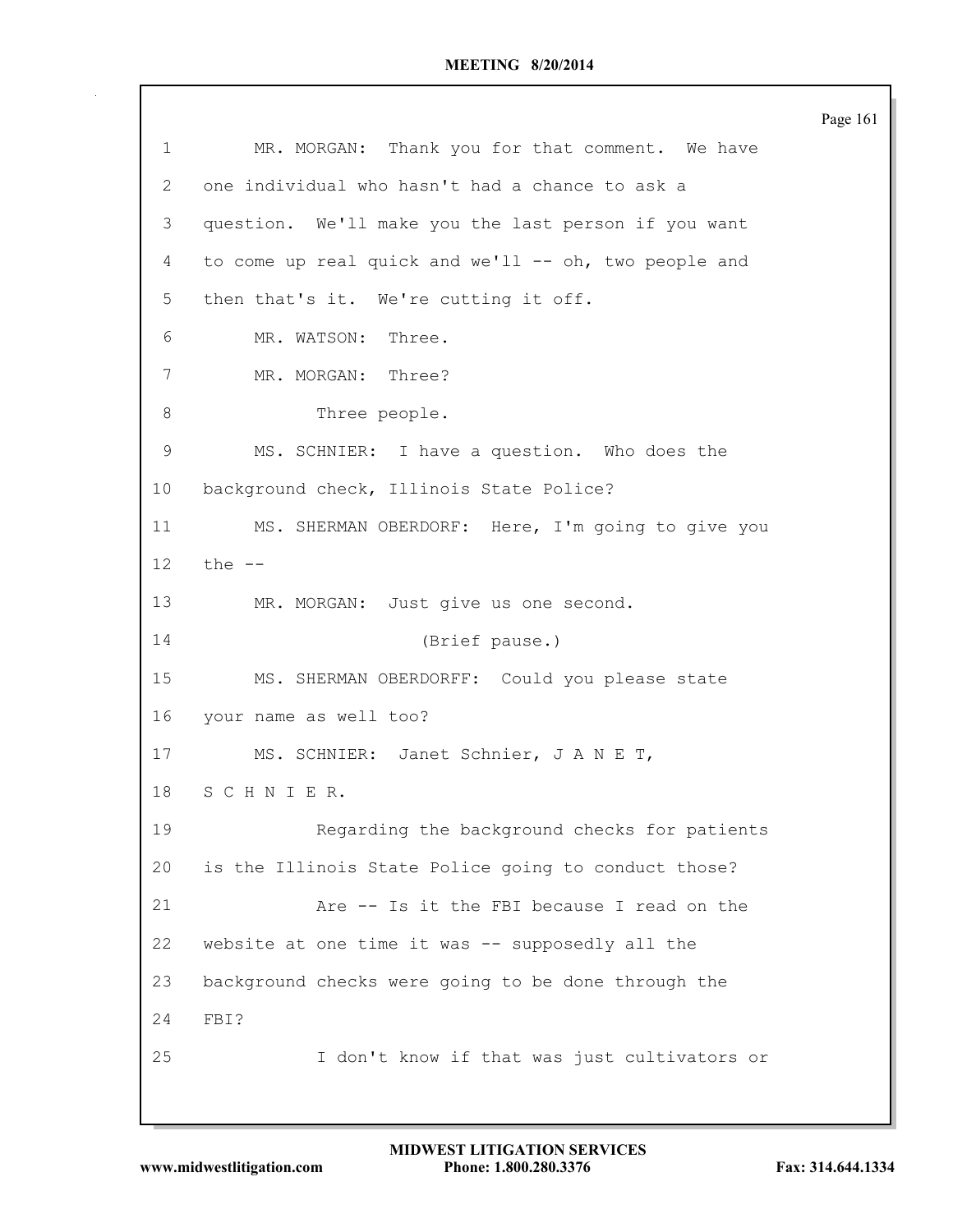| 1              | the dispensaries or the patients, everybody.            |
|----------------|---------------------------------------------------------|
| $\overline{2}$ | MR. MORGAN: Illinois State Police will be               |
| 3              | managing the background check based on the livescan     |
| 4              | vendors fingerprint electronic scan. And again that's   |
| 5              | based on the statute that requires background checks of |
| 6              | the patients, caregivers, agents of the cultivation     |
| 7              | centers and dispensaries.                               |
| 8              | MS. SCHNIER: So they're not accepting the tag           |
| 9              | card from like you go to the police department and get  |
| 10             | a tag card made of your prints?                         |
| 11             | MR. MORGAN: Correct. Anybody who's interested in        |
| 12             | participating should go to -- must go to a livescan     |
| 13             | vendor.                                                 |
| 14             | MS. SCHNIER: And have them digitally scanned?           |
| 15             | MR. MORGAN: Correct.                                    |
| 16             | MS. SHERMAN OBERDORFF: And there's a list of            |
| 17             | livescan vendors in the patient application. It takes   |
| 18             | you to the link so you can find a vendor close to you.  |
| 19             | MS. SCHNIER: Okay. Great. Thank you.                    |
| 20             | MR. CHISOLM: Hi. My name is Brain Chisolm,              |
| 21             | BRIAN, CHISOLM.                                         |
| 22             | All of my questions are cultivation related.            |
| 23             | MR. MORGAN: You mean your two questions, right?         |
| 24             | MR. CHISOLM: Three, if I squeeze it.                    |
| 25             | MR. MORGAN: Okay.                                       |
|                |                                                         |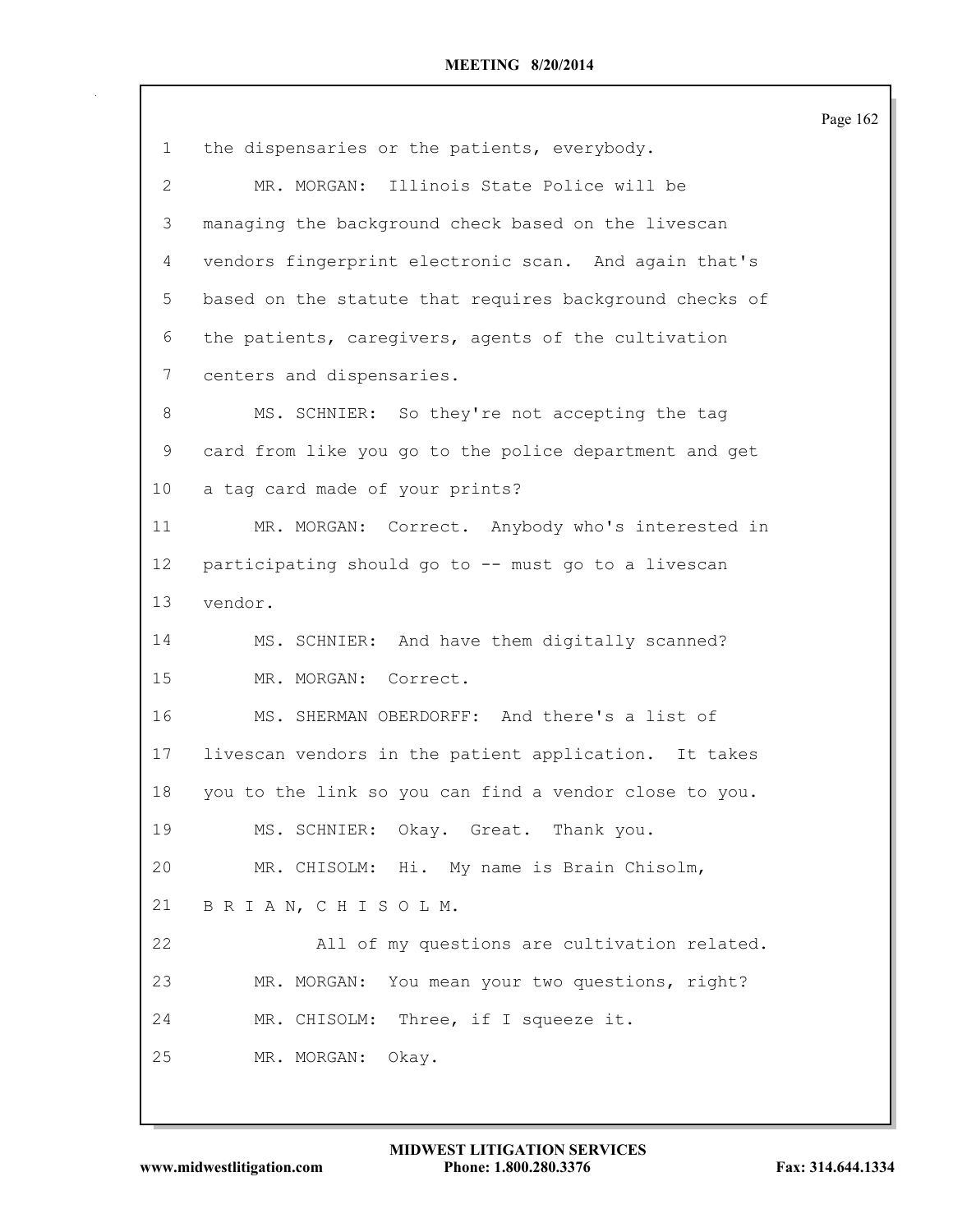| $\mathbf 1$ | MR. CHISOLM: But they're tiny.                          |
|-------------|---------------------------------------------------------|
| 2           | My first one in the DOH it states all                   |
| 3           | growing needs to -- I'm sorry. I don't have the         |
| 4           | specific citation -- it states that all the growing has |
| 5           | to occur inside a secure, enclosed facility. My         |
| 6           | question regarding that is we were interested in trying |
| 7           | to pursue potentially open-air or greenhouse growing,   |
| 8           | so my question is if we were to fortify the perimeter   |
| 9           | of our property could that be considered a secure,      |
| 10          | enclosed space or should we go more with an             |
| 11          | interpretation of building walls, floor, ceiling?       |
| 12          | MR. WATSON: In looking at the definition of             |
| 13          | enclosed just in the dictionary it talks about -- in    |
| 14          | Black's Law it talks more about the perimeter, I would  |
| 15          | say it's a possibility that you could do that if you    |
| 16          | can demonstrate that it's secure and also make sure     |
| 17          | it's not visible from the street. Okay?                 |
| 18          | We do not want to be able to drive by and               |
| 19          | see all the plants growing through the greenhouse or    |
| 20          | glass, so I would say make sure it's not visible and    |
| 21          | make sure it's secure and we'll consider the plan.      |
| 22          | MR. CHISOLM: My second question is we are --            |
| 23          | we're considering using contract security for on-site   |
| 24          | security. Given that these people would have            |
| 25          | potentially more access to the product than the general |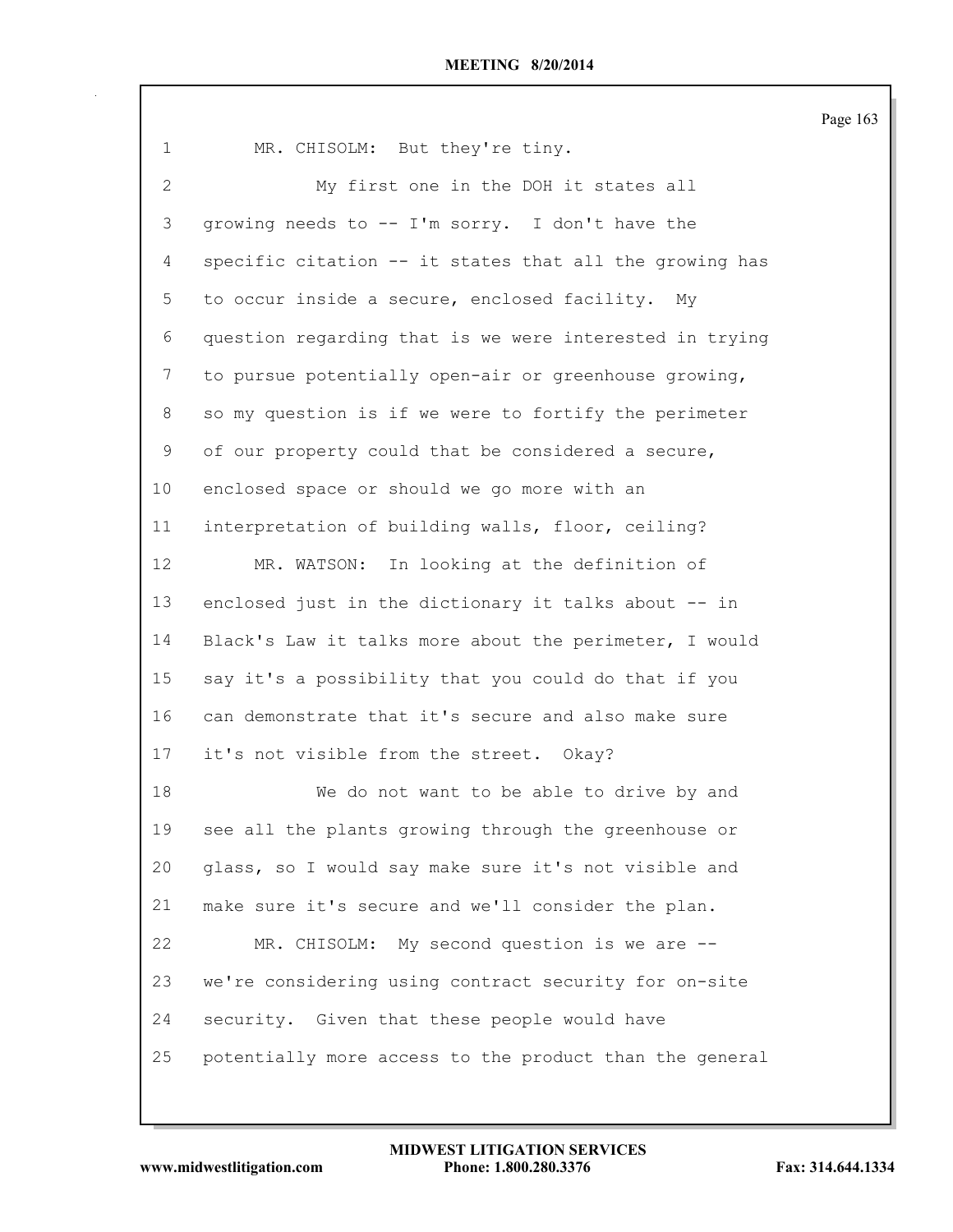|                |                                                          | Page 164 |
|----------------|----------------------------------------------------------|----------|
| 1              | public would they be treated as agents in that contract  |          |
| $\overline{2}$ | security quards need to go through fingerprinting and    |          |
| 3              | background checks?                                       |          |
| 4              | MR. WATSON: Anybody that's going to be in the            |          |
| 5              | facility as part of the project -- or part of the        |          |
| 6              | process is going to have to be registered as a           |          |
| $7\phantom{.}$ | cultivation center agent.                                |          |
| 8              | MR. CHISOLM: And my last question -- I know you          |          |
| $\mathsf 9$    | just stated that you're still in the process of          |          |
| 10             | selecting a vendor for the inventory tracking. My only   |          |
| 11             | concern we're getting so close to the application        |          |
| 12             | deadline we might not have enough time to properly       |          |
| 13             | implement it into our operations and security plan once  |          |
| 14             | that is released.                                        |          |
| 15             | Is there any guidance that we have or maybe              |          |
| 16             | who you're leaning towards?                              |          |
| 17             | MR. MORGAN:<br>No. We haven't begun that process         |          |
| 18             | yet, and we're moving as quickly as we can.<br>The rules |          |
| 19             | do require that it's a -- that your systems are          |          |
| 20             | compatible with the State system. Obviously that's       |          |
| 21             | independent of our vendor, but there are a number of     |          |
| 22             | commercially available products in other states that     |          |
| 23             | are preexisting and the vast majority of them can be     |          |
| 24             | connected to one another. We'll provide that as          |          |
| 25             | quickly as we can.                                       |          |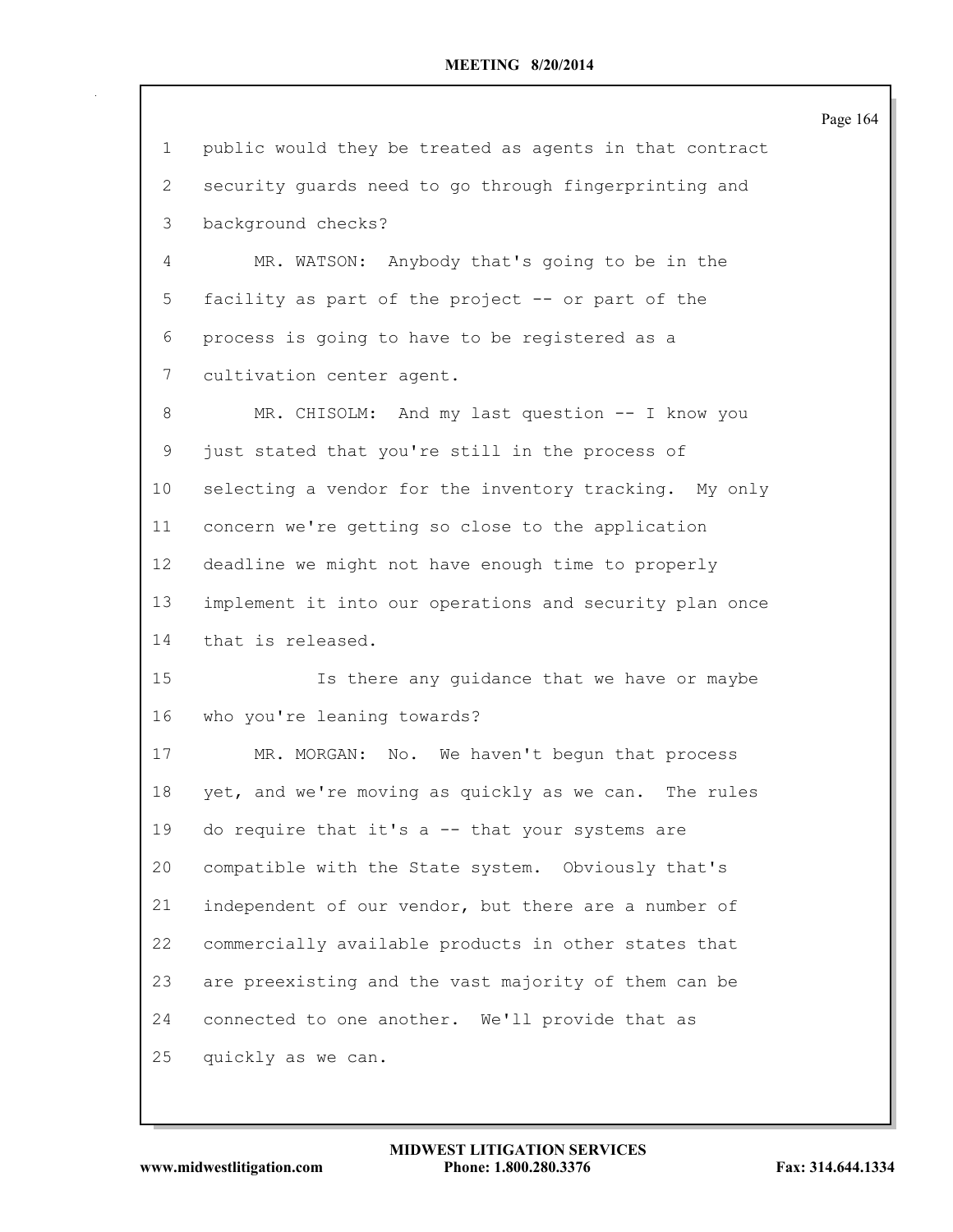| $\mathbf{1}$      | Given your question we want to make sure                |
|-------------------|---------------------------------------------------------|
|                   |                                                         |
| $\mathbf{2}$      | people know what's expected of them.                    |
| 3                 | MR. CHISOLM: Okay. Great. Thank you.                    |
| 4                 | MR. SEEDER: Thank you. My name is Scott Seeder;         |
| 5                 | last name is S E E D E R.                               |
| 6                 | Very quick question related to DFPR. I know             |
| 7                 | you've beaten it like a dead horse in terms of the      |
| 8                 | physician requirements, but there's no definition of    |
| 9                 | board of directors and I was wondering given all of the |
| 10                | rules and the laws is there any prohibition for a       |
| 11                | physician if they otherwise meet all those requirements |
| $12 \overline{ }$ | from serving on an advisory board to assist the         |
| 13                | dispensary for no compensation?                         |
| 14                | That was my question.                                   |
| 15                | MS. CARLSON: For the physician requirements and         |
| 16                | when the Act says they can't be on the board of         |
| 17                | directors, not really the board of directors from our   |
| 18                | understanding and the way that we drafted and crafted   |
| 19                | these rules really means the ownership and the control  |
| 20                | of that business entity and really that's why we went   |
| 21                | through and defined the principal officer as to include |
| 22                | all of those things. In the actual definition of        |
| 23                | principal officer includes a prospective dispensing     |
| 24                | organization board member, so it is included under      |
| 25                | there specifically in our definitions.                  |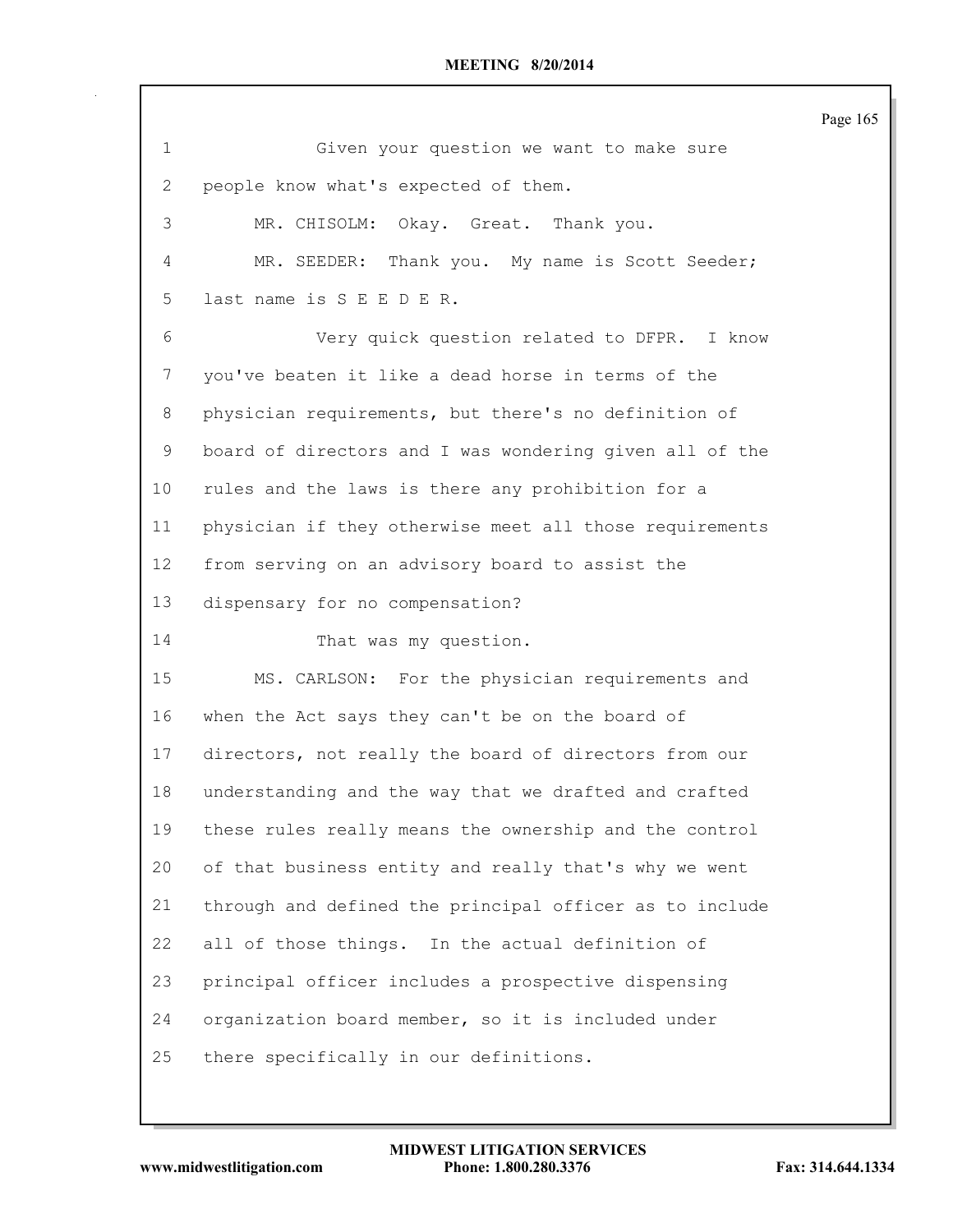|             |                                                         | Page 166 |  |  |
|-------------|---------------------------------------------------------|----------|--|--|
| 1           | MR. SEEDER: So does that mean that a physician          |          |  |  |
| 2           | could not be on an advisory board?                      |          |  |  |
| 3           | You're talking about ownership and control.             |          |  |  |
| 4           | MS. CARLSON: Okay. So your question can a               |          |  |  |
| 5           | physician be --                                         |          |  |  |
| 6           | MR. SEEDER:<br>Participate.                             |          |  |  |
| 7           | MS. CARLSON: -- on an advisory --                       |          |  |  |
| 8           | MR. SEEDER: An advisory board.                          |          |  |  |
| $\mathsf 9$ | If a dispensary organization chose to create            |          |  |  |
| 10          | on advisory board and have a physician participate in   |          |  |  |
| 11          | an unpaid capacity.                                     |          |  |  |
| 12          | MS. CARLSON: I mean if they're a board member           |          |  |  |
| 13          | then the answer is no, but an advisory board --         |          |  |  |
| 14          | We'll consider it.<br>MR. MORGAN:                       |          |  |  |
| 15          | MS. CARLSON: Yeah.                                      |          |  |  |
| 16          | MR. MORGAN: It definitely starts to get nuance on       |          |  |  |
| 17          | case by case.                                           |          |  |  |
| 18          | What is the advisory board, advisory boards             |          |  |  |
| 19          | have a variety of different functions depending on what |          |  |  |
| 20          | you're talking about. Some are a lot more than just     |          |  |  |
| 21          | being advisory, actually they have some sort of control |          |  |  |
| 22          | of the facility. So we'll try and address that in an    |          |  |  |
| 23          | FAQ.                                                    |          |  |  |
| 24          | Okay. Thank you.<br>MR. SEEDER:                         |          |  |  |
| 25          | MR. WATSON: Can I follow up?                            |          |  |  |
|             |                                                         |          |  |  |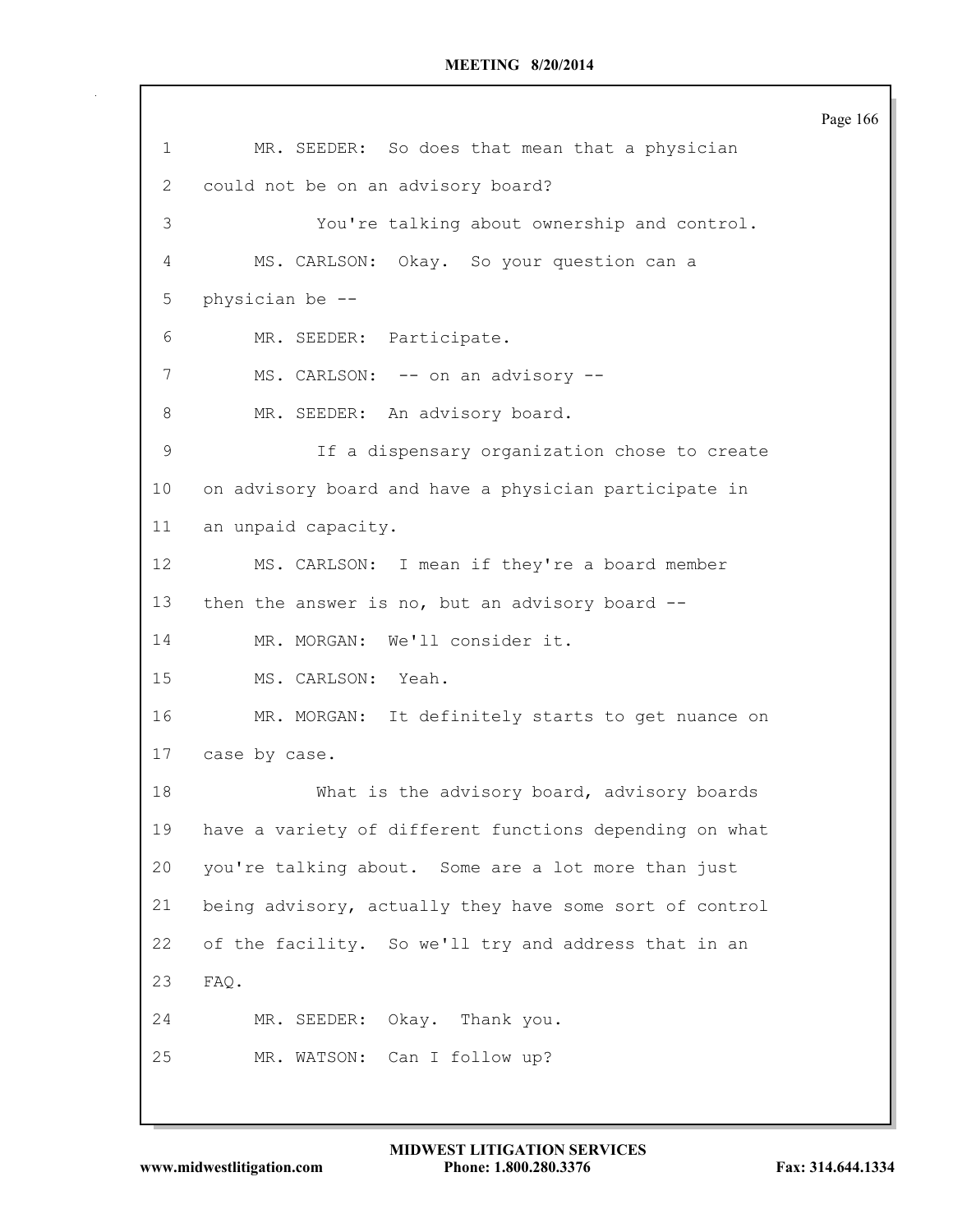1 MR. MORGAN: No. MR. WATSON: Bob says no. As far as with regard to the cultivation centers, you know, we do have the bonus points for the research plan, so I don't know if your advisory board would be -- I don't know -- trying to help with research or something like that. I don't know. Just throwing it out there. MR. MORGAN: Sir, go ahead. You haven't had a chance to ask a question. MR. WILSON: Thank you. My name is Ralph Wilson, R A L P H, W I L S O N. My question is across the board. They're going to be quick. You talked to someone earlier about a growth facility. I'm still not sure what exactly is the specifications of the size of a growth facility. Is it 100,000 square feet? 18 Is it 20,000 square feet? How many buildings are involved? MR. MORGAN: Well, there's no size requirements or limitation. MR. WILSON: No minimum, no maximum? MR. MORGAN: Correct. In terms of the number of buildings -- MR. WILSON: See, because the first facility I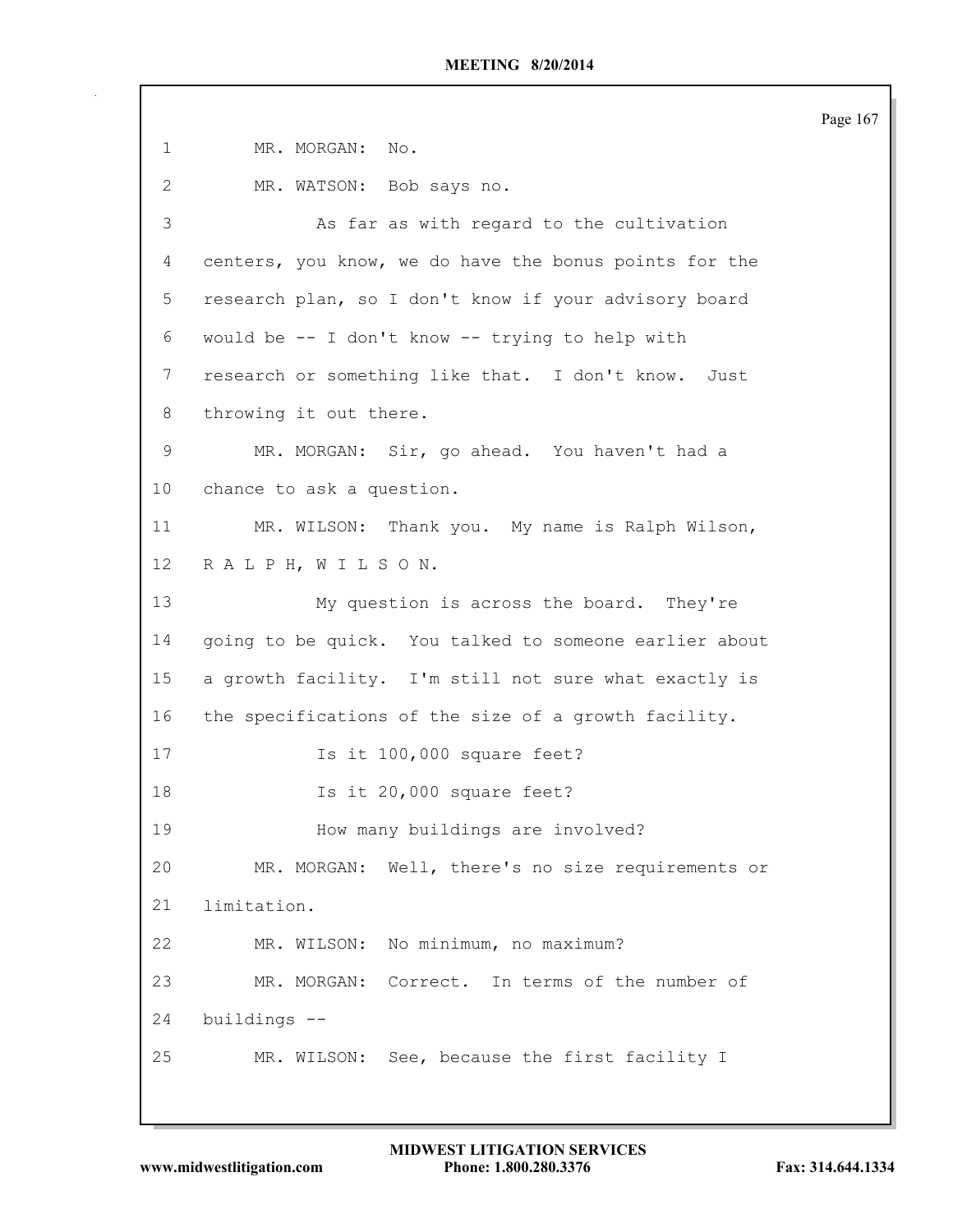|                |                                                         | Page 168 |
|----------------|---------------------------------------------------------|----------|
| $\mathbf{1}$   | want to build is going to be within the city limits,    |          |
| $\mathbf{2}$   | but I have a farm one-quarter mile --                   |          |
| 3              | MR. MORGAN: We won't address the specific               |          |
| $\overline{4}$ | facility, but we do not have any specific               |          |
| 5              | requirements -- limitations of ceiling or floor to the  |          |
| 6              | square footage of a cultivation center.                 |          |
| $7\phantom{.}$ | And the second part of your question --                 |          |
| 8              | MR. WILSON: I've got 45 acres that I could put          |          |
| 9              | greenhouses on. Okay?                                   |          |
| 10             | MR. MORGAN: Well, the second part of your               |          |
| 11             | question is the number of buildings, and I think when   |          |
| 12             | you apply to the Department of Agriculture you're going |          |
| 13             | to need to specify each facility --                     |          |
| 14             | MR. WILSON:<br>Yes.                                     |          |
| 15             | MR. MORGAN:<br>-- you plan to develop.                  |          |
| 16             | MR. WILSON: Now, can all of those buildings be          |          |
| 17             | considered one production of growth facility or is one  |          |
| 18             | building one facility?                                  |          |
| 19             | That's the confusion.                                   |          |
| 20             | Well, I think we're going to expect<br>MR. MORGAN:      |          |
| 21             | that the applicants are going to demonstrate why having |          |
| 22             | two buildings on the same piece of property to make the |          |
| 23             | most appropriate applicant given the rules of the       |          |
| 24             | Department of Agriculture has and they're going to have |          |
| 25             | to make that argument compared to other applicants that |          |
|                |                                                         |          |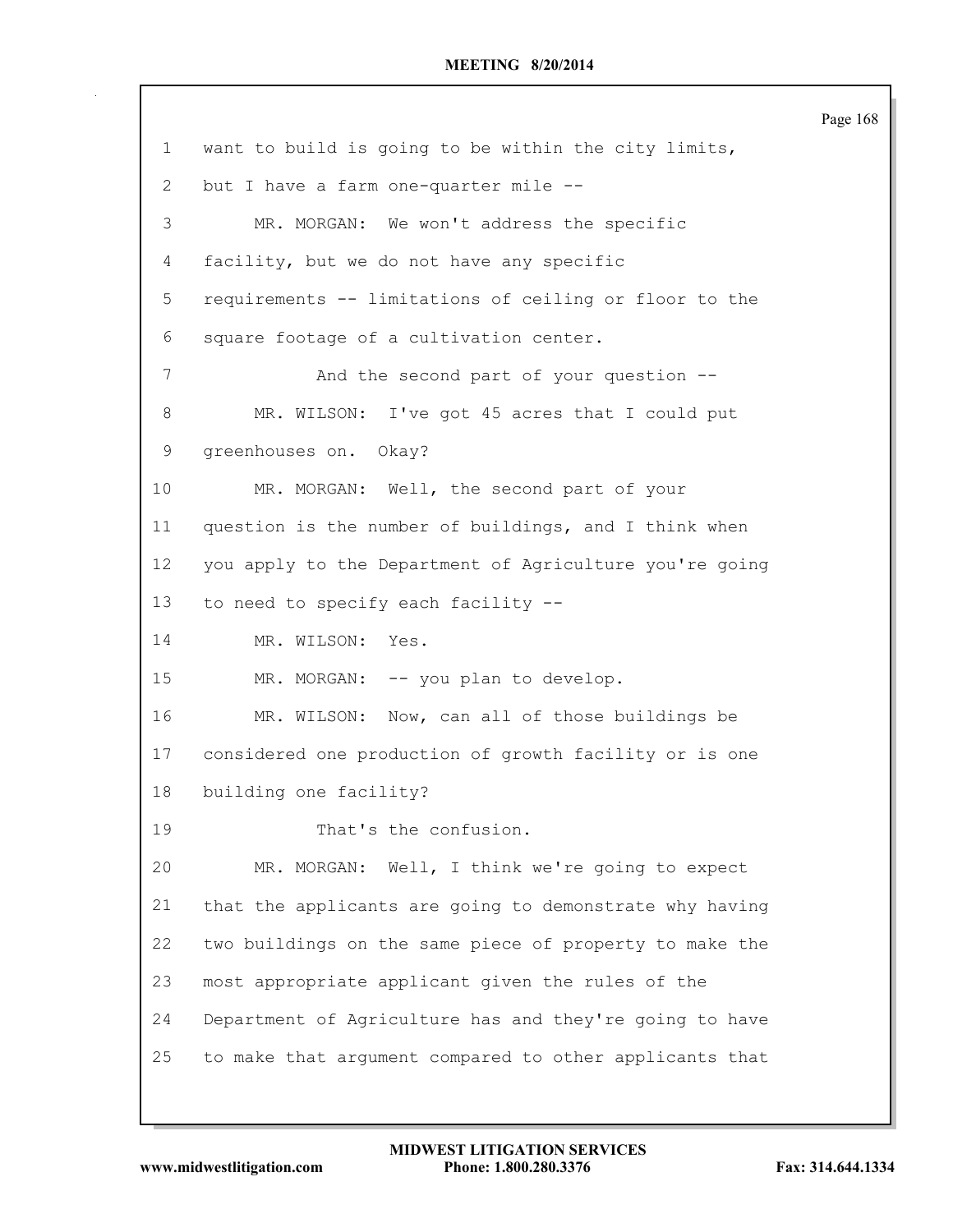| 1               | may have it within one single enclosed facility.        |
|-----------------|---------------------------------------------------------|
| $\mathbf{2}$    | So we're not going to pass judgment on                  |
| 3               | whether it's one building or two as long as they meet   |
| 4               | the rules of the layout.                                |
| 5               | MR. WILSON: Yeah.                                       |
| 6               | MR. WATSON: I think that --                             |
| 7               | MR. WILSON: Go ahead.                                   |
| 8               | MR. WATSON: With regard to the size of the              |
| 9               | facility in talking with various potential applicants   |
| 10              | they're concerned that they don't know what the patient |
| 11              | base is going to be so --                               |
| 12 <sup>°</sup> | MR. WILSON: Right.                                      |
| 13              | MR. WATSON: -- they're not going to go out and          |
| 14              | build the biggest facility they can, but one of the     |
| 15              | points that we have in our application is that we want  |
| 16              | you to demonstrate the ability to expand if there is    |
| 17              | increased demand. If we find that, you know, we're not  |
| 18              | supplying enough to the patients then the cultivation   |
| 19              | centers that have the permits would have the            |
| 20              | opportunity to expand the operation to meet demand.     |
| 21              | MR. WILSON:<br>That was what I was going to lead to,    |
| 22              | if I do an initial building that meets the requirements |
| 23              | and a market demands it can I keep expanding?           |
| 24              | MR. WATSON: Well, it sounds like you have enough        |
| 25              | real estate that you'll have room to expand so that     |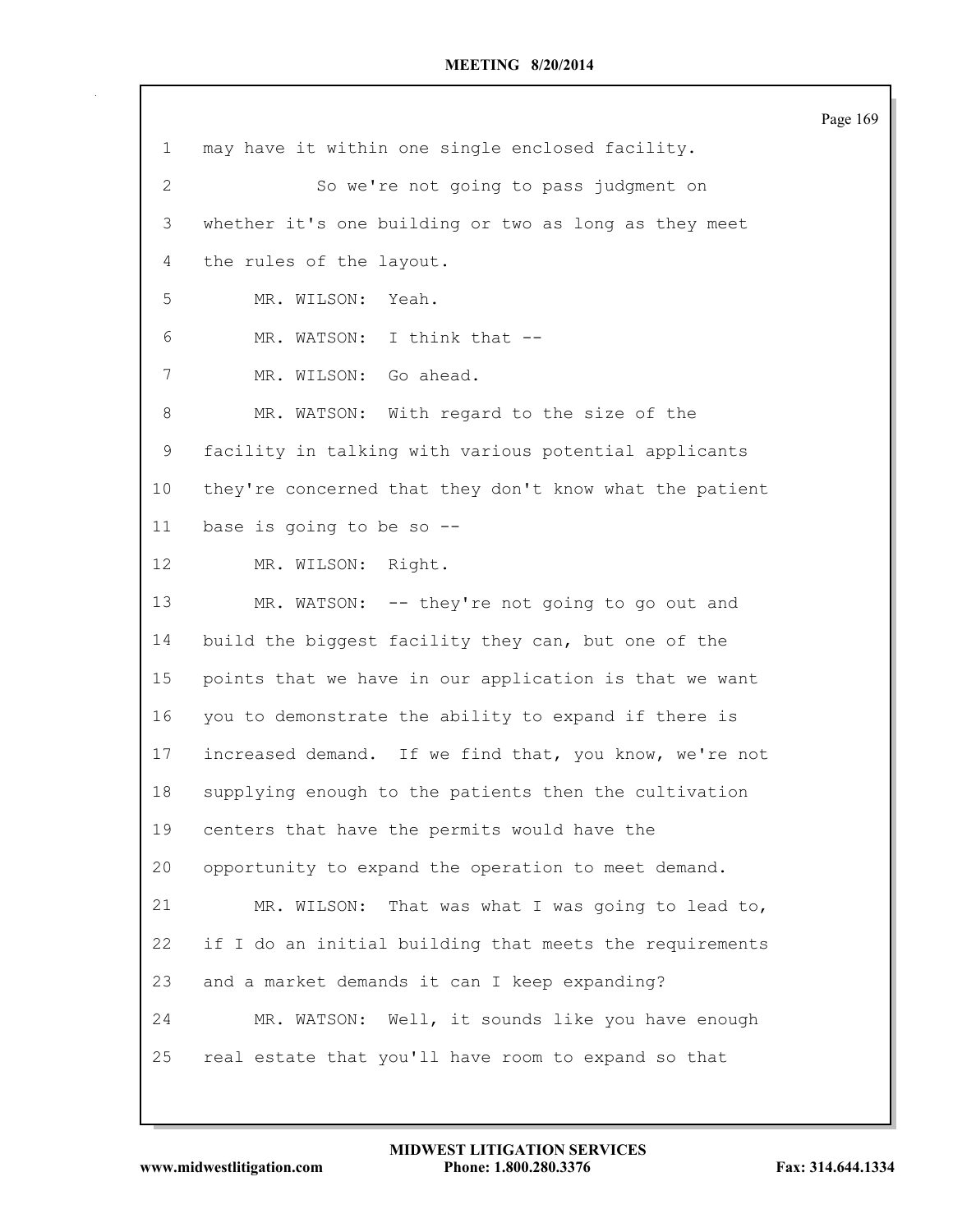| 1  | would be the type of information we would want to see.    |
|----|-----------------------------------------------------------|
| 2  | MR. MORGAN: Okay. And then last question.                 |
| 3  | MR. WILSON: Last question is do I need a special          |
| 4  | license if I want to start a school to teach the          |
| 5  | cannabis business, all aspects of it?                     |
| 6  | MR. MORGAN: I don't know how to answer the                |
| 7  | question. It's going to depend on what you're trying      |
| 8  | to do.                                                    |
| 9  | You know, off the top of my head education                |
| 10 | in Illinois is licensed based on particularly what        |
| 11 | you're teaching and what licenses you're trying to --     |
| 12 | to apply to them. So an accredited university,            |
| 13 | accredited school, a licensed school in Illinois those    |
| 14 | are very specific things so it really would depend and    |
| 15 | you should refer to the Board of Education and also       |
| 16 | your local municipality on that.                          |
| 17 | MR. WILSON: Okay. Will --                                 |
| 18 | MR. MORGAN: That was the last question. Sorry,            |
| 19 | sir. That was your last question. Sorry.                  |
| 20 | All right. At this point I think we've all                |
| 21 | put ourselves to sleep after a very long, long day.<br>We |
| 22 | very much appreciate everyone's questions. For those      |
| 23 | who have additional questions after today shoot us an     |
| 24 | e-mail -- a respective e-mail at mcpp.illinois.gov.       |
| 25 | Thank you so much for participating in this               |
|    |                                                           |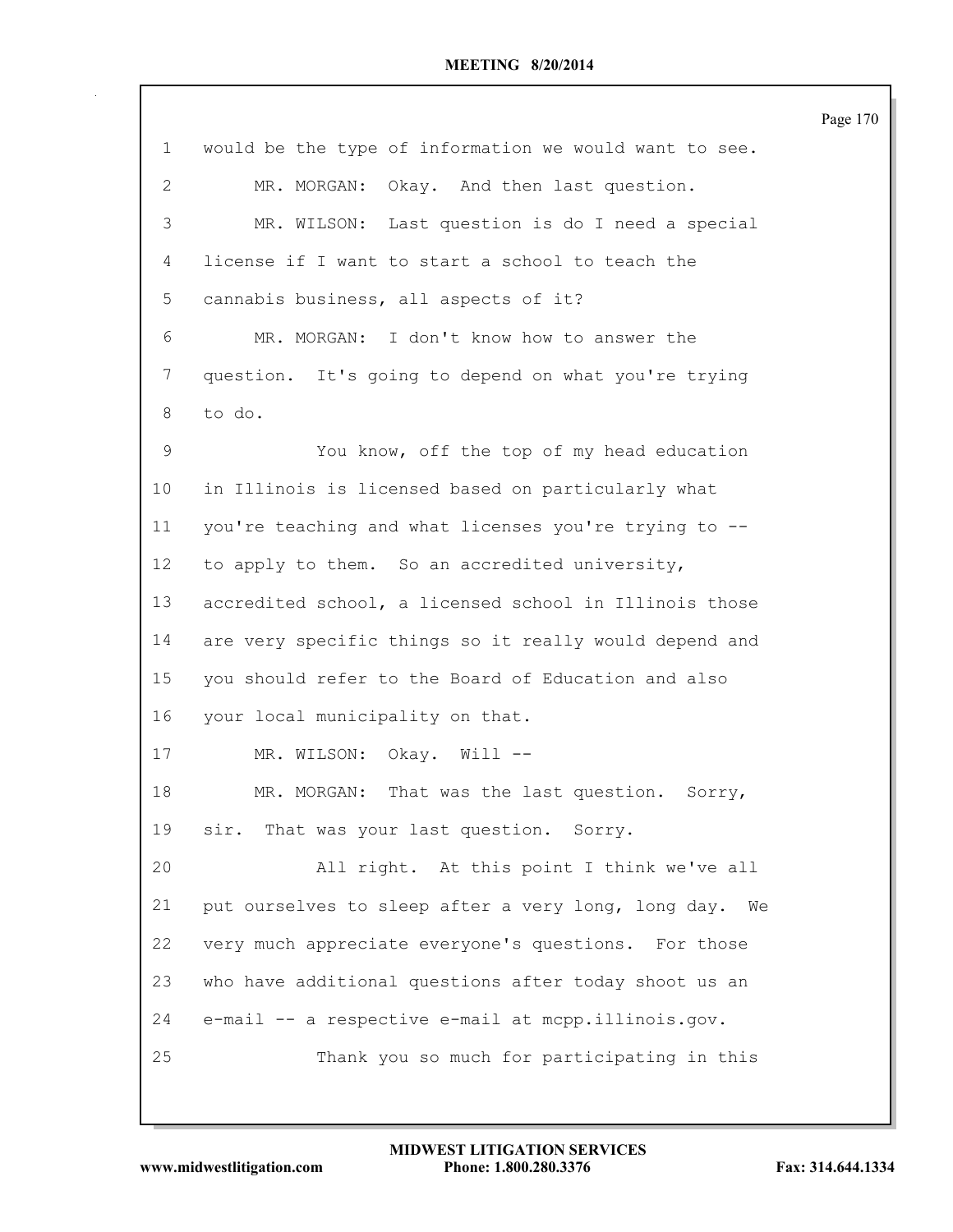|                  |          |                                | Page 171 |
|------------------|----------|--------------------------------|----------|
| $\mathbf 1$      | process. |                                |          |
| $\sqrt{2}$       |          | (Town Hall Meeting concluded.) |          |
| $\mathsf 3$      |          |                                |          |
| $\sqrt{4}$       |          |                                |          |
| $\mathsf S$      |          |                                |          |
| $\sqrt{6}$       |          |                                |          |
| $\boldsymbol{7}$ |          |                                |          |
| $\,8\,$          |          |                                |          |
| $\mathcal{G}$    |          |                                |          |
| $1\,0$           |          |                                |          |
| $11\,$           |          |                                |          |
| $12\,$           |          |                                |          |
| $13\,$           |          |                                |          |
| $1\,4$           |          |                                |          |
| 15               |          |                                |          |
| $16\,$           |          |                                |          |
| $17\,$           |          |                                |          |
| $18\,$           |          |                                |          |
| 19               |          |                                |          |
| $20$             |          |                                |          |
| $2\sqrt{1}$      |          |                                |          |
| 22               |          |                                |          |
| 23               |          |                                |          |
| $2\sqrt{4}$      |          |                                |          |
| 25               |          |                                |          |
|                  |          |                                |          |